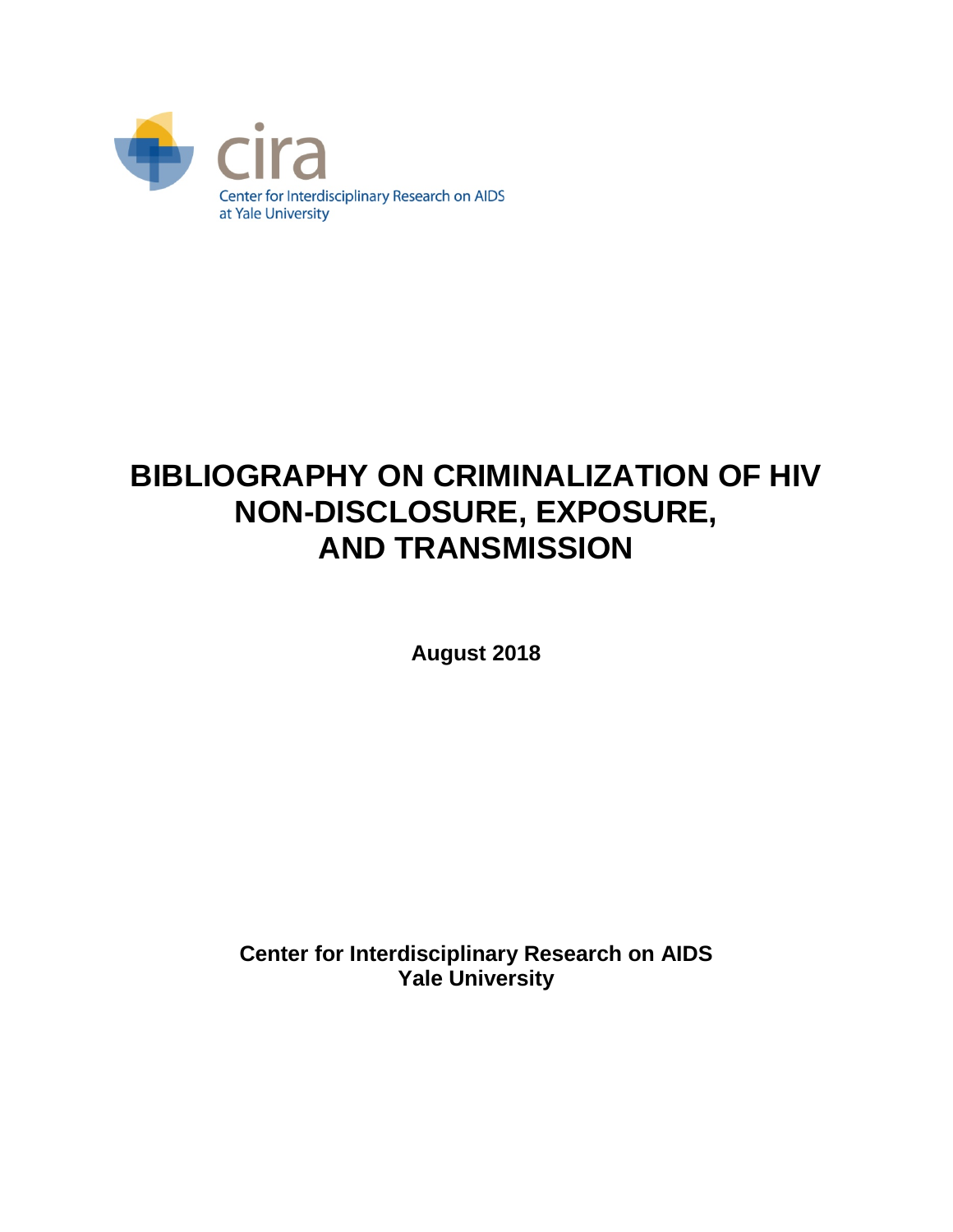#### **ACKNOWLEDGMENTS**

This bibliography is the second update of the annotated bibliography on criminalization of HIV exposure, published in 2012. The bibliography was curated by Dini Harsono, M.Sc., Assistant Director of the Clinical and Health Services Research (CHSR) Core and coordinator of the Criminalization of HIV Exposure Work Group at the Center for Interdisciplinary Research on AIDS (CIRA) at Yale University. The author would like to thank members of the Criminalization of HIV Exposure Work Group for their continuous contribution of time, resources and expertise to the development of this bibliography.

The Criminalization of HIV Exposure Work Group is a multidisciplinary collaboration of policy makers, advocates, researchers, public health officials, and other relevant stakeholders that aims to examine critical public health, ethical, and legal issues around criminalization, discuss the ethical and public health implications of the criminal law, and develop research questions pertaining to criminalization of HIV non-disclosure, exposure and transmission in North America. For more information: [http://cira.yale.edu/research/workgroups/criminalization-hiv-exposure-work-group.](http://cira.yale.edu/research/workgroups/criminalization-hiv-exposure-work-group)

The bibliography is published by CIRA and supported by National Institute of Mental Health (NIMH) grant number P30MH062294 (PI: Paul Cleary, Ph.D.) CIRA was established in 1997 and is currently New England's only NIMH-funded AIDS research center. CIRA supports innovative, interdisciplinary research that combines behavioral, social and biomedical approaches, focused on the implementation of HIV prevention and treatment and the elimination of HIV disparities.

## **Bibliography on Criminalization of HIV Non-Disclosure, Exposure, And Transmission**

Suggested citation: Harsono, Dini. *Bibliography on criminalization of HIV non-disclosure, exposure, and transmission*. New Haven, CT: Center for Interdisciplinary Research on AIDS at Yale University; 2018.

We encourage the broad use and distribution of this bibliography. When quoting a specific reference, please cite the original author/organization associated with the article or publication.

Center for Interdisciplinary Research on AIDS at Yale University 135 College Street, Suite 200, New Haven, CT 06510-2483 203-764-4333 <http://cira.yale.edu/>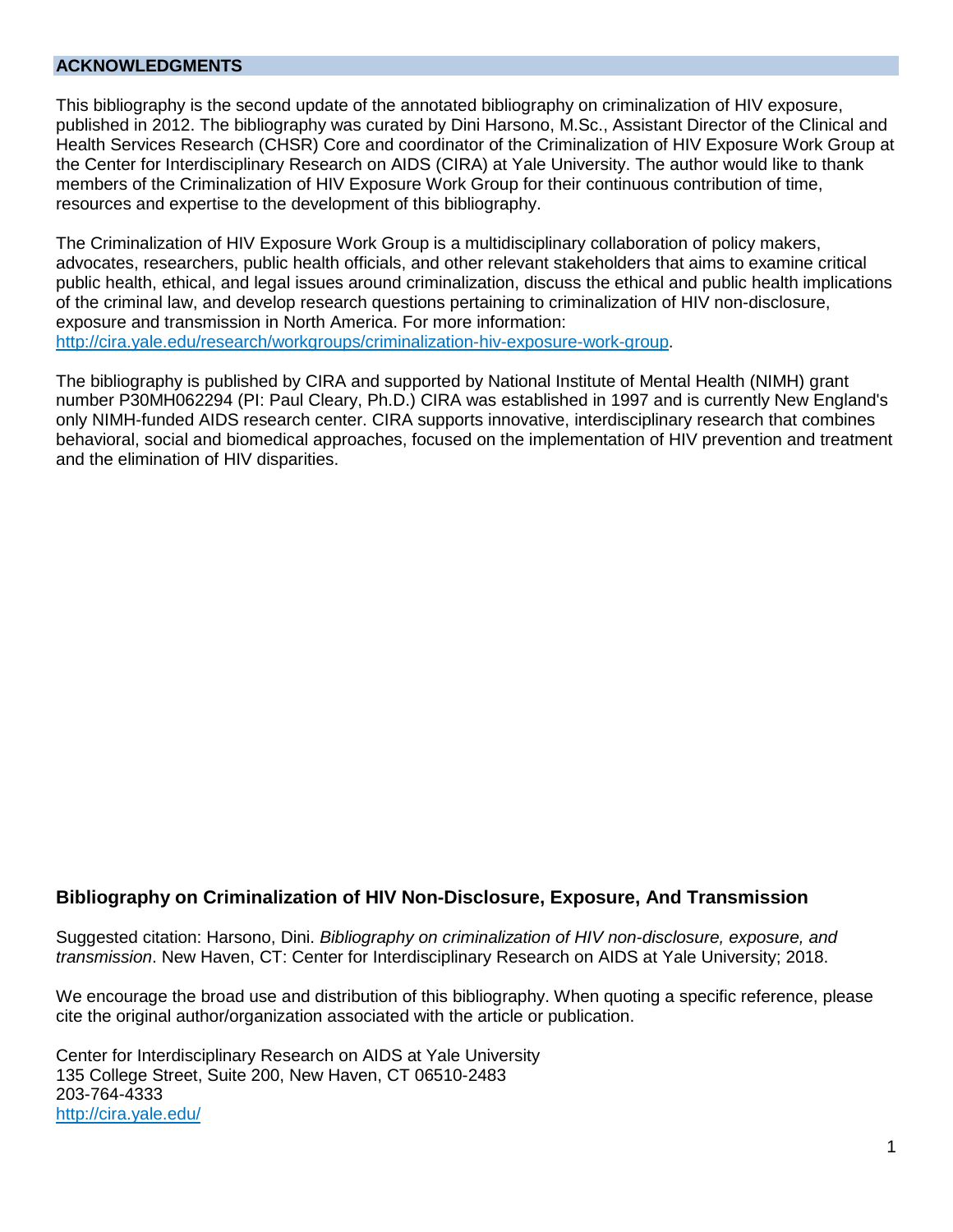# **TABLE OF CONTENTS**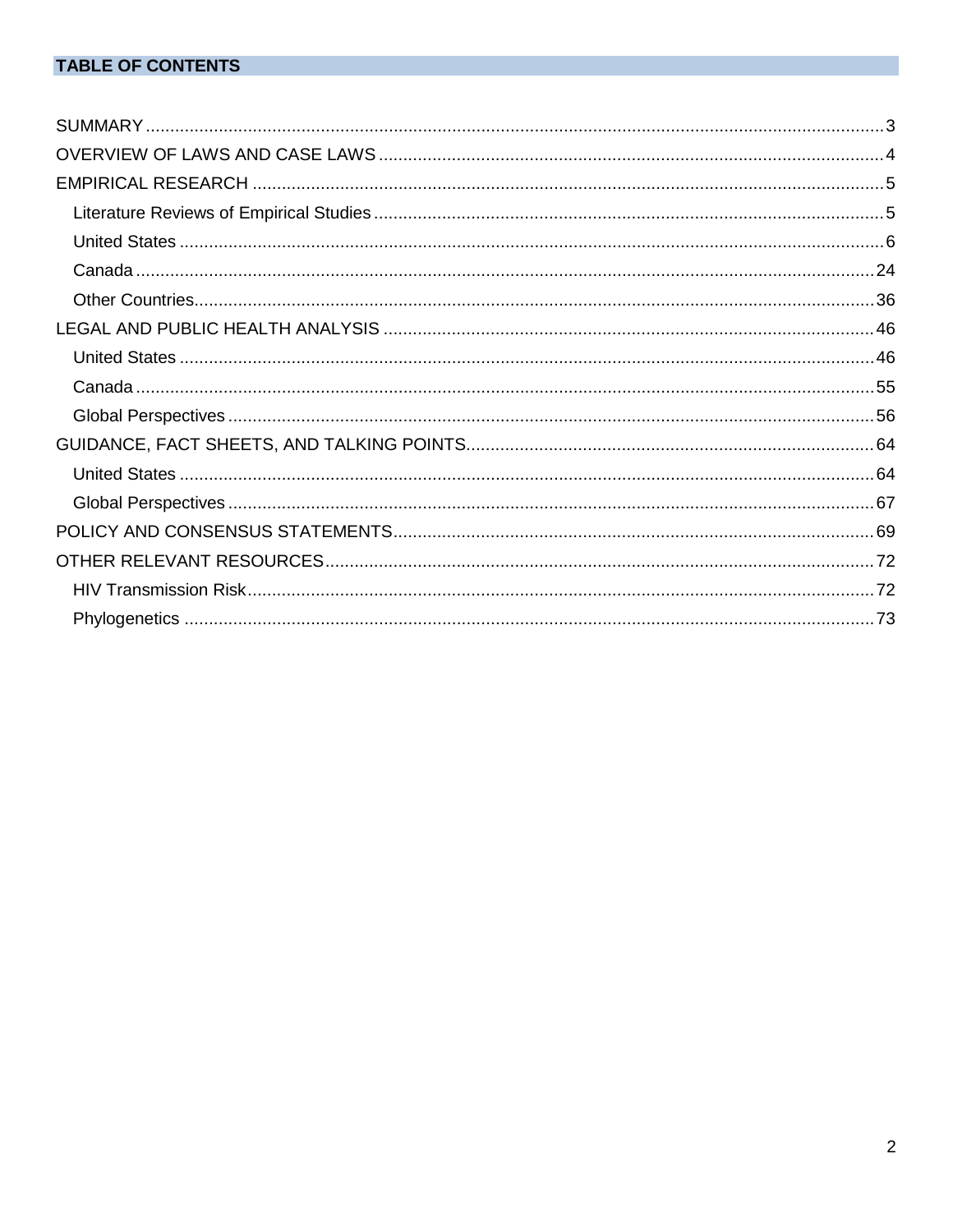#### <span id="page-3-0"></span>**SUMMARY**

## **Introduction**

Criminal prosecution for HIV non-disclosure, exposure and transmission has been a central discussion topic among people living with HIV, healthcare practitioners, public health officials, and others who work in HIV sectors. More than two-thirds of U.S. states and territories have enacted HIV criminal laws.<sup>1</sup> Globally, the UNAIDS estimated that 61 countries had adopted laws that allow criminalization, while prosecutions for HIV exposure, non-disclosure, and transmission have been reported in at least 49 countries.<sup>2</sup> The presumptive purpose of the laws is to increase serostatus disclosure to sexual partners, increase HIV-protective behaviors, and ultimately reduce new HIV infections. However, little is known about their effectiveness as an HIV prevention method and the potential negative impacts of the laws.

Since we published the first bibliography on HIV criminalization in 2012,<sup>3</sup> literature focused on this topic has grown substantially. The present bibliography systematically highlights the literature consisting of summaries of criminal laws, empirical research, legal and public health analyses, fact sheets and guidance documents, consensus statements, and other relevant references on criminalization in the context of the United States and Canada. The bibliography is by no means exhaustive, nor does it attempt to include every publication focused on criminalization of HIV exposure. Nevertheless, we believe that this document will be a valuable resource for those involved in HIV-related research, care, advocacy and policymaking to identify key articles and documents focused on the complex issues and discussions surrounding HIV criminalization.

## **Method**

Peer-reviewed articles were identified from three databases: PubMed, Scopus and Google Scholar through systematic searches and email alerts. Grey literature was identified through Google searches and reviewing websites of relevant organizations. Additional literature and resources were identified through consultations with members of CIRA's Criminalization of HIV Exposure Work Group.

## **Results**

This document contains 227 references and has been organized according to the following categories:

- 1. Category 1: contains overview of criminal laws and analyses of case laws (5)
- 2. Category 2: describes empirical studies on criminalization conducted in the US, Canada, and other countries (126)
- 3. Category 3: includes legal and public health analyses on criminalization including implications of laws on HIV prevention and care and public health practice (62)
- 4. Category 4: contains guidance, fact sheets and talking points (19)
- 5. Category 5: covers policy and consensus statements released by organizations and professional associations calling for an end to the criminalization of HIV and other diseases (8)
- 6. Category 6: describes other relevant references (e.g., HIV transmission risk, phylogenetics) (7).

Abstracts were directly extracted from the original sources. In the absence of an abstract, an annotation was created to describe the resource document.

<sup>1</sup>Lehman JS, Carr MH, Nichol AJ, Ruisanchez A, Knight DW, Langford AE, Gray SC, Mermin JH. Prevalence and public health implications of state laws that criminalize potential HIV exposure in the United States. *AIDS Behav*. 2014;18(6):997- 1006. PMC4019819.

<sup>2</sup>UNAIDS. *The Gap Report*. Geneva, Switzerland: UNAIDS; 2014

<sup>3</sup>Harsono, Dini. *Criminalization of HIV non-disclosure, exposure, and transmission: Working annotated bibliography*. New Haven, CT: Center for Interdisciplinary Research on AIDS at Yale University; 2012. Available at: [http://cira.yale.edu/node/2081/attachment.](http://cira.yale.edu/node/2081/attachment)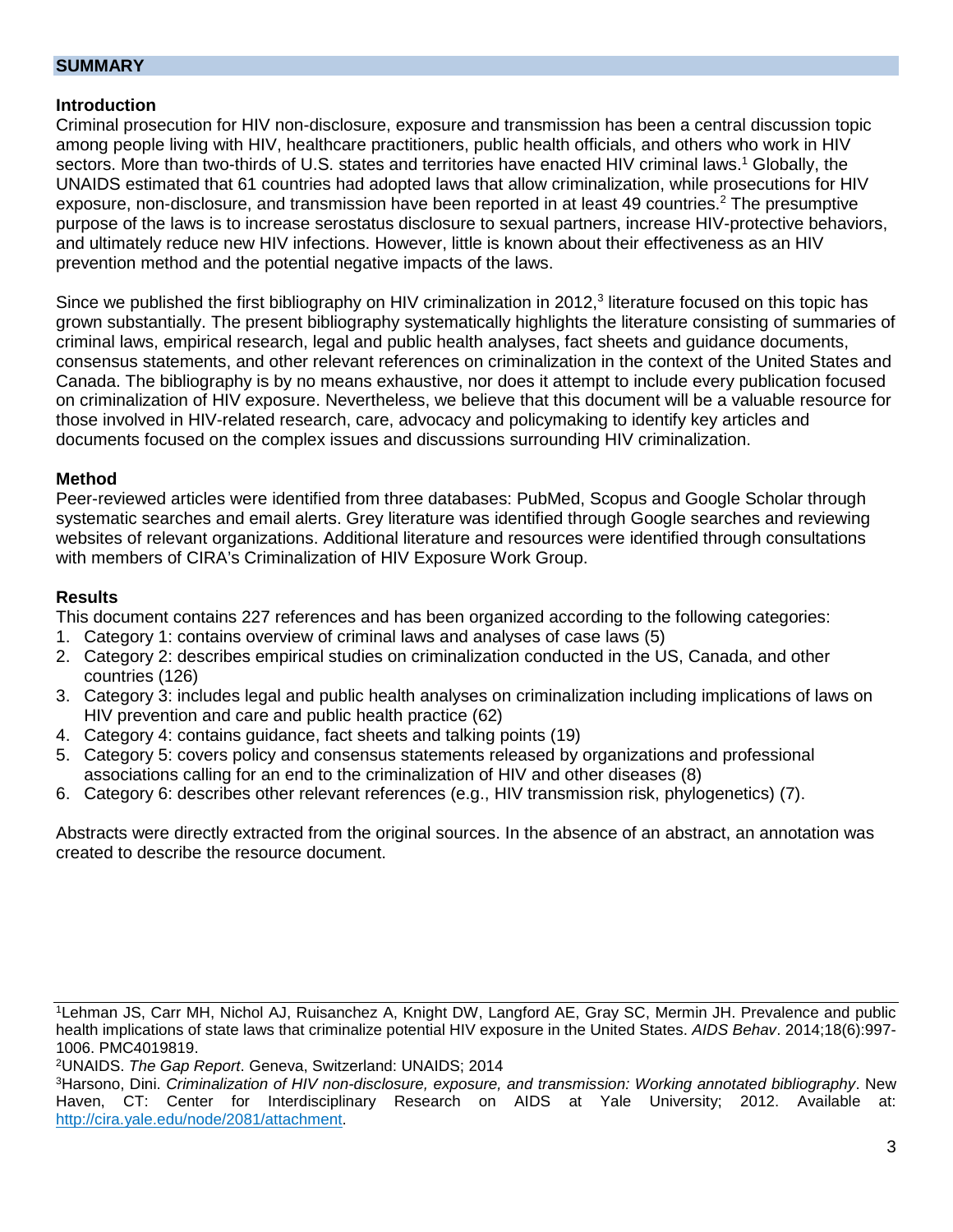<span id="page-4-0"></span>**Center for HIV Law and Policy.** *HIV criminalization in the United States: a sourcebook on state and federal HIV criminal law and practice***. New York, NY: Center for HIV Law and Policy; 2017. Available at:** [http://www.hivlawandpolicy.org/sites/default/files/HIV%20Criminalization%20in%20the%20U.S.%20A%20Sour](http://www.hivlawandpolicy.org/sites/default/files/HIV%20Criminalization%20in%20the%20U.S.%20A%20Sourcebook%20on%20State%20Fed%20HIV%20Criminal%20Law%20and%20Practice%206.26.pdf) [cebook%20on%20State%20Fed%20HIV%20Criminal%20Law%20and%20Practice%206.26.pdf.](http://www.hivlawandpolicy.org/sites/default/files/HIV%20Criminalization%20in%20the%20U.S.%20A%20Sourcebook%20on%20State%20Fed%20HIV%20Criminal%20Law%20and%20Practice%206.26.pdf)

This resource for lawyers and community advocates outlines punitive laws, policies, and cases affecting people living with HIV (PLHIV) and other communicable diseases in all fifty states, the military, federal prisons, and U.S. territories. It may be used as an aid for attorneys of PLHIV prosecuted for "HIV exposure" or non-disclosure of HIV status, as well as for advocates who want to reform the HIV criminal laws in their state. The HIV Criminalization Sourcebook includes the text, related case law, and analysis of statutory provisions that:

- 1. criminalize non-disclosure of HIV status or exposure of a third party to HIV;
- 2. make exceptions to confidentiality and privacy rights of PLHIV;
- 3. provide for sentence enhancements for PLHIV convicted of underlying crimes such as prostitution and solicitation; and
- 4. require sex offender registration for PLHIV.

The HIV Criminalization Sourcebook also includes punitive provisions and restrictive measures for people with other sexually transmitted infections (STIs) and communicable diseases. Such provisions may include mandatory testing, quarantine, and isolation.

## **Center for HIV Law and Policy.** *Arrests and prosecutions for HIV exposure in the United States, 2008- 2018***. May 2018 ed. New York, NY: Center for HIV Law and Policy; 2018. Available at:**

[http://www.hivlawandpolicy.org/sites/default/files/Chart%20of%20U.S.%20Arrests%20and%20Prosecutions%2](http://www.hivlawandpolicy.org/sites/default/files/Chart%20of%20U.S.%20Arrests%20and%20Prosecutions%20for%20HIV%20Exposure%20in%20the%20United%20States%20%28updated%20May%202018%29.pdf) [0for%20HIV%20Exposure%20in%20the%20United%20States%20%28updated%20May%202018%29.pdf.](http://www.hivlawandpolicy.org/sites/default/files/Chart%20of%20U.S.%20Arrests%20and%20Prosecutions%20for%20HIV%20Exposure%20in%20the%20United%20States%20%28updated%20May%202018%29.pdf)

This list, although not exhaustive, provides a broad snapshot of the spate of prosecutions for HIV exposure in the United States from 2008 through May 2018. The vast majority of the prosecutions listed here involves conduct that is either consensual (sex) or poses no significant risk of HIV transmission (spitting, biting). Although the outcomes of some cases remain unknown, the outcomes that are known often involve draconian penalties, including prison sentences that reach 25 years or more, even when no transmission of HIV occurred.

## **Center for HIV Law and Policy.** *State-by-state criminal laws used to prosecute people with HIV***. August 2017 ed. New York, NY: Center for HIV Law and Policy; 2017. Available at:**

[http://www.hivlawandpolicy.org/sites/default/files/State-by-State%20Chart%20of%20HIV-](http://www.hivlawandpolicy.org/sites/default/files/State-by-State%20Chart%20of%20HIV-Specific%20Statutes%20and%20Prosecutorial%20Tools.%20%28final%208%2023%2017%29.pdf)

[Specific%20Statutes%20and%20Prosecutorial%20Tools.%20%28final%208%2023%2017%29.pdf.](http://www.hivlawandpolicy.org/sites/default/files/State-by-State%20Chart%20of%20HIV-Specific%20Statutes%20and%20Prosecutorial%20Tools.%20%28final%208%2023%2017%29.pdf)

This chart catalogues the state laws used to prosecute individuals with HIV. The chart includes which states and territories have HIV-specific criminal statutes, what type of behavior is criminalized, whether there are general STI criminal statutes, whether there is sex offender registration, and whether general felony statutes have been used to prosecute individuals with HIV. First developed in 2013, this resource was updated in August 2017.

## **Latham SR.** *HIV criminalization laws map***. 2013. Available at:** [http://legacy.lawatlas.org/query?dataset=hiv](http://legacy.lawatlas.org/query?dataset=hiv-criminalization-statutes)[criminalization-statutes.](http://legacy.lawatlas.org/query?dataset=hiv-criminalization-statutes)

This LawAtlas map provides an overview of state laws that criminalize certain actions by people who are HIV-positive based on the presumed risk of HIV transmission. State HIV criminalization laws cover a broad range of behaviors, from biting and scratching to prostitution, and from organ donation and needle sharing to having consensual sex without disclosing one's HIV status to one's partner. Some of this criminalization was enacted in HIV-specific state criminal statutes; some has been created via judicial decisions. In some states, HIV status enters into criminal proceedings at the level of sentencing, permitting enhancement of criminal sentences for non-HIV-specific crimes. The data shared in this map, created by Stephen Latham, JD, PhD (Director, Yale Interdisciplinary Center for Bioethics) and Julian Prokopetz (Yale Law '15), detail the specific conduct criminalized in each state, the means by which criminalization is achieved (by statute, case law, or both), and additional details about any penalties or defenses specified for each crime.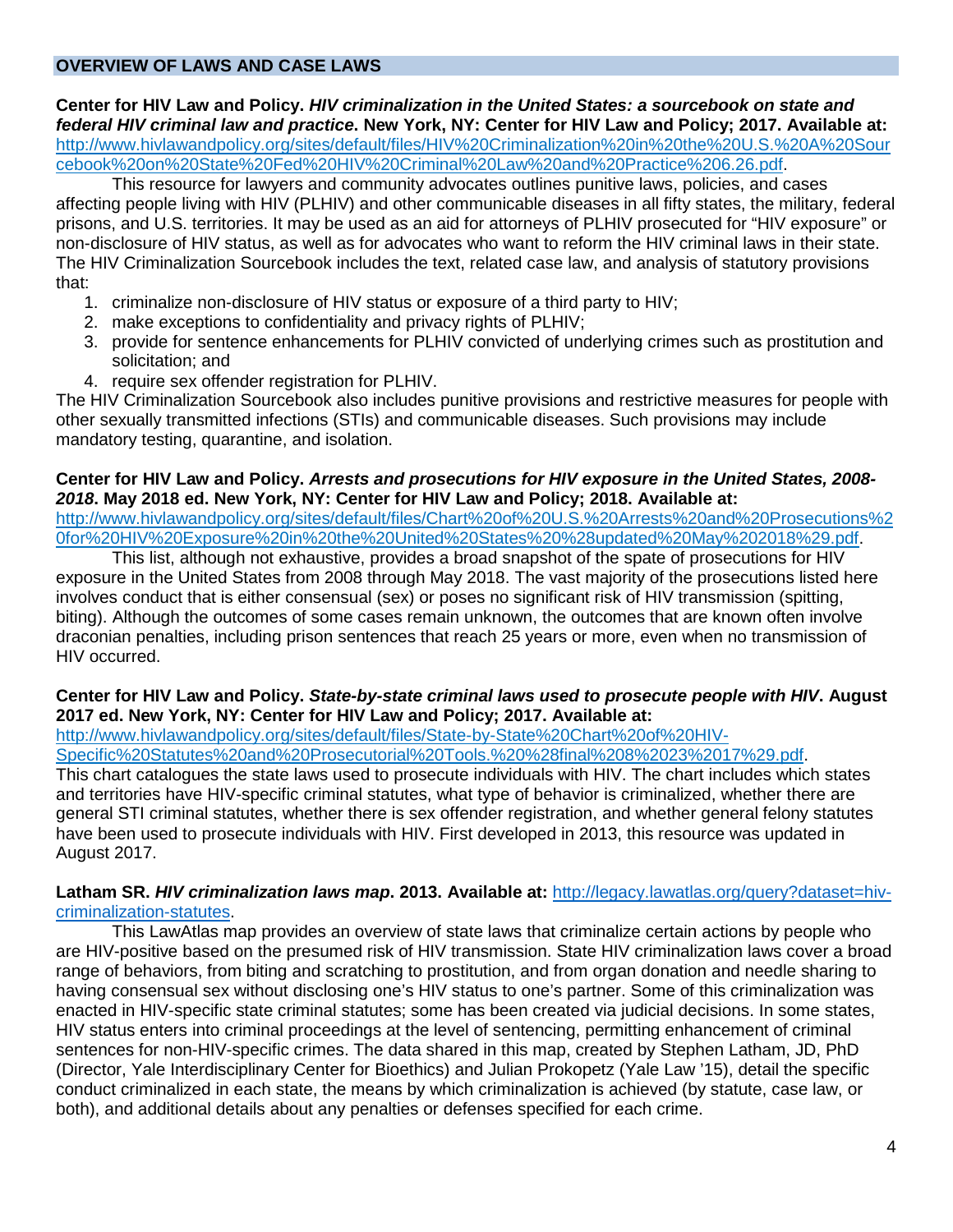## **Lehman JS, Carr MH, Nichol AJ, Ruisanchez A, Knight DW, Langford AE, Gray SC, Mermin JH. Prevalence and public health implications of state laws that criminalize potential HIV exposure in the United States.** *AIDS Behav.* **2014;18(6):997-1006. PMC4019819.**

For the past three decades, legislative approaches to prevent HIV transmission have been used at the national, state, and local levels. One punitive legislative approach has been enactment of laws that criminalize behaviors associated with HIV exposure (HIV-specific criminal laws). In the USA, HIV-specific criminal laws have largely been shaped by state laws. These laws impose criminal penalties on persons who know they have HIV and subsequently engage in certain behaviors, most commonly sexual activity without prior disclosure of HIV-positive serostatus. These laws have been subject to intense public debate. Using public health law research methods, data from the legal database WestlawNext(c) were analyzed to describe the prevalence and characteristics of laws that criminalize potential HIV exposure in the 50 states (plus the District of Columbia) and to examine the implications of these laws for public health practice. The first state laws were enacted in 1986; as of 2011 a total of 67 laws had been enacted in 33 states. By 1995, nearly two-thirds of all laws had been enacted; by 2000, 85 % of laws had been enacted; and since 2000, an additional 10 laws have been enacted. Twenty-four states require persons who are aware that they have HIV to disclose their status to sexual partners and 14 states require disclosure to needle-sharing partners. Twenty-five states criminalize one or more behaviors that pose a low or negligible risk for HIV transmission. Nearly two-thirds of states in the USA have legislation that criminalizes potential HIV exposure. Many of these laws criminalize behaviors that pose low or negligible risk for HIV transmission. The majority of laws were passed before studies showed that antiretroviral therapy (ART) reduces HIV transmission risk and most laws do not account for HIV prevention measures that reduce transmission risk, such as condom use, ART, or pre-exposure prophylaxis. States with HIV-specific criminal laws are encouraged to use the findings of this paper to re-examine those laws, assess the laws' alignment with current evidence regarding HIV transmission risk, and consider whether the laws are the best vehicle to achieve their intended purposes.

## <span id="page-5-0"></span>**EMPIRICAL RESEARCH**

## <span id="page-5-1"></span>*Literature Reviews of Empirical Studies*

## **Harsono D, Galletly CL, O'Keefe E, Lazzarini Z. Criminalization of HIV exposure: A review of empirical studies in the United States.** *AIDS Behav.* **2017;21(1):27-50. PMC5218970.**

This review of literature identifies and describes US empirical studies on the criminalization of HIV exposure, examines findings on key questions about these laws, highlights knowledge gaps, and sets a course for future research. Studies published between 1990 and 2014 were identified through key word searches of relevant electronic databases and discussions with experts. Twenty-five empirical studies were identified. Sixteen of these studies used quantitative methods with more than half of these being cross-sectional survey studies. Study samples included male and female HIV-positive persons, HIV-positive and -negative men who have sex with men, public health personnel, and medical providers. Research questions addressed awareness of and attitudes toward HIV exposure laws, potential influences of these laws on seropositive status disclosure for persons living with HIV, HIV testing for HIV-negative persons, safer sex practices for both groups, and associations between HIV exposure laws and HIV-related stigma. Surveys of the laws and studies of enforcement practices were also conducted. Attention should be shifted from examining attitudes about these laws to exploring their potential influence on public health practices and behaviors related to the HIV continuum of care. Studies examining enforcement and prosecution practices are also needed. Adapting a theoretical framework in future research may be useful in better understanding the influence of HIV exposure laws on HIV risk behaviors.

#### **O'Byrne P, Bryan A, Roy M. HIV criminal prosecutions and public health: an examination of the empirical research.** *Med Humanit.* **2013;39(2):85-90.**

OBJECTIVES: To review the extant literature on HIV criminal laws, and to determine the impact of these laws on public health practice. METHODS: The available research on this topic was obtained and reviewed. RESULTS: The extant literature addressed three main topics: people's awareness of HIV criminal laws; people's perceptions of HIV criminal laws; and the potential effects of HIV criminal laws on people's sexual, HIV-status disclosure and healthcare-seeking practices. Within these categories, the literature demonstrated a high level of awareness of HIV criminal laws, but a poor comprehension of these laws. For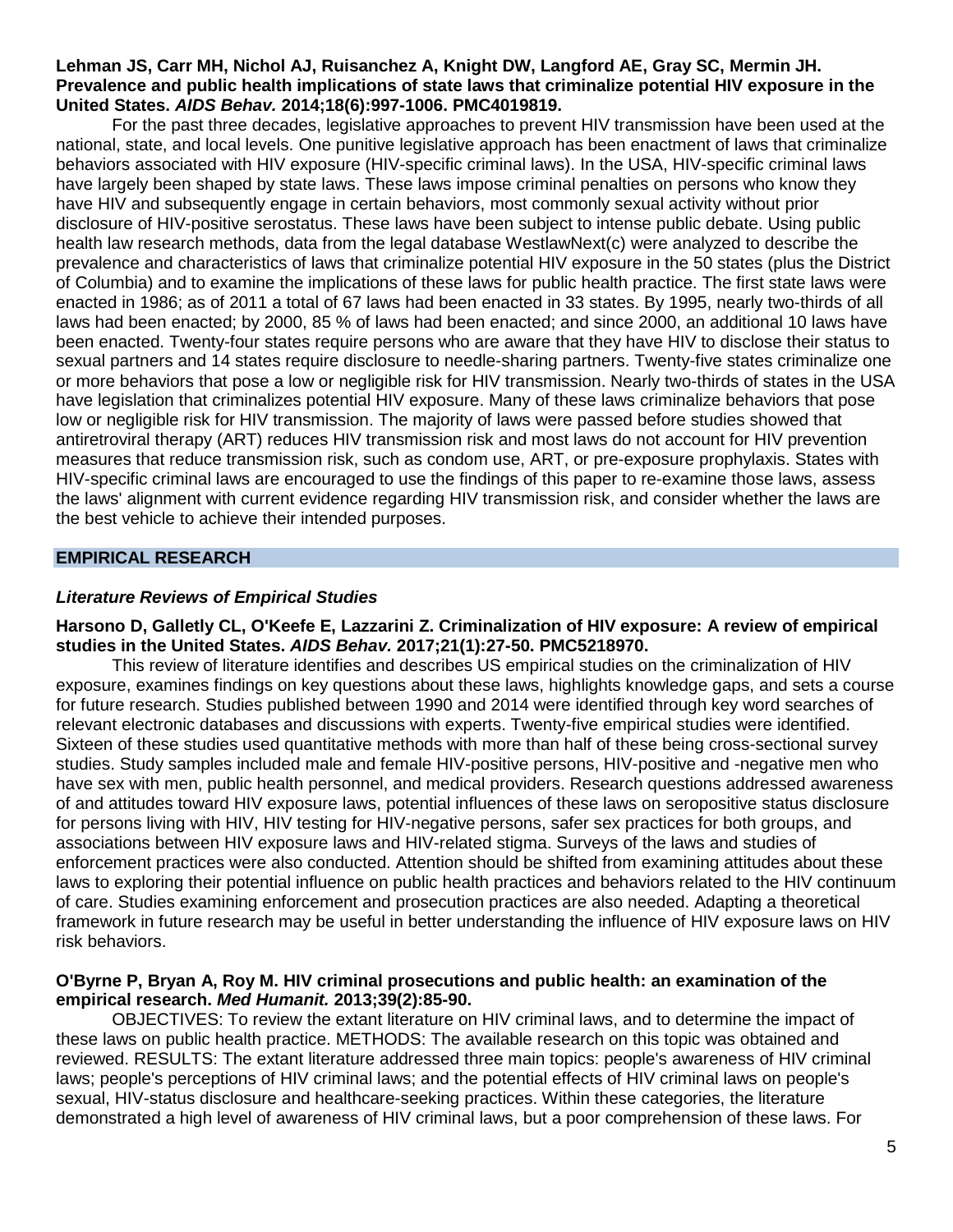perceptions, on the whole, the quantitative research identified support for, while the qualitative literature indicated opposition to, these laws. Lastly, the behavioural effects of HIV criminal laws appear to be complex and non-linear. CONCLUSIONS: A review of the extant literature from a public health perspective leads to the conclusion that HIV criminal laws undermine public health.

## <span id="page-6-0"></span>*United States*

## **Barber B, Lichtenstein B. Support for HIV testing and HIV criminalization among offenders under community supervision.** *Education, Social Factors, and Health Beliefs in Health and Health Care Services***:253-273.**

Purpose: U.S. health policy promotes HIV testing and linkage to care (test-and-treat) with an emphasis on high risk groups such as convicted offenders. We sought to identify whether or not laws for mandatory HIV disclosure to sexual partners are a barrier to HIV testing among offenders under community supervision. Methodology/approach: A total of 197 probationers and parolees were surveyed in a closed/item-open-ended item methodology on two reporting days in Alabama. Three main questions were asked: (1) What do offenders know about HIV? (2) What do they know about the law? (3) Do they support mandatory disclosure and HIV testing? Data for the quantitative items were analyzed with SPSS and matched with open-ended responses for explanatory purposes. Findings: Testing and criminalization of non-disclosure were fully supported as key elements of HIV prevention. This support was framed by conceptions of HIV as a killer disease, of people with HIV as potential murderers, and by low self-awareness of HIV risk. Social implications: While the study involved only a single group of convicted offenders in a southern state, the results suggest that disclosure laws legitimize HIV stigma and undermine test-and-treat strategies among communities at risk. Originality/value: The research is the first of its kind to investigate possible links between HIV criminalization and barriers to HIV prevention and care among convicted offenders.

### **Barber BW.** *Knowledge and attitudes toward HIV/AIDS and HIV law among probationers and parolees in Alabama* **[master's thesis]. Tuscaloosa, AL: Department of Criminal Justice, University of Alabama Libraries; 2013.**

The Human Immunodeficiency Virus (HIV) and Acquired Immune Deficiency Syndrome (AIDS) epidemic recently moved into its fourth decade in the U.S. In an attempt to combat this epidemic, lawmakers have implemented HIV criminalization laws, prevention programs, and treatment options in order to reduce the spread of HIV/AIDS. The number of prosecutions for violating HIV disclosure laws and the number of states implementing these laws continue to increase. However, the public health community is concerned that HIV disclosure laws do not reduce HIV transmission. This thesis seeks to examine the effects of HIV criminalization on the HIV testing and treatment by examining HIV knowledge and attitudes among probationers and parolees in Alabama. A self- administered 32 item survey was administered to 200 probationers and parolees in the Birmingham Probation and Parole Office for this purpose. The study found that (1) probationers and parolees are quite knowledgeable about HIV despite their lack of access to HIV prevention programs; (2) probationers and parolees who attend HIV prevention classes are more likely to perceive themselves as being at risk for contracting HIV compared to those who did not attend HIV prevention classes; and (3) HIV disclosure laws are perceived to be a barrier to HIV testing. These results suggest that probationers and parolees would benefit from HIV prevention classes and that they are skeptical about the benefits of HIV laws to reduce transmission.

### **Brown MJ, Serovich JM, Kimberly JA. Perceived intentional transmission of HIV infection, sustained viral suppression and psychosocial outcomes among men who have sex with men living with HIV: a cross-sectional assessment.** *Sex Transm Infect.* **2017.**

OBJECTIVE: HIV continues to be a global and national public health challenge, and men who have sex with men (MSM) are disproportionately affected in the USA. Transmission of HIV is intentional if the person living with HIV knows about his/her serostatus, acts with the intention to and actually transmits HIV. Research on intentional transmission of HIV infections is lacking, and the relationships between perceived intentional transmission, viral suppression and psychosocial outcomes have not been assessed. The objective of this study was to investigate the association between perceived intentional transmission of HIV, sustained viral suppression and psychosocial outcomes. METHODS: Data were obtained from 338 MSM living with HIV who participated in a disclosure intervention study. Logistic and linear regression models were used to assess the associations between perceived intentional transmission and viral suppression, condomless anal intercourse in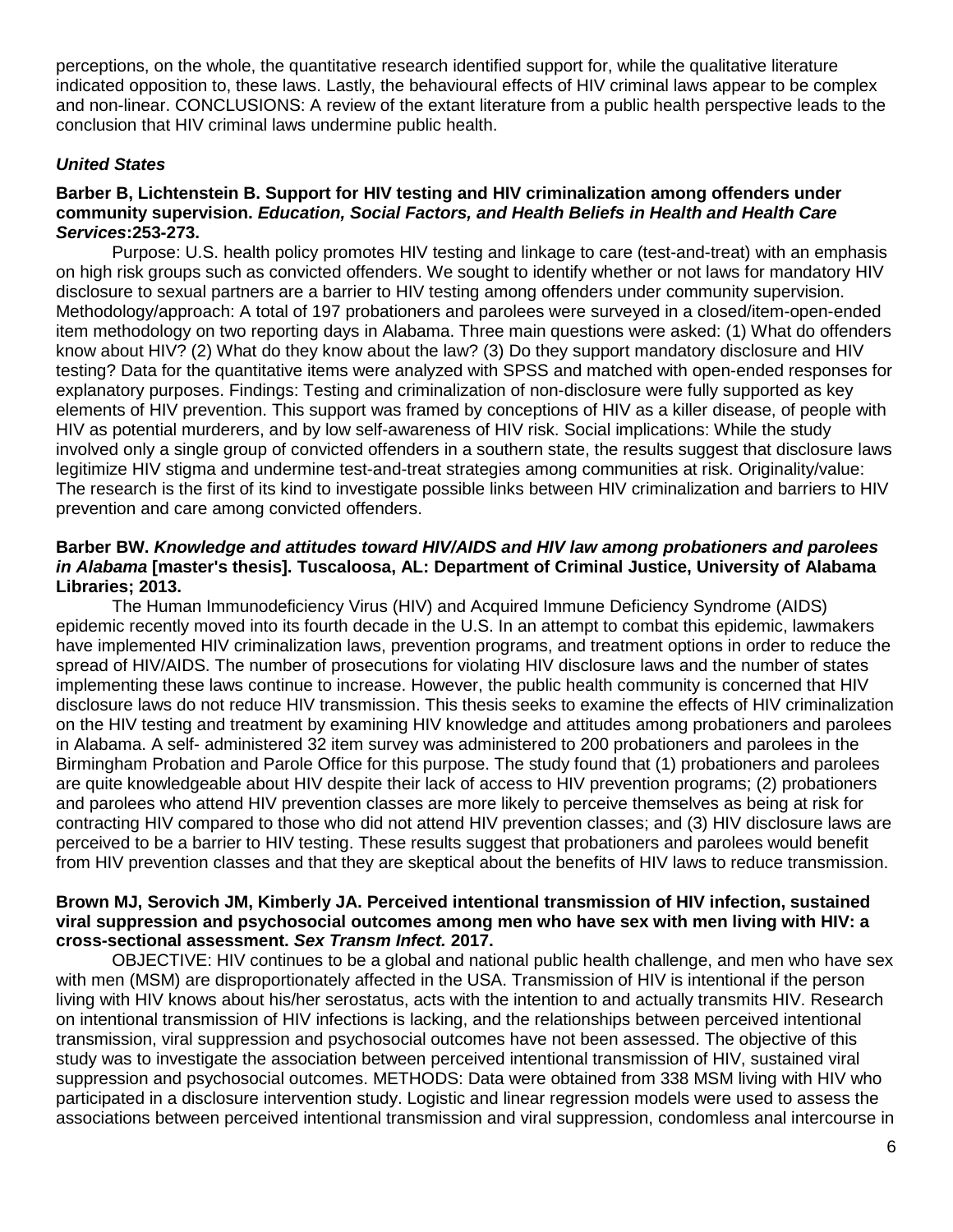the past 30 days, being at risk for clinical depression, substance use, self-efficacies for condom use, HIV disclosure and negotiation of safer sex practices, and sexual compulsivity. RESULTS: 44% of the study population reported perceiving intentional HIV transmission. After adjusting for sociodemographic characteristics, men who thought that they were infected intentionally had 69% higher odds (adjusted OR: 1.69; 95% CI 1.01 to 2.83) of being at risk for clinical depression, and on average, scored approximately 3 points and 4 points higher on depressive symptoms and sexual compulsivity, respectively (adjusted beta: 3.29; 95% CI 0.42 to 6.15; adjusted beta: 3.74; 95% CI 1.32 to 6.17) compared with men who did not think that they were intentionally infected. After adjusting for confounders, there was no statistically significant association between perceived intentional transmission and viral suppression. CONCLUSIONS: Intervention programmes for MSM living with HIV who thought they were infected intentionally are warranted and should aim to attenuate depressive symptoms and sexual compulsivity.

## **Burris S, Beletsky L, Burleson J, Case P. Do criminal laws influence HIV risk behavior? An empirical trial.** *Ariz. St. LJ.* **2007;39:467.**

All states have criminal laws that can be used to punish sexual behaviors that pose some risk of HIV transmission; half have HIV-specific laws criminalizing sexual contact by people with HIV unless they abstain from unsafe sex, or disclose their HIV status and obtain consent from their partners. Whether these laws influence behavior is unknown. Illinois and New York exhibit contrasting legal conditions. Illinois has an HIVspecific law explicitly requiring disclosure by HIV-positive persons. New York has no HIV-specific law. This study tests the null hypothesis that differences in law and beliefs about the law do not influence condom use in anal or vaginal sex. In this empirical study, 490 people at elevated risk of HIV were interviewed, 248 in Chicago and 242 in New York City. Approximately half in each state were men who have sex with men ("MSM") and half were injecting drug users ("IDUs"). Respondents were classified as MSM if they reported ever having had sex with a man, and as IDUs if they reported having injected drugs at least twice in the last three months. Onehundred sixty two subjects reported known HIV infection (Chicago 58; New York City 104). Three-hundred twenty-eight reported being HIV negative or not knowing their HIV status. Indicators of the law were 1) residence in the state, and 2) belief that it is a crime for a person with HIV to have sex with another person without disclosing his or her serostatus. Using stepwise logistic regression, we examined independent predictors of unprotected sex, adjusting for factors including age, race/ethnicity, disclosure, biological sex at birth, sexual orientation and number of partners. People who lived in a state with a criminal law explicitly regulating sexual behavior of the HIV-infected were little different in their self-reported sexual behavior from people in a state without such a law. People who believed the law required the infected to practice safer sex or disclose their status reported being just as risky in their sexual behavior as those who did not. Our data do not support the proposition that passing a law prohibiting unsafe sex or requiring disclosure of infection influences people's normative beliefs about risky sex. Most people in our study believed that it was wrong to expose others to the virus and right to disclose infection to their sexual partners. These convictions were not influenced by the respondents' beliefs about the law or whether they lived in a state with such a law or not. Because law was not significantly influencing sexual behavior, our results also undermine the claim that such laws drive people with and or at risk of HIV away from health services and interventions.

We failed to refute the null hypothesis that criminal law has no influence on sexual risk behavior. Criminal law is not a clearly useful intervention for promoting disclosure by HIV-positive people to their sex partners. Given concerns about possible negative effects of criminal law, such as stigmatization or reluctance to cooperate with health authorities, our findings suggest caution in deploying criminal law as a behavior change intervention for seropositives.

## **Chenneville T, Lynn V, Peacock B, Turner D, Marhefka SL. Disclosure of HIV status among female youth with HIV.** *Ethics & Behavior.* **2015;25(4):314-331.**

Minority female youth are significantly affected by the HIV epidemic. The purpose of this pilot study was to explore sexual behavior practices, disclosure of HIV status, attitudes about disclosure, and knowledge of HIV disclosure laws among female youth with HIV (YWH). Findings suggest that the majority of YWH studied have been sexually active since their HIV diagnosis, although the nature and extent of sexual activity varied. Rates of nondisclosure to sexual partners varied based on the type of question asked, but at least some of the YWH in this sample reported sexual activity with a partner who was unaware of the participant's HIV status. YWH appear to be more likely to disclose before, as opposed to after, sexual activity. Although most YWH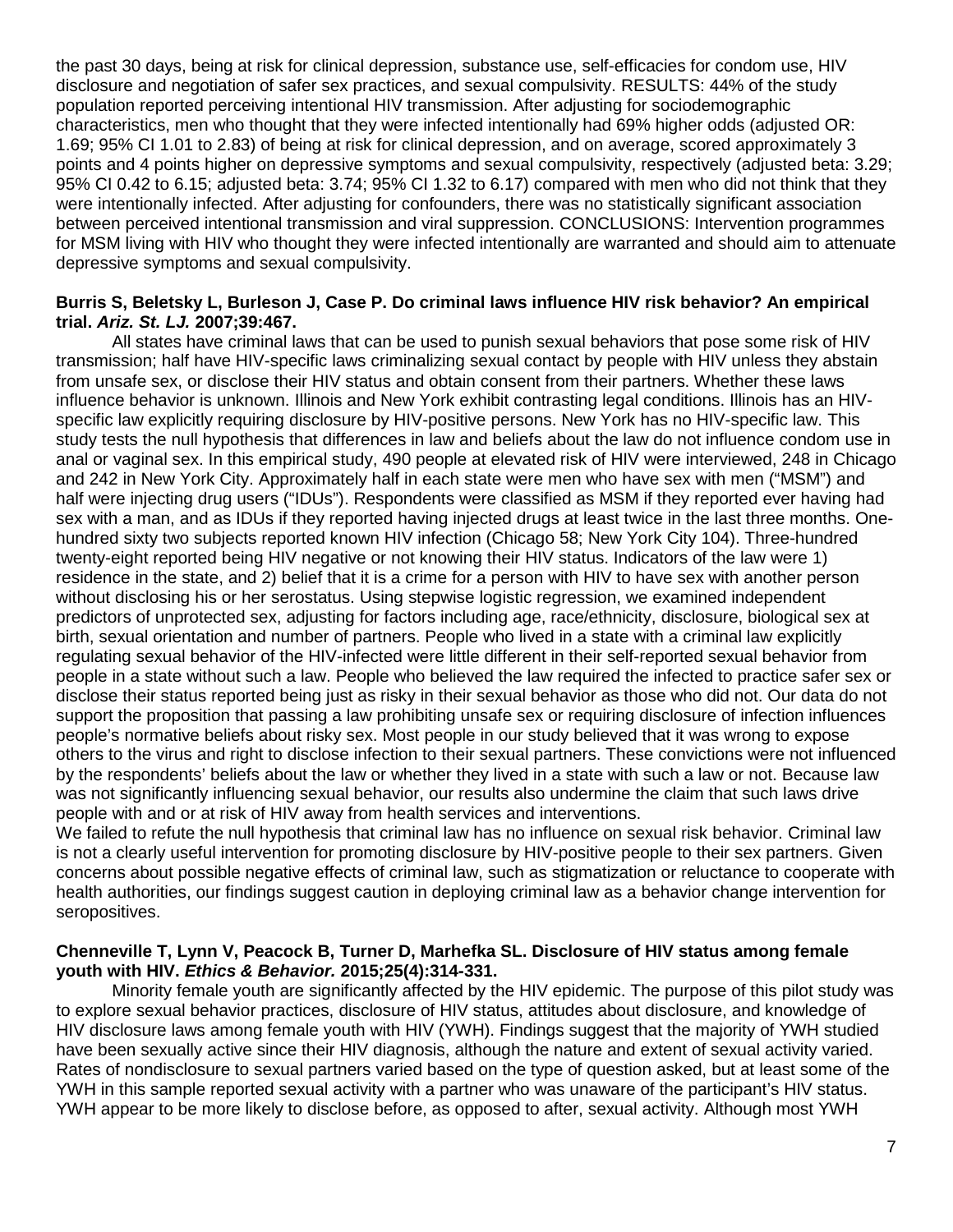believe disclosure to sexual partners is important for a variety of reasons, many reasons exist for nondisclosure, including fear of rejection and limited communication skills. The majority of YWH in this sample were aware of the potential legal ramifications of nondisclosure although fear of legal repercussions was not the most important factor related to disclosure. These findings favor the implementation of HIV disclosure interventions over the enactment of HIV criminalization laws as a strategy for reducing HIV transmission.

## **Close EM.** *An exploration of the implementation and effects of the North Carolina HIV control measures* **[master's thesis]. Durham, NC: Department of Global Health, Duke University; 2012.**

Since the beginning of the AIDS epidemic, governmental authorities across the country have attempted to legislate the behavior of HIV-positive individuals. North Carolina's HIV Control Measures exemplify this type of legislative endeavor. The North Carolina Legislature gave the North Carolina Commission for Public Health statutory authority to promulgate control measures for HIV/AIDS. The resulting HIV Control Measures ("control measures") are rules that govern the actions of HIV-positive individuals, their physicians, their partners, and state health officials and are meant to limit the spread of the disease. While these control measures were implemented to accomplish legitimate public health objectives, there has been very little research evaluating the extent to which they have fulfilled, or failed to fulfill, these goals. This project represents the beginning of an exploration of the ways that the control measures affect HIV policy in North Carolina. This study used a combination of qualitative interviews and legal research to better understand the on-the-ground implementation of the control measures and the ways that they affect the public health of both HIV-infected and HIV-uninfected individuals in the state. The results of the study include a consideration of the positive duties required of HIVinfected individuals under the control measures. Additional themes, such as recent scientific data on HIV treatment and the effect of the Internet on HIV generally, are also considered. Finally, overall thematic conclusions are offered and suggestions for subsequent explorations are presented.

## **Delavande A, Goldman D, Sood N. Criminal prosecution and Human Immunodeficiency Virus-related risky behavior.** *The Journal of Law & Economics.* **2010;53(4):741-782.**

We examine the consequences of prosecuting people who are human immunodeficiency virus (HIV) positive and expose others to the infection. We show that the effect of such prosecutions on the spread of HIV is a priori ambiguous. The prosecutions deter unsafe sex. However, they also create incentives for having sex with partners who are more promiscuous, which consequently increases the spread of HIV. We test these predictions and find that such prosecutions are associated with a reduction in the number of partners, an increase in safe sex, and an increase in sex with prostitutes. We estimate that doubling the prosecution rate could decrease the total number of new HIV infections by one-third over a 10-year period.

## **Dodson CM.** *The role of harm, detectability, and knowledge of HIV non-disclosure laws in affecting punishment recommendations for HIV law violators* **[master's thesis]. Norfolk, VA: Department of Psychology, Old Dominion University; 2016.**

Many U.S. states have passed HIV non-disclosure laws that criminalize sexual behavior on the part of HIV-positive persons who do not disclose their HIV status to sexual partners. This study broadly focused on the impact of two major philosophical approaches for meting out punishment to law violators: the just deserts and the deterrence perspectives. The study examined how these two approaches may influence laypersons' motivations for punishing someone with HIV who violates an HIV non-disclosure law. In addition, the study examined how knowledge or no knowledge of an HIV non-disclosure law by the law violator influenced punishment recommendations. A 2 (Harm) X 2 (Detectability) X 2 (HIV Law Knowledge) ANOVA design was utilized, with punishment recommendations (i.e., prison sentence and fine) as the dependent measures ( $N =$ 224). Research questions pertaining to potential explanations (e.g., moral outrage, specific incapacitation, specific deterrence) for participants' punishment assignments were also examined. Results indicated that the most important motivation for meting out punishment was the harm caused by the HIV non-disclosure law violator. The detectability of the law violation and knowledge of the HIV non-disclosure law did not influence punishment recommendations. The findings are consistent with the just deserts perspective that retribution for the harm done by the HIV non-disclosure is a major motivator for punishing violations of the law.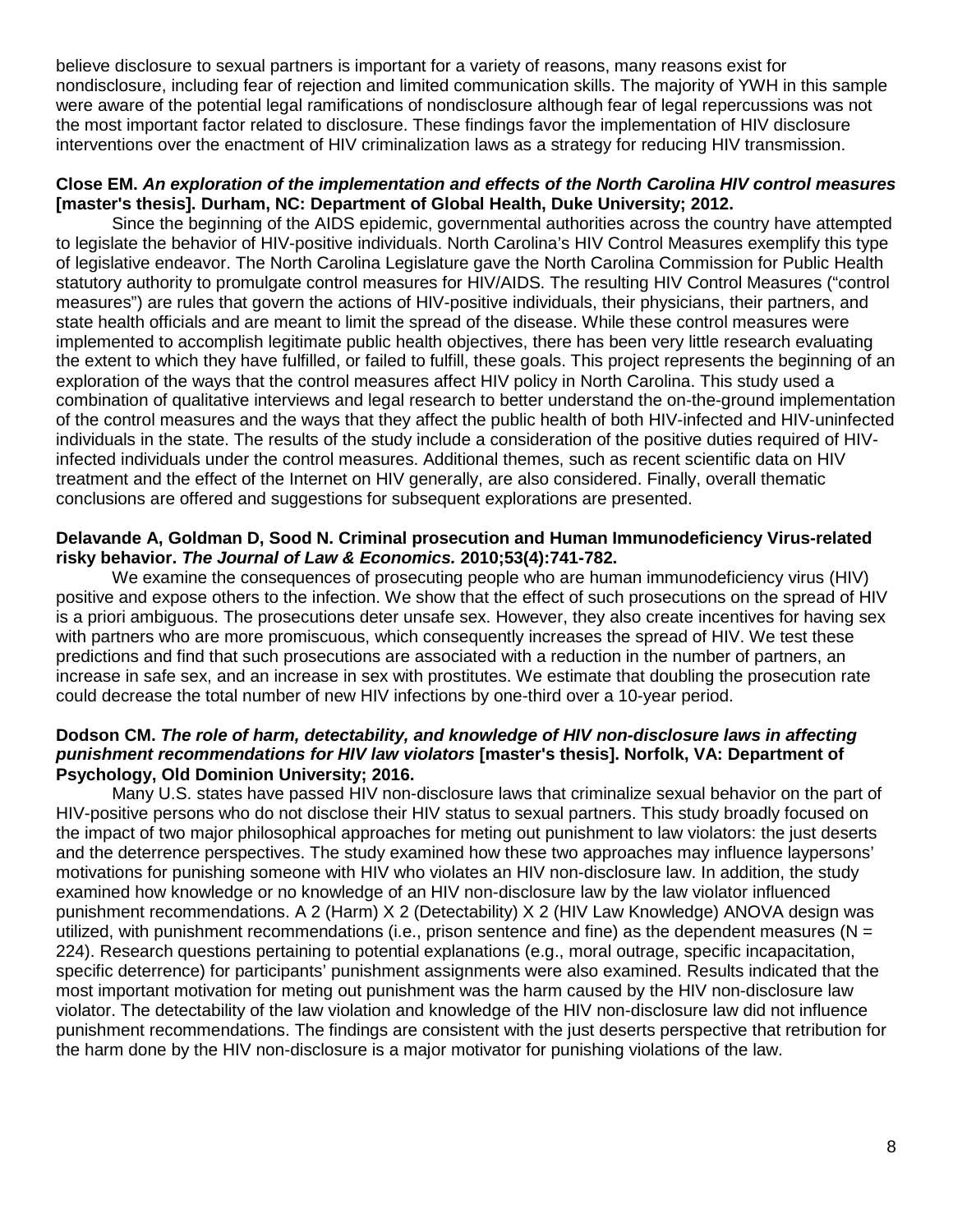## **Domingue J-L.** *Nurses' knowledge, attitudes and documentation practices in a context of HIV criminalization: A secondary subgroup analysis of data from California, Florida, New York, and Texas nurses* **[master's thesis]. Ottawa, Canada: School of Nursing, University of Ottawa; 2016.**

Under international legal norms, HIV criminalization is considered to be an overly broad use of criminal law. In the United States, at least 33 states have HIV-specific criminal laws. Data from California, Florida, New York, and Texas nurses provided exemplars from different HIV-related criminal law approaches and the impact of those laws on nurses' practices. Nurses who cared for patients who expressed fears or concerns about HIV criminalization or patients who had been arrested for HIV-related crimes were more likely to correctly identify the presence or absence of HIV-specific laws in the states where they practised, when compared to nurses who did not care for such patients. Lack of knowledge about HIV-related criminal laws may erode the nursepatient relationship. Jurisdiction specific education should be created and offered to nurses in order to address this knowledge gap and protect the dignity of people living with HIV.

## **Duru OK, Collins RL, Ciccarone DH, Morton SC, Stall R, Beckman R, Miu A, Kanouse DE. Correlates of sex without serostatus disclosure among a national probability sample of HIV patients.** *AIDS Behav.*  **2006;10(5):495-507. PMC2567832.**

We examined potential correlates of sex without HIV disclosure within a sample of 875 participants from the HIV Cost and Services Utilization Study. Interviews with each participant assessed sexual activities with up to six recent partners, and this study included both respondent and partnership characteristics. Compared with marriage and/or primary same-sex relationships, occasional partnerships and one-time encounters were associated with sex with disclosure, and shorter relationships were more likely to involve sex without disclosure. Knowledge of partner serostatus was also associated with sex without disclosure. Women were less likely to have sex without disclosure than men having sex with men. We found an association between the perceived duty to disclosure to all partners and sex without disclosure, while we found no association in multivariate analyses between outcome expectancies and sex without disclosure.

## **Forsyth AD, Valdiserri RO. A state-level analysis of social and structural factors and HIV outcomes among men who have sex with men in the United States.** *AIDS Educ Prev.* **2015;27(6):493-504.**

We apply a social determinants of health model to examine the association of select social and structural influences on AIDS diagnosis rates among men who have sex with men (MSM) in the U.S. states. Secondary data for key social and structural variables were acquired and analyzed. Standard descriptive and inferential statistics were used to examine bivariate and multivariate associations of selected social and structural variables with estimated rate of Stage 3 HIV infection (AIDS) per 100,000 MSM in 2010. We found that living in states with a higher demographic density of lesbian, gay, bisexual, and transgender persons is independently associated with lower AIDS diagnosis rates among MSM. In addition, we found that greater income inequality and higher syphilis rates among men were associated with greater AIDS diagnosis rates among MSM, which may be attributable to state policy environments that underinvest in social goods that benefit population health, and to the fact that ulcerative sexually-transmitted infections increase biological risk of HIV transmission and acquisition. To end the epidemic in the U.S., it will be critical to identify and address state-level social and structural factors that may be associated with adverse HIV outcomes for MSM. Note: In the context of criminalization, the authors did not find a statistically significant association between HIV-specific criminal laws with states' AIDS diagnosis rates among MSM.

## **Francis AM, Mialon HM. The optimal penalty for sexually transmitting HIV.** *American Law and Economics Review.* **2008;10(2):388-423.**

We examine the consequences of prosecuting HIV-positive people who expose others to the infection. We show that the effect of such prosecutions on the spread of HIV is a priori ambiguous. They deter unsafe sex. However, they also create incentives for having sex with more promiscuous partners, consequently increasing the spread of HIV. We test these predictions and find that such prosecutions are associated with a reduction in the number of partners, increase in safe sex, and increase in sex with prostitutes. We estimate that doubling the prosecution rate could decrease the total cumulated number of new HIV infections by a third over a ten-year period.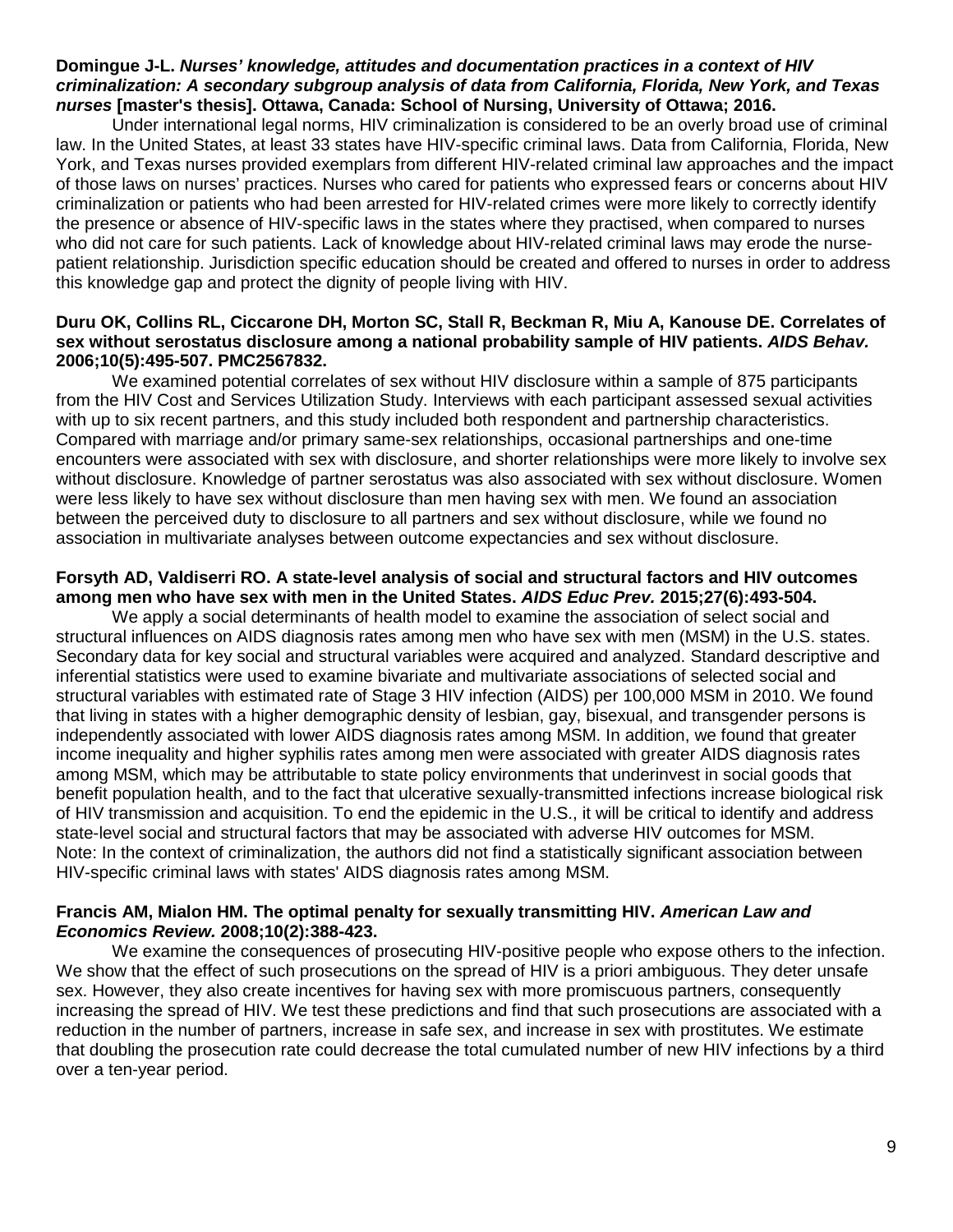## **French M. Counselling anomie: clashing governmentalities of HIV criminalisation and prevention.**  *Critical Public Health.* **2015;25(4):427-440.**

HIV criminalisation is a term that describes the criminal prosecution of persons in instances of HIV transmission, exposure and so-called non-disclosure of their HIV serostatus. In the United States (US), there have been over 500 reported instances of HIV criminalisation. Over the past decade, several negative consequences of HIV criminalisation have been identified, including its capacity to increase stigma and social injustice. In addition, scholars have built an evidence base demonstrating that HIV criminalisation has the potential to undermine HIV prevention and that it is thus harmful to public health. This article contributes to that evidence base by (1) combining Foucaultian studies of 'governmentality with the sociology of 'anomie' to theorise the larger implications of HIV criminalisation for the institution of public health, and (2) presenting interviews with public health service providers working in Tennessee, USA. This state is an important site for studying the public health implications of HIV criminalisation because, between 2008 and 2012, it was reported to have led all American jurisdictions in prosecutions of HIV-specific criminal offences. Concentrating on discussions of post-test counselling, this article argues that a major system-level effect of HIV criminalisation is the propagation of an anomic affective climate, which makes it difficult to establish norms of HIV prevention.

#### **Galletly CL, Dickson-Gomez J. HIV seropositive status disclosure to prospective sex partners and criminal laws that require it: perspectives of persons living with HIV.** *Int J STD AIDS.* **2009;20(9):613- 618. PMC4097389.**

Thirty-one HIV-positive persons living in Michigan took part in focus group discussions about Michigan's HIV disclosure law. Discussion themes included perceived responsibility to prevent infection, concern about unwanted secondary disclosure of HIV-positive status, fear of being falsely accused of violating Michigan's HIV disclosure law and perceived vulnerability of HIV-positive persons within the US legal system. Although participants strongly agreed with the ostensible purpose of Michigan's criminal HIV disclosure law, there was considerable concern about the negative impact of the law on persons living with HIV.

## **Galletly CL, Difranceisco W, Pinkerton SD. HIV-positive persons' awareness and understanding of their state's criminal HIV disclosure law.** *AIDS Behav.* **2009;13(6):1262-1269. PMC4538940.**

Commentary on the potential impact of HIV-specific disclosure laws on persons living with HIV has been critical, plentiful, and enduring. Yet empirical information with which to answer even the most basic questions about these laws, such as whether HIV-positive persons living in a state with a disclosure law are aware of the law, is absent. This study reports on data gathered from a statewide sample of 384 HIV-positive persons living in a state with an HIV disclosure law. Participant awareness and understanding of the law were assessed. Data on the sources from which participants received information on the law and the perceived helpfulness of these sources were also collected. Analyses were conducted to identify associations between participant awareness or understanding of the law and demographic characteristics of participants or information sources encountered. The majority of participants were aware that their state had enacted an HIVspecific disclosure law. Understanding of the law was good, although there was substantial confusion over several provisions. The most prevalent and most helpful sources of information on the law were AIDS-related resources as opposed to mass media. Forty-two percent of the participants learned about the law when first diagnosed with HIV. Sixty-two percent of the participants reported that their case manager had told them about the law.

#### **Galletly CL, Glasman LR, Pinkerton SD, Difranceisco W. New Jersey's HIV exposure law and the HIVrelated attitudes, beliefs, and sexual and seropositive status disclosure behaviors of persons living with HIV.** *Am J Public Health.* **2012;102(11):2135-2140. PMC3477954.**

OBJECTIVES: We explored associations between awareness of New Jersey's HIV exposure law and the HIV-related attitudes, beliefs, and sexual and seropositive status disclosure behaviors of HIV-positive persons. METHODS: A statewide convenience sample (n = 479) completed anonymous written surveys during 2010. We recruited participants through networks of community-based organizations in the state's 9 health sectors. The survey assessed participants' awareness of New Jersey's HIV exposure law, their sexual and serostatus disclosure behavior in the past year, and their HIV-related attitudes and beliefs. We compared responses of participants who were and were not aware of the law through univariate analyses. RESULTS: Fifty-one percent of participants knew about the HIV exposure law. This awareness was not associated with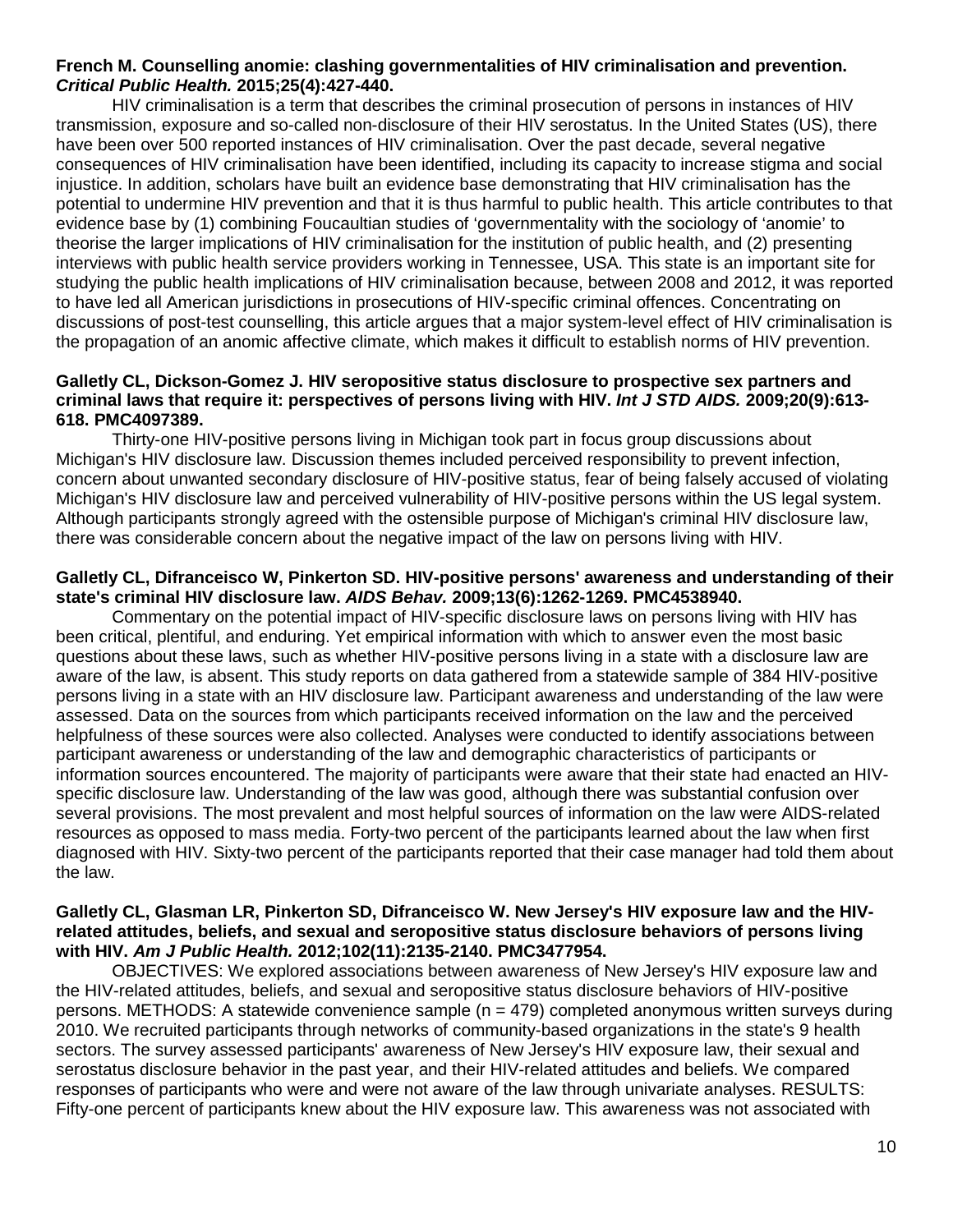increased sexual abstinence, condom use with most recent partner, or seropositive status disclosure. Contrary to hypotheses, persons who were unaware of the law experienced greater stigma and were less comfortable with positive serostatus disclosure. CONCLUSIONS: Criminalizing nondisclosure of HIV serostatus does not reduce sexual risk behavior. Although the laws do not appear to increase stigma, they are also not likely to reduce HIV transmission.

### **Galletly CL, Lazzarini Z. Charges for criminal exposure to HIV and aggravated prostitution filed in the Nashville, Tennessee Prosecutorial Region 2000-2010.** *AIDS Behav.* **2013;17(8):2624-2636. PMC4060526.**

This paper examines comprehensive data on arrests for HIV-specific crimes within a single jurisdiction, the Nashville Tennessee prosecutorial region, over 11 years. There were 25 arrests for HIV exposure and 27 for aggravated prostitution. Eleven of the arrests for HIV exposure involved nonsexual behaviors; none alleged transmission. Sixteen of the arrests for HIV exposure involved sexual behavior; three alleged transmission. Aggravated prostitution cases (i.e. prostitution while knowing one has HIV) often involved solicitation of oral sex; none alleged transmission. Maximum sentences for HIV-specific crimes ranged from 5 to 8 years. We conclude that enforcement of US HIV-specific laws is underestimated. Fifty-two arrests over 11 years were recorded in one jurisdiction. Over half of the arrests involved behaviors posing minimal or no HIV transmission risk. Despite concerns about malicious, intentional HIV transmission, no cases alleged malice or intention.

## **Galletly CL, Pinkerton SD. Preventing HIV transmission via HIV exposure laws: applying logic and mathematical modeling to compare statutory approaches to penalizing undisclosed exposure to HIV.** *J Law Med Ethics.* **2008;36(3):577-584. PMC2603033.**

Twenty-four U.S. states have enacted HIV exposure laws that prohibit HIV-positive persons from engaging in sexual activities with partners to whom they have not disclosed their HIV status. There is little standardization among existing HIV exposure laws, which vary substantially with respect to the sexual activities that are prohibited without prior serostatus disclosure. Logical analysis and mathematical modeling were used to explore the HIV prevention effectiveness of two types of HIV exposure laws: "strict" laws that require HIV-positive persons to disclose their serostatus to prospective partners prior to any sexual activity and "flexible" laws that require seropositive status disclosure only prior to high-risk sex (e.g., unprotected anal or vaginal intercourse). These laws were compared relative to each other and to a no-law alternative. The results of these analyses indicate that, under most (though not necessarily all) circumstances, both strict and flexible exposure laws can be expected to reduce HIV transmission risk relative to the no-law alternative, with flexible exposure laws producing the greater reduction in risk. This study demonstrates how logical analysis and mathematical modeling techniques can make an important contribution to the construction of a rational basis for decisions about a highly contested public health policy issue.

## **Galletly CL, Pinkerton SD, DiFranceisco W. A quantitative study of Michigan's criminal HIV exposure law.** *AIDS Care.* **2012;24(2):174-179. PMC3428201.**

The objectives of the project were (1) to determine the extent to which HIV-positive persons living in Michigan were aware of and understood Michigan's criminal HIV exposure law, (2) to examine whether awareness of the law was associated with seropositive status disclosure to prospective sex partners, and, (3) to examine whether awareness of the law was associated with potential negative effects of the law on persons living with HIV (PLWH) including heightened HIV-related stigma, perceived societal hostility toward PLWH, and perceived need to conceal one's HIV infection. The study design was cross-sectional. A statewide sample of 384 PLWH in Michigan completed anonymous pen and paper surveys in 1 of 25 data collection sessions. A majority of participants were aware of Michigan's HIV exposure law. Awareness of the law was not associated with increased seropositive status disclosure to all prospective sex partners, decreased HIV transmission risk behavior, or increased perceived responsibility for HIV transmission prevention. However, awareness of the law was significantly associated with disclosure to a greater proportion of sex partners prior to respondents' first sexual interaction with that partner. Awareness of the law was not associated with increased HIV-related stigma, perceived societal hostility toward PLWH, or decreased comfort with seropositive status disclosure. Evidence of an effect of Michigan's HIV exposure law on seropositive status disclosure was mixed. Further research is needed to examine the various forms of HIV exposure laws among diverse groups of persons living with or at increased risk of acquiring HIV.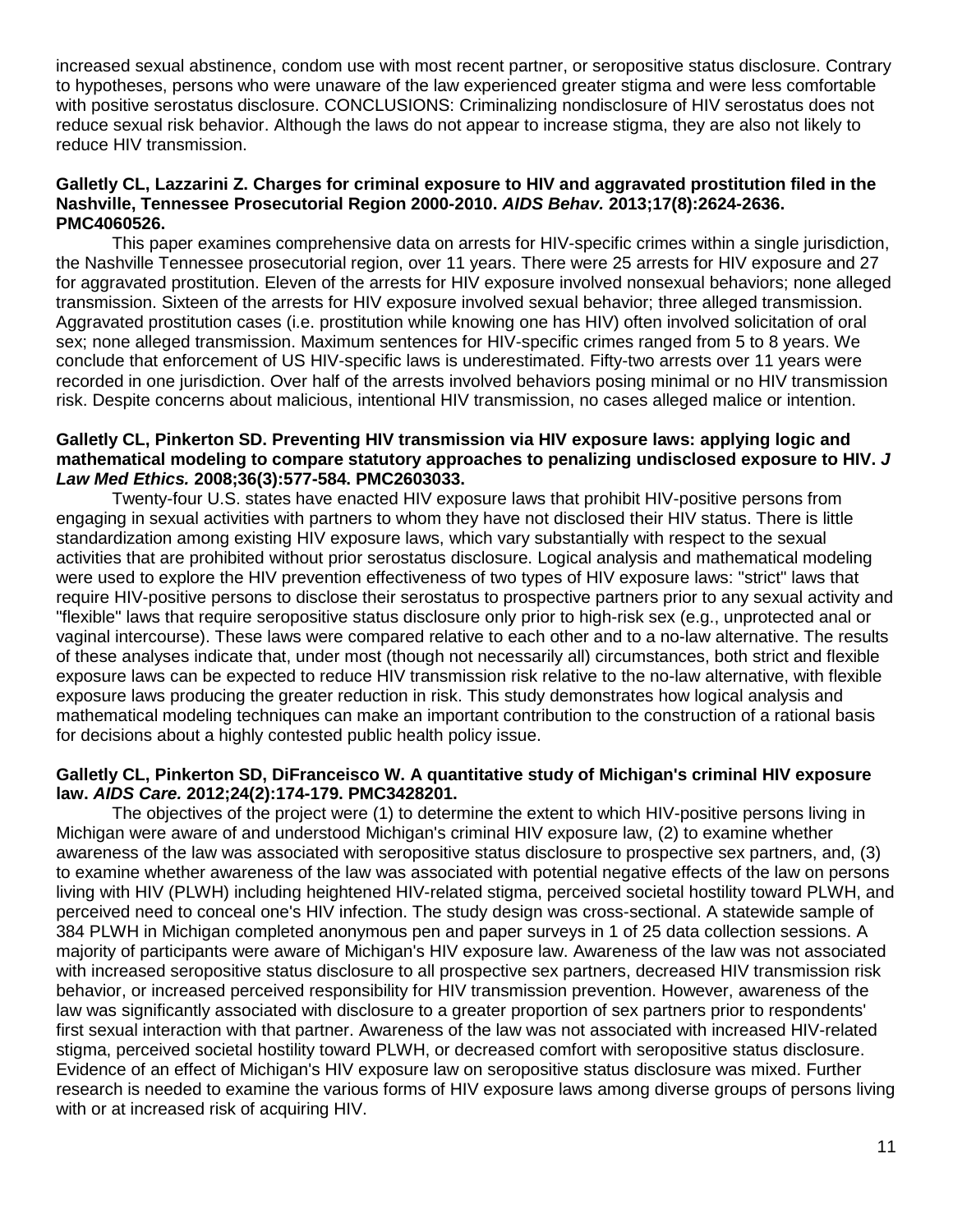## **Gorbach PM, Galea JT, Amani B, Shin A, Celum C, Kerndt P, Golden MR. Don't ask, don't tell: patterns of HIV disclosure among HIV positive men who have sex with men with recent STI practising high risk behaviour in Los Angeles and Seattle.** *Sex Transm Infect.* **2004;80(6):512-517. PMC1744943.**

OBJECTIVES: A high incidence of HIV continues among men who have sex with men (MSM) in industrialised nations and research indicates many MSM do not disclose their HIV status to sex partners. Themes as to why MSM attending sexually transmitted infection (STI) clinics in Los Angeles and Seattle do and do not disclose their HIV status are identified. METHODS: 55 HIV positive MSM (24 in Seattle, 31 in Los Angeles) reporting recent STI or unprotected anal intercourse with a serostatus negative or unknown partner from STI clinics underwent in-depth interviews about their disclosure practices that were tape recorded, transcribed verbatim, coded, and content analysed. RESULTS: HIV disclosure themes fell into a continuum from unlikely to likely. Themes for "unlikely to disclose" were HIV is "nobody's business," being in denial, having a low viral load, fear of rejection, "it's just sex," using drugs, and sex in public places. Themes for "possible disclosure" were type of sex practised and partners asking/disclosing first. Themes for "likely to disclose" were feelings for partner, feeling responsible for partner's health, and fearing arrest. Many reported non-verbal disclosure methods. Some thought partners should ask for HIV status; many assumed if not asked then their partner must be positive. CONCLUSIONS: HIV positive MSM's decision to disclose their HIV status to sex partners is complex, and is influenced by a sense of responsibility to partners, acceptance of being HIV positive, the perceived transmission risk, and the context and meaning of sex. Efforts to promote disclosure will need to address these complex issues.

## **Hasenbush A, Miyashita A, Wilson BD.** *HIV criminalization in California: penal implications for people living with HIV/AIDS (updated June 2016).* **The Williams Institute, UCLA School of Law; 2015. Available at:** [https://williamsinstitute.law.ucla.edu/wp-content/uploads/HIV-Criminalization-California-Updated-June-](https://williamsinstitute.law.ucla.edu/wp-content/uploads/HIV-Criminalization-California-Updated-June-2016.pdf)[2016.pdf](https://williamsinstitute.law.ucla.edu/wp-content/uploads/HIV-Criminalization-California-Updated-June-2016.pdf)**.**

Given the lack of comprehensive data on the use of HIV criminal laws in California, Williams Institute researchers contacted the California Department of Justice and requested access to criminal offender record information (CORI) data. CORI data record any contacts an individual may have with the criminal justice system, from every event beginning at arrest through sentencing, so these data provide a full chronological record of how these laws are being utilized. After obtaining necessary security clearances, Williams Institute researchers were able to access the de-identified criminal history of all individuals who had had contact with the criminal justice system under Cal. Penal Code § 647f (solicitation while HIV-positive), Cal. Health & Safety Code § 120291 (exposure to HIV with intent to transmit), Cal. Penal Code § 12022.85 (sex offense sentence enhancement for HIV-positive status in nonconsensual sex crimes) and Cal. Health & Safety Code § 120290 (misdemeanor exposure to any communicable disease) from the time of their enactment to June 2014.

# **Hasenbush A, Miyashita A, Sears B.** *The legal needs of cisgender women living with HIV: evaluating access to justice in Los Angeles.* **The Williams Institute, UCLA School of Law; 2016. Available at:**  [http://williamsinstitute.law.ucla.edu/wp-content/uploads/Legal-Needs-of-Cisgender-Women-Living-with-HIV-](http://williamsinstitute.law.ucla.edu/wp-content/uploads/Legal-Needs-of-Cisgender-Women-Living-with-HIV-January-2016.pdf)[January-2016.pdf.](http://williamsinstitute.law.ucla.edu/wp-content/uploads/Legal-Needs-of-Cisgender-Women-Living-with-HIV-January-2016.pdf)

"The Legal Needs of Cisgender Women Living with HIV: Evaluating Access to Justice in Los Angeles" report summarizes findings of the Legal Assessment of Needs Study ("LeAN Study") – an online survey with 387 respondents who identified as cisgender women living with HIV/AIDS in Los Angeles County. The report describes respondents' legal needs, respondents' experiences getting assistance for identified legal needs from both legal and non-legal sources, and barriers respondents faced in accessing assistance from both legal and non-legal sources, as well as, describing differences and similarities between transgender women and all other respondents. Finally, the report discusses how these legal needs may relate to health access and health status.

# **Hasenbush A, Wilson BD.** *HIV criminalization against immigrants in California.* **The Williams Institute, UCLA School of Law; 2016. Available at:** [http://williamsinstitute.law.ucla.edu/wp-](http://williamsinstitute.law.ucla.edu/wp-content/uploads/HIVCriminalizationAgainstImmigrants.2016.pdf)

[content/uploads/HIVCriminalizationAgainstImmigrants.2016.pdf.](http://williamsinstitute.law.ucla.edu/wp-content/uploads/HIVCriminalizationAgainstImmigrants.2016.pdf)

HIV criminalization is a term used to describe statutes that either criminalize otherwise legal conduct or that increase the penalties for illegal conduct based upon a person's HIV-positive status. California has four HIV-specific criminal laws, and one non-HIV-specific criminal law that criminalizes exposure to any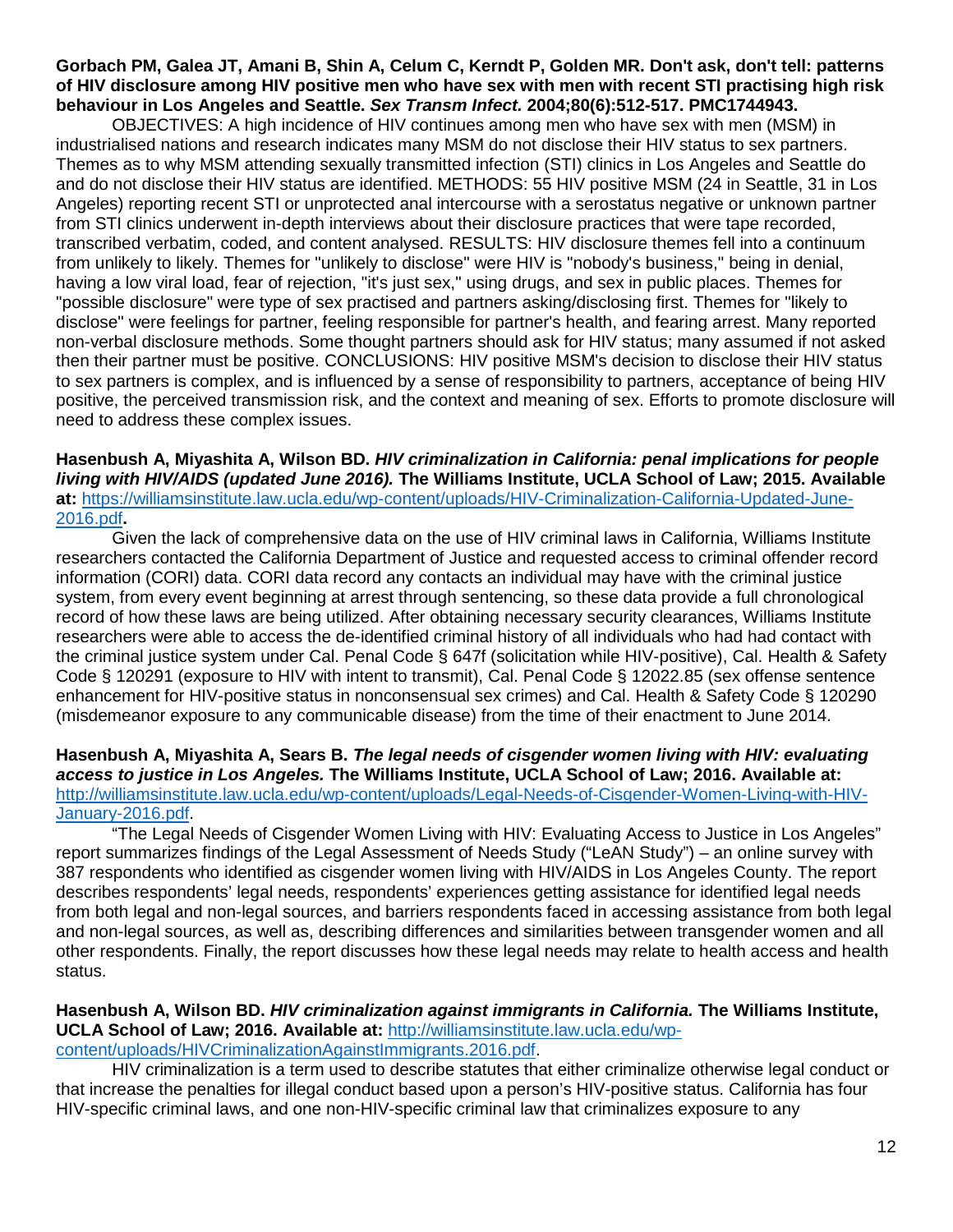communicable disease. Having contact with the criminal system can have a particularly severe impact on immigrants in the United States, as it can be grounds for deportation. In California, more than one in four residents are foreign born. Given the large immigrant population in California, Williams Institute researchers analyzed California Criminal Offender Record Information (CORI) data on HIV offenses in California to explore the demographics and experiences of foreign born individuals as compared to their U.S. born counterparts.

#### **Hasenbush A, Zanoni B.** *HIV criminalization in California: evaluation of transmission risk.* **The Williams Institute, UCLA School of Law; 2016. Available at:** [https://williamsinstitute.law.ucla.edu/wp](https://williamsinstitute.law.ucla.edu/wp-content/uploads/HIVCriminalization.EvaluationofTransmissionRisk.2016.pdf)[content/uploads/HIVCriminalization.EvaluationofTransmissionRisk.2016.pdf.](https://williamsinstitute.law.ucla.edu/wp-content/uploads/HIVCriminalization.EvaluationofTransmissionRisk.2016.pdf)

HIV criminalization is a term used to describe laws that criminalize otherwise legal conduct or increase penalties for criminal conduct based on a person's HIV-positive status. Currently, California has four HIVspecific criminal laws. Of those, none require actual transmission of HIV. This report analyzed the law, science and implementation of these statutes to determine the risk of transmission of the criminalized acts and the extent to which they are prosecuted.

Key findings include:

- From 1988 until June 2014, 379 incidents resulted in convictions for an HIV-specific felony or sentence enhancement.
- Of those, 100 percent required no actual transmission of HIV.
- 98 percent did not require intent to transmit HIV.
- 93 percent involved no specific allegation of conduct that is likely to have transmitted the virus:
- Ninety percent of convictions were in solicitation incidents in which it is unknown whether any contact beyond a conversation or an exchange of money was initiated, thus possibly not having any exposure to HIV.
- Three percent of incidents involved oral sex, a sex act whose transmission risk is estimated as "low" by the CDC.
- Only seven percent of incidents involved vaginal or anal sex by definition of the crime.

HIV criminal laws have been disproportionately applied to sex workers. This has a disproportionate impact on women and people of color. Since solicitation by definition includes survival and subsistence sex work, these laws are also likely to disproportionately impact LGBT youth and transgender women of color. Laws that criminalize conduct of a person who knows that they are HIV-positive may disincentivize testing and work against best public health practices.

## **Hasenbush A, Wilson BD, Miyashita A, Sharp M.** *HIV criminalization and sex work in California.* **The Williams Institute, UCLA School of Law; 2017. Available at:** [https://williamsinstitute.law.ucla.edu/wp](https://williamsinstitute.law.ucla.edu/wp-content/uploads/HIV-Criminalization-and-Sex-Work-in-CA-Oct-2017.pdf)[content/uploads/HIV-Criminalization-and-Sex-Work-in-CA-Oct-2017.pdf.](https://williamsinstitute.law.ucla.edu/wp-content/uploads/HIV-Criminalization-and-Sex-Work-in-CA-Oct-2017.pdf)

The vast majority of all HIV-specific criminal incidents in California involve people engaged in sex work or those suspected of engaging in sex work. A new report finds that women—and Black women, in particular are the most disproportionately impacted by California's sex work laws, both as they apply to people living with HIV and people not living with HIV. Analyzing California criminal justice data from 2005 to 2013, researchers found that while women made up half of the population of California, they accounted for two-thirds of prostitution arrests. In the same time period, Black women made up 4% of all HIV-positive women in California but accounted for an average of 22% of the arrests for felony solicitation while HIV-positive, making them the most overrepresented group for this type of arrest.

## **Hasenbush A.** *HIV Criminalization in Georgia.* **The Williams Institute, UCLA School of Law; 2018. Available at:** [https://williamsinstitute.law.ucla.edu/wp-content/uploads/HIV-Criminalization-Georgia-Jan-2018-](https://williamsinstitute.law.ucla.edu/wp-content/uploads/HIV-Criminalization-Georgia-Jan-2018-1.pdf) [1.pdf.](https://williamsinstitute.law.ucla.edu/wp-content/uploads/HIV-Criminalization-Georgia-Jan-2018-1.pdf)

Georgia laws that criminalize people living with HIV have resulted in 571 arrests from 1988 to September 2017, according to state-level criminal history record information analyzed by the Williams Institute. Analyses show some disparities in enforcement of the laws based on race, sex, geography, and underlying related offenses, including sex work and suspected sex work. Researchers found that HIV-positive Georgians in rural areas were more likely to be arrested for an HIV-related crime than those living in urban areas. Black men were more likely to be convicted of an HIV-related offense than white men and convictions for HIV arrests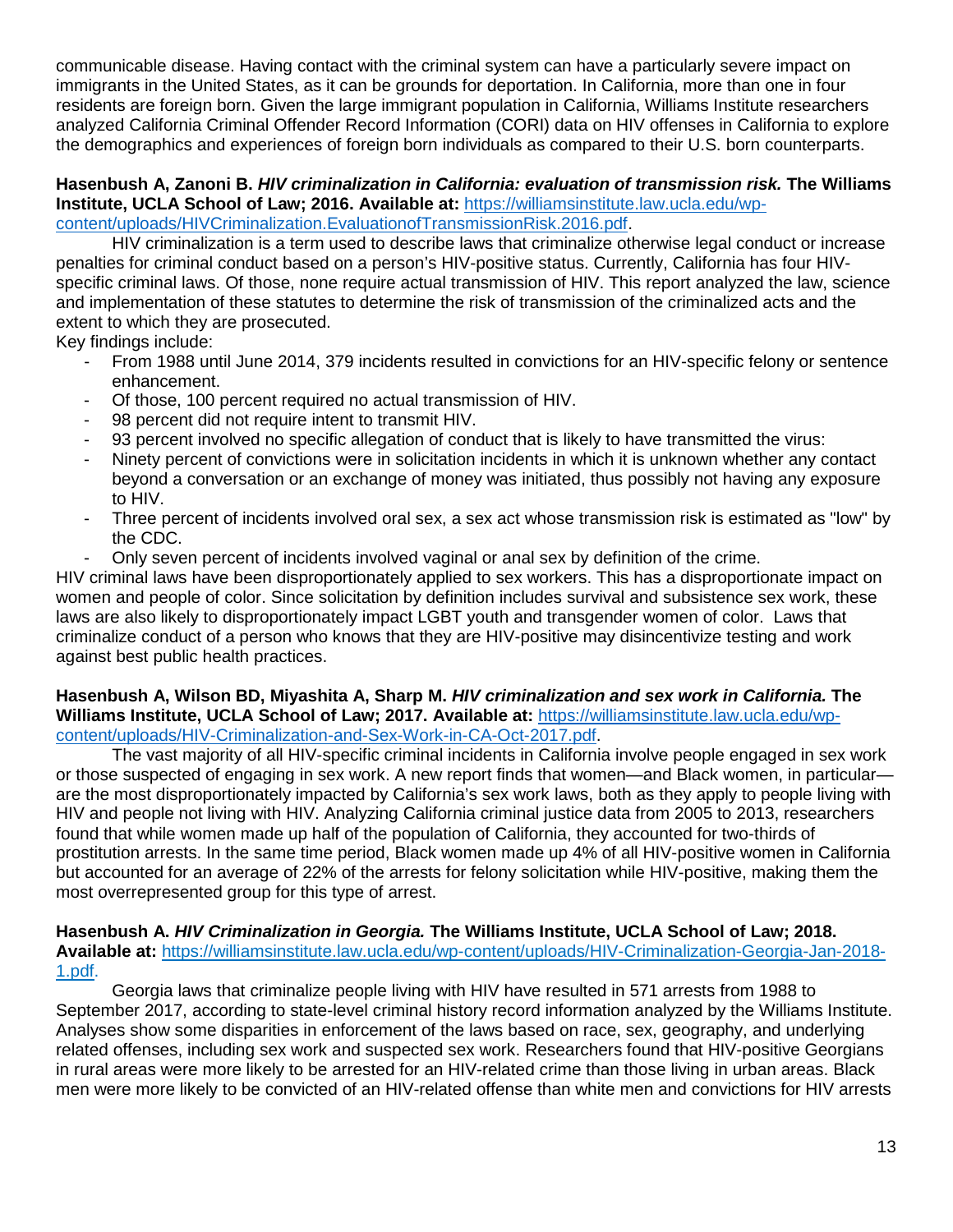were three times as likely when there was a concurrent sex work arrest. This report provides the first-ever overview of the use and enforcement of HIV-related laws in Georgia.

## **Hoppe T. Controlling sex in the name of "public health": social control and Michigan HIV law.** *Social Problems.* **2013;60(1):27-49.**

In the state of Michigan, people infected with HIV are required by law to disclose their HIV-positive status to their sexual partners. Michigan public health laws enacted in the 1980s provide guidance for health officials tasked with investigating and managing what are termed "health threat to others" cases. Based on interviews with local health officials responsible for managing "health-threat" cases, I argue that the surveillance strategies employed by officials to identify these cases can be understood as an important site of social control. The first, "formal" technique for controlling HIV-positive residents involves health officials in a minority of participating jurisdictions actively cross-referencing epidemiological surveillance technologies such as HIV testing and contact tracing in order to identify potential health-threat cases. The second, "informal" technique is characterized by "third party" phone reports received by health officials from local residents who accuse others in their community, who they suspect are HIV positive, of not disclosing. Through an original analysis of the strategies employed by health officials to control HIV-positive residents, this article brings the theoretical insights of the sociological literature on social control to bear on the field of public health.

## **Hoppe T. From sickness to badness: the criminalization of HIV in Michigan.** *Soc Sci Med.* **2014;101:139- 147.**

Sociological approaches to the social control of sickness have tended to focus on medicalization or the process through which social phenomena come to be regulated by medicine. Much less is known about how social problems historically understood as medical come to be governed by the criminal law, or what I term the "criminalization of sickness." Thirty-three US states have enacted criminal statutes that require all HIV-positive individuals to disclose their infection before engaging in a wide range of sexual practices. Drawing on evidence from 58 felony nondisclosure convictions in Michigan (95% of all convictions between 1992 and 2010), I argue that the enforcement of the state's HIV disclosure law is not driven by medical concerns or public health considerations. Rather, it reflects pervasive moralizing narratives that frame HIV as a moral infection requiring interdiction and punishment.

## **Hoppe T. Disparate risks of conviction under Michigan's felony HIV disclosure law: An observational analysis of convictions and HIV diagnoses, 1992–2010.** *Punishment & Society.* **2015;17(1):73-93.**

Recent public debates on race and crime have reignited an interest in the criminology literature on the effect of victim characteristics on criminal justice outcomes. This article examines whether defendant and complaining witness demographic characteristics are associated with disparate outcomes under Michigan's felony HIV disclosure statute, which makes it a crime for HIV-positive individuals to have sex without first disclosing their HIV-status. Despite indications nationwide that the number of defendants charged under HIVspecific criminal statutes (HSCS) is increasing, few empirical studies have examined their application. This study of HSCS convictions (N = 51) retrospectively observes and compares the risks of conviction under Michigan's HSCS for particular HIV-positive subpopulations between 1992 and 2010. Overall, a comparatively greater risk of conviction was observed for black men with female partners and white women overall. Contrary to expectations, a comparatively low risk of conviction was observed for men with male partners as compared to men with female partners. While the observational methodology employed in this analysis cannot identify the causal mechanisms driving the observed disparities, the findings nonetheless suggest an uneven application of Michigan's HIV disclosure law deserving of further inquiry.

#### **Horvath KJ, Meyer C, Rosser BR. Men Who have sex with men who believe that their state has a HIV criminal law report higher condomless anal sex than those who are unsure of the law in their state.**  *AIDS Behav.* **2017;21(1):51-58.**

We assessed the effects of beliefs about state HIV criminal law on condomless anal sex (CAS < 3 months) among men who have sex with men (MSM) residing in 16 US states ( $n = 2013$ ; M = 36 years old; 75 % White; 82 % HIV-negative) completing an online survey in 2010 and stratified by residency in a state with any or sex-specific HIV criminal law(s) or where a HIV-related arrest, prosecution, or sentence enhancement (APSE) had occurred. Three-quarters of MSM reported that they were unsure of the law in their state. Men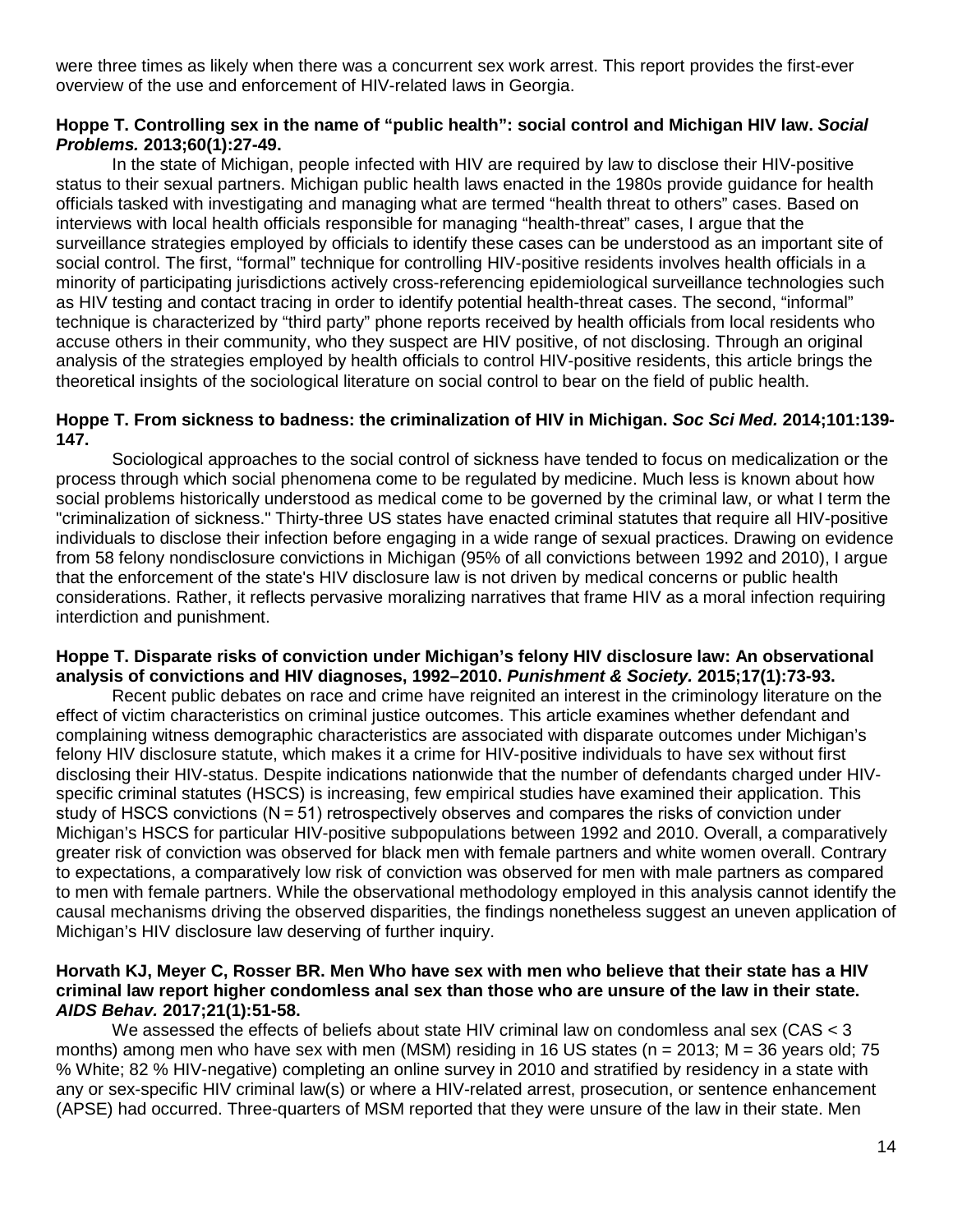who believed there was a HIV law in their state but lived in states without any or a sex-specific HIV criminal law(s) had higher probabilities of CAS compared to those who were unsure of their state's law; men who believed there was a HIV law in their state and lived in a state where an APSE had occurred had higher probabilities of CAS compared to those who were unsure of their state's law. Correct knowledge of state law was not associated with CAS. Findings suggest that HIV criminal laws have little or counter-productive effects on MSM's risk behavior.

## **Horvath KJ, Weinmeyer R, Rosser S. Should it be illegal for HIV-positive persons to have unprotected sex without disclosure? An examination of attitudes among US men who have sex with men and the impact of state law.** *AIDS Care.* **2010;22(10):1221-1228. PMC3423319.**

The aims of this study were to describe the overall pattern and predictors of attitudes toward criminalizing unprotected sex without disclosure by persons living with HIV among a broad sample of men who have sex with men (MSM) living in the USA, and to examine whether attitudes and sexual risk behavior differ by states with HIV-specific laws or no such laws. Participants (n=1725) were recruited in a 3.5 month period to complete a cross-sectional 70-minute online survey assessing attitudes and high risk sexual behavior. Participants self-identified as male, 18 years of age or older, a US resident, and having ever had sex with a man. In addition, participants were coded as residing in a state with HIV-specific laws or not. Results showed that most (65%) respondents believed it should be illegal for persons living with HIV to have unprotected sex without disclosure. However, among the total sample and HIV-positive MSM, attitudes and unprotected sex with recent partners did not vary by state law. Believing that it should not be illegal for persons living with HIV to have unprotected sex without disclosure was associated with HIV-positive status (OR=0.33), higher education (ORs=0.42-0.64), gay orientation (non-gay orientation: OR=1.54), perceptions that state residents were somewhat or very accepting toward homosexuality (OR=0.75), unprotected anal intercourse with two or more recent sexual partners (OR=0.72), and lower perceptions of responsibility (OR=0.75). The results did not support the proposition that HIV-specific laws deter high-risk sexual behavior, however further research is needed to examine whether they act as a barrier for MSM at highest risk for acquiring or transmitting HIV.

## **Kalichman SC, Kalichman MO, Cherry C, Grebler T. HIV disclosure and transmission risks to sex partners among HIV-positive men.** *AIDS Patient Care STDS.* **2016;30(5):221-228. PMC4870647.**

Disclosure of HIV-positive status to sex partners is critical to protecting uninfected partners. In addition, people living with HIV often risk criminal prosecution when they do not inform sex partners of their HIV status. The current study examined factors associated with nondisclosure of HIV status by men living with HIV in Atlanta, GA (92% African African, mean age = 43.8), who engage in condomless sex with uninfected sex partners. Sexually active HIV-positive men  $(N = 538)$  completed daily electronic sexual behavior assessments over the course of 28 days and completed computerized interviews, drug testing, medication adherence assessments, and HIV viral load retrieved from medical records. Results showed that 166 (30%) men had engaged in condomless vaginal or anal intercourse with an HIV-uninfected or unknown HIV status sex partner to whom they had not disclosed their HIV status. Men who engaged in nondisclosed condomless sex were less adherent to their HIV treatment, more likely to have unsuppressed HIV, demonstrated poorer disclosure selfefficacy, enacted fewer risk reduction communication skills, and held more beliefs that people with HIV are less infectious when treated with antiretroviral therapy. We conclude that undisclosed HIV status is common and related to condomless sex with uninfected partners. Men who engage in nondisclosed condomless sex may also be more infectious given their nonadherence and viral load. Interventions are needed in HIV treatment as prevention contexts that attend to disclosure laws and enhance disclosure self-efficacy, improve risk reduction communication skills, and increase understanding of HIV infectiousness.

## **Kay ES, Smith BD. State-level HIV criminalization laws: social construction of target populations?**  *Journal of Policy Practice.* **2017;16(2):133-146.**

Applying Schneider and Ingram's social constructionist framework that places people living with HIV (PLWH) in the intersection of both minimal power and negative social construction, this study investigates whether HIV criminalization laws are more likely to be present in states that have a relatively larger percentage of socially marginalized populations. A database was assembled of state-level variables related to HIV criminalization laws and indicators of social marginalization. Analyses show that states with HIV criminalization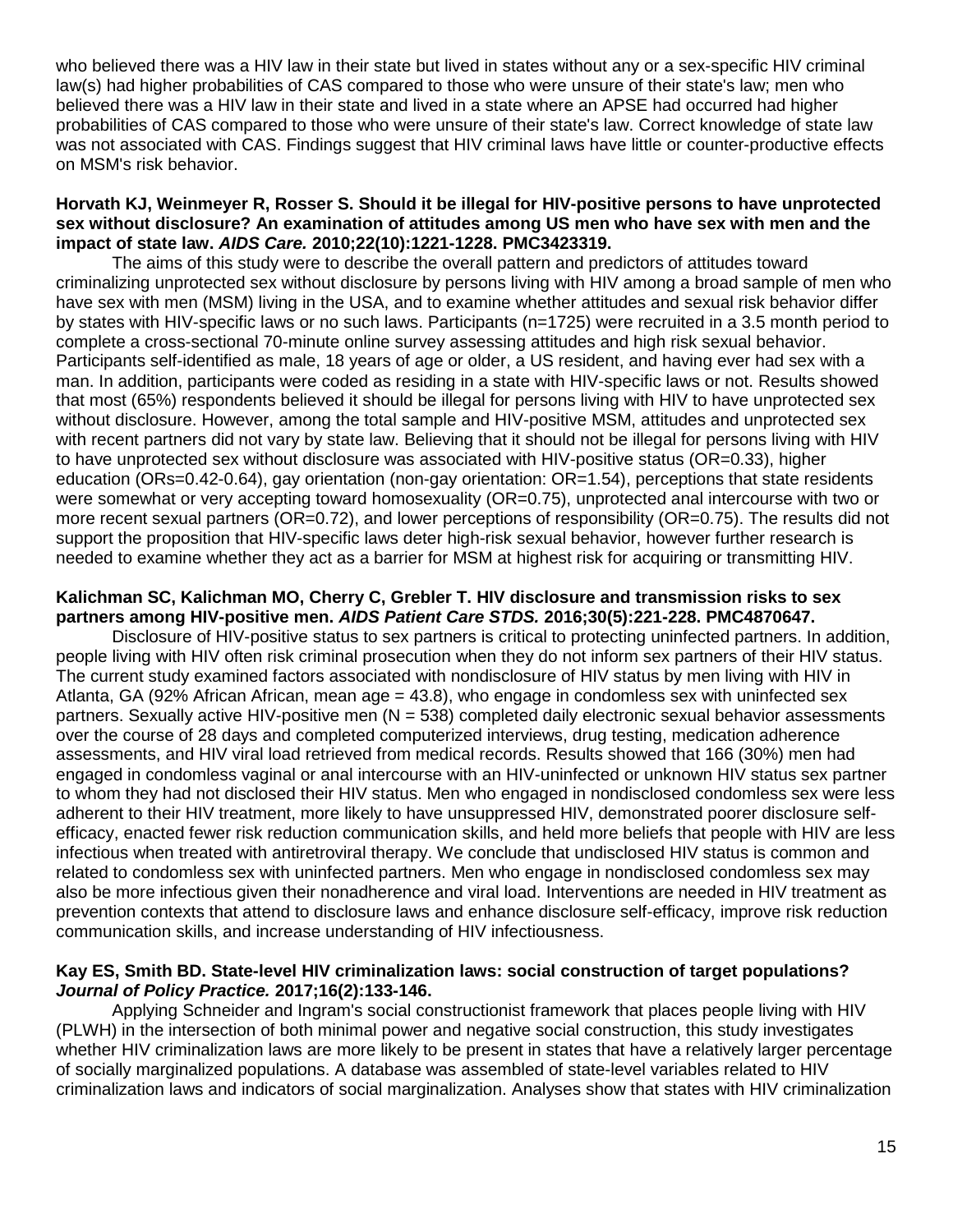laws have relatively larger African American populations. Future research is needed to further clarify the racial component of HIV criminalization.

## **Kelly B, Khanna N, Rastogi S.** *Diagnosis, sexuality and choice: Women living with HIV and the quest for equality, dignity and quality of life in the US.* **U.S. Positive Women's Network; 2011. Available at:**  [https://pwnusa.files.wordpress.com/2013/06/pwn-hr-survey-final.pdf.](https://pwnusa.files.wordpress.com/2013/06/pwn-hr-survey-final.pdf)

The U.S. Positive Women's Network conducted a survey from February 2010‐January 2011. It is our hope that the below analysis of the survey results will contribute to and enrich an ongoing dialogue on the best ways to lessen existing health disparities experienced by women. In the survey, women were asked about their HIV testing experiences, provider attitudes and knowledge about their sexual health and reproductive choices as HIV‐positive women, and the effects of criminal HIV exposure and transmission laws on their personal decision making and on the HIV epidemic overall. The below themes were apparent throughout the survey as areas requiring increased attention:

- The Right to Sexual and Reproductive Health and Reproductive Choice: HIV specialist and general practitioners are not adequately informed about HIV‐positive women's reproductive rights and options thereby limiting the full range of reproductive choices and options for women living with HIV.
- The Right to be Free from Harmful HIV-related Stigma: HIV related stigma and lack of provider professionalism, such as inadequate confidentiality policies, or discriminatory treatment, impacts women's decision-making when it comes to accessing care or when making decisions related to their reproductive health and choices.
- The Right to Accessible and High Quality Health Care: Women often do not know they are at risk for HIV or are not encouraged to get tested for HIV. When receiving HIV‐positive test results from doctors, women have experienced a range of negative experiences sometimes resulting from the doctor's general lack of knowledge about HIV and/or lack of knowledge about referral resources. Lack of information on the part of providers may result in late testing, poor health outcomes, and an inability to provide life‐saving referrals to women‐centered supportive services.
- The Consequences of Criminalizing HIV-positive People's Sexuality: The majority of the respondents felt that laws criminalizing HIV transmission and exposure are not an effective HIV prevention strategy. If anything many of the respondents cited the harm that could result from such laws: laws can be used as tools of abuse; laws increase the already pervasive stigma faced by HIV‐positive women; and the laws may contribute to discrimination as well as hinder testing, disclosure and treatment adherence campaigns.

## **Klitzman R, Kirshenbaum S, Kittel L, Morin S, Daya S, Mastrogiacomo M, Rotheram-Borus MJ. Naming names: perceptions of name-based HIV reporting, partner notification, and criminalization of nondisclosure among persons living with HIV.** *Sexuality Research and Social Policy.* **2004;1(3):38-57.**

Policies of name-based HIV reporting, partner notification (PN), and criminalization of non-disclosure of HIV positive status to sexual partners remain controversial. The views of people living with HIV (PLH) are critical to the success of these three initiatives, but have been understudied. Thus, we interviewed 76 PLH about these policies. Themes arose of potential public health benefits (e.g., epidemiological surveillance and notification of possible exposure) and costs (e.g., deterrence of testing); threats to privacy, civil rights and relationships; government mistrust; and beliefs that prevention is an individual, not governmental responsibility. Misperceptions about the intent, content and scope of these policies, and past experiences of discrimination, shaped these attitudes. To enhance development and implementation of HIV prevention strategies, the views of PLH must be taken into account, and education campaigns need to address misperceptions and mistrust. These data shed light on difficulties in developing and implementing policies that may affect sexual behavior, and have critical implications for future research.

## **Lazzarini Z, Bray S, Burris S. Evaluating the impact of criminal laws on HIV risk behavior.** *J Law Med Ethics.* **2002;30(2):239-253.**

This paper, produced as part of a larger project to assess the public health impact of criminalization as a structural intervention to prevent HIV, provides the most complete picture to date of the existence and application of criminal laws related to HIV risk behavior in the United States. Part I is a general introduction to principles of criminal law and the various types of criminal provisions found in the United States and its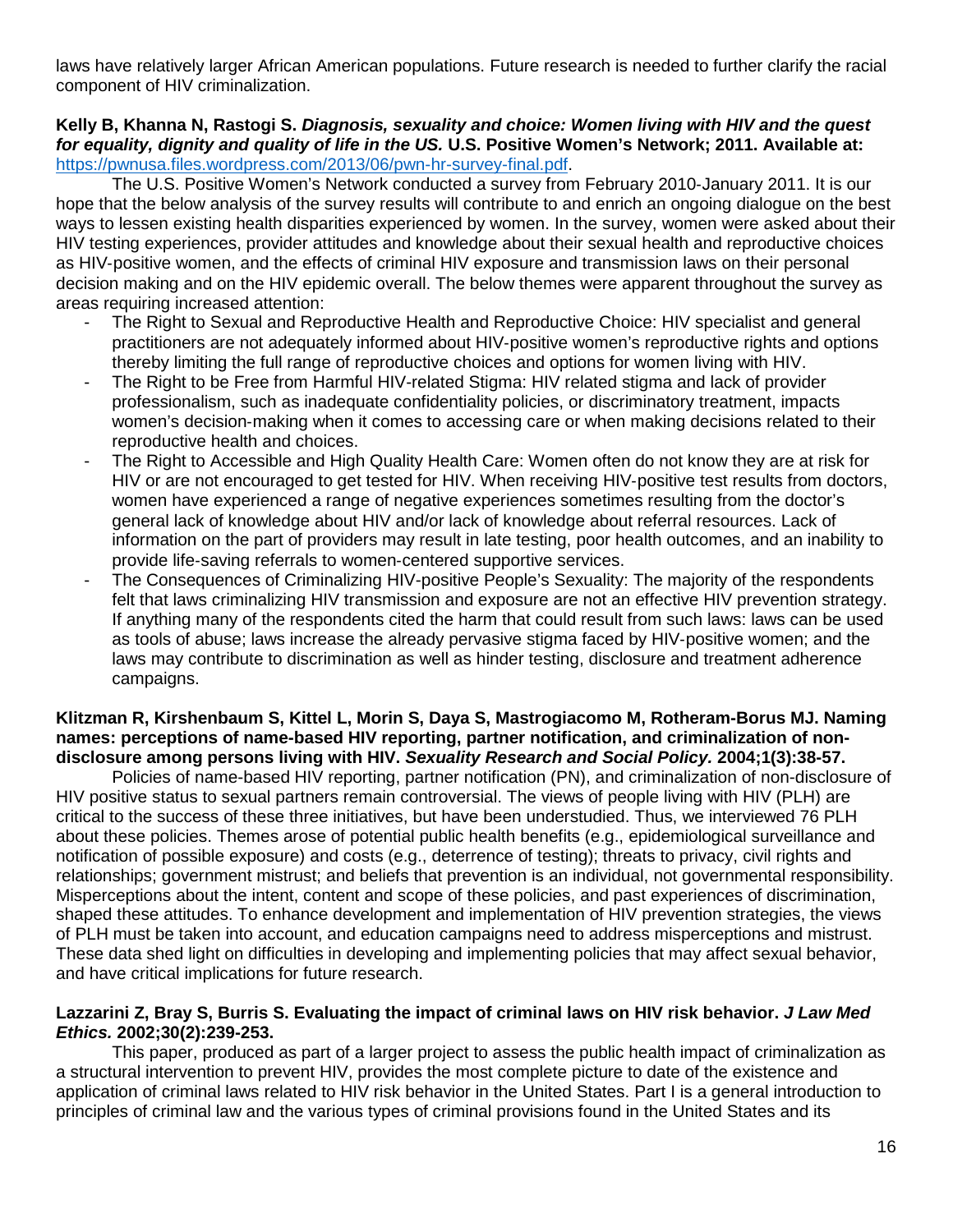territories. In Part II, the paper reports the results of research documenting the laws adopted by states and territories, and the number of prosecutions that have been reported in legal decisions and the press. Part III discusses the implications of these findings within the framework of the leading theoretical accounts of the operation of criminal law. The second phase of this project, expected to be completed in 2003, will correlate these legal findings with survey and other data on risk behavior and knowledge of laws.

## **Lee SG. Criminal law and HIV testing: empirical analysis of how at-risk individuals respond to the law.**  *Yale J Health Policy Law Ethics.* **2014;14(1):194-238.**

This Note assesses the effect of laws that specifically criminalize behaviors that expose others to the human immunodeficiency virus (HIV). This Note examines the relationship between HIV testing decisions by high-risk individuals and the existence of these HIV-specific statutes, as well as the amount of media coverage related to them. One of the main reasons public health experts criticize criminalization of HIV-exposing behavior is that it may discourage at-risk individuals from undergoing HIV testing. This argument, however, remains empirically untested to date. This study quantitatively examines whether at-risk individuals living in jurisdictions with HIV-specific statutes are less likely to report having been tested for HIV in the past year compared to those living in jurisdictions without HIV-specific statutes. Regression analysis is conducted using data collected in the United States over a seven-year span. The results show that at-risk individuals residing in states with HIV-specific statutes are no less likely to report having been tested for HIV than those who live in other states. However, the number of people who reported that they had been tested for HIV is inversely correlated with the frequency of newspaper coverage of criminalization of HIV-exposing behavior. These findings imply that at-risk individuals' HIV testing is associated with media coverage of criminalizing HIVexposing behavior. The negative impact that criminal law has on HIV testing rates could be a serious public health threat. Testing is often the initial step in public health interventions that most effectively modify the risky behavior of HIV-positive individuals. The adverse consequence of criminalization should weigh heavily in the design and application of criminal sanctions for HIV-exposing behavior. In addition, future research should further explore the relationships between criminalization, media coverage of criminalization, and HIV testing decisions for a more nuanced understanding of the consequences of criminalization.

## **Lichtenstein B. Internet advice on disclosure of HIV status to sexual partners in an era of criminalization.** *International Public Health Journal.* **2012;4(4):377.**

HIV-specific statutes are increasingly popular in the United States and often impose harsh penalties for failure to disclose an HIV diagnosis to sexual partners. The purpose of this study was to examine HIV-related websites for information about non-disclosure as a crime and the relevance of this advice for US audiences. Internet searches were conducted for HIV-related websites with advice on disclosure to sexual partners. Once identified, these sites were analyzed for content, quality, and type of approach to disclosure and the law. Each site was given a page ranking (P. Score) according to Google's priority listing algorithm, and a value ranking (V. Score) for textual content and quality of advice. Internet advice on disclosure and the law was highly variable. With few exceptions, highly ranked US sites offered less advice than the sites in Britain, Canada and Australia. All US sites followed the law by placing the onus of responsibility for disclosure on the HIV-infected individual, but few offered advice on how to disclose or how to obtain proof of disclosure in order to avoid prosecution. None addressed the special risks of African Americans who are most likely to be prosecuted for non-disclosure. It is concluded that HIV advice website should offer strategies on how to disclose to sexual partners and to document proof in case of prosecution.

### **Lichtenstein B, Rodgers C, Marefka LE, Hinson MD, Cook-Heard D, Rygiel SD, Sturdevant MS. Two vignettes of adolescent sexual disclosure: guidance for HIV clinical practice.** *Journal of Infection Prevention.* **2017;18(1):10-16. PMC5298377.**

HIV-positive adolescents are required by law to notify sexual partners, but can find it difficult to achieve this goal. This article offers practice guidance for counselling HIV-positive adolescents about sexual disclosure in clinical settings and for building confidence in managing sexual lives with HIV. We use two vignettes to illustrate key differences between perinatally and sexually infected adolescents in terms of readiness to disclose, and include a set of strategies for both groups that can be tailored to individual circumstances and contexts. The toolbox of strategies we describe include pre-counselling, focused counselling, social support groups and technical support. Pre-counselling helps to identify barriers and motivations to sexual disclosure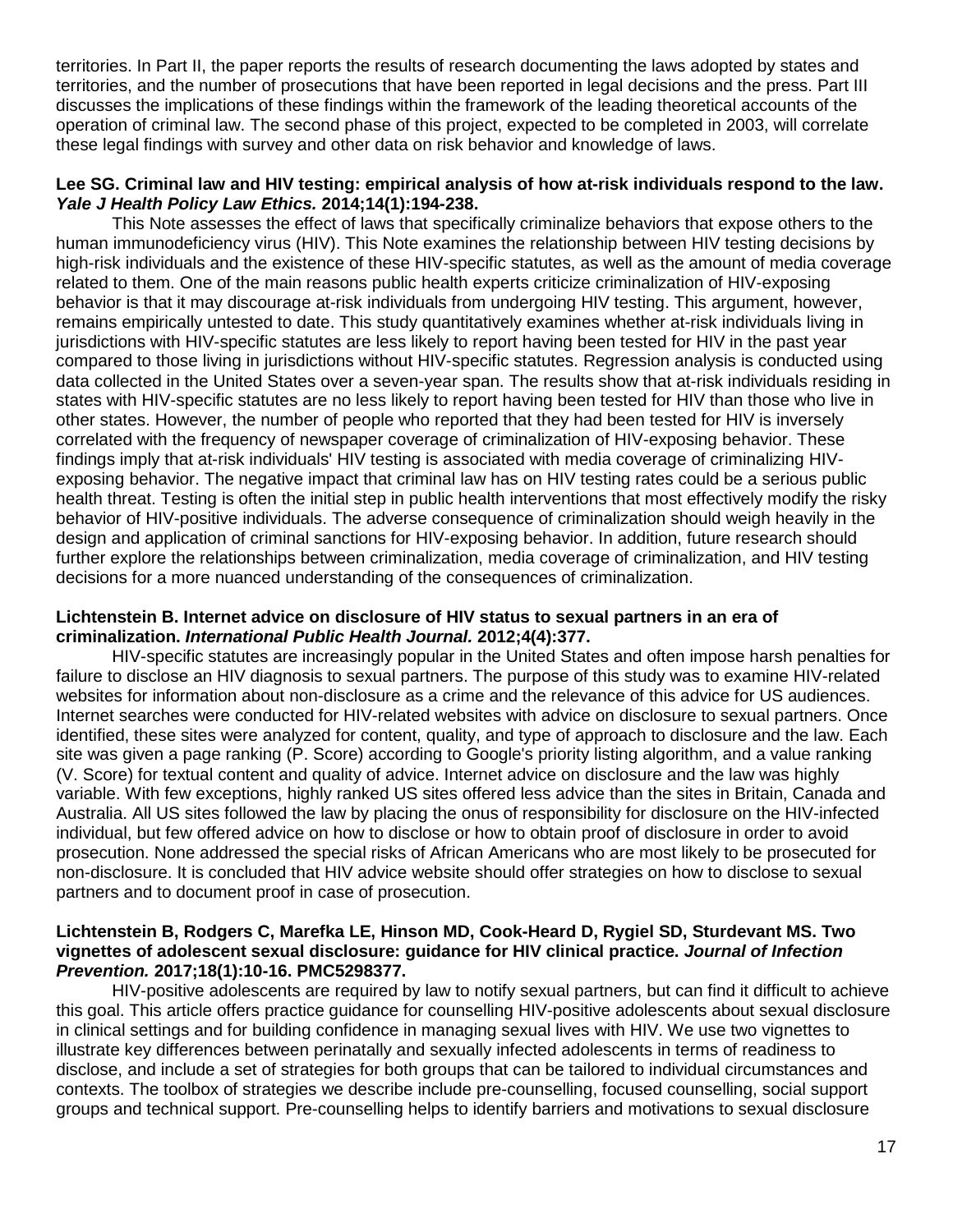and is followed by counselling sessions in which the focus is on role playing and sexual scripts for disclosure. Peer-led support groups are designed to boost adolescent confidence, and pre-paid cell phones, text messaging, ready-dial phone numbers and a private Facebook page provide back-up support and out-of-hours contact. Since sexual disclosure can be a risky proposition, safety plans, such as having an emergency contact person, should always be in place. These strategies are designed to empower vulnerable adolescents, foster trust between patient and provider, and reduce HIV transmission to sexual partners.

## **Lichtenstein B, Whetten K, Rubenstein C. "Notify your partners--it's the law": HIV providers and mandatory disclosure.** *J Int Assoc Provid AIDS Care.* **2014;13(4):372-378.**

HIV care providers in the United States must counsel clients about disclosure to sexual partners and report anyone who is suspected of noncompliance. This study compared provider attitudes and practices in relation to counseling clients about mandatory disclosure in North Carolina and Alabama, the 2 states with similar HIV epidemiology but different laws for HIV control. Personal interviews were conducted with 20 providers in each state ( $n = 40$ ). The results were analyzed in a qualitative, cross-comparison method to identify patterns of convergence or difference. Providers in both states believed that clients often failed to notify sexual partners and were secretive if questioned about disclosure. Differences in counseling styles and procedures for each state were noteworthy. Compared to Alabama, North Carolina had harsher penalties for nondisclosure, stricter and more standardized procedures for counseling, and providers expressed greater support for HIV criminalization. Although most North Carolina providers viewed the stricter standards as beneficial for HIV care and control, Alabama providers were likely to view such standards as a barrier to patient care. These results indicated a direct relation between state HIV law, provider attitudes, and counseling procedures for mandatory disclosure.

## **Lloyd KC.** *Vital politics and anticipatory practice of HIV treatment as prevention: the discursive work of the biomedicalization of HIV prevention* **[dissertation]. San Francisco, CA: Department of Sociology, University of California, San Francisco; 2016.**

HIV treatment as prevention is an emerging biomedical prevention approach that seeks to utilize routine HIV testing, linkage to and engagement in HIV care, and the consumption of antiretrovirals in order to suppress individuals' viral loads, greatly reducing or eliminating the risk of onward transmission of HIV. Drawing on interviews with HIV scientists, policymakers, clinicians, and leaders in HIV community advocacy, ethnographic field work at three global HIV scientific meetings, and extant narrative, visual and material data, this multi-sited study explores the emerging professional discourses that are co-constitutive of HIV treatment as prevention. Through an inductive process of data collection and analysis, four broad analytic problem spaces emerged: the reconfiguring of HIV risk discourses through pharmacological noninfectiousness, the transformations in biomedical surveillance practices as well as subjectivities via a prioritization of viral suppression and viral load monitoring, and the construction of antiretrovirals themselves as technoscientific 'things' which both potentiate and disrupt their own use as prevention technologies, in particular, via an anticipatory orientation to the future. This project contributes to work on biomedicalization, particularly on theorizing about transformations of risk and surveillance practices, subjectivity and forms of biomedical citizenships, as well as work on anticipation, notably on the creative effect of biomedical technologies and imagined futures.

#### **Ma A, Chambers BD, Jenkins Hall W, Tanner AE, Piper CN. Individual and structural factors influencing HIV care linkage and engagement: Perceived barriers and solutions among HIV-positive persons.**  *Journal of HIV/AIDS & Social Services.* **2017;16(1):34-42.**

To meet the National HIV/AIDS Strategy's goals of reducing and preventing HIV transmission, understanding factors that shape HIV-positive persons? care-seeking behaviors is critical. Accordingly, this study examined factors that affect HIV care linkage and engagement. Six focus groups were conducted with 33 HIV-positive persons living in North Carolina. A variety of factors influenced care behaviors, including: structural and policy factors, relationship with HIV care systems, and individuals? personal characteristics. Participants also provided solutions for addressing specific factors to care. Improving clinical services and utilizing context-specific strategies can help facilitate greater care linkage and engagement.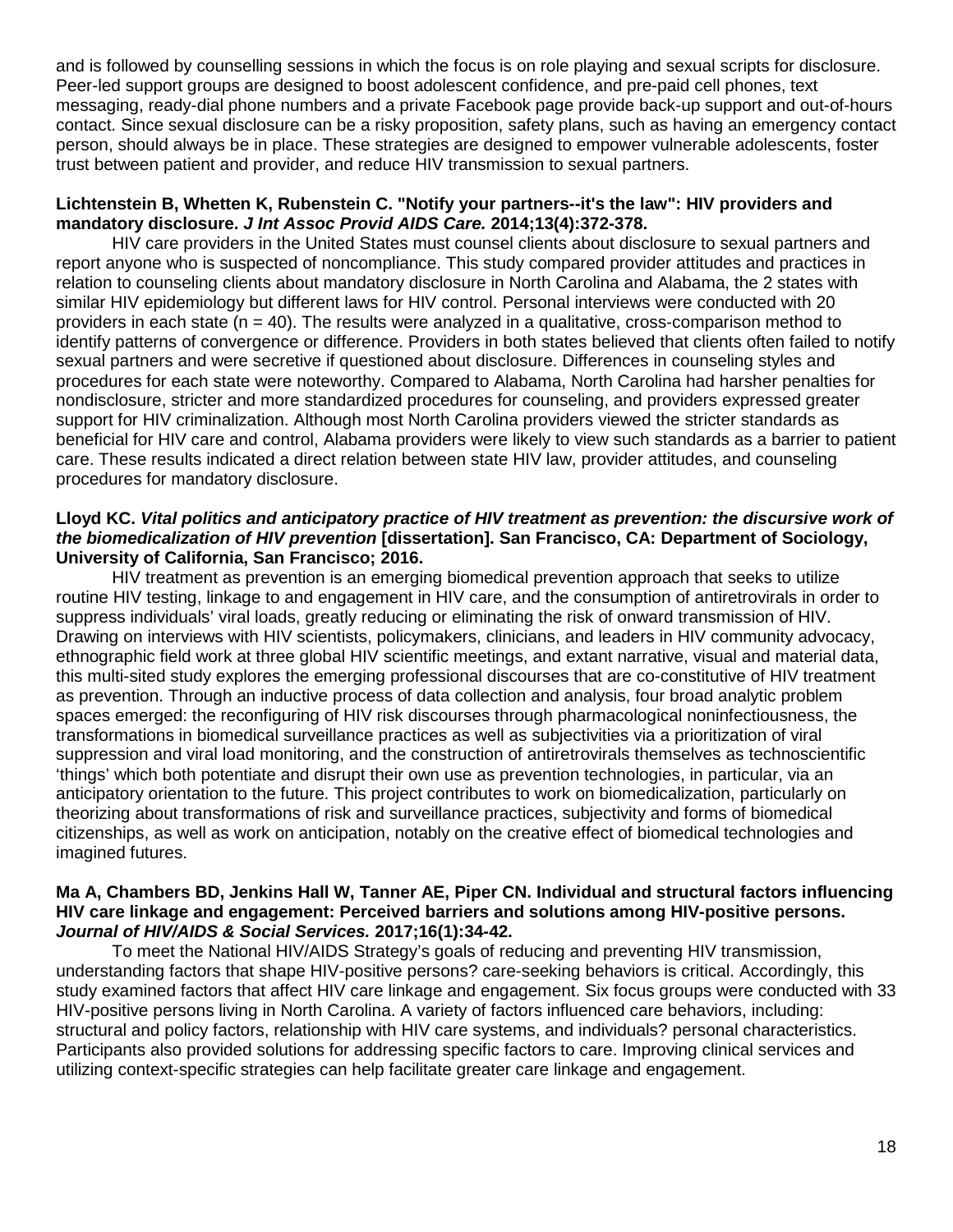#### **Miyashita A, Hasenbush A, Wilson BD, Meyer I, Nezhad S, Sears B.** *The legal needs of people living with HIV: evaluating access to justice in Los Angeles.* **The Williams Institute, UCLA School of Law; 2015. Available at:** [https://williamsinstitute.law.ucla.edu/wp-content/uploads/Legal-Needs-People-Living-with-](https://williamsinstitute.law.ucla.edu/wp-content/uploads/Legal-Needs-People-Living-with-HIV-Los-Angeles-County-April-2015.pdf)[HIV-Los-Angeles-County-April-2015.pdf.](https://williamsinstitute.law.ucla.edu/wp-content/uploads/Legal-Needs-People-Living-with-HIV-Los-Angeles-County-April-2015.pdf)

This report summarizes findings of the Legal Assessment of Needs Study ("LeAN Study") – an online survey with 387 respondents who identified as people living with HIV/AIDS ("PLWH"). We describe respondents' legal needs, respondents' experiences getting assistance for identified legal needs from both legal and non-legal sources, and barriers respondents faced in accessing assistance from both legal and nonlegal sources. We describe differences and similarities among subpopulations that are traditionally underserved and understudied, including gay and bisexual men ("GBM"), people of color, and cisgender and transgender women. Finally, we discuss how these legal needs may relate to health access and health status.

## **Motley DN.** *Living and loving: a qualitative exploration of the dating and sexual relationships of HIVpositive young black gay, bisexual, and other men who have sex with men* **[dissertation]. Chicago, IL: Department of Psychology, DePaul University; 2016.**

Infection with HIV is a global pandemic that continues to have particular impacts on Black men who have sex with men. Accordingly, researchers have examined risk behaviors in order to inform interventions that seek to decrease transmission. However, there has been relatively little research that has examined the dating and sexual experiences of Black GBMSM living with HIV absent a particular focus on sexual risk and potential transmission. The present study seeks to better understand the dating and sexual experiences of a sample of young Black GBMSM living with HIV. Twenty young Black GBMSM living with HIV were interviewed using a semi-structured interview guide meant to explore their dating and sexual experiences since diagnosis. Using thematic analysis, the author identified salient aspects of the broad identity-related experiences, dating experiences, and sexual experiences for young Black GBMSM living with HIV. Salient themes related to identity were: (1) broad experiences as young Black GBMSM living with HIV, (2) experiences related to Black identity, (3) experiences related to sexual orientation, and (4) experiences related to HIV. Salient themes related to dating were: (1) broad dating experiences as related to Blackness, (2) impacts of HIV on new relationships, (3) impacts of HIV on existing relationships, and (4) qualities of healthy dating relationships. Salient themes related to sexual relationships were: (1) sexual experiences as related to Blackness, (2) relationship between HIV and sexual desire, (3) impacts of HIV on sexual intercourse, (4) fear of hurt if partner becomes HIV-positive, (5) sexual risk negotiation, and (6) qualities of healthy sexual relationships. Salient themes that related to both dating and sex were: (1) selecting partners and (2) navigating disclosure in relationships. Findings suggest that HIV is the most salient factor HIV-positive young Black GBMSM consider when exploring their experiences in intimate relationships. Given the primacy of HIV and the negative trend of participants' experiences related to others' perception of HIV, suggestions for improving sexual health education and public health campaigns are offered.

#### **National Alliance of State and Territorial AIDS Directors.** *Understanding state departments of health and corrections collaboration: A summary of survey findings—part II and strategic guidance towards ending criminalization-related stigma and discrimination.* **2011. Available at:**  [https://www.nastad.org/sites/default/files/decriminalization\\_findings\\_.pdf.](https://www.nastad.org/sites/default/files/decriminalization_findings_.pdf)

One of the primary goals of this survey was to learn which states have public health policies that have been (or could be) used to penalize individuals for non-disclosure, exposure or transmission of HIV, and to use the data collected to formulate preliminary guidance for health departments on ways to evaluate and modify policies and practices. The results of survey responses are discussed in greater detail below, but the data show that there is a pressing need for a review of HIV criminalization practices. In addition to the survey findings, Part II includes supplemental resources that health departments can use to review and, if needed, modify their public health policies (see the attached Guidelines to End HIV Criminalization In Public Health Practice and Sample HIV Criminalization Survey Assessment).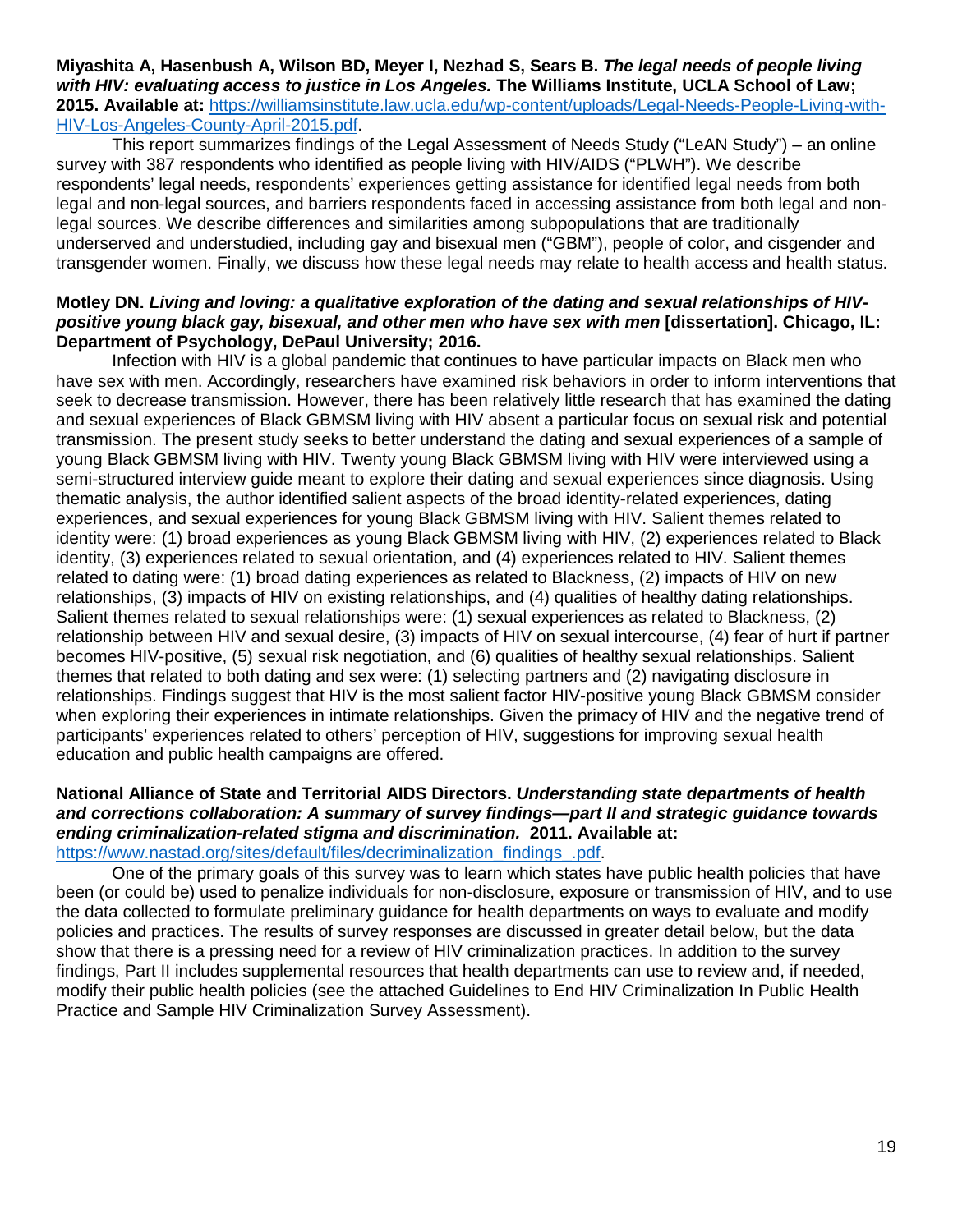**Panagiotoglou D, Olding M, Enns B, Feaster DJ, Del Rio C, Metsch LR, Granich RM, Strathdee SA, Marshall BDL, Golden MR, Shoptaw S, Schackman BR, Nosyk B, Localized HIVMSG. Building the Case for Localized Approaches to HIV: Structural Conditions and Health System Capacity to Address the HIV/AIDS Epidemic in Six US Cities.** *AIDS Behav.* **2018;22(9):3071-3082. PMC6076864**

Since the discovery of the secondary preventive benefits of antiretroviral therapy, national and international governing bodies have called for countries to reach 90% diagnosis, ART engagement and viral suppression among people living with HIV/AIDS. The US HIV epidemic is dispersed primarily across large urban centers, each with different underlying epidemiological and structural features. We selected six US cities, including Atlanta, Baltimore, Los Angeles, Miami, New York, and Seattle, with the objective of demonstrating the breadth of epidemiological and structural differences affecting the HIV/AIDS response across the US. We synthesized current and publicly-available surveillance, legal statutes, entitlement and discretionary funding, and service location data for each city. The vast differences we observed in each domain reinforce disparities in access to HIV treatment and prevention, and necessitate targeted, localized strategies to optimize the limited resources available for each city's HIV/AIDS response.

## **Phillips JC, Webel A, Rose CD, Corless IB, Sullivan KM, Voss J, Wantland D, Nokes K, Brion J, Chen WT, Iipinge S, Eller LS, Tyer-Viola L, Rivero-Mendez M, Nicholas PK, Johnson MO, Maryland M, Kemppainen J, Portillo CJ, Chaiphibalsarisdi P, Kirksey KM, Sefcik E, Reid P, Cuca Y, Huang E, Holzemer WL. Associations between the legal context of HIV, perceived social capital, and HIV antiretroviral adherence in North America.** *BMC Public Health.* **2013;13:736. PMC3750916.**

BACKGROUND: Human rights approaches to manage HIV and efforts to decriminalize HIV exposure/transmission globally offer hope to persons living with HIV (PLWH). However, among vulnerable populations of PLWH, substantial human rights and structural challenges (disadvantage and injustice that results from everyday practices of a well-intentioned liberal society) must be addressed. These challenges span all ecosocial context levels and in North America (Canada and the United States) can include prosecution for HIV nondisclosure and HIV exposure/transmission. Our aims were to: 1) Determine if there were associations between the social structural factor of criminalization of HIV exposure/transmission, the individual factor of perceived social capital (resources to support one's life chances and overcome life's challenges), and HIV antiretroviral therapy (ART) adherence among PLWH and 2) describe the nature of associations between the social structural factor of criminalization of HIV exposure/transmission, the individual factor of perceived social capital, and HIV ART adherence among PLWH. METHODS: We used ecosocial theory and social epidemiology to guide our study. HIV related criminal law data were obtained from published literature. Perceived social capital and HIV ART adherence data were collected from adult PLWH. Correlation and logistic regression were used to identify and characterize observed associations. RESULTS: Among a sample of adult PLWH (n = 1873), significant positive associations were observed between perceived social capital, HIV disclosure required by law, and self-reported HIV ART adherence. We observed that PLWH who have higher levels of perceived social capital and who live in areas where HIV disclosure is required by law reported better average adherence. In contrast, PLWH who live in areas where HIV transmission/exposure is a crime reported lower 30-day medication adherence. Among our North American participants, being of older age, of White or Hispanic ancestry, and having higher perceived social capital, were significant predictors of better HIV ART adherence. CONCLUSIONS: Treatment approaches offer clear advantages in controlling HIV and reducing HIV transmission at the population level. These advantages, however, will have limited benefit for adherence to treatments without also addressing the social and structural challenges that allow HIV to continue to spread among society's most vulnerable populations.

## **Robinson BA. Doing sexual responsibility: HIV, risk discourses, trust, and gay men interacting online.**  *Sociological Perspectives.* **2017. 2017/5/17.**

This study draws from interviews with HIV-negative gay men to show how they are doing sexual responsibility online and how their actions uphold moralizing discourses around HIV. The analysis shows how gay men often engage in boundary work through stating their HIV status and "safe sex" practices on their online profile and through screening other people's profiles for similar information. The gay men also avoid interactions with HIV-positive people, maintaining the stigmatization of HIV-positive people and constructing an HIV-positive serostatus as a status distinction. However, although the HIV-negative gay men are often invested in doing sexual responsibility, they eschew condom use with people they trust. This study then demonstrates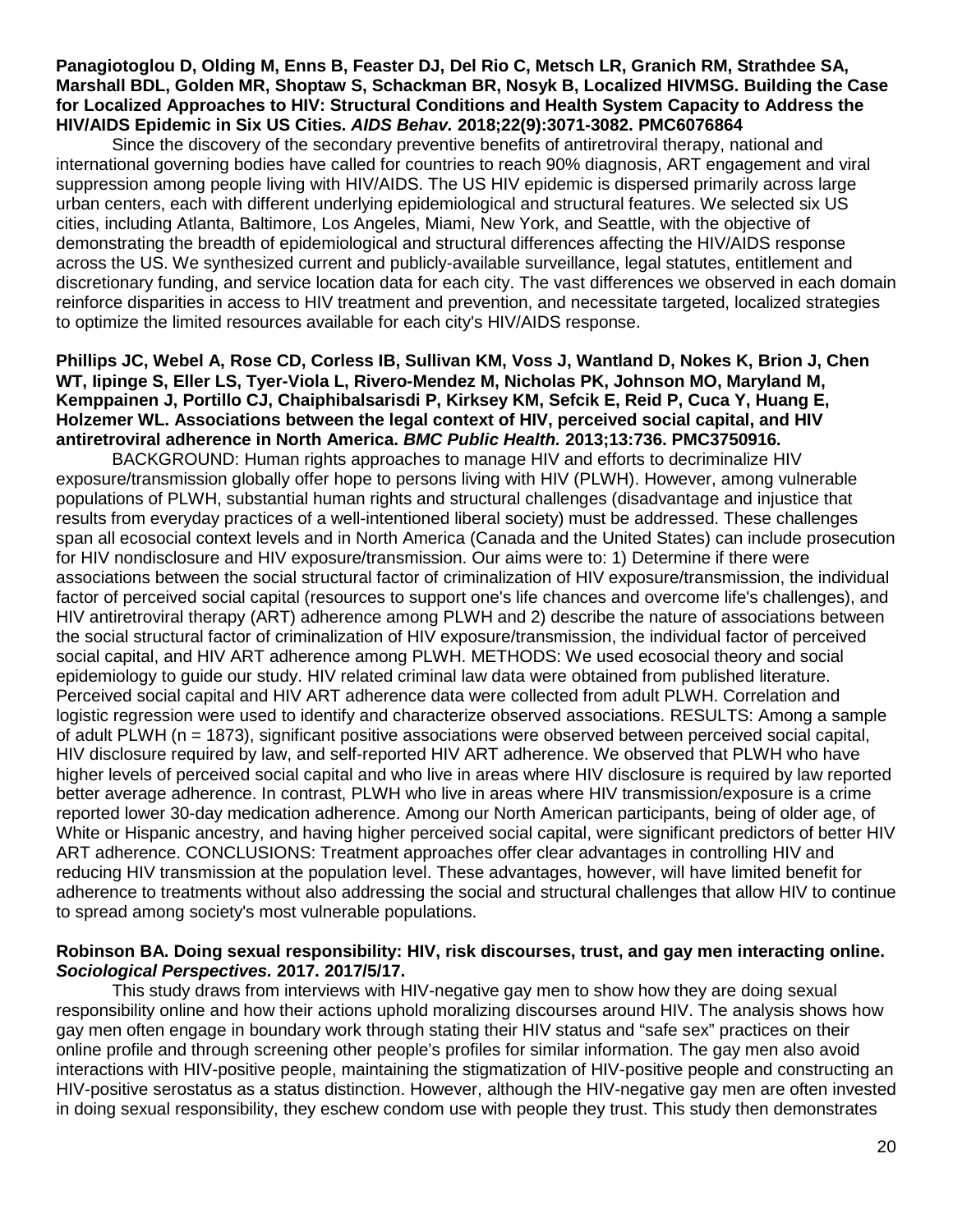the limitations and unintended consequences of discourses that often focus on risk and individual responsibility. These discourses ignore the relational and emotive components of sexual interactions, and hence fail to capture the complexities of people's lives.

# **Sprague L, Strub S.** *The Sero Project: National criminalization survey—preliminary results, July 25, 2012.* **Sero Project; 2012.**

Overall findings:

- 1. Responses from US people living with HIV (n=2076) in the sample paint a picture of a disabling legal environment, one where people living with HIV receive vague information—if any—about how to protect themselves from prosecution and results in a fear of false accusations and little trust in the judicial system to give them a fair hearing in the event of a prosecution.
- 2. People living with HIV from the Midwest and the South were more likely to know that HIV-specific laws existed in their states and to have been told of this when they received their HIV-positive test results. However, the great majority of these respondents, like those from every region, reported a lack of clarity about what the law required. Respondents from the Midwest and South were also more likely to fear false accusations and even less likely to trust the judicial system to give them a fair hearing.
- 3. Despite the existence of criminal laws to prosecute non-disclosure, when asked to describe their motivations for disclosing their HIV-status to a partner, very few people living with HIV in the sample named the law as important in their disclosure decision-making. The primary reasons for disclosure were: disclosure is the right thing to do, to have honest relationships, and to not cause harm to another person.
- 4. More than 8 in 10 people living with HIV in the study said that they believe that both sexual partners share equally in the responsibility for safer sex.
- 5. The fear of prosecutions related to HIV-status creates concerns about testing and accessing care for HIV. One-quarter of respondents knew someone (or multiple people) who told them that they did not want to get an HIV test because of fears of prosecution. This response was most common in the Midwest. In addition, almost half of the respondents felt it could be reasonable for someone to avoid testing for HIV, and 40% felt it could be reasonable for someone to avoid accessing care, because of fear of prosecutions.

## **Sweeney P, Gray SC, Purcell DW, Sewell J, Babu AS, Tarver BA, Prejean J, Mermin J. Association of HIV diagnosis rates and laws criminalizing HIV exposure in the United States.** *AIDS.* **2017;31(10):1483- 1488.**

OBJECTIVE: To assess whether state criminal exposure laws are associated with HIV and stage 3 (AIDS) diagnosis rates in the United States. DESIGN: We assessed the relationship between HIV and stage 3 (AIDS) diagnosis data from the National HIV Surveillance System and the presence of a state criminal exposure law as identified through WestlawNext by using generalized estimating equations. METHODS: We limited analysis to persons aged at least 13 years with diagnosed HIV infection or AIDS reported to the National HIV Surveillance System of the Centers for Disease Control and Prevention. The primary outcome measures were rates of diagnosis of HIV (2001-2010 in 33 states) and AIDS (1994-2010 in 50 states) per 100 000 individuals per year. In addition to criminal exposure laws, state-level factors evaluated for inclusion in models included income, unemployment, poverty, education, urbanicity, and race/ethnicity. RESULTS: At the end of the study period, 30 states had laws criminalizing HIV exposure. In bivariate models (P < 0.05), unemployment, poverty, education, urbanicity, and race/ethnicity were associated with HIV and AIDS diagnoses. In final models, proportion of adults with less than a high school education and percentage of the population living in urban areas were significantly associated with HIV and AIDS diagnoses over time; criminal exposure laws were not associated with diagnosis rates. CONCLUSION: We found no association between HIV or AIDS diagnosis rates and criminal exposure laws across states over time, suggesting that these laws have had no detectable HIV prevention effect.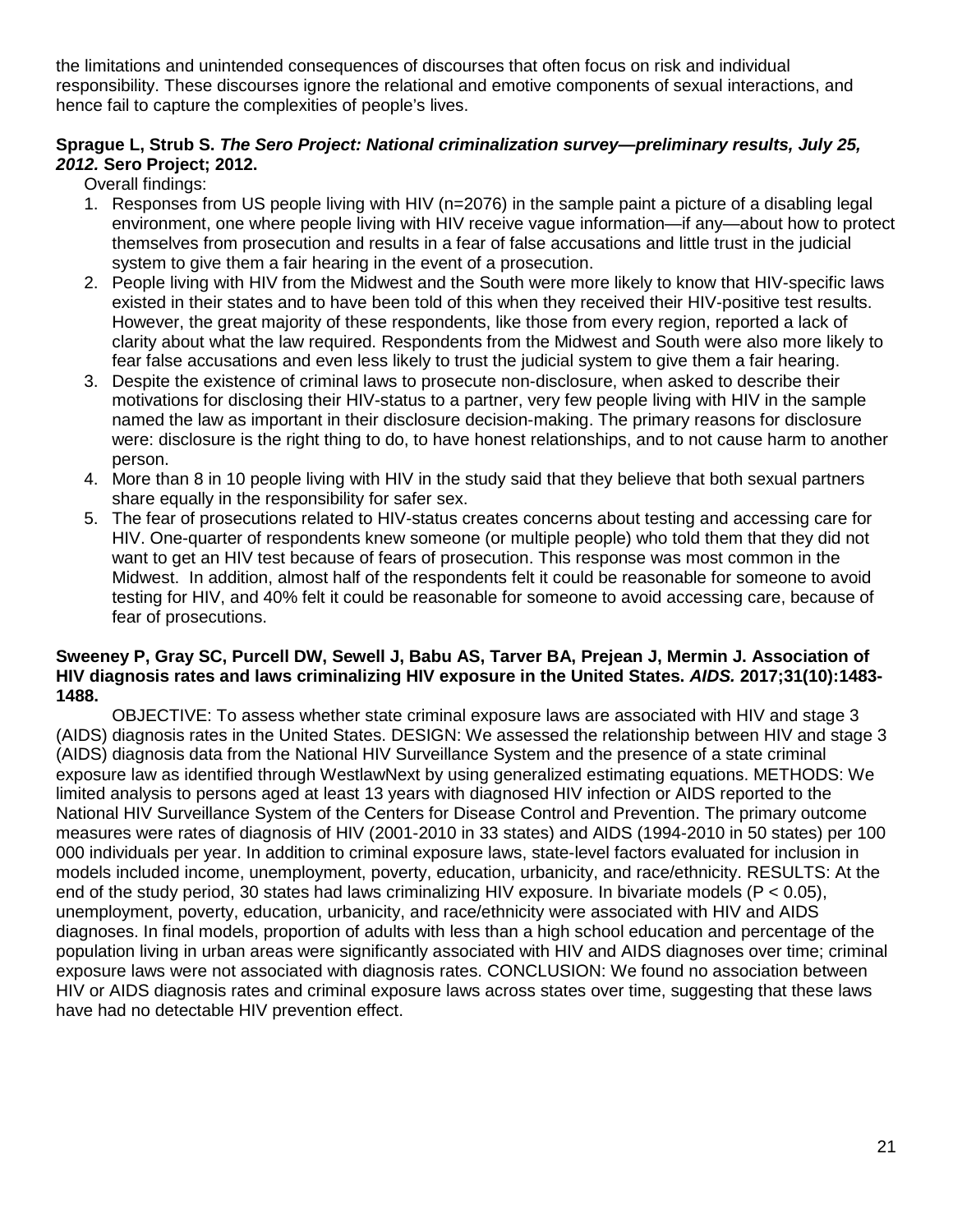Note: Two letters to editors were published in response to this study (McClelland, 2017; Sah, 2017).

**McClelland A, French M, Mykhalovskiy E, Gagnon M, Manning E, Peck R, Clarke C, McCaskell T. The harms of HIV criminalization: responding to the 'association of HIV diagnosis rates and laws criminalizing HIV exposure in the United States'.** *AIDS.* **2017;31(13):1899-1900.** Note: This letter was a response to Sweeney et al. (2017) who assessed the relationship between HIV and stage 3 (AIDS) diagnosis data from the National HIV Surveillance System and the presence of a state criminal exposure law and found 'no association between HIV or AIDS diagnosis rates and criminal exposure laws across states over time'. The authors of the correspondence letter feel that while the study has added new knowledge about the impact of criminalization on HIV prevention, they also share some concerns:

- *First, this research does not sufficiently address the myriad negative impacts that HIV laws have had on the lives of people living with HIV, nor does it acknowledge the existing studies that have documented the implications of criminalization.*
- *Second, the quantitative approach employed relies on a form of logic that reinforces assumptions about the criminal law's rationality and neutrality in a way that is potentially troubling, as it fails to recognize two important factors that have been explored by social science researchers: the ways in which criminal laws and courts can be highly irrational and contingent; and historically how criminal laws have been organized around the regulation, control, and incapacitation of populations (e.g., people of color, people with disabilities, people who live in poverty, gay, lesbian, and trans people, and people who live with forms of communicable disease, among others).*
- *Third, Sweeney et al. noted that 'state governments have been encouraged to review criminal laws to ensure they reflect current science on transmission risk as well as further public interest and public health'. To strengthen this observation, they might have also acknowledged law reform efforts, now underway in many jurisdictions, led by those living with, and most affected by, HIV.*

### **Sah P, Fitzpatrick MC, Pandey A, Galvani AP. HIV criminalization exacerbates subpar diagnosis and treatment across the United States: response to the 'Association of HIV diagnosis rates and laws criminalizing HIV exposure in the United States'.** *AIDS.* **2017;31(17):2437-2439.** Note: This letter was a response to Sweeney et al. (2017) who assessed the relationship between HIV and stage 3 (AIDS) diagnosis data from the National HIV Surveillance System and the presence of a state criminal exposure law and found 'no association between HIV or AIDS diagnosis rates and criminal exposure laws across states over time'. The authors of the correspondence letter conducted the analysis described in Sweeney et al., but stratified the diagnosis rate into two response variables: the proportion of PLHIV diagnosed and annual percentage change in HIV prevalence. The data required for the replication of the results, and the relevant analysis code, are provided at [https://github.com/prathasah/US-law-and-HIV.](https://github.com/prathasah/US-law-and-HIV) The authors found that their analyses indicate that laws criminalizing HIV exposure are associated with lower proportion of HIV diagnosis, counter to the conclusions of Sweeney et al. *"Our analyses here underscore the importance of distinguishing between the impact of laws on HIV diagnosis and HIV transmission, as their combined effect on HIV diagnosis rate could be confounding and misleading. Our evaluations of these distinct outcomes demonstrate that laws criminalizing HIV exposure have a negative association with HIV testing and a positive association with increasing HIV prevalence."*

## **Sykes BL, Hoppe TA, Maziarka KD. Cruel intentions? HIV prevalence and criminalization during an age of mass incarceration, U.S. 1999 to 2012.** *Medicine (Baltimore).* **2016;95(16):e3352. PMC4845822.**

A 2014 U.S. Department of Justice Best Practices Report advocates that states eliminate HIV-specific criminal penalties except under 2 conditions: when a human immunodeficiency virus (HIV)-positive person intentionally commits a sex crime or transmits the virus by engaging in behavior that poses a significant risk of transmission, regardless of actual transmission. We assess the premise of these exceptions to understand whether these best practices are based on scientific evidence about the population at risk of infection and the risk of sexual violence by HIV-positive individuals. We employ nationally representative, cross-sectional survey data from the Current Population Survey (CPS), the Survey of Inmates in State, Federal, and Local Jails (SISFLJ), and the National Health and Nutrition Survey (NHANES). Data from the CPS, SISFLJ, and NHANES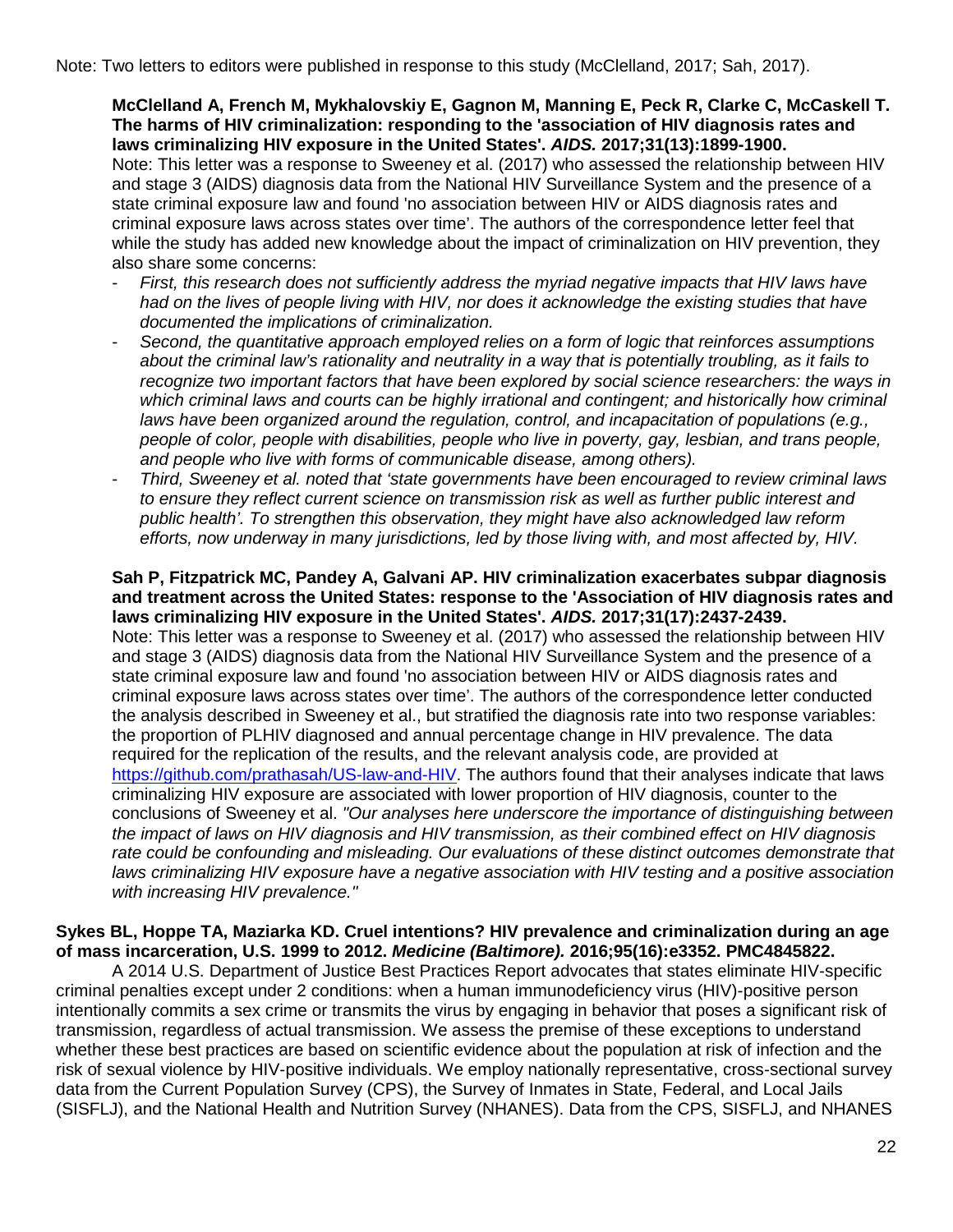are weighted and combined to analyze bias in the population at risk of HIV. Linear probability models are employed to estimate the likelihood that HIV-positive inmates are incarcerated for violent or sexual offenses, net of socioeconomic factors. We find significant measurement bias in HIV prevalence rates. The selection of national surveys for population denominators distorts contemporary estimates of HIV prevalence by 7% to 20%. Our findings also illustrate that HIV-positive inmates are 10 percentage-points less likely to be incarcerated for violent offenses than HIV-negative inmates. National best practice guidelines may undermine effective social policy that aims to curtail stigma within HIV-positive communities because scientific evidence neither include inmates into prevalence denominators (as a measure of the population at risk) nor assess the likelihood that HIV-positive inmates commit violent or sexual crimes.

## **Wise DL.** *Criminal penalties for non-disclosure of HIV-positive status: Effects on HIV testing rates and incidence* **[dissertation]. Kansas City, MO: Department of Psychology, University of Missouri-Kansas City; 2008.**

This research examined whether laws criminalizing non-disclosure of HIV-positive status affects HIV testing rates and incidence. An interrupted time-series design was used. Totals of monthly HIV tests, confidential and anonymous tests, incidence, and tests with reported risk were collected from state health departments with (i.e., New Jersey, California, and Virginia) and without (i.e., North Carolina, Oregon, and Texas) criminal laws. ARIMA Models had low R-bar squared values, yet graphically fit the data well, and yielded white noise residuals. Significant abrupt and permanent changes were found to coincide with enactment of the laws in New Jersey, with total monthly tests and total monthly confidential tests increasing, and monthly tests for persons not reporting risk factors decreasing on the month of enactment of the law. Incidence decreased at 6 month delay from enactment of the New Jersey law. In Virginia, total monthly tests increased at the time of the enactment of the law. There were no changes in testing or incidence detected within California. In an effort to discover and control for the possible confounds of historical events, data were aggregated by month across non-intervention states. The non-intervention variable was a consistent and highly significant control variable for the intervention time-series analyses. While it is possible that these laws stimulated testing, improved effectiveness of treatment and the subsequent dissemination of information regarding the positive effect of treatment on health outcomes may be the likely reason for any overall increases in HIV testing that we have detected in this study. We found no change in testing among people at risk. Upon learning of the law, a subset of the population (in this case those testing but not reporting risk behaviors) may have decided against future testing. While it is possible that the law led to a decrease in participation in risk behavior, thus leading to a decrease in incidence, it is also possible that the decrease in incidence found in New Jersey indicates an overall reduction in testing among persons at-risk for HIV. Uniformity of data collection, management, and accessibility across states would enable more comprehensive examinations of effects of policy on HIV testing.

### **Woody A, Braitman AL, Derlega VJ, Winstead BA, Neilson B. Motivations for Punishing Someone Who Violates HIV Nondisclosure Laws: Basic Research and Policy Implications.** *Analyses of Social Issues and Public Policy.* **2015;15(1):127-159.**

Many U.S. states have HIV nondisclosure laws that require HIV-positive persons to disclose their HIV status to new sexual partners. Mandating HIV disclosure before sexual activity occurs is intended to deter unsafe sexual behavior and to reduce the risk of HIV transmission. HIV nondisclosure laws are also intended to punish HIV-positive persons who violate these laws. Vignettes were used to examine if participants are motivated to punish someone who violates these HIV nondisclosure laws. In three studies, we found that retribution but not general deterrence was used to recommend punishment, especially when HIV nondisclosure was associated with harm being done to sexual partners. We also found that preventing the law violator from reoffending played a role in recommending punishment, especially if the law violation was associated with considerable harm. On the other hand, the expression of an apology to sexual partners was associated with less severe punishment, based on the assessment that there was a relatively low risk of the HIV law violator repeating this crime and, therefore, lower importance for removing him from society. The findings suggest that persuading the general public and legislators to end the criminalization of HIV nondisclosure will be an uphill battle.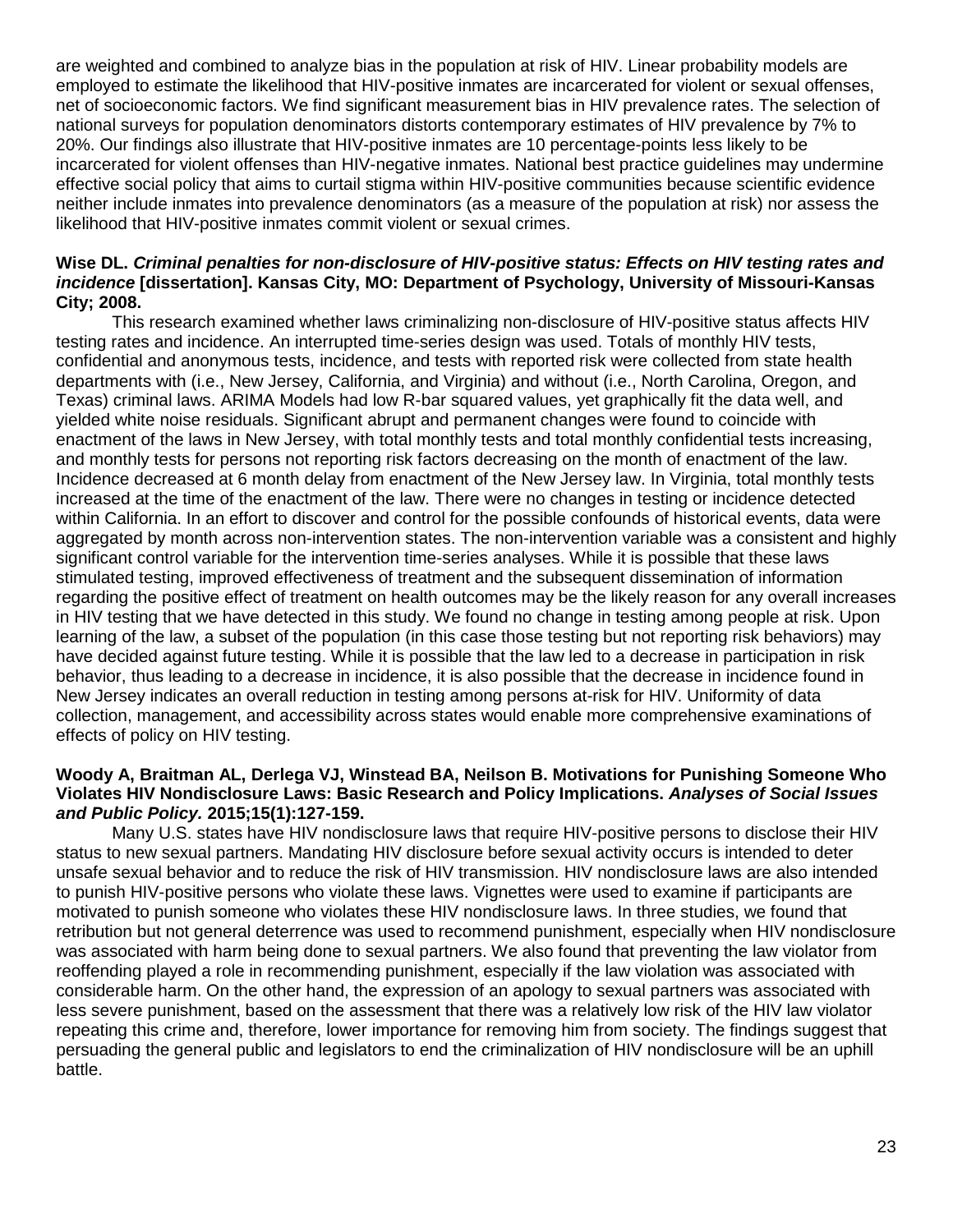## <span id="page-24-0"></span>*Canada*

## **Adam BD, Corriveau P, Elliott R, Globerman J, English K, Rourke S. HIV disclosure as practice and public policy.** *Crit Public Health.* **2015;25(4):386-397. PMC4536943.**

Responses to the largest surveys of HIV-positive people in Ontario show that most either disclose to or do not have partners who are HIV-negative or of unknown status. Non-disclosure strategies and assumptions are reported by relatively small sets of people with some variation according to employment status, sexual orientation, gender, ethnicity, and having had a casual partner. Interviews with 122 people living with HIV show that disclosure is an undertaking fraught with emotional pitfalls complicated by personal histories of having misread cues or having felt deceived leading up to their own sero-conversion, then having to negotiate a stigmatized status with new people. In gay communities, constructions of the self as individual actors in a marketplace of risk co-exist with the sexual etiquette developed throughout the AIDS era of care of the self and other through safer sex. Among heterosexual populations, notions of responsibility show some divergence by gender. The findings of this study suggest that the heightened pressure of criminal sanction on decisionmaking about disclosure in personal interactions does not address difficulties in HIV transmission and is unlikely to result in enhanced prevention.

### **Adam BD, Globerman J, Elliott R, Corriveau P, English K, Rourke S. HIV positive people's perspectives on Canadian criminal law and non-disclosure.** *Canadian Journal of Law & Society/La Revue Canadienne Droit et Société.* **2016;31(1):1-23.**

The largest survey to date of people living with HIV regarding attitudes toward criminalization of HIV non-disclosure, this study investigates: sources of legal information available to HIV-positive people; perceptions of how criminal prosecutions and media coverage affect understanding of rights and responsibilities of self and others; and where HIV-positive people themselves stand on the role the criminal justice system should play. While mainstream media constructions of criminal iconography do affect PHA views, those who have higher levels of formal education, are active in the dating scene, and have been living longer with HIV hold less punitive views than those who do not. While the overall pattern of agreement on where to draw the line in criminal prosecution holds regardless of demographic characteristics, there is some statistically significant variation in degree of punitiveness according to sexual orientation and gender as well.

## **Adam BD, Elliott R, Corriveau P, English K. Impacts of criminalization on the everyday lives of people living with HIV in Canada.** *Sexuality Research and Social Policy.* **2014;11(1):39-49.**

Over the last decade, there have been a rising number of prosecutions for nondisclosure of HIV status along with heightened media attention to the issue in Canada. One hundred twenty-two people living with HIV were interviewed concerning the effects of criminalization on their sense of personal security and their romantic and sexual relationships. The largest number of respondents believe that criminalization has unfairly shifted the burden of proof so that they: are held to be guilty until proven innocent; are now caught in a difficult hesaid/(s)he-said situation of having to justify their actions, disgruntled partners now have a legal weapon to wield against them regardless of the facts and the onus now falls on women whose male partners could ignore their wishes regarding safer sex. In terms of general impact, many respondents report: a heightened sense of uncertainty, fear or vulnerability, but others feel that the climate of acceptance is still better than in the early days of the epidemic or that the prosecution of the high profile cases is justified. The increasing focus of the court system on penalizing non-disclosure is having counter-productive or unanticipated consequences that can run contrary to the ostensible objective of discouraging behaviour likely to transmit HIV.

## **Adam BD, Elliott R, Husbands W, Murray J, Maxwell J. Effects of the criminalization of HIV transmission in Cuerrier on men reporting unprotected sex with men.** *Canadian Journal of Law & Society/La Revue Canadienne Droit et Société.* **2014;23(1-2):143-159.**

This paper reports on the perceptions and practices of men who have frequent unprotected sex with men in a socio-legal environment defined by the 1998 decision of the Supreme Court of Canada in R. v. Cuerrier. HIV-positive people are increasingly finding themselves in court since Cuerrier, and many are trying to take account of legal reasoning in their own conduct. The judicial construction of behaviour likely to transmit HIV relies on a set of presumptions concerning individual responsibility, rational and contractual interaction, and consenting adults that raises a series of ambiguities and uncertainties among HIV-positive people attempting to implement them in everyday life. While some express support for the reasoning in Cuerrier,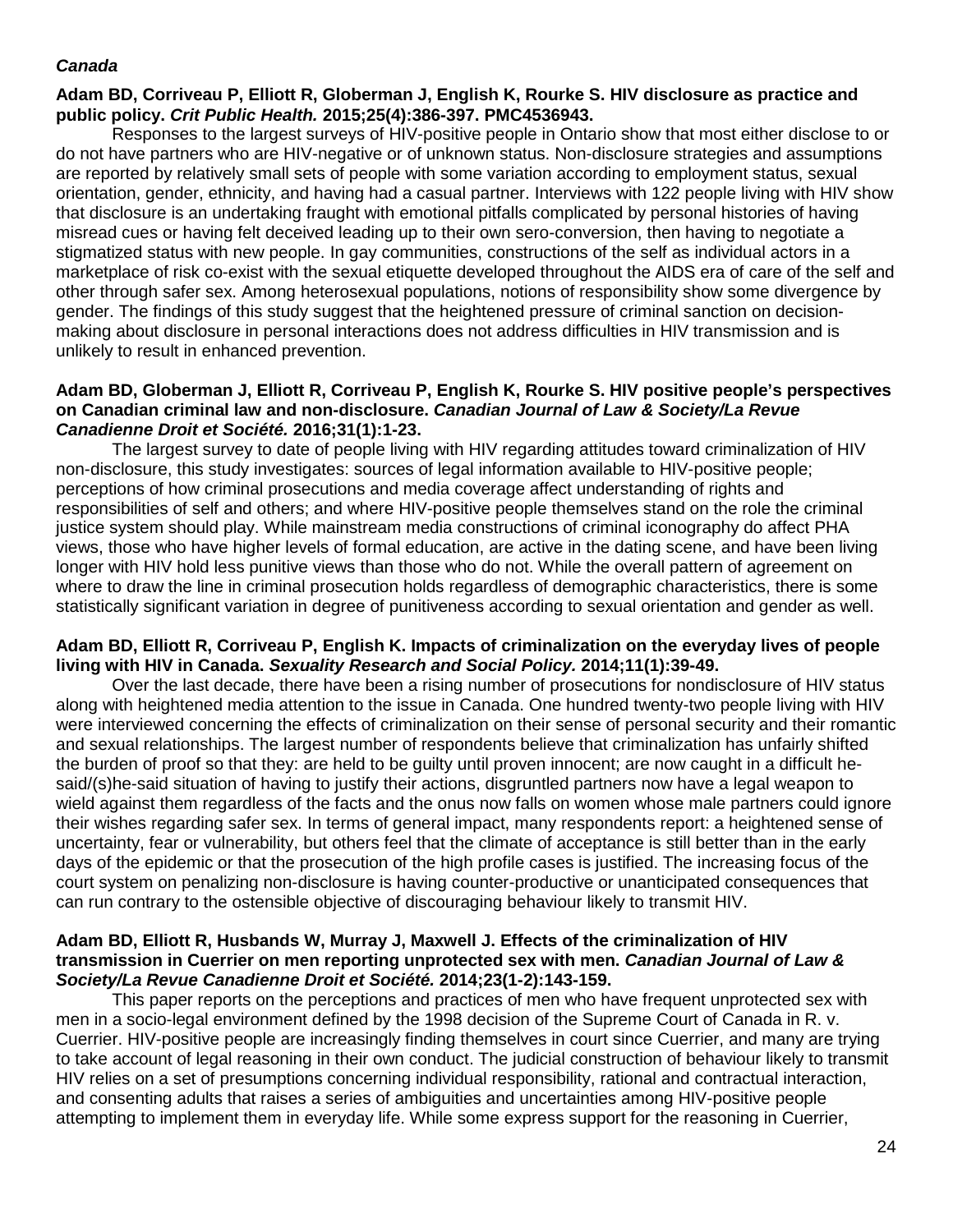others struggle with practical dilemmas in sexual interaction, and a minority strand of ethical reasoning advances a "buyer beware" principle. This latter view occurs in a social environment where HIV-positive people experience strong disincentives to disclose in the face of potential rejection or discrimination once their serostatus is known. Examination of the social consequences of Cuerrier raises questions about the viability of relying on the enforcement of disclosure, through threat of criminal prosecution, as an effective method of HIV prevention, especially when most practical, day-to-day HIV prevention occurs when safer sex is practised consistently regardless of disclosure.

## **Barreto DFL.** *The impact of structural inequities and interpersonal violence on food security and HIV care among women living with and affected by HIV in a Canadian setting* **[master's thesis]. Vancouver, Canada: School of Population and Public Health, University of British Columbia; 2017.**

BACKGROUND: Women living with HIV (WLWH) and sex workers (SWs) are priority populations for HIV prevention, diagnosis, treatment, and care. There is limited research into the impacts of structural (e.g., laws) and interpersonal violence (i.e., physical, sexual, verbal) on access to necessities (e.g., food, housing), HIV treatment, or the relationship between violence and HIV stigma. This thesis investigated the role of structural and interpersonal violence in an environment of HIV non-disclosure criminalization, in food insecurity among SWs living with and affected by HIV, and in antiretroviral (ART) adherence. METHODS: Data were drawn from two community-based prospective cohort studies, An Evaluation of Sex Workers' Health Access (AESHA) and Sexual Health and HIV/AIDS: Women's Longitudinal Needs Assessment (SHAWNA). Bivariate and multivariable logistic regression were used to examine the correlates of physical and/or verbal violence due to HIV disclosure without consent among WLWH in the SHAWNA cohort. Bivariate and multivariable logistic regression using generalized estimating equations (GEE) were used to model correlates of food insecurity among SWs in the AESHA cohort. Finally, a multivariable confounder model was created to assess the independent relationship between ART adherence and physical and/or sexual violence for WLWH in the SHAWNA cohort. RESULTS: Among 255 WLWH enrolled in SHAWNA between 2010-2016, bivariate and multivariable logistic regression showed that WLWH who were "outed" had elevated odds of experiencing physical and/or verbal violence (Objective 1). In AESHA, among 761 SWs living with or affected by HIV between 2010-2014, bivariate and multivariable logistic regression using GEE revealed increased odds of food insecurity for SWs who experienced physical and/or sexual violence (Objective 2). Among 250 WLWH enrolled in SHAWNA between 2014-2017, bivariate and multivariable logistic regression using GEE found decreased odds of optimal ART adherence among WLWH who experienced physical and/or sexual violence (Objective 3). CONCLUSIONS: Structural and interpersonal violence are important factors in the health needs and outcomes of SWs and WLWH. Universally applied trauma-informed care by primary healthcare providers is crucial. The decriminalization of sex work and HIV non-disclosure must be a priority. Given the high proportion of Indigenous women represented in this thesis, culturally relevant programming must be accessible.

## **Gaspar M.** *Conditions of uncertainty: the social and political dimensions of risk management in the transition to the biomedical era of HIV prevention* **[dissertation]. Montréal, Canada: Department of Humanities, Centre for Interdisciplinary Studies in Society and Culture, Concordia University; 2017.**

The HIV prevention field in Canada has failed to achieve a stabilising point, a lack of consensus on the effectiveness of risk management strategies, in its third decade, the transition to the biomedical era of HIV prevention. Under these conditions of uncertainty we have witnessed epistemic and social and political uncertainties proliferate. Experts debate long-standing and emerging prevention strategies. Newly produced knowledge complicates our understanding of gay male HIV prevention but often lacks appropriate validity and generalizability. Governing practices are implemented to respond to this knowledge, but in conflicting ways. For everyday social actors, these uncertainties morph into complicated forms of experiential uncertainty. I first present this dissertation as a work of critical social science on HIV. Drawing from critical studies on risk and uncertainty I then produce an original analytic framework termed the uncertainty triad. I then examine biomedical and public health research and critical perspectives on gay male HIV prevention, arguing that the field cultivates uncertainty to "beat-up" the epidemic. I then present data from 33 in-depth interviews conducted with young HIV-negative gay men to discuss their everyday confrontations with serostatus uncertainty (an inability to confirm one's HIV-negativity). This is a move away from analysing motivations for condomless anal sex and focusing exclusively on "high risk men." To avoid exclusively tapping into the HIV epistemic community, the interviewees hadn't previously participated in a research interview about HIV and had no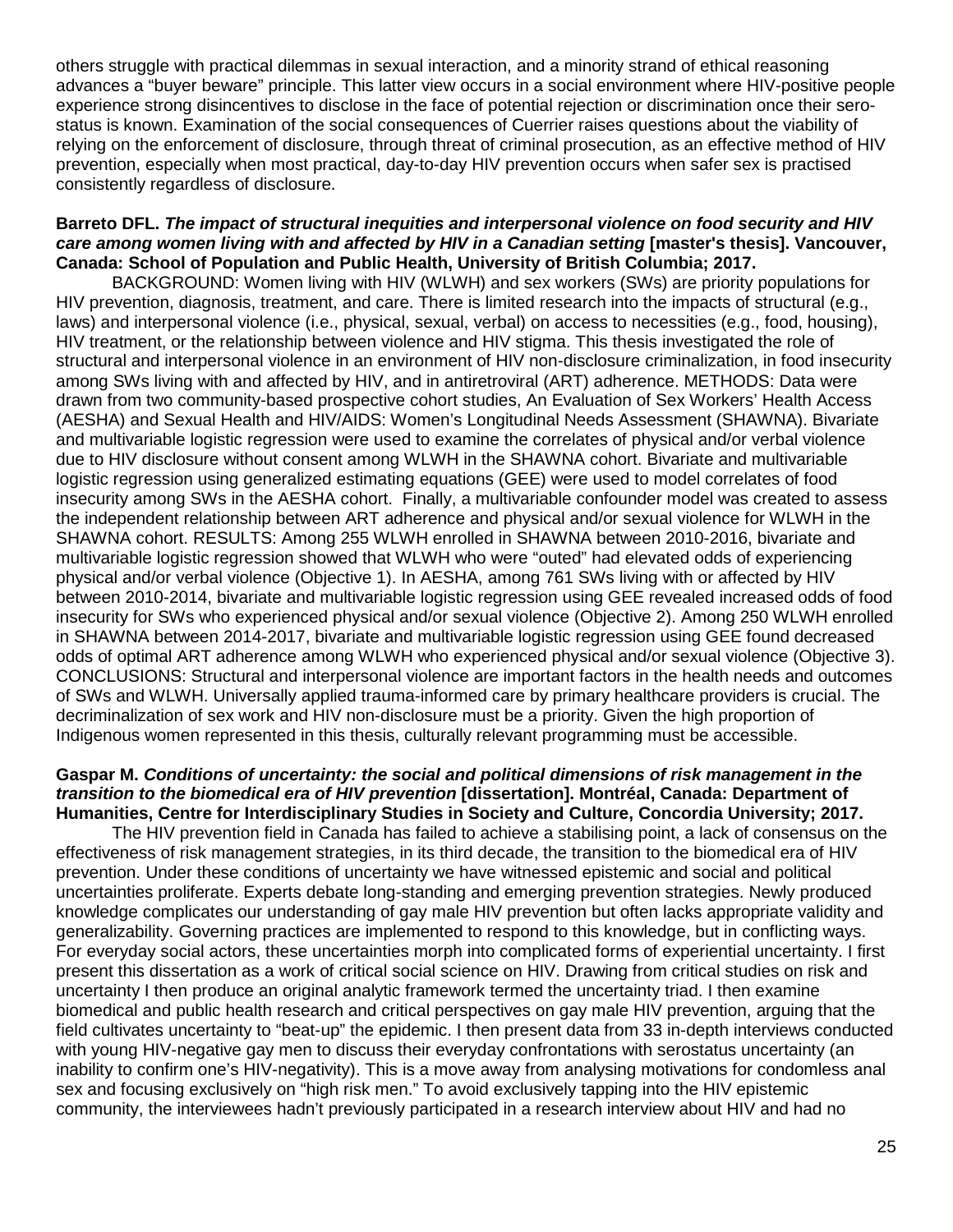regular involvement with an AIDS service organisation. I then present an original theory on risk disposition, which investigates a social actor's processes of risk reflexivity and his tolerance to serostatus uncertainty. Social conditions affecting the experiences of health maintenance, institutional navigation and sexual practice can shape tolerance to serostatus uncertainty by minimising or fostering anxiety. Drawing on the notion of sexual practice over sexual behaviour, I then examine HIV-negative gay men's confrontations with HIV-related ethico-political challenges such as HIV stigma, serosorting and the criminalisation of HIV non-disclosure. I argue that biomedical optimism does not necessarily lead to the abandonment of condoms among HIVnegative gay men and that many remain sceptical of the prevention benefits of HIV treatments.

#### **Greene S, Ion A, Kwaramba G, Lazarus L, Loutfy M. Surviving surveillance: How pregnant women and mothers living with HIV respond to medical and social surveillance.** *Qual Health Res.*  **2017:1049732317725219.**

Pregnant women and mothers living with HIV are under surveillance of service providers, family members, and the community at large. Surveillance occurs throughout the medical management of their HIV during pregnancy, preventing HIV transmission to their baby, infant feeding practices, and as part of assessments related to their ability to mother. Enacted and anticipatory HIV-related stigma can exacerbate the negative impact that being under surveillance has on mothers living with HIV as they move through their pregnancy, birthing, and mothering experiences. In response, women living with HIV find ways to manage their experiences of surveillance through engaging in acts of distancing, planning, and resisting at different points in time, and sometimes enacting all three practices at once. Positioning the narratives of pregnant women and mothers living with HIV in relation to their experiences of surveillance illuminates the relationship between the surveillance of mothers living with HIV and HIV-related stigma.

Note: In the context of criminalization, the article includes quotes by mothers living with HIV that suggests that *"while it is not considered 'criminal' for a woman living with HIV to become a mother, her pregnant body may raise questions about her method of conception and the possibility of nondisclosure of her HIV status."*

## **Harrigan MC.** *HIV Testing in the context of HIV stigma and minority stress* **[master's thesis]. Waterloo, Canada: Department of Psychology, Wilfrid Laurier University; 2016.**

The HIV test is highly valued for its role in promoting personal health, aiding in HIV prevention, and enabling the epidemiological tracking of the virus. However, relatively few scholars have critically examined the social and cultural implications of testing practices (Scott, 2003). These implications are of particular concern because the groups targeted for testing (referred to as service priority groups) are marginalized communities, and have historically been further marginalized by many public health HIV prevention efforts (Waldby, 1996). This thesis examines the experience of receiving an HIV test from the perspective of individuals in service priority groups, which include gay, bisexual, and other men who have sex with men, trans people, African, Caribbean, and Black individuals, Indigenous communities, and people who use injection drugs. The study design and analysis is informed by HIV stigma theory (Parker & Aggleton, 2003) and minority stress theory (Meyer, 2003). Eighteen participants were interviewed following HIV testing and asked about their experiences receiving the test, and engaged in discussion about minority stress and HIV stigma. Analysis revealed that many participants found HIV testing to be stressful, and that this stress was related to being part of a "high risk" group. Individuals who had faced significant discrimination in their lives found the test more stressful than those who had experienced minimal discrimination. Additionally, those who held very negative opinions about HIV were more worried about the test compared to those for whom HIV was less stigmatized. Implications and recommendation for service providers and policymakers are discussed.

## **Kapiriri L, Tharao W, Muchenje M, Masinde KI, Ongoiba F. ' ... They should understand why ... ' The knowledge, attitudes and impact of the HIV criminalisation law on a sample of HIV+ women living in Ontario.** *Glob Public Health.* **2016;11(10):1231-1245.**

Over 60 countries criminalise 'the "willful" transmission of HIV'. Such a law has the potential to hinder public health interventions. There is limited literature discussing the perceptions of this law and the impact, it has had on HIV-positive women. This paper describes the knowledge of and attitudes of this law by HIVpositive women living in Ontario; and their experiences with its application. Three group discussions ( $n = 10$ ) and 17 in-depth interviews with HIV-positive women age: 21-56 years. Data were analysed using a modified thematic approach. Most of the respondents knew about the law with regard to adult HIV transmission.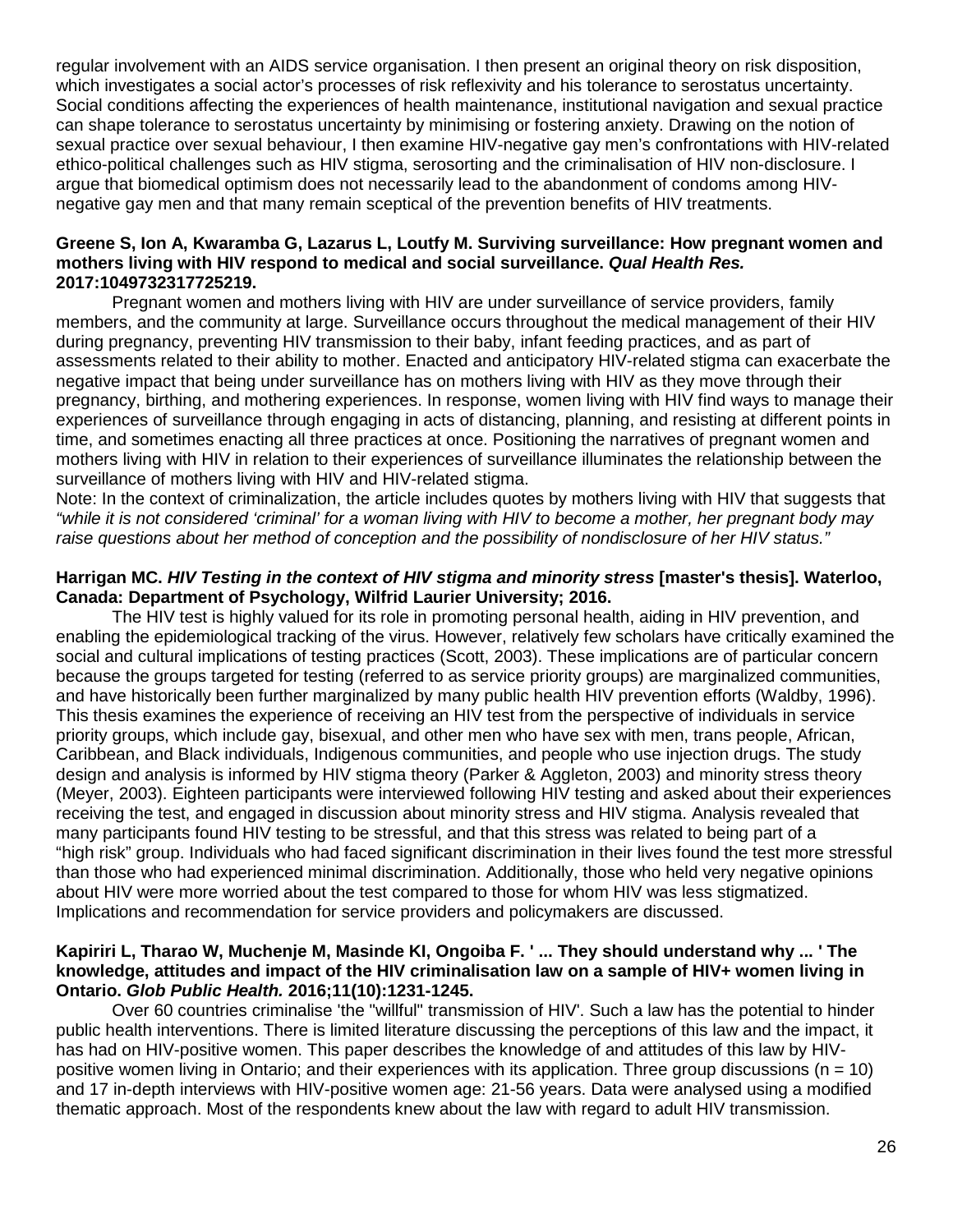However, very few knew about any laws related to mother to child HIV transmission, although some reported having had their children taken away because of breastfeeding. Respondents felt that the law could be fair and protective if there were means of providing a priori support to those women who have been disadvantaged social-culturally and structurally. Without this support, the law could potentially lead HIV-positive women into hiding and not accessing services that could help them. There is need for the law implementers to consider these findings if they are to support the public health efforts to control HIV.

## **Karago-Odongo JW.** *Immigrant women living with HIV/AIDS: Their barriers as experienced by service providers* **[master's thesis]. Toronto, Canada: Program of Immigration and Settlement Studies, Ryerson University; 2008.**

A review of statistics on HIV infection in Canada shows that the rates of HIV infection are on the rise among immigrants. Like other newcomers in Canada, immigrants living with or affected by HIV/AIDS seek services from various agencies serving immigrants. The purpose of this study is to identify and highlight barriers experienced by service providers when dealing with immigrants and particularly immigrant women who are living with HIV/AIDS. Some of the barriers they experienced include stigma, denial, fear, and discrimination, as well as socio-cultural and religious beliefs, economic and structural factors like immigration status, racism, marginalization and language.

Note: In the context of criminalization, participants who were interviewed in the study *"observed that the fear of criminalizing of AIDS may cause more people to stay away from services as they do not wish to disclose their status.*" Participants also expressed concern that women can potentially face criminal charges for exposing their newborns to HIV through breastfeeding. *"This is because within some cultures breastfeeding is expected and when a woman does not breastfeed she would have to give a reason to her friends and family or they would suspect her reason for not breastfeeding as being HIV positive which might mean disclosing her HIV status."*

## **Kesler MA.** *The impact of sexual behaviours, risk perceptions and the criminalization of HIV nondisclosure on HIV transmission among HIV-negative and HIV-positive men who have sex with men in Toronto* **[dissertation]. Toronto, Canada: School of Public Health, University of Toronto; 2017.**

Background: Men who have sex with men (MSM) continue to have disproportionately high rates of human immunodeficiency virus (HIV), even though risk factors for HIV acquisition are known and antiretroviral treatment has reduced transmission. Objectives: To characterize the sexual behaviours and risk perceptions of HIV transmission among HIV-negative and HIV-positive MSM. Methods: 150 HIV-negative and 292 HIVpositive MSM participated in the STI/HIV Co-Infection Study between September 2010 and June 2012. Participants were recruited from the Maple Leaf Medical Clinic, a primary and HIV-related care centre in Toronto. Multivariable logistic regression (MLR) models quantified the relationships between actual sexual HIV risk, HIV incidence risk index for MSM (HIRI-MSM), perceived HIV risk and willingness to take pre-exposure prophylaxis (PrEP) among HIV-negative MSM. MLR and flow chart models were used to estimate the potential impact of HIV non-disclosure laws on HIV testing rates and transmission among HIV-negative MSM, and on condom use, HIV status disclosure and proportion at risk for criminal prosecutions among HIV-positive MSM. Results: As condom use frequency with HIV-positive regular partners decreased, perceived HIV risk (Odds Ratio (OR):18.33, 95% Confidence Interval (CI):1.65-203.45) and willingness to take PrEP (OR:27.11, 95% CI:1.33-554.43) increased. Condom use frequency with casual or HIV-unknown status regular partners and the HIRI-MSM index were not associated with perceived HIV risk or PrEP willingness. The 7% (9/124) reduction in HIV testing due to fear of prosecution found in this study could increase community HIV transmission by 18.5%; the majority of transmission being driven by the unmet needs of undiagnosed HIV-positive MSM. Almost half of HIV-positive MSM were more likely to use condoms and/or disclose their HIV-positive status due to fear of prosecution and 8.6% (25/292) could be at risk for non-disclosure prosecutions given their condom use, viral load and disclosure rates. Conclusions: HIV-negative MSM using condoms less frequently with HIVpositive partners but not with HIV-unknown status or casual partners accurately gauged their sexual risk behaviour and were willing to take PrEP. HIV non-disclosure laws may incentivize safer sex practices among HIV-positive MSM; however, they may also deter HIV testing which impedes HIV prevention efforts and increases community HIV transmission.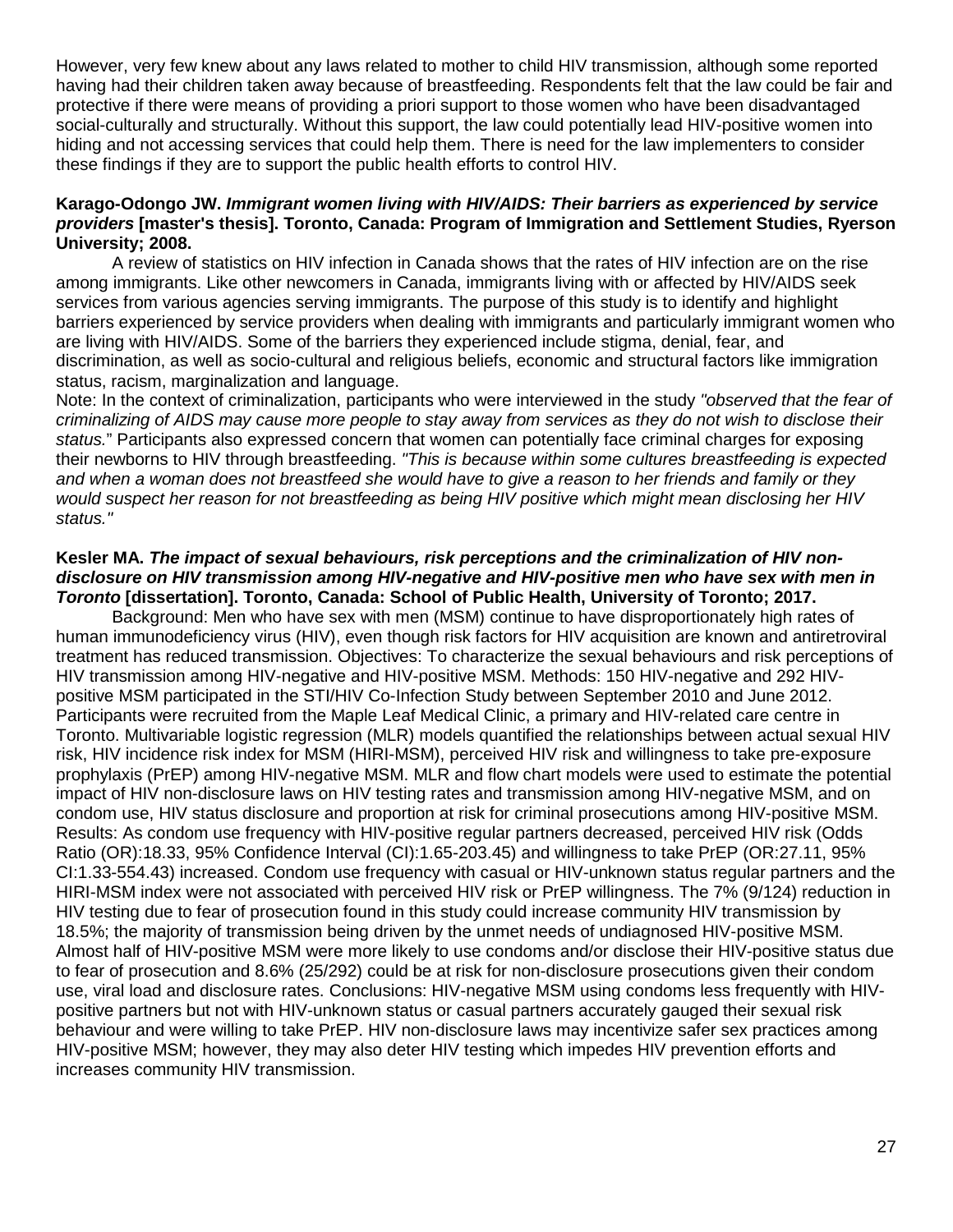## **Kesler MA, Kaul R, Loutfy M, Myers T, Brunetta J, Remis RS, Gesink D. Prosecution of non-disclosure of HIV status: Potential impact on HIV testing and transmission among HIV-negative men who have sex with men.** *PLoS One.* **2018;13(2):e0193269.**

BACKGROUND: Non-disclosure criminal prosecutions among gay, bisexual and other men who have sex with men (MSM) are increasing, even though transmission risk is low when effective antiretroviral treatment (ART) is used. Reduced HIV testing may reduce the impact of HIV "test and treat" strategies. We aimed to quantify the potential impact of non-disclosure prosecutions on HIV testing and transmission among MSM. METHODS: MSM attending an HIV and primary care clinic in Toronto completed an audio computerassisted self-interview questionnaire. HIV-negative participants were asked concern over non-disclosure prosecution altered their likelihood of HIV testing. Responses were characterized using cross-tabulations and bivariate logistic regressions. Flow charts modelled how changes in HIV testing behaviour impacted HIV transmission rates controlling for ART use, condom use and HIV status disclosure. RESULTS: 150 HIVnegative MSM were recruited September 2010 to June 2012. 7% (9/124) were less or much less likely to be tested for HIV due to concern over future prosecution. Bivariate regression showed no obvious socio/sexual demographic characteristics associated with decreased willingness of HIV testing to due concern about prosecution. Subsequent models estimated that this 7% reduction in testing could cause an 18.5% increase in community HIV transmission, 73% of which was driven by the failure of HIV-positive but undiagnosed MSM to access care and reduce HIV transmission risk by using ART. CONCLUSIONS: Fear of prosecution over HIV non-disclosure was reported to reduce HIV testing willingness by a minority of HIV-negative MSM in Toronto; however, this reduction has the potential to significantly increase HIV transmission at the community level which has important public health implications.

## **Kilty JM, Orsini M. Confessional technologies and the will to disclose: mobilizing emotions and lived experience in AIDS service organizations in Canada.** *Sexuality Research and Social Policy.* **2017.**

This research highlights how frontline workers in the HIV/AIDS sector in Canada mobilize the confessional as a technology of governance to encourage changes in the sexual health and safety and disclosure practices of HIV-positive men and women. The ways in which frontline workers counsel clients are especially important in light of Canada's aggressive growth in criminal prosecutions against individuals for failing to disclose their HIV status to sexual partners. Drawing on 62 semi-structured interviews with AIDS service organization (ASO) staff from across Canada, we suggest that the work performed by ASO workers constitutes a form of bioethics on the ground, which is rooted in both the worker's and the client's lived experiences of HIV. It can be especially fraught if the lived experience is mobilized in ways that are ultimately disempowering for clients who do not relate to the individual's disclosure narrative.

## **Kilty JM, Bogosavljevic K. Emotional storytelling: Sensational media and the creation of the HIV sexual predator.** *Crime, Media, Culture: An International Journal.* **2018;0(0):1741659018773813.**

More than 180 people in Canada have faced criminal charges related to HIV nondisclosure. Media coverage is often sensational and commonly portrays people living with HIV as hypersexualized threats to the (inter)national body politic. This article analyzes mainstream news media coverage of four HIV nondisclosure cases to examine how the accused (two men, two women) are constructed as sexual predators, which we found occurs through two key discursive moves. First, by tying the narrative to stereotypical conceptualizations of hegemonic and toxic masculinity and pariah femininity to construct the individual as promiscuous, hypersexual and dangerous. Second, by crafting a narrative that evokes complex moral emotions; notably, these include the 'negative' emotions of anger, disgust and fear. Given that racialized men are disproportionately represented and demonized in media accounts, and the tense race relations in the current western political landscape, it is important to consider how emotions (rather than medical evidence of the risks of transmission, intent to infect or actual transmission) might contribute to shaping punitive mentalities and the harsh application of the law. By examining how race, gender, class and sexuality are mobilized to construct narratives of Black masculinity as inherently toxic and women's sexual freedom as exemplifying pariah femininity, and the ways in which the coverage evokes negative moral emotions, we contend that media coverage shores up moralized discourses about sexuality, masculinity and femininity and HIV/AIDS.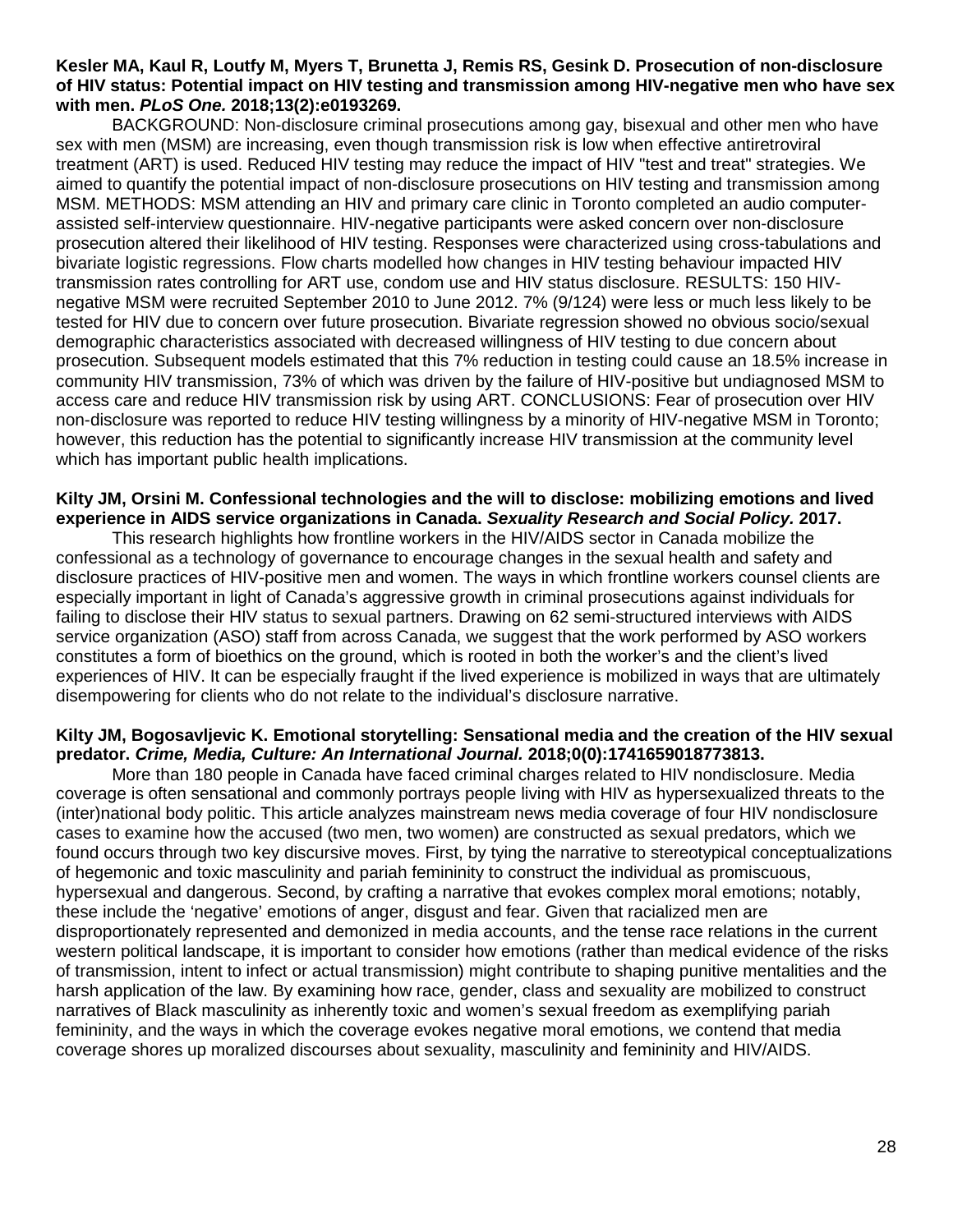# **Knight R, Krusi A, Carson A, Fast D, Shannon K, Shoveller J. Criminalization of HIV non-disclosure: Narratives from young men living in Vancouver, Canada.** *PLoS One.* **2018;13(7):e0201110. PMC6057679**

BACKGROUND: Previous research has identified the impacts of legal frameworks that criminalize HIV non-disclosure among people living with HIV (e.g., elevated stigma and violence). However, far less is known about the perspectives or experiences of people-particularly, men-who are HIV-seronegative or who are unaware of their status. The objective of this paper is to describe the health and social risks that young men perceive to be associated with an HIV diagnosis in the context of Canada's current legal framework pertaining to HIV non-disclosure. METHODS: We analyzed data from 100 in-depth interviews (2013-2016) conducted with 85 young men ages 18-30 in Vancouver on the topic of the criminalization of HIV non-disclosure. RESULTS: Our analysis revealed two dominant narratives in relation to HIV criminalization: (a) interrogation and (b) justification. An interrogation narrative problematized the moral permissibility of criminalizing HIV nondisclosure. In this narrative, Canada's HIV non-disclosure legal framework was characterized as creating unjust barriers to HIV testing uptake, as well as impeding access to and reducing retention in care for those living with HIV. Conversely, a justification narrative featured a surprising number of references to HIV as a "death sentence", despite effective treatments being universally available in Canada. However, most of those who presented the justification narrative asserted that the criminalization of HIV non-disclosure was morally justified in light of the perceived negative stigma-related impacts of HIV (e.g., discrimination; being ostracized from sex or romantic partners, friends, family). The justification narrative often reflected a belief that the legal framework provides both punishment and deterrence, which were perceived to supersede any barriers to care for both HIV-positive and -negative individuals. CONCLUSION: Public education regarding contemporary medical advances in HIV may help contest lay understandings of HIV as a "death sentence", which is particularly relevant to destabilizing justification narratives. However, significant strengthening of HIV stigmareduction efforts will be needed to move society away from narratives that attempt to justify Canada's current HIV non-disclosure legal framework.

## **Larcher AA, Symington A.** *Criminals and victims? The impact of the criminalization of HIV nondisclosure on African, Caribbean and Black Communities in Ontario.* **African and Caribbean Council on HIV/AIDS in Ontario (ACCHO); 2010. Available at:**

[http://www.accho.ca/Portals/3/documents/ACCHO\\_Criminals\\_and\\_Victims\\_Nov2010\\_LoRes.pdf.](http://www.accho.ca/Portals/3/documents/ACCHO_Criminals_and_Victims_Nov2010_LoRes.pdf)

Under Canadian law, a person living with HIV may be guilty of a crime for not disclosing his or her HIVpositive status before engaging in behaviours that pose a "significant risk" of serious bodily harm, namely sexual activities where HIV transmission is possible. In Ontario alone, since 1989 more than 50 individuals have been criminally charged for HIV nondisclosure. There has been an increase over time in the average number of cases each year, with a sharp increase beginning in 2004. Paralleling this increase in the number of charges laid, there has been an escalation in the severity of those charges, the media coverage surrounding the cases, and the anxiety and debate within the HIV community about this use of the criminal law with respect to HIV. This discussion paper explores both the expanding and expansive use of the criminal law to punish behaviours that risk transmitting HIV, and the impacts of criminalization of HIV non-disclosure, as they relate to African, Caribbean and Black (ACB) communities in Ontario. While there have been various initiatives to examine the implications of criminalization of HIV non-disclosure in Ontario and to challenge this use of the criminal law, to date little attention has been paid to its impacts on members of ACB communities. This paper acknowledges that racism is one of the most pervasive forms of systemic oppression shaping social relations in Ontario, and presents an original analysis of the race-related dimensions of the criminalization of HIV nondisclosure. It highlights how people living with HIV (PHAs) within ACB communities experience multiple forms of oppression, and explores how the criminalization of HIV nondisclosure intersects with this oppression. It is the first analysis, albeit preliminary, of criminalization of HIV non-disclosure as experienced by ACB communities and suggests possible future initiatives that respond to these priorities.

## **Liboro RM, Walsh RT. Understanding the irony: Canadian gay men living with HIV/AIDS, their Catholic devotion, and greater well-being.** *J Relig Health.* **2016;55(2):650-670.**

Nine Canadian Catholic HIV-positive gay men were interviewed to obtain a better understanding of why and how they were able to persevere in their faith despite their religion's teachings against homosexuality and contributions to the stigmatization of HIV/AIDS. By examining the lived experiences and personal perspectives of the participants, the study aimed to explore and elucidate the significant role of Catholicism and the Catholic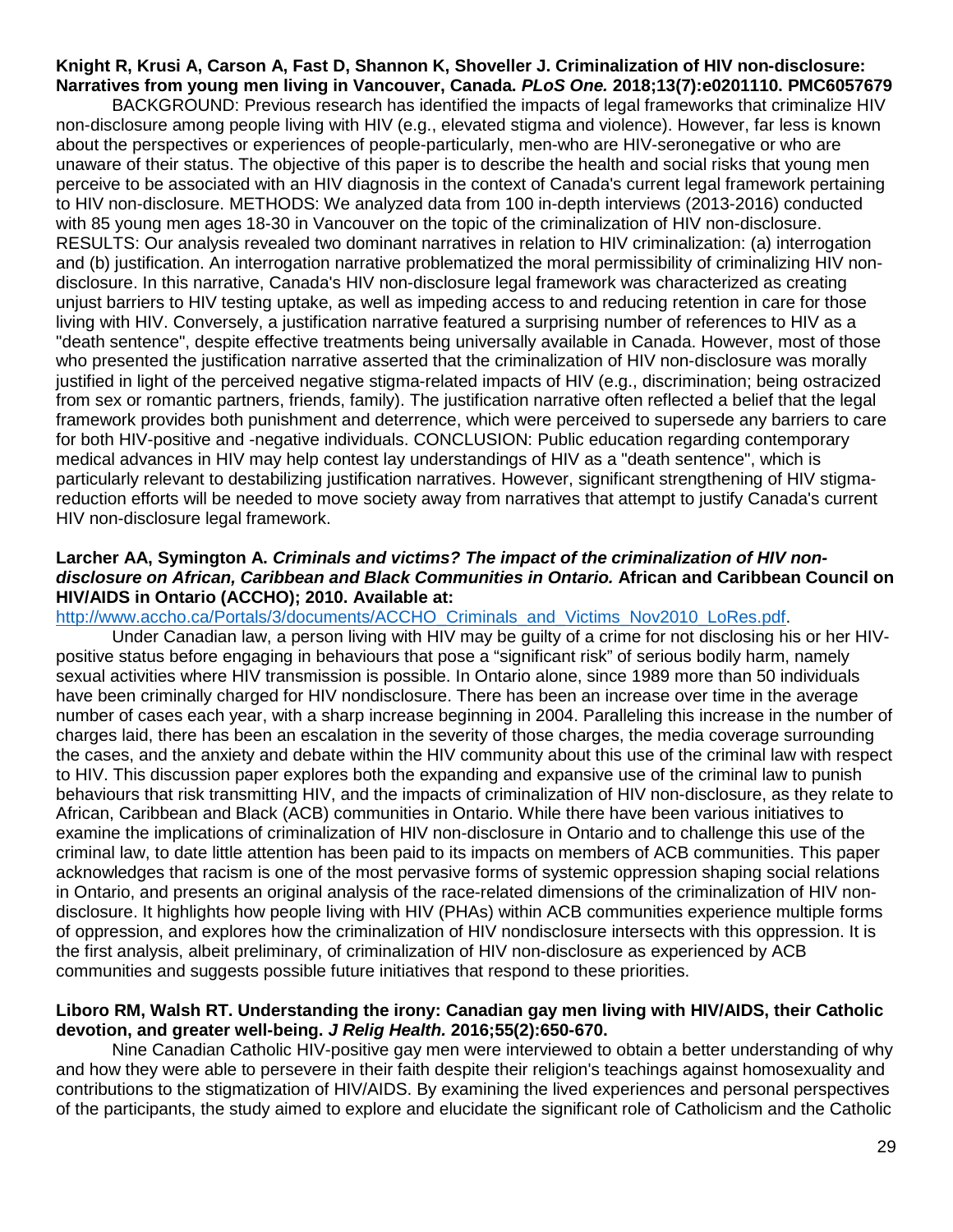Church both as a continued source of marginalization and oppression, as well as strength and support, for Canadian gay men living with HIV/AIDS today.

Note: In the context of criminalization, study participants feel that the legal duty to disclose HIV-positive status poses *"the pressure to disclose became overwhelming"* and connect it with experiences of being rejected by sexual partners.

## **Mykhalovskiy E. The problem of "significant risk": exploring the public health impact of criminalizing HIV non-disclosure.** *Soc Sci Med.* **2011;73(5):668-675.**

Using criminal law powers to respond to people living with HIV (PHAs) who expose sexual partners to HIV or transmit the virus to them is a prominent global HIV public policy issue. While there are widespread concerns about the public health impact of HIV-related criminalization, the social science literature on the topic is limited. This article responds to that gap in knowledge by reporting on the results of qualitative research conducted with service providers and PHAs in Canada. The article draws on a studies in the social organization of knowledge perspective and insights from critical criminology and work on the "medico-legal borderland." It investigates the role played by the legal concept of "significant risk" in coordinating criminal law governance and its interface with public health and HIV prevention. In doing so, the article emphasizes that exploring the public health impact of criminalization must move past the criminal law--PHA dyad to address broader social and institutional processes relevant to HIV prevention. Drawing on individual and focus group interviews, this article explores how criminal law governance shapes the activities of providers engaged in HIV prevention counseling, conceptualized as a complex of activities linking clinicians, public health officials, frontline counselors, PHAs, and others. It emphasizes three key findings: (1) the concept of significant risk poses serious problems to risk communication in HIV counseling and contributes to contradictory advice about disclosure obligations; (2) criminalization discourages PHAs' openness about HIV non-disclosure in counseling relationships; and (3) the recontextualization of public health interpretations of significant risk in criminal proceedings can intensify criminalization.

## **Mykhalovskiy E, Betteridge G. Who? What? Where? When? And with what consequences? An analysis of criminal cases of HIV non-disclosure in Canada.** *Canadian Journal of Law & Society/La Revue Canadienne Droit et Société.* **2012;27(1):31-53.**

The use of criminal-law powers to respond to people with HIV who place others at risk of HIV infection has emerged as a focal point of AIDS advocacy at global, national, and local levels. In the Canadian context, reform efforts that address the criminalization of HIV non-disclosure have been hampered by the absence of data on the contours, scale, and outcomes of criminalization. This article responds to that gap in knowledge with the first comprehensive analysis of the temporal trends, demographic patterns, and aggregate outcomes of Canadian criminal cases of HIV non-disclosure. The authors draw on insights into the role that rendering social phenomena in numerical terms plays for the governance of social life in order to make criminalization "visible" in ways that might contribute to activist responses. The article examines temporal trends, demographic patterns, and outcomes separately. In each instance, the pattern or trend identified is described, potential explanations for findings are offered, and an account is given of how the data have informed efforts to reform criminal law. Particular attention is paid to the following key findings: a sharp increase in criminal cases that began in 2004; the large proportion of recent criminal cases involving defendants who are heterosexual Black, African, and Caribbean men; and the high proportion of criminal cases resulting in conviction. The article closes with suggestions for future research.

#### **Mykhalovskiy E, Betteridge JG, McLay D.** *HIV non-disclosure and the criminal law: establishing policy options for Ontario.* **A report funded by a grant from the Ontario HIV Treatment Network; 2010. Available at:** [http://www.catie.ca/pdf/Brochures/HIV-non-disclosure-criminal-law.pdf.](http://www.catie.ca/pdf/Brochures/HIV-non-disclosure-criminal-law.pdf)

This report contributes to the development of an evidence-informed approach to using the criminal law to address the risk of the sexual transmission of HIV in the province of Ontario. In recent years, the application of criminal law powers to circumstances of HIV exposure in sexual relations has emerged as a key HIV-related policy issue. In Ontario, people living with HIV/AIDS (PHAs), AIDS Service Organizations (ASOs), human rights advocates and others have raised concerns about the expansive use of the criminal law in addressing HIV-related sexual offences. They have raised questions about fairness in the application of the criminal law and about its negative consequences for PHAs and established public health and community-based HIV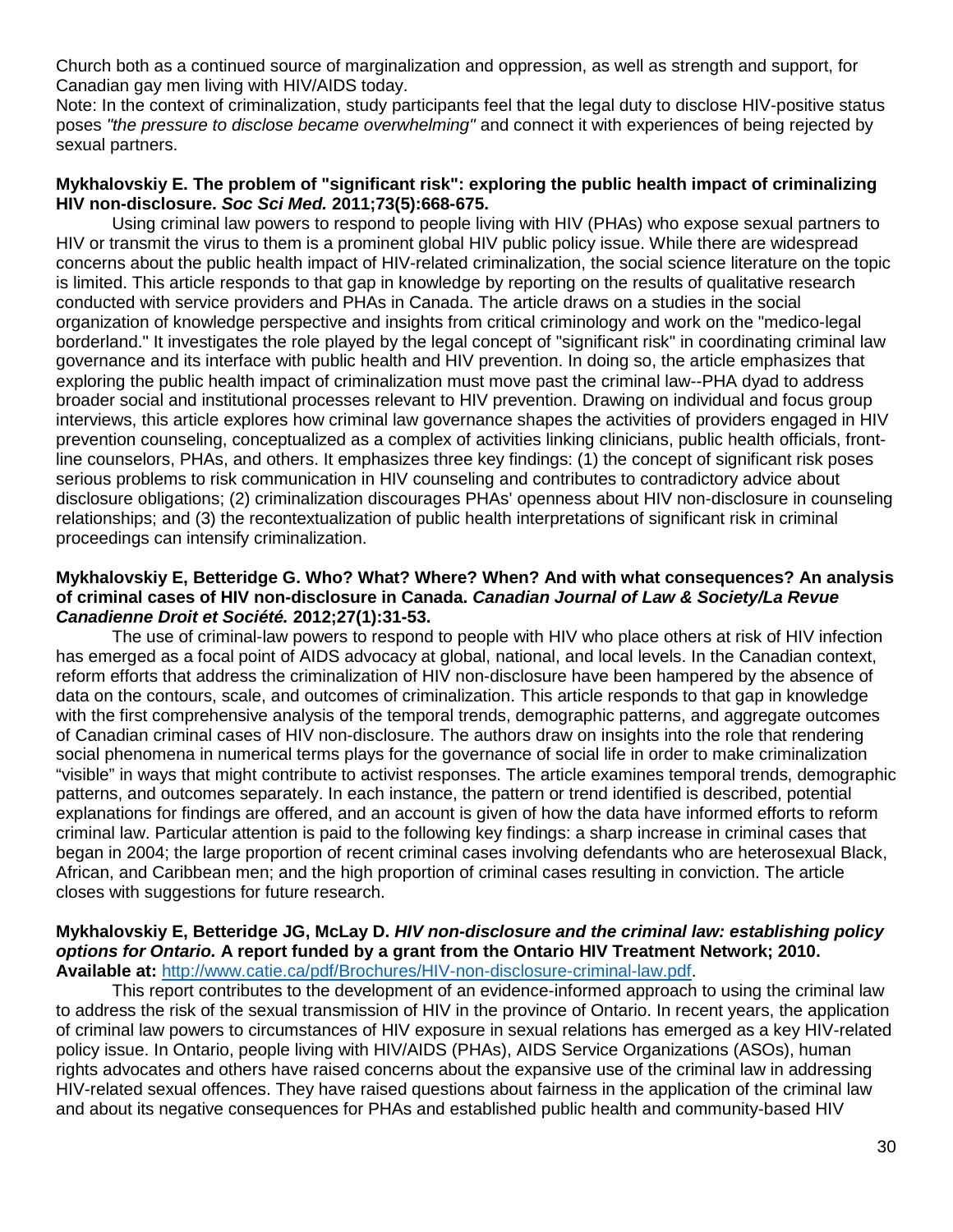prevention strategies. This report is rooted in these concerns. It responds to them in two ways. First, it explores various forms of evidence relevant to a thorough policy consideration of the use of the criminal law in circumstances of sexual exposure to HIV. Second, it proposes policy options for addressing the problems posed by the criminalization of HIV non-disclosure in Ontario.

#### **Mykhalovskiy E, Hastings C, Sanders C, Hayman M, Bisaillon L.** *'Callous, cold and deliberately duplicitous': racialization, immigration and the representation of HIV criminalization in Canadian mainstream newspapers.* **Toronto, Canada: A report funded by a grant from the Canadian Institutes of Health Research Centre for Social Research in HIV Prevention; 2016. Available at:**  [http://www.accho.ca/Portals/4/documents/Callous\\_Cold\\_Duplicitous\\_2016.pdf.](http://www.accho.ca/Portals/4/documents/Callous_Cold_Duplicitous_2016.pdf)

This report explores mainstream Canadian newspaper coverage of HIV non-disclosure criminal cases in Canada. It pays particular attention to how defendants' race and immigration status figure into the newspaper representations of such cases. We empirically enquire into claims made by African, Caribbean and Black (ACB) activists, people living with HIV, and AIDS service organizations (ASOs) that ACB people living with HIV are negatively portrayed and overrepresented in Canadian newspaper stories about criminal HIV nondisclosure cases (ACCHO, 2010, 2013). Our analysis is based on what, to our knowledge, is the largest data set of news coverage of the issue: a corpus of 1680 English-language Canadian newspaper articles about HIV non-disclosure criminal cases in Canada written between 1 January 1989 and 31 December 2015. This is a scholarly report based on original theoretico-empirical research. It provides the first comprehensive and systematic quantitative and qualitative analysis of Canadian newspaper coverage of HIV criminalization.

## **Patterson S, Kaida A, Nguyen P, Dobrer S, Ogilvie G, Hogg R, Kerr T, Montaner J, Wood E, Milloy MJ. Prevalence and predictors of facing a legal obligation to disclose HIV serostatus to sexual partners among people living with HIV who inject drugs in a Canadian setting: a cross-sectional analysis.** *CMAJ Open.* **2016;4(2):E169-176. PMC4933640.**

BACKGROUND: In October 2012, the Canadian Supreme Court ruled that people living with HIV must disclose their HIV status before sex that poses a "realistic possibility" of HIV transmission, clarifying that in circumstances where condom-protected penile-vaginal intercourse occurred with a low viral load (< 1500 copies/mL), the realistic possibility of transmission would be negated. We estimated the proportion of people living with HIV who use injection drugs who would face a legal obligation to disclose under these circumstances. METHODS: We used cross-sectional survey data from a cohort of people living with HIV who inject drugs. Participants interviewed since October 2012 who self-reported recent penile-vaginal intercourse were included. Participants self-reporting 100% condom use with a viral load consistently < 1500 copies/mL were assumed to have no legal obligation to disclose. Logistic regression identified factors associated with facing a legal obligation to disclose. RESULTS: We included 176 participants, 44% of whom were women: 94% had a low viral load, and 60% self-reported 100% condom use. If condom use and low viral load were required to negate the realistic possibility of transmission, 44% would face a legal obligation to disclose. Factors associated with facing a legal obligation to disclose were female sex (adjusted odds ratio [OR] 2.19, 95% confidence interval [CI] 1.13-4.24), having 1 recent sexual partner (v. > 1) (adjusted OR 2.68, 95% CI 1.24-5.78) and self-reporting a stable relationship (adjusted OR 2.00, 95% CI 1.03-3.91). INTERPRETATION: Almost half the participants in our analytic sample would face a legal obligation to disclose to sexual partners under these circumstances (with an increased burden among women), adding further risk of criminalization within this marginalized and vulnerable community.

## **O'Byrne P, Gagnon M. HIV criminalization and nursing practice (special issue).** *Aporia: The Nursing Journal.* **2012;4(2):16-26.**

In this special edition of APORIA: The Nursing Journal, Dr. Patrick O'Byrne and Dr. Marilou Gagnon, two professors from the University of Ottawa's School of Nursing, outline, present, and discuss a recent project, which sought to better understand the ramifications of the current context of criminal prosecutions for nondisclosure of HIV status on nursing practice, whether in the treatment, prevention, or public health domains. As part of this work, which was fully funded by a Canadian Institutes of Health Research (CIHR) meeting grant, these two professors (who are also registered nurses themselves) helped to shed more light on the contemporary health care context surrounding HIV care and the legally sensitive topic of serostatus disclosure/nondisclosure. As is evident, even after a cursory review of this document, these preliminary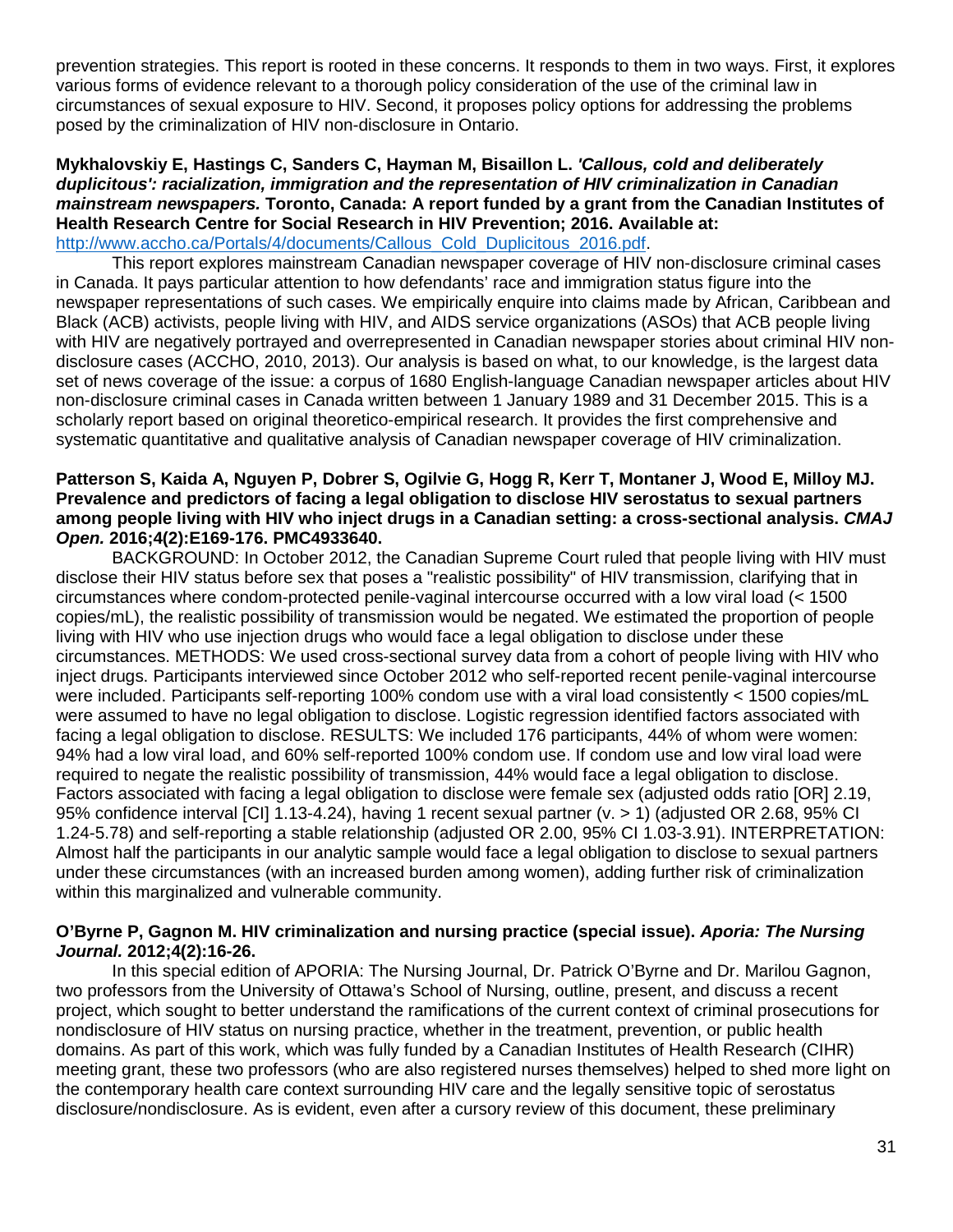findings are a useful starting point for anyone wishing to better understand and/or further advance his/her general knowledge of this topic. Indubitably, one may discover useful material presented herein.

## **O'Byrne P, Bryan A. Anonymous HIV testing and public health in Ontario, Canada: understanding HIV surveillance.** *Surveillance & Society.* **2013;11(1/2):35.**

To date, there has been little research published about public health HIV surveillance, HIV testing, and HIV prevention. Accordingly, an exploratory project was undertaken, involving, firstly, a detailed review of local public health legislation and practice guidelines, and, secondly, the distribution of surveys about self-reported sexually transmitted infections (STI) and HIV testing/diagnosis, HIV testing practices, and sexual behaviours among gay, bisexual, and other men who have sex with men. A review of the public health law indicated that, in the local context, there is a pervasive public health surveillance apparatus that requires mandatory reporting of identified communicable diseases, including HIV. Results of the survey indicated that individuals who reported a preference for, or use of, anonymous HIV testing were more likely to have reported having: (a) been tested for, and diagnosed with, STIs; (b) prior STI/HIV diagnoses; and (c) a self-reported history of anal sex. These results highlighted that: (1) public health surveillance affects HIV testing and management practices; (2) that anonymous HIV testing is not truly anonymous; and (3) that HIV surveillance depends, in part, on individuals participating in the public health surveillance system. Accordingly, while knowing that one is HIVpositive can be beneficial (e.g., as a result of improved quantity and quality of life for people living with HIV), HIV testing is never free from surveillance. From this perspective, true avoidance of public health surveillance would require an absolute rejection of HIV testing.

## **O'Byrne P, Bryan A, Woodyatt C. Nondisclosure prosecutions and HIV prevention: results from an Ottawa-based gay men's sex survey.** *J Assoc Nurses AIDS Care.* **2013;24(1):81-87.**

This study examines the validity of the Supreme Court of Canada's claim that criminal prosecution of nondisclosure of HIV status would not undermine HIV prevention. In fact, the study found that "nondisclosure prosecutions likely undermine HIV prevention efforts and, consequently, exacerbate HIV transmission." Among the self-identifying gay, bisexual, and other men who have sex with men surveyed, 17% reported that nondisclosure prosecutions affected their willingness to get tested for HIV and almost 14% said these prosecutions made them fear discussing their sexual practices with health care providers. The study also found that individuals engaging in risky behavior are not seeking health care, which limits health care providers' ability to deliver counseling and other harm reducing interventions. The authors stress the need for additional quantitative and qualitative studies on STI and HIV testing and diagnoses rates to further understand the relationship between nondisclosure prosecutions and HIV prevention efforts.

## **O'Byrne P, Willmore J, Bryan A, Friedman DS, Hendriks A, Horvath C, Massenat D, Bouchard C, Remis RS, Etches V. Nondisclosure prosecutions and population health outcomes: examining HIV testing, HIV diagnoses, and the attitudes of men who have sex with men following nondisclosure prosecution media releases in Ottawa, Canada.** *BMC Public Health.* **2013;13:94. PMC3637096.**

BACKGROUND: During the past decade, the intersection of HIV and criminal law has become increasingly discussed. The majority of studies to date have approached this topic from a sociological or legal perspective. As a result, the potential effect of nondisclosure prosecutions on population health and HIV prevention work remains mostly unknown. METHODS: A descriptive quantitative-qualitative study was undertaken to examine HIV testing, HIV diagnoses, and the attitudes of men who have sex with men following regional media releases about a local nondisclosure prosecution. As part of this study, first, we reviewed the trends in HIV testing and HIV diagnoses from 2008 through 2011 in Ottawa, Canada. Second, we explored the attitudes and beliefs of local MSM about HIV, HIV prevention, HIV serostatus disclosure, nondisclosure prosecutions, and public health. RESULTS: Quantitatively, the findings of this study revealed that, in comparison to the period preceding the media releases about a local nondisclosure prosecution, HIV testing and HIV diagnoses among men who have sex with men did not significantly change after the media releases of interest. Qualitatively, a subgroup of 27 men who have sex with men (12 HIV-positive, 15 HIV-negative) noted their beliefs that the local public health department openly shares information about people living with HIV with the police. Moreover, some HIV-positive participants stated that this perceived association between the local public health department and police services caused them to not access public health department services,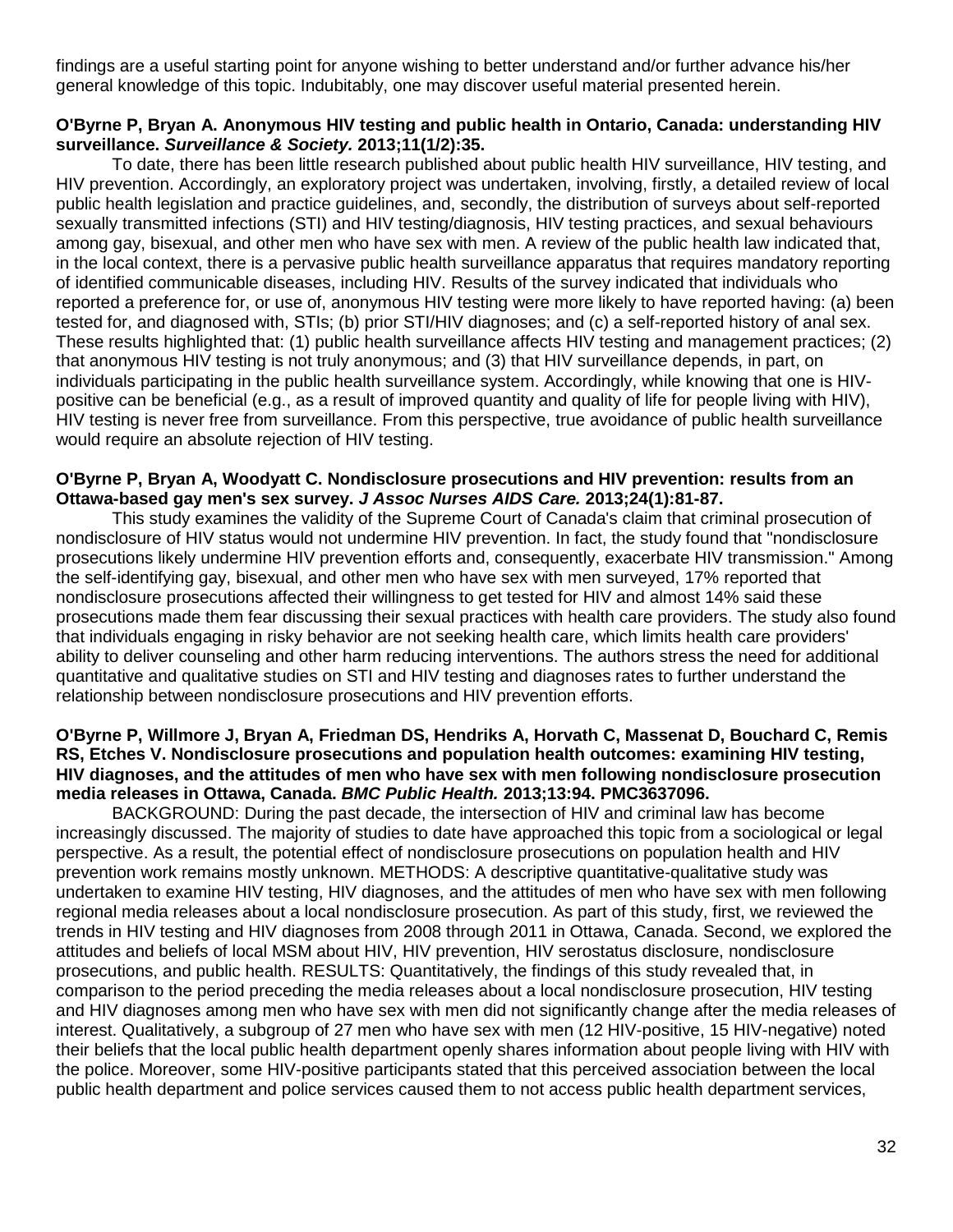notwithstanding their desires to seek assistance in maintaining safer sexual practices. CONCLUSIONS: Nondisclosure prosecutions likely undermine HIV prevention efforts.

## **O'Byrne P. Discussions about STI histories and HIV-statuses among Gay men in Ottawa: An HIV prevention analysis.** *Can J Hum Sex.* **2018;27(1):79-91.**

As part of examining the public health effects of media releases about HIV-status nondisclosure, a semi-structured interview technique was employed to collect data about gay men's perceptions of and experiences with HIV-status disclosure, nondisclosure, and prevention. In this article, participants' (N=27) narratives about their expectations of how and when HIV-status disclosure and discussions about STI histories should occur are presented, and then contrasted against stated (hypothetical) expectations with the stories they recounted about discussing HIV-status during previous sexual contacts (actual practices). These data highlight that the overwhelming socio-sexual norm among gay men in Ottawa is not to discuss HIV-status, and, instead, to perform HIV risk assessments based on the characteristics of their sexual partners and their relationships with these men. A small subset of participants, however, noted they used condoms to maintain what was called the code of silence (i.e., the norm not to discuss HIV), and to simultaneously minimize HIV transmission during sexual contacts with casual or anonymous partners. In light of the extant literature about STIs, HIV, and prevention among gay men, these data provide important insights for HIV prevention workers, who should consider how to tailor prevention efforts to local communities.

## **Pai NP, Smallwood M, Gulati D, Lapczak N, Musten A, Gaydos C, Johnston C, Steben M, Wong T, Engel N, Kim J. What do key stakeholders think about HIV self-testing in Canada? Results from a crosssectional survey.** *AIDS Behav.* **2017. 2017/04/26.**

Human immunodeficiency virus (HIV) self-testing presents an empowering alternative to facility-based testing for reaching undiagnosed HIV infected individuals, but is not currently available in Canada. We surveyed stakeholders (clinical providers, public health professionals, researchers) engaged in HIV testing initiatives nationwide to identify the concerns, opportunities and challenges to implementing HIV self-testing in Canada. An online cross-sectional survey was disseminated by the Canadian Institutes of Health Research Centre for REACH 2.0 National HIV & sexually transmitted and blood borne infections working group to stakeholders nationwide, with a target sample size of 200. Quantitative and qualitative data were analyzed using a mixed-methods, respondent-informed approach, to inform subsequent HIV self-testing in a country where self-testing is not yet accessible. A total of 183 responses were received. A majority (70.7%) (128/181) felt that self-testing was a necessary investment to reach the undiagnosed. 64.6% (117/181) felt that self-tests should be made available to their clients and 71.5% (128/179) of respondents agreed that self-test instructions required improvements. However, 50% (90/180) felt that self-testing will pose an economic challenge to current HIV testing models. Regardless, 21% urged for timely action and availability of HIV self-tests. Thematic analyses reflected the following concerns: (a) need for affordable self-tests, (b) need for expedited, customized, and accessible linkages to counselling, (c) concern for patients to cope with positive self-test results, (d) accuracy of self-tests to detect acute HIV and (e) liability in the context of non-disclosure. Stakeholders agreed to the provision of an option of HIV self-testing to reach the undiagnosed individuals. Concerns regarding costs and accuracy of self-tests, expedited linkages to counselling, and integration of selftest within prevailing HIV testing models, will need to be addressed before their widespread implementation.

#### **Patterson S, Kaida A, Ogilvie G, Hogg R, Nicholson V, Dobrer S, Kerr T, Shoveller J, Montaner J, Milloy MJ. Awareness and understanding of HIV non-disclosure case law among people living with HIV who use illicit drugs in a Canadian setting.** *Int J Drug Policy.* **2017;43:113-121.**

BACKGROUND: In 2012, the Supreme Court of Canada (SCC) ruled that people living with HIV (PLWH) could face criminal charges if they did not disclose their serostatus before sex posing a "realistic possibility" of HIV transmission. Condom-protected vaginal sex with a low (i.e., <1500copies/mL) HIV viral load (VL) incurs no duty to disclose. Awareness and understanding of this ruling remain uncharacterized, particularly among marginalized PLWH. METHODS: We used data from ACCESS, a community-recruited cohort of PLWH who use illicit drugs in Vancouver. The primary outcome was self-reported awareness of the 2012 SCC ruling, drawn from cross-sectional survey data. Participants aware of the ruling were asked how similar their understanding was to a provided definition. Sources of information from which participants learned about the ruling were determined. Multivariable logistic regression identified factors independently associated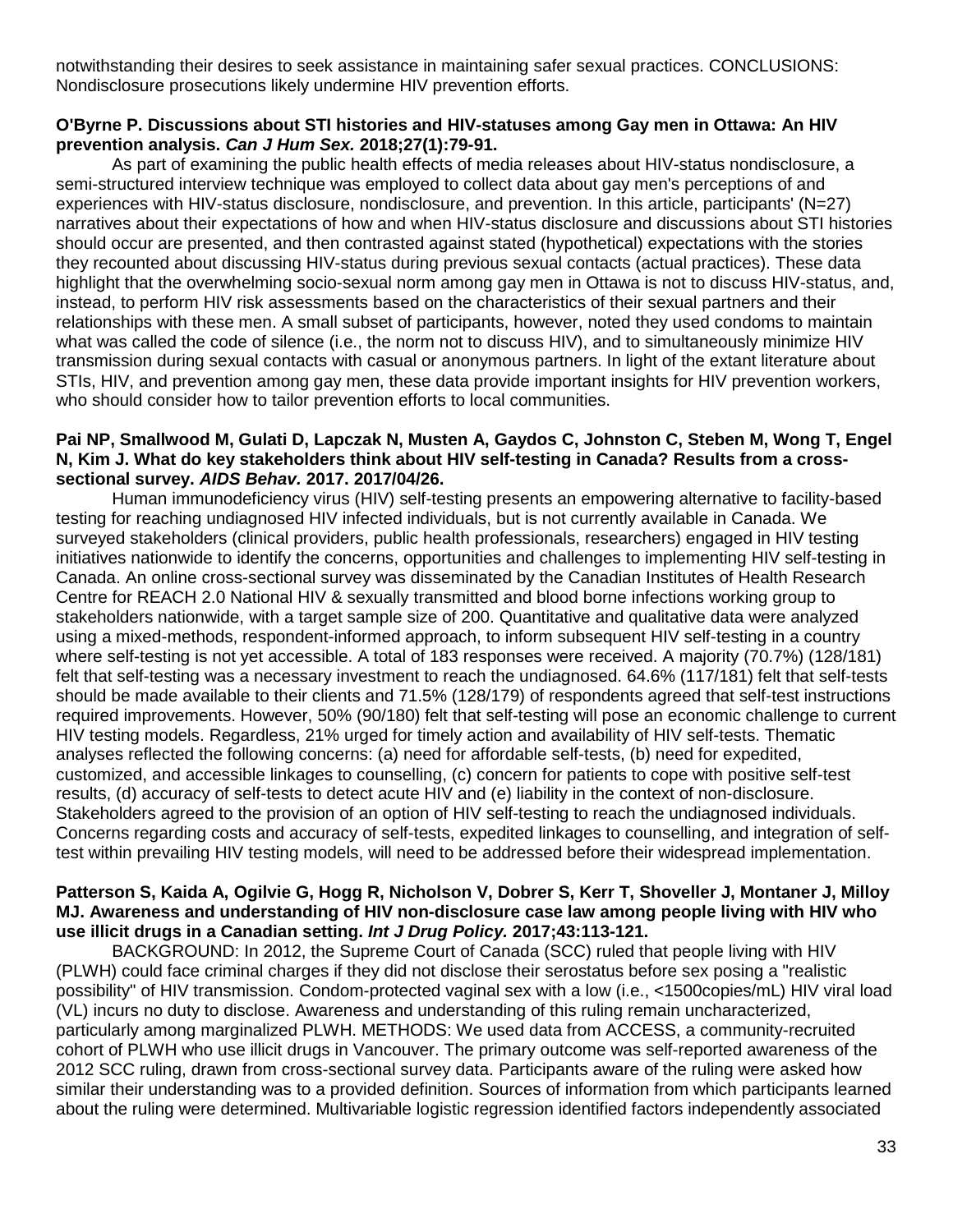with ruling awareness. RESULTS: Among 249 participants (39% female), median age was 50 (IQR: 44-55) and 80% had a suppressed HIV VL (<50copies/mL). A minority (112, 45%) of participants reported ruling awareness, and 44 (18%) had a complete understanding of the legal obligation to disclose. Among those aware (n=112), newspapers/media (46%) was the most frequent source from which participants learned about the ruling, with 51% of participants reporting that no healthcare providers had talked to them about the ruling. Ruling awareness was negatively associated with VL suppression (AOR:0.51, 95% CI:0.27,0.97) and positively associated with recent condomless sex vs. no sex (AOR:2.00, 95% CI:1.03,3.92). CONCLUSION: Most participants were not aware of the 2012 SCC ruling, which may place them at risk of prosecution. Discussions about disclosure and the law were lacking in healthcare settings. Advancing education about HIV disclosure and the law is a key priority. The role of healthcare providers in delivering information and support to PLWH in this legal climate should be further explored.

## **Patterson SE, Milloy MJ, Ogilvie G, Greene S, Nicholson V, Vonn M, Hogg R, Kaida A. The impact of criminalization of HIV non-disclosure on the healthcare engagement of women living with HIV in Canada: a comprehensive review of the evidence.** *J Int AIDS Soc.* **2015;18:20572. PMC4689876.**

INTRODUCTION: In 2012, the Supreme Court of Canada ruled that people living with HIV (PLWH) must disclose their HIV status to sexual partners prior to sexual activity that poses a "realistic possibility" of HIV transmission for consent to sex to be valid. The Supreme Court deemed that the duty to disclose could be averted if a person living with HIV both uses a condom and has a low plasma HIV-1 RNA viral load during vaginal sex. This is one of the strictest legal standards criminalizing HIV non-disclosure worldwide and has resulted in a high rate of prosecutions of PLWH in Canada. Public health advocates argue that the overly broad use of the criminal law against PLWH undermines efforts to engage individuals in healthcare and complicates gendered barriers to linkage and retention in care experienced by women living with HIV (WLWH). METHODS: We conducted a comprehensive review of peer-reviewed and non-peer-reviewed evidence published between 1998 and 2015 evaluating the impact of the criminalization of HIV non-disclosure on healthcare engagement of WLWH in Canada across key stages of the cascade of HIV care, specifically: HIV testing and diagnosis, linkage and retention in care, and adherence to antiretroviral therapy. Where available, evidence pertaining specifically to women was examined. Where these data were lacking, evidence relating to all PLWH in Canada or other international jurisdictions were included. RESULTS AND DISCUSSION: Evidence suggests that criminalization of HIV non-disclosure may create barriers to engagement and retention within the cascade of HIV care for PLWH in Canada, discouraging access to HIV testing for some people due to fears of legal implications following a positive diagnosis, and compromising linkage and retention in healthcare through concerns of exposure of confidential medical information. There is a lack of published empirical evidence focused specifically on women, which is a concern given the growing population of WLWH in Canada, among whom marginalized and vulnerable women are overrepresented. CONCLUSIONS: The threat of HIV non-disclosure prosecution combined with a heightened perception of surveillance may alter the environment within which women engage with healthcare services. Fully exploring the extent to which HIV criminalization represents a barrier to the healthcare engagement of WLWH is a public health priority.

## **Phillips JC, Domingue JL, Petty M, Coker MA, Howard T, Margolese S. HIV care nurses' knowledge of HIV criminalization: a feasibility study.** *J Assoc Nurses AIDS Care.* **2016;27(6):755-767.**

HIV-related criminal laws in some jurisdictions may hamper population health efforts to manage HIV and bring about an AIDS-free generation. HIV care nurses have an instrumental role to play in ensuring equitable care and health for all in a context of HIV. The purpose of our study was to determine HIV care nurses' knowledge of HIV-related criminal laws. Ecosocial theory and content expert opinion guided development of a questionnaire to assess nurses' knowledge of HIV-related criminal laws. A total of 174 HIV care nurses from Canada ( $n = 23$ ) and the United States ( $n = 151$ ) completed the questionnaire. Knowledge gaps were observed in several aspects of HIV-related criminal laws that can influence nursing clinical practices. Nurses should increase their knowledge of HIV-related criminal laws to ensure the success of population health initiatives and to reduce stigma and discrimination experienced by people living with HIV.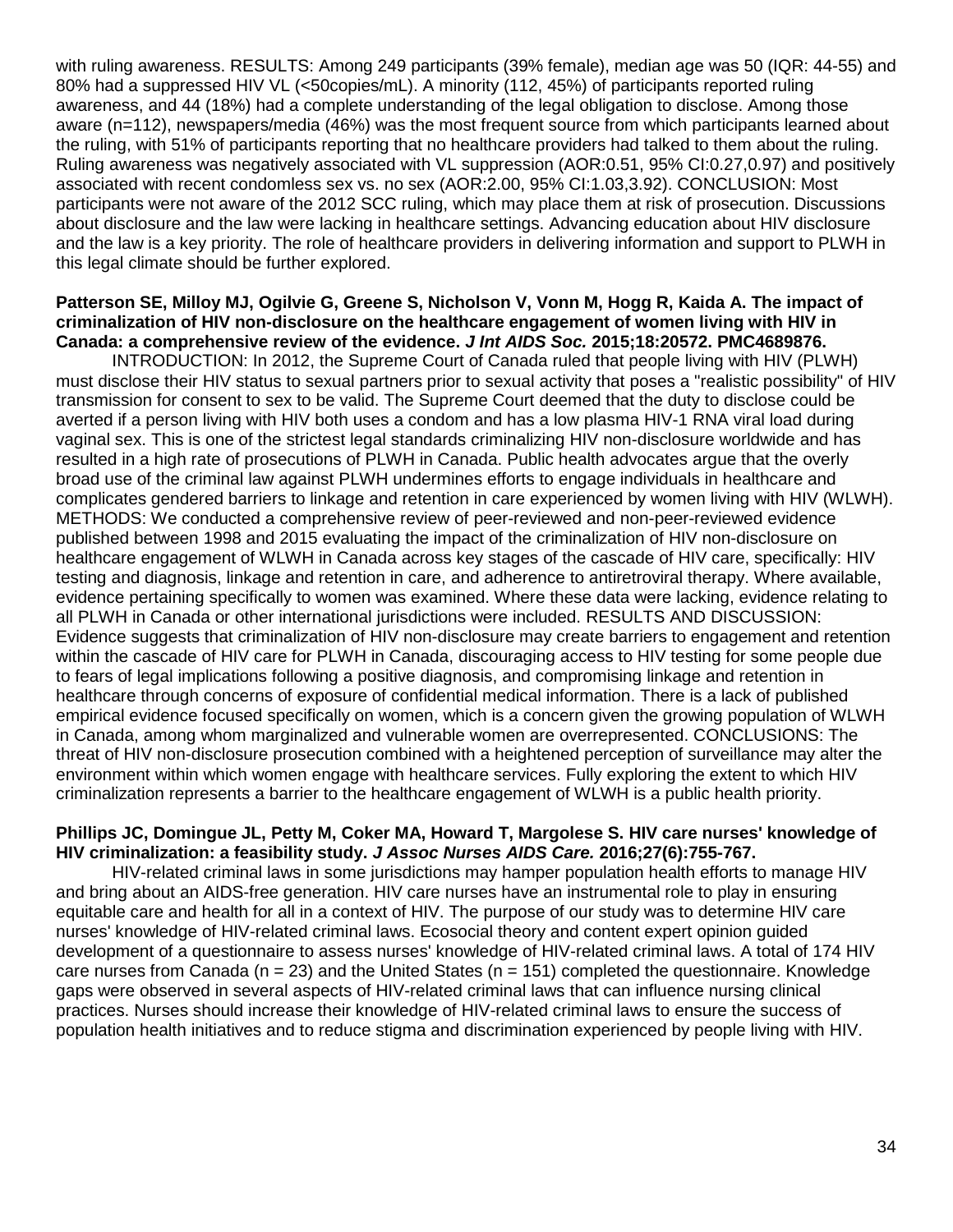## **Sanders C. Discussing the limits of confidentiality: the impact of criminalizing HIV nondisclosure on public health nurses' counseling practices.** *Public Health Ethics.* **2014;7(3):253-260.**

In Canada, there have been a growing number of criminal HIV nondisclosure cases where public health records have been subpoenaed to aid in police investigations and/or to be presented in court as evidence against HIV-positive persons. This has led some to suggest that nurses provide explicit warnings about the limits of confidentiality in relation to crimes related to HIV nondisclosure, while others maintain that a robust account of the limits of confidentiality will undermine the nurse–client relationship and the public health goals of reducing HIV/sexually transmitted infection transmission. This article engages with this issue by exploring whether and how public health nurses endeavor to control information about the limits of confidentiality at the outset of HIV posttest counseling. The data indicate variation in practices, as nurses pragmatically balance ethical and professional concerns; although some nurses intentionally withhold information about the risk of subpoena, others report talking to clients about confidentiality in ways that focus on the risk of harm associated with criminalization. The discussion argues that practice variation also illuminates medico-legal relations between health care and the criminal justice system. Data are drawn from qualitative interviews with 30 nurses working at four public health units in Ontario.

#### **Sanders C. Examining public health nurses' documentary practices: the impact of criminalizing HIV non-disclosure on inscription styles.** *Critical Public Health.* **2015;25(4):398-409.**

In Canada, there has been a rise in criminal HIV non-disclosure cases where public health records have been subpoenaed for use in police investigations and criminal court proceedings. In particular, public health nurses? written counseling notes, originally collected for the purposes of creating a record of treatment and a plan of care, have been used as evidence against their clients. This article engages sociologically with this issue by analyzing whether and how this criminal law development has affected public health nurses' reasoning and documentary practices in settings of HIV post-test counseling sessions. The paper argues that variations in nurses? inscription styles result in part from considerations about the criminal law, which indicates the influence of 'medico-legal' relations that connect health care and the criminal justice system. Implications for nursing practice and the broader goals of HIV prevention are discussed. Data are drawn from interviews with thirty nurses working at four public health units in Ontario.

## **Savage S, Braund R, Stewart T, Brennan DJ. How could I tell them that it's going to be okay? The impact of HIV nondisclosure criminalization on service provision to people living with HIV.** *Journal of HIV/AIDS & Social Services.* **2017;16(3):287-300.**

In 2012 the Supreme Court of Canada ruled that a person living with HIV must disclose their status before sex unless a condom is used, and they have a low or undetectable viral load, which is a measure of the amount of virus present in the bloodstream. This qualitative study examined the ruling's impact on HIV/AIDS support services provision. Semi-structured interviews were conducted with 15 psycho-social support providers working with people living with HIV/AIDS, and then recorded and transcribed verbatim. Using inductive thematic analysis, researchers extracted the themes of knowledge of the ruling and role of service providers. Findings highlight uncertainty over the ruling and its application and service providers' approaches to address the impacts of the ruling.

## **Speakman ER. Constructing an "HIV-Killer": HIV non-disclosure and the techniques of Vilification.**  *Deviant Behavior.* **2017;38(4):392-405.**

Donileen Loseke has argued that social problems claims-making typically involves the construction of "people-categories" and more specifically the casting of victims and villains. While the processes by which victims are constructed have received attention in the literature, this is less so for villains. This article extends Loseke's work by using the case of HIV non-disclosers to explore precisely how people are typified as villains. I analyze discourse—or "talk"—surrounding the criminalization of HIV non-disclosure and non-disclosers with a view to identifying some of the strategies used to vilify non-disclosers. I refer to these strategies as the techniques of vilification.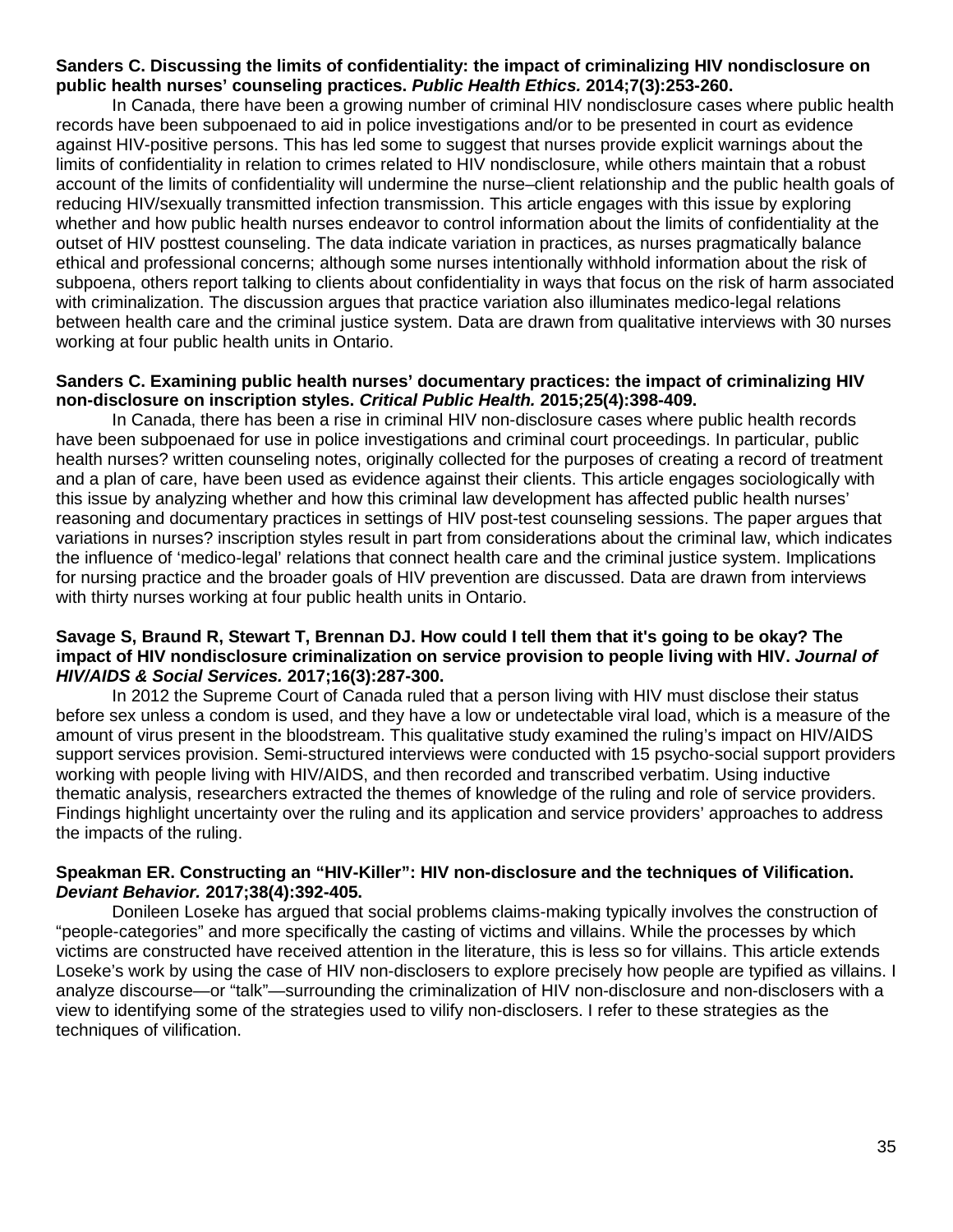# **Vannice S.** *Barriers, access, resources and knowledge: an analysis of HIV testing vis women's voices in Ottawa* **[master's thesis]. Ottawa, Canada: Department of Epidemiology and Community Medicine, Université d'Ottawa/University of Ottawa; 2016.**

Women within African, Caribbean, and Black (ACB) communities are experiencing a higher burden of the HIV epidemic than other groups of women in Canada and a low uptake of HIV testing and counseling. As HIV testing is a well-recognized HIV prevention strategy, increasing HIV testing within those most affected by HIV in Canada is a high priority. Therefore, this study gathers and describes the perceptions, experiences, and knowledge of HIV and HIV testing and counseling among women within ACB communities in Ottawa. These perceptions and experiences provide rich context to current barriers to HIV testing and counseling access among these groups of women; context that is utilized to ground recommendations to improve experiences of HIV testing and counseling and to increase the uptake of HIV testing and counseling among ACB women. In essence, this study provides recommendations by ACB women for ACB Women.

# *Other Countries*

### **Berry SD.** *Community of blood: impacts and management of intersecting stigmas among Thai samesex attracted men and transgender people with HIV* **[dissertation]. Brisbane, Australia: School of Justice, Queensland University of Technology; 2017.**

This study presents findings of research undertaken with 22 same-sex-attracted men and transgender people living with HIV (PLHIV) in community or self-help groups in Thailand. It examines experiences of stigma associated with same-sex attraction, non-binary gender identity and HIV. It investigates the ways that intersecting stigma associated with sex, gender and HIV affected the study participants' lives and influenced their decisions to join and remain in community groups of same-sex-attracted and transgender PLHIV. The project adopted grounded theory, a qualitative research method, to undertake fieldwork between 2012 and 2014. The research contributes to scholarship on HIV stigma and its management. The individuals living with HIV in this study felt generally powerless to change HIV stigma and its multiple impacts on their own. However, together they found they had more power and more capacity to change the Thai stigma associated with HIV.

### **Bolumar-Montero F, Fuster-Ruiz de Apodaca MJ, Weaitt M, Alventosa J, Del Amo J. Time trends, characteristics, and evidence of scientific advances within the legal complaints for alleged sexual HIV transmission in Spain: 1996-2012.** *AIDS Care.* **2015;27(4):529-535.**

This article quantifies and characterizes existing legal complaints for the sexual transmission of HIV in Spain, describes temporal trends and whether advance of scientific knowledge is reflected in charging decisions, judicial reasoning, and sentences. Sentences and writs dictated by Spanish penal and civil jurisdictions between 1981 and 2012 were obtained through legal databases systematic search. Sixteen sentences and 9 writs belonging to 19 cases were included; 17 judged by penal and two by civil jurisdictions. The first sentence was pronounced in 1996, 3 between 1999 and 2000, 4 between 2001 and 2005, and 18 between 2006 and 2012. In 10 (53%) cases there was effective HIV transmission, there was not in 6 (32%) and in 3 (15%) directionality could not be determined. Of the defendants, 15 (79%) were heterosexual males, 1 of which was an injecting drug user (IDU), 3 were men who have sex with men (MSM), and 1 was a heterosexual woman. In the 10 cases of HIV transmission, the mechanism was heterosexual sex and index cases were males in nine occasions. Disclosure of HIV status, use of condoms and its frequency, and its possible breaks were mentioned in only some sentences/judicial decisions and fewer mentioned the use of antiretroviral treatment. Very few cases referred to plasma viral load (VL), and there are incorrect statements regarding HIV transmissibility. Only one 2012 sentence mentioned VL levels, adherence to ART, CD4 lymphocyte levels, concomitant sexually transmitted infections, and references to pertinent literature. The number of judicial decisions in Spain is increasing and the profile of the plaintiffs, largely heterosexual women, does not reflect the groups most affected by the HIV epidemic, largely IDU and MSM. Most judgments and writs do not reflect HIV scientific and technical advances. It is of utmost importance that these complex processes incorporate the most up-to-date knowledge on the subject.

### **Dodds C, Bourne A, Weait M. Responses to criminal prosecutions for HIV transmission among gay men with HIV in England and Wales.** *Reprod Health Matters.* **2009;17(34):135-145.**

In England and Wales, criminal prosecutions for recklessly causing serious bodily harm by transmitting HIV have occurred since 2003. Understanding how people respond to the application of criminal law, will help to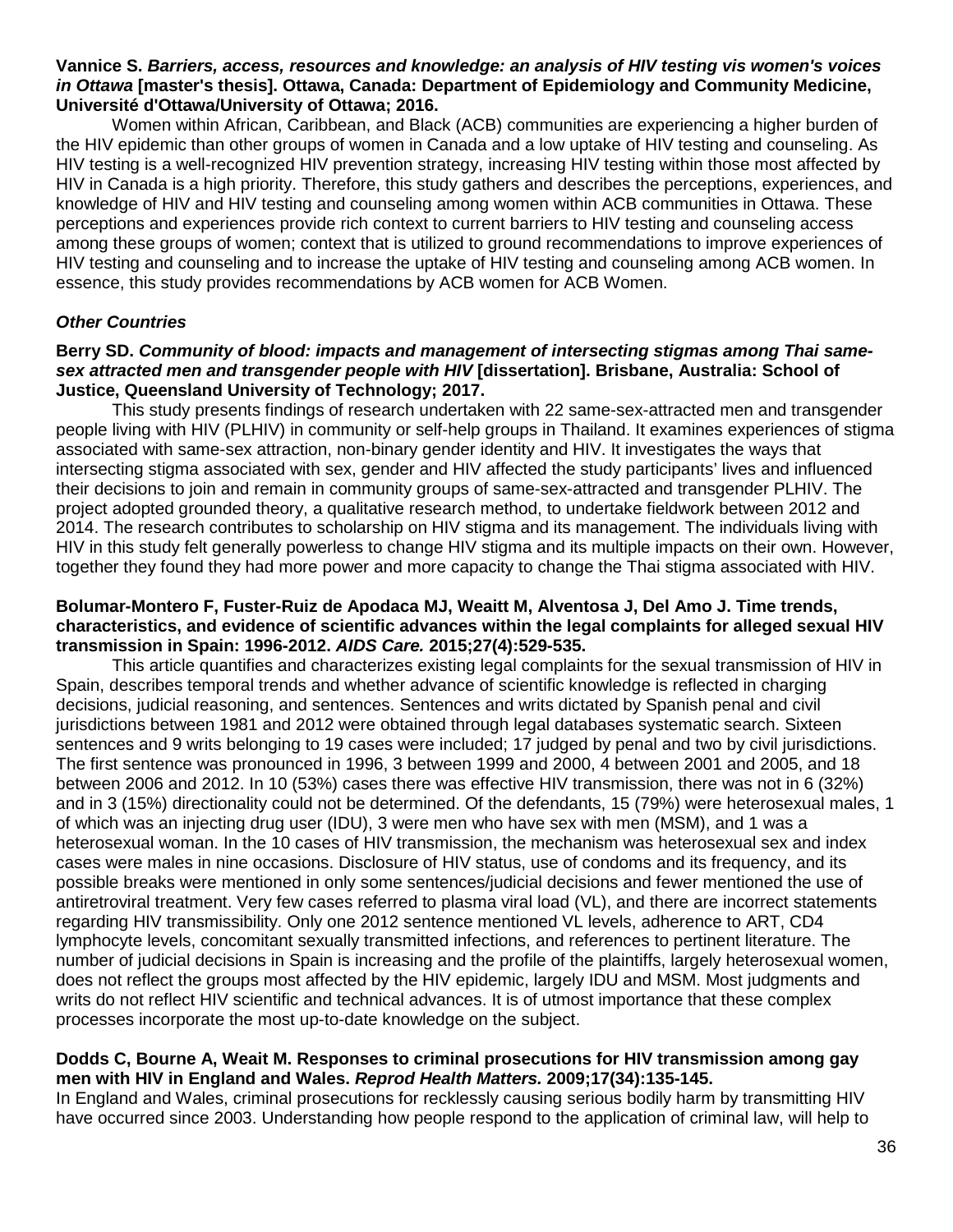determine the likely impact of prosecution. As part of a wider qualitative study on unprotected anal intercourse amongst homosexually active men with diagnosed HIV in England and Wales, 42 respondents were asked about their awareness of criminal prosecutions for the sexual transmission of HIV, and how (if at all) they had adapted their sexual behaviour as a result. Findings demonstrate considerable confusion regarding the law and suggest that misunderstandings could lead people with HIV to wrongly believe that how they act, and what they do or do not say, is legitimated by law. Although criminalisation prompted some respondents to take steps to reduce sexual transmission of HIV, others moderated their behaviour in ways likely to have adverse effects, or reported no change. The aim of the criminal justice system is to carry out justice, not to improve public health. The question addressed in this paper is whether desirable public health outcomes may be outweighed by undesirable ones when the criminal law is applied to a population-level epidemic.

# **Dodds C, Hammond G, Weatherburn P, Hickson F, Keogh P, Reid D, Henderson L, Jessup K. Homosexually active men's views on criminal prosecutions for HIV transmission are related to HIV prevention need.** *AIDS Care.* **2008;20(5):509-514.**

There has been much debate and discussion about the potential public health impact of the emergence of criminal prosecutions for the sexual transmission of HIV in the United Kingdom. This paper offers a unique opportunity to examine data that connects views on criminal prosecutions with evidence of HIV prevention need among an opportunistic sample of men in the UK who are homosexually active. Quantitative and qualitative data on criminal prosecutions were collected as a part of the Gay Men's Sex Survey 2006, and this paper represents an initial analysis of those responses. The data demonstrate how dominant views on criminal prosecutions come into direct conflict with health promotion aims, thereby exacerbating pre-existing HIV prevention need in a population at increased risk of participating in HIV transmission. This conflict is most clearly apparent in the close relationship between men's support of criminal prosecutions, and their expectation that a partner with diagnosed HIV will disclose his status before engaging in sex. Changing such unrealistic and universalised expectations has long been an aim of HIV prevention planning that targets Gay and Bisexual men, yet it would appear that the popularity of criminal prosecutions helps to resist attitudinal change, thereby exacerbating HIV prevention need.

# **Dodds C, Keogh P. Criminal prosecutions for HIV transmission: people living with HIV respond.** *Int J STD AIDS.* **2006;17(5):315-318.**

This paper presents an analysis of responses to the first criminal convictions for HIV transmission in England and Wales within a sample of people living with HIV. These findings represent an important contribution to the development of well-informed prosecution policy. The responses were collected during 20 focused group discussions with a community and web-recruited sample of heterosexual African men and women, and gay and bisexual men (n = 125) living with diagnosed HIV in London, Manchester and Brighton. The vast majority (90%) of comments made were critical of the implementation and impact of criminalization. In particular, respondents expressed concern about the way in which criminal convictions conflict with messages about shared responsibility for 'safer sex', and the extent to which such cases will exacerbate existing stigma and discrimination related to HIV. Most felt that the successes achieved by human rights approaches to HIV prevention, treatment, and care were placed under threat by the growing culture of blame encouraged by criminal prosecutions.

#### **Dodds C, Keogh P, Chime O, Haruperi T, Nabulya B, Ssanyu Sseruma W, Weatherburn P.** *Outsider status: stigma and discrimination experienced by gay men and African people with HIV.* **Sigma Research; 2004. Available at:** [http://sigmaresearch.org.uk/downloads/report04f.pdf.](http://sigmaresearch.org.uk/downloads/report04f.pdf)

This report will describe the ways in which systemic and widespread homophobia, racism and xenophobia (coalesced with a wide range of other detrimental attitudes such as misogyny and the tendency to discriminate on the basis of age or disability), constitute the stigmatising responses associated with HIV. Without acknowledging and addressing the social inequalities that underlie and are essentially the rationale for HIV-related stigma and discrimination, there will be little possibility of a successful response. In doing so, we aim to make a significant contribution both to the development of the action plan and the activities of the Department of Health and of HIV organisations. By presenting the experiences and opinions of people living with HIV in the light of the social and institutional inequalities that pervade those experiences, we aim to produce a resource which will be relevant to the development of imminent policy. We also expect that this work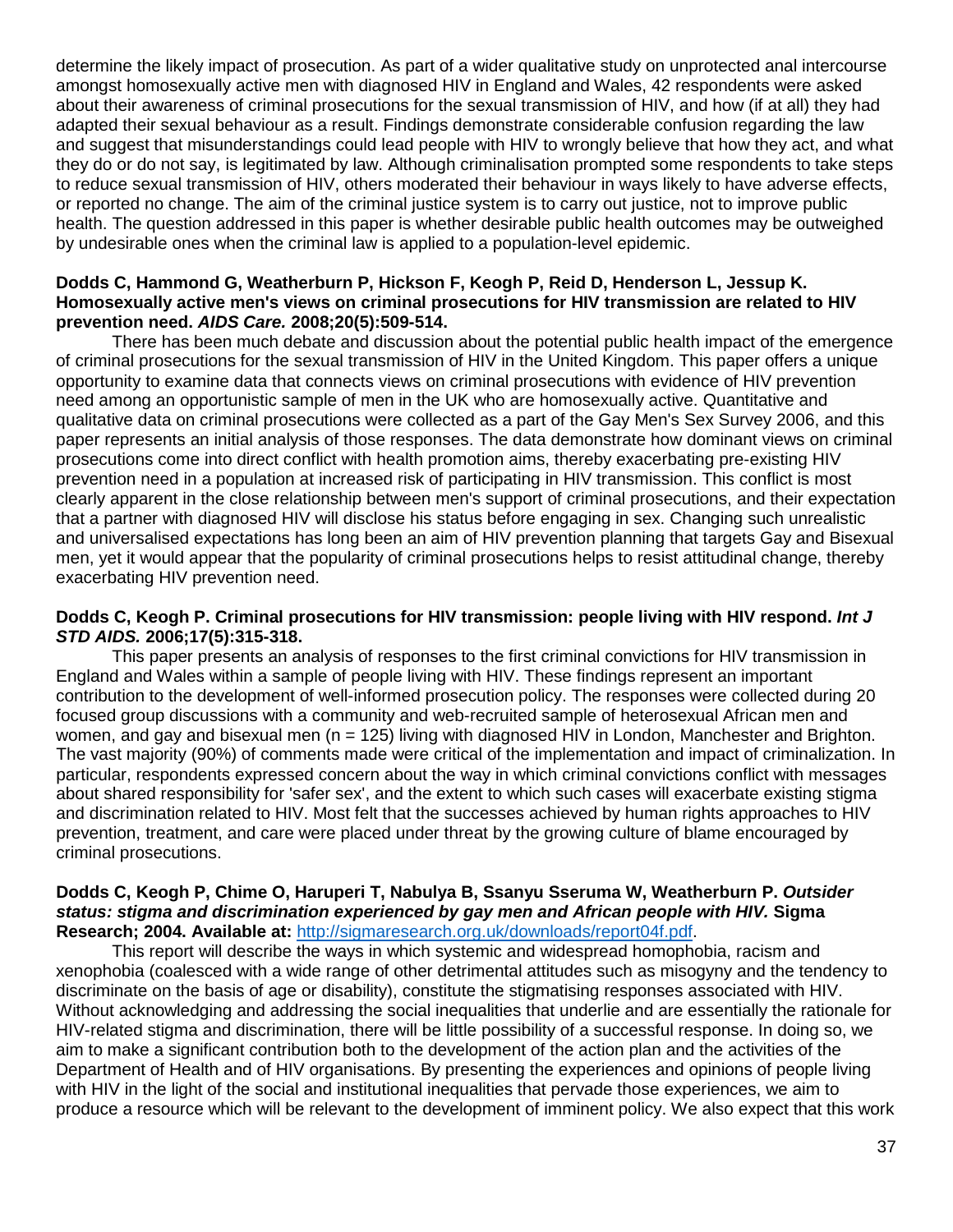serves as a longer-term resource for those investigating the detailed and complex realities of stigma and discrimination as they affect those living with diagnosed HIV.

# **Dodds C, Weait M, Bourne A, Egede S. Keeping confidence: HIV and the criminal law from HIV service providers' perspectives.** *Crit Public Health.* **2015;25(4):410-426. PMC4647852.**

We present qualitative research findings about how perceptions of criminal prosecutions for the transmission of HIV interact with the provision of high-quality HIV health and social care in England and Wales. Seven focus groups were undertaken with a total of 75 diverse professionals working in clinical and community-based services for people with HIV. Participants' understanding of the law in this area was varied, with many knowing the basic requirements for a prosecution, yet lacking confidence in the best way to communicate key details with those using their service. Prosecutions for HIV transmission have influenced, and in some instances, disrupted the provision of HIV services, creating ambivalence and concern among many providers about their new role as providers of legal information. The way that participants approached the topic with service users was influenced by their personal views on individual and shared responsibility for health, their concerns about professional liability and their degree of trust in non-coercive health promotion approaches to managing public health. These findings reveal an underlying ambivalence among many providers about how they regard the interface between criminal law, coercion and public health. It is also apparent that in most HIV service environments, meaningful exploration of practical ethical issues is relatively rare. The data presented here will additionally be of use to managers and providers of HIV services in order that they can provide consistent and confident support and advice to people with HIV.

#### **Dodds C, Weait M, Bourne A, Egede S, Jessup K, Weatherburn P.** *Keeping Confidence: HIV and the criminal law from service provider perspectives* **Sigma Research; 2013. Available at:**  [http://sigmaresearch.org.uk/projects/item/project55.](http://sigmaresearch.org.uk/projects/item/project55)

Keeping Confidence is a qualitative research study that explores the perceptions of criminal prosecutions for HIV transmission among those providing support, health and social care services for people with HIV. The Keeping Confidence project set out to explore the specific ways that criminal prosecutions for HIV transmission in England and Wales are handled by those who deliver health and social care services for people with HIV. Specifically, we aimed to:

- Better understand how and when the topic of criminal prosecutions arose in the service setting, and the extent to which service providers felt adequately prepared and supported.
- Assess the perceived impact of criminalisation on provider capacity to deliver the best quality service.
- Establish the extent to which service providers felt that criminalisation had affected clients' openness and trust within the service setting.

### **Dodds C, Weatherburne P, Bourne A, Hammond G, Weait M, Hickson F, Reid D, Jessup K.** *Sexually charged: the views of gay and bisexual men on criminal prosecution for sexual HIV transmission.* **Sigma Research; 2009. Available at:** [http://sigmaresearch.org.uk/files/report2009a.pdf.](http://sigmaresearch.org.uk/files/report2009a.pdf)

We used the Gay Men's Sex Survey 2006 to elicit the views of a large number of gay men and bisexual men on criminal prosecutions for the sexual transmission of HIV infection in order to better understand how this might impact on their sexual risk behaviour. The survey is an annual community-based collaborative action research intervention that was also used to give men some facts about HIV and prosecution.

We wanted to explore men's perspectives on criminal prosecutions to better understand how prosecutions shape the landscape within which HIV prevention activities occur. Given the paucity of published research on perceptions of criminal prosecutions for HIV transmission in the UK or elsewhere, we hope this work makes a significant contribution to understanding how prosecutions are interpreted within populations at risk of HIV transmission. During the period of fieldwork, there was a significant amount of national press coverage of a London woman prosecuted for the reckless transmission of HIV. That same summer brought news of the first conviction where the defendant and complainant were both gay men. Thus, the issue was very current in the mainstream press and the gay press at that time.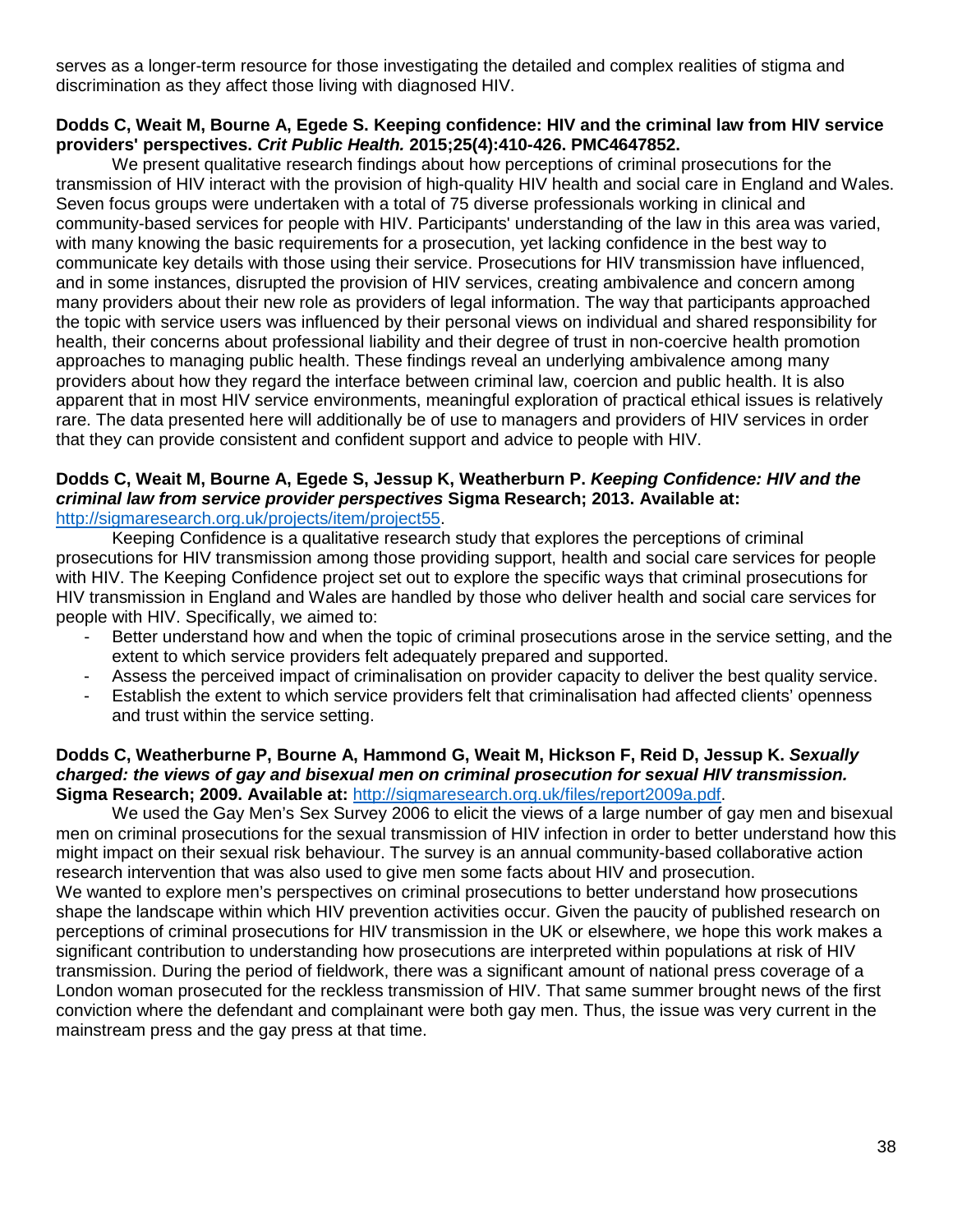# **Eba PM. The HIV and AIDS tribunal of Kenya: An effective mechanism for the enforcement of HIVrelated human rights?** *Health Hum Rights.* **2016;18(1):169-180. PMC5070689.**

Established under Section 25 of the HIV Prevention and Control Act of 2006, the HIV and AIDS Tribunal of Kenya is the only HIV-specific statutory body in the world with the mandate to adjudicate cases relating to violations of HIV-related human rights. Yet, very limited research has been done on this tribunal. Based on findings from a desk research and semi-structured interviews of key informants conducted in Kenya, this article analyzes the composition, mandate, procedures, practice, and cases of the tribunal with the aim to appreciate its contribution to the advancement of human rights in the context of HIV. It concludes that, after a sluggish start, the HIV and AIDS Tribunal of Kenya is now keeping its promise to advance the human rights of people living with and affected by HIV in Kenya, notably through addressing barriers to access to justice, swift ruling, and purposeful application of the law. The article, however, highlights various challenges still affecting the tribunal and its effectiveness, and cautions about the replication of this model in other jurisdictions without a full appraisal.

# Gianacas C, Down I, Ellard J, Kidd P, Brown G, Triffitt K, Persson A, Prestage G. *Experiences of HIV: The Seroconversion Study: final report 2007-2015.* **The Kirby Institute, UNSW Australia; 2015. 0733436439. Available at:** [http://www.latrobe.edu.au/\\_\\_data/assets/pdf\\_file/0009/713655/HIV-](http://www.latrobe.edu.au/__data/assets/pdf_file/0009/713655/HIV-Seroconversion-Study-Report-2007-2015.pdf)[Seroconversion-Study-Report-2007-2015.pdf.](http://www.latrobe.edu.au/__data/assets/pdf_file/0009/713655/HIV-Seroconversion-Study-Report-2007-2015.pdf)

The Seroconversion Study has existed in several forms since 1992. This most recent version completed data collection in 2015. Seroconversion studies have played an important role in the Australian HIV response and are a useful research tool in understanding the current circumstances of HIV infection. This version of the Seroconversion Study occurred at a time of rapid and fundamental changes in our understandings, and implementation, of HIV treatment and prevention. As with previous versions of the study, it mainly targeted gay and bisexual men (GBM). However, some limited data were collected from women and heterosexual men in this current version. As the Australian HIV sector faces the challenge of achieving the virtual elimination of HIV transmission, the insights those who have been recently diagnosed with HIV provide through this report will help to address the challenges posed by the changes in biomedical prevention, treatment, and testing. Until recently, the annual number of new HIV diagnoses has not decreased (both in terms of raw number per year and as a percentage of population). Testing rates in key populations had also changed little. Uptake of treatment, and viral suppression, among those living with HIV had, however, steadily increased over time. However, recent advances have begun to see some early signs of shifts in these longterm trends. Innovations to how HIV testing is delivered have provided a greater range of options for individuals to seek testing than was previously the case. Both Treatment as Prevention (TasP) and Pre-Exposure Prophylaxis (PrEP) offer effective methods of HIV-prevention that can complement condom use. The benefits of early initiation of treatment for the health of those with HIV have become increasingly clear, and are now firmly established. Combined, these changes offer a real possibility of achieving the virtual elimination of HIV transmission in Australia. Apart from structural limitations, the main challenge to achieving this goal is how at-risk individuals respond to these changes: Can they, and will they, make the necessary adaptations to these changes that will make them both effective and successful? In this context, the Seroconversion Study has provided both qualitative and quantitative data from those individuals who have been diagnosed during this highly dynamic period of the epidemic, and as these innovations to and new knowledge about treatment and prevention have been introduced.

### **Grace D. Legislative epidemics: the role of model law in the transnational trend to criminalise HIV transmission.** *Med Humanit.* **2013;39(2):77-84.**

HIV-related state laws are being created transnationally though the use of omnibus model laws. In 2004, the US Agency for International Development (USAID) funded the creation of one such guidance text known as the USAID/Action for West Africa Region Model Law, or N'Djamena Model Law, which led to the rapid spread of HIV/AIDS laws, including the criminalisation of HIV transmission, across much of West and Central Africa (2005-2010). In this article, I explicate how an epidemic of highly problematic legislation spread across the region as a result of a text-mediated work process enabled through model laws. I theorise the textual genre of model laws arguing that these texts are best understood as 'preoperative documents' which, when activated, can lead to swift legislative reform in and beyond the field of HIV/AIDS governance. The legislative process being investigated was made visible through participant observation, archival research,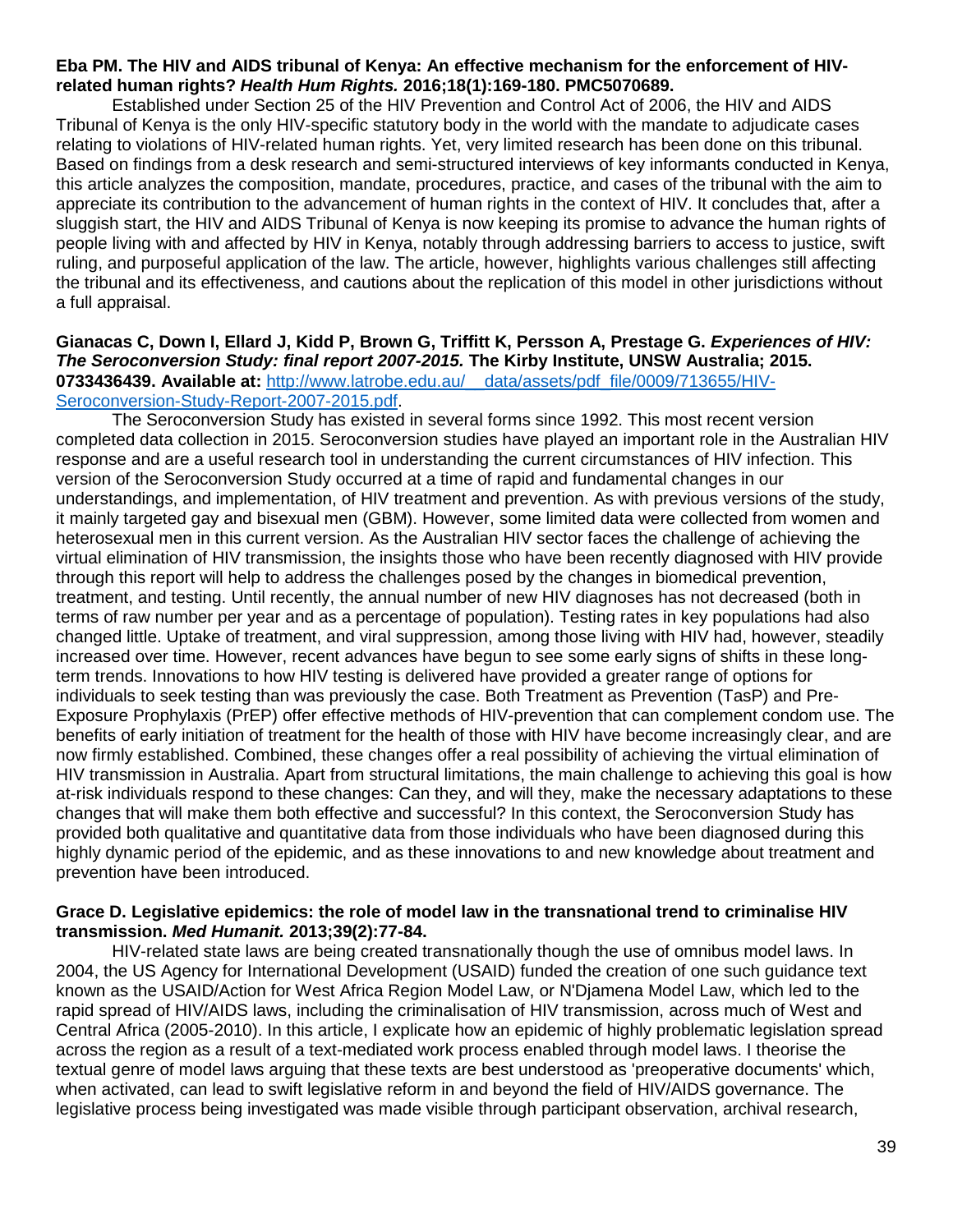textual analysis and informant interviews with national and international stakeholders (n=32). This involved ethnographic research in Canada, the USA, Switzerland, Austria, South Africa and Senegal (2010-2011). The untold policy processes and narratives explored in this article make evident how the work of contesting problematic HIV/AIDS model laws and newly drafted state laws involves both creating new texts and contesting the legitimacy and efficacy of others.

# **Grace D. Criminalizing HIV transmission using model law: troubling best practice standardizations in the global HIV/AIDS response.** *Critical Public Health.* **2015;25(4):441-454.**

A growing body of social science research has focused on the negative public health consequences of criminalizing the sexual transmission of HIV. I examine the criminalization of contagion in West and Central Africa and address a significant research gap: How do legislative environments that enable harmful laws to be applied become created in the first place? With stated aims of promoting human rights and public health objectives, HIV/AIDS-related laws have been created transnationally though the use of an omnibus model law. A group of legislative actors have problematized this United States Agency for International Development (USAID) funded model law, known as the USAID/Action for West African Region model law, or N'Djamena model law. This 'harmonizing' text led to the rapid spread of HIV/AIDS laws, including the criminalization of HIV transmission, across at least 15 countries in West and Central Africa between 2005 and 2010. The HIV model law was packaged and 'sold' to developing countries through the strategic use of best practice discourse. Best practice replications are enabled though a set of social and technological relations of use including the availability of mobile, standardizing texts. Although best practice standardization has been a key feature of global health institutions work activities in the HIV response over the past two decades, recent replications related to the criminalization of HIV transmission illustrate the potential public health dangers of 'don't reinvent the wheel' thinking. I offer a normative critique of the transnational, text-mediated process that has produced highly problematic laws.

### **Grierson J, Pitts M, Koelmeyer R.** *HIV Futures 7: the health and wellbeing of HIV positive people in Australia.* **Australian Research Centre in Sex, Health and Society, La Trobe University; 2013. Available at:** [http://www.latrobe.edu.au/\\_\\_data/assets/pdf\\_file/0007/546037/HIV-Futures-Seven-Report.pdf.](http://www.latrobe.edu.au/__data/assets/pdf_file/0007/546037/HIV-Futures-Seven-Report.pdf)

HIV Futures is an anonymous survey of PLHIV. It asks people about a range of issues including their health, treatments, work and financial situation. HIV Futures surveys have been conducted every two to three years since 1997, attracting responses from around 1000 PLHIV each time. The HIV Futures survey has been developed in consultation with a variety of community groups and it is officially supported by the National Association of People Living with HIV/AIDS (NAPWA), the Australian Federation of AIDS Organisations (AFAO) and the Australasian Society of HIV Medicine (ASHM). HIV Futures provides information to PLHIV, community organisations, service providers, doctors and government about the actual experience of living with HIV and the current needs of PLHIV.

### **James R. Who gets prosecuted? A review of HIV transmission and exposure cases in Austria, the United Kingdom, Sweden and Switzerland. Poster presented at XVIII International AIDS Conference (AIDS 2010); 2010; Vienna, Austria.**

The author examines which people and which communicable diseases came to the attention of the criminal justice system in four European countries, and concludes: "Men were more likely than women to be prosecuted for HIV exposure or transmission under criminal laws in Sweden, Switzerland and the UK. The majority of cases in Austria involved the prosecution of female sex workers. Migrants from southern and west African countries were the first people prosecuted in Sweden and England but home nationals have now become the largest group prosecuted in both countries. Even in countries without HIV specific criminal laws, people with HIV have been prosecuted more often than people with more common contagious diseases."

# **Jeffreys E, Matthews K, Thomas A. HIV criminalisation and sex work in Australia.** *Reprod Health Matters.* **2010;18(35):129-136.**

In 2008, Scarlet Alliance, the Australian Sex Workers Association, carried out a needs assessment among sex workers living with HIV in Australia. The research showed that HIV positive sex workers experience discrimination from within the community, are criminalised for sex work and subject to disclosure laws in some states and territories, and face stigma perpetrated by the media. Supported by legislation, they have an almost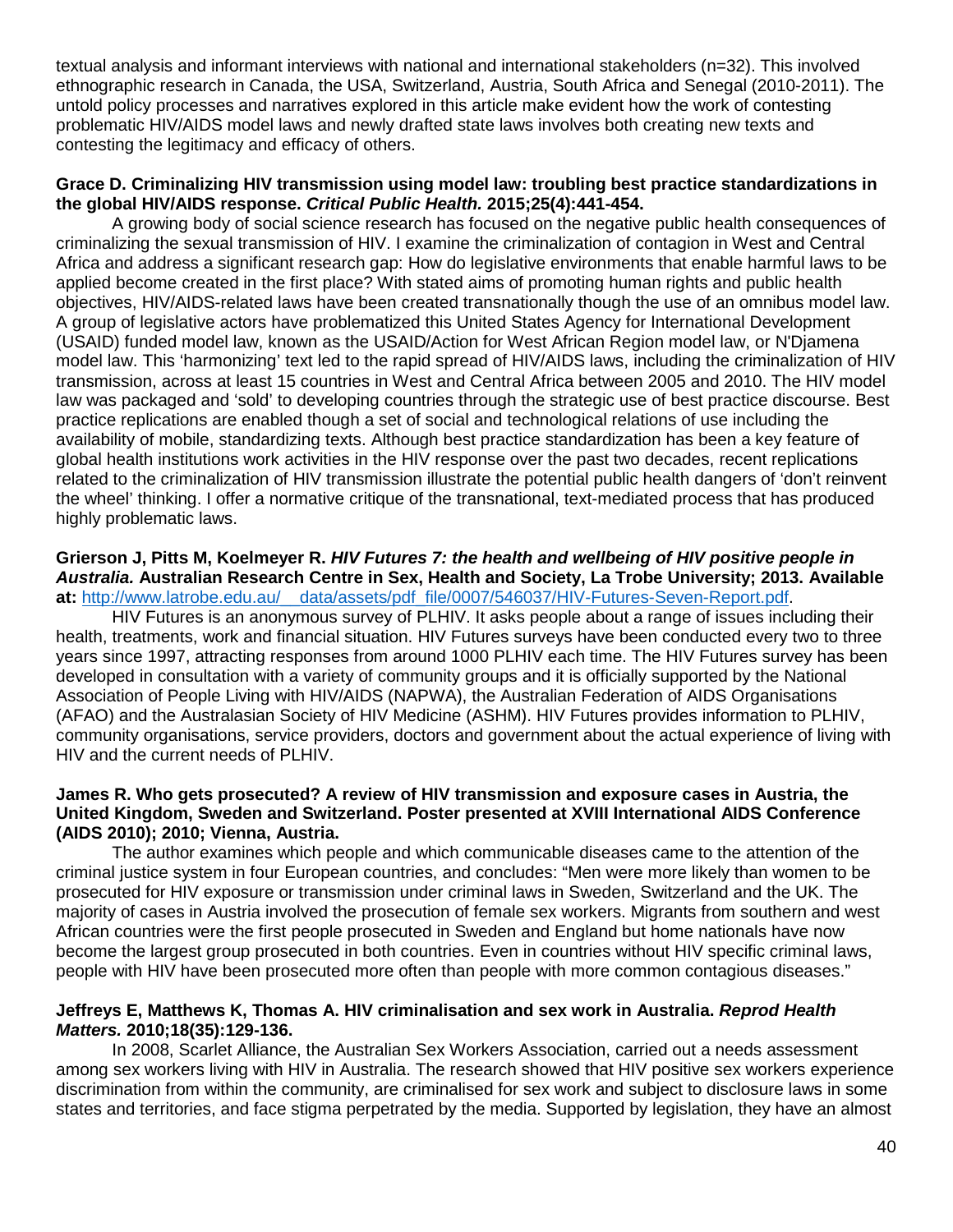insurmountable lack of access to policy development due to disclosure and confidentiality issues, and have expressed ongoing frustration at the lack of leadership on the intersecting issues of HIV and sex work. A high profile prosecution of a sex worker living with HIV coincided with the duration of the needs assessment project. The research gave a voice to sex workers living with HIV and highlighted the levels of institutionalised marginalisation and stigmatisation they experience. Criminalisation of sex work, of people living with HIV, and of sex workers living with HIV is at the core of this discrimination and must be challenged. Scarlet Alliance advocates for the decriminalisation of sex work across all jurisdictions in Australia. This will deliver rights to sex workers living with HIV and create a more equitable and productive environment for HIV prevention and public health generally.

# **Jelliman P, Porcellato L. HIV is now a manageable long-term condition, but what makes it unique? A qualitative study exploring views about distinguishing features from multi-professional HIV specialists in North West England.** *J Assoc Nurses AIDS Care.* **2017;28(1):165-178.**

HIV is evolving from a life-threatening infection to a long-term, manageable condition because of medical advances, radical changes in health and social care policy, and the impact of an aging population. However, HIV remains complex, presenting unique characteristics distinguishing it from other long-term conditions (LTCs). Our aim in this qualitative descriptive study was to identify and explore these features in the context of LTCs. A focus group (FG) method was used to gather the views and experiences of multiprofessional HIV specialists who worked in North West England. Twenty-four staff participated in FGs (n = 3), which were audio recorded, manually transcribed, and thematically analyzed. We found four main themes: (a) stigma, (b) challenges faced by HIV specialists, (c) lack HIV-related knowledge, and (d) unique features, termed "stand alone." We concluded that these distinguishing features hindered full recognition and acceptance of HIV as an LTC.

Note: In the context of criminal laws, study participants express that *"actual and potential accusations and prosecutions have been incredibly complex and traumatic, impacting the health and well-being of both people living with HIV and professionals."* They also feel that the law is harmful to public health.

### **Kavanagh B.** *How do men who have sex with men currently understand, evaluate and respond to HIV risk? A mixed methods analysis of an internet survey in a post-antiretroviral society [dissertation].* **Milton Keynes, England: School of Health and Social Care, The Open University; 2017.**

This thesis sets out to examine how men who have sex with men (MSM) currently understand, evaluate and respond to HIV risk. The aims of the study were to explore key areas of HIV risk understanding, including how HIV risk was understood in a post-antiretroviral society and how masculinities affect this risk understanding. In addition, key aspects of the negotiation of sex used by those who were single and in (open) relationships were considered. An examination of a variety of mass media HIV prevention interventions was carried out to explore what viewing them tells us about risk perception and response. Of key interest to this research was how these understandings of HIV risk were evolving within the context of the shifting definitions of love, with the introduction of formalised relationship structures, and sex, caused by the impact of antiretrovirals in the MSM communities. This study unified the results from quantitative and qualitative data that emerged from an online mixed methods survey to unravel the experiences of a convenience sample of 557 UK-based MSM. This survey incorporated a mixture of both open and closed questions, vignette questions and made the use of visuals to allow nuanced responses to emerge. The findings reveal how these shifting definitions of sex and love are affecting how men understand HIV risk, the consequences for the negotiation of sex, and indicate various improvements that may need to be made to address these issues.

### **Kpanake L, Patassi A, Mullet E. Criminal prosecution of a male partner for sexual transmission of infectious diseases: the views of educated people living in Togo.** *Sex Transm Infect.* **2013;89(4):290- 294.**

OBJECTIVE: To examine the views of educated people in Togo on the acceptability of criminal prosecution of a male partner for sexual transmission of infectious diseases (STIDs) to his female partner. METHODS: 199 adults living in Kara, Togo judged acceptability of criminal prosecution for STID in 45 scenarios composed of combinations of five factors: (a) severity of disease; (b) awareness and communication of one's serological status; (c) partners' marital status; (d) number of sexual partners the female partner has and (e) male partner's subsequent attitude (supportive or not). RESULTS: Acceptability was lower (a) when the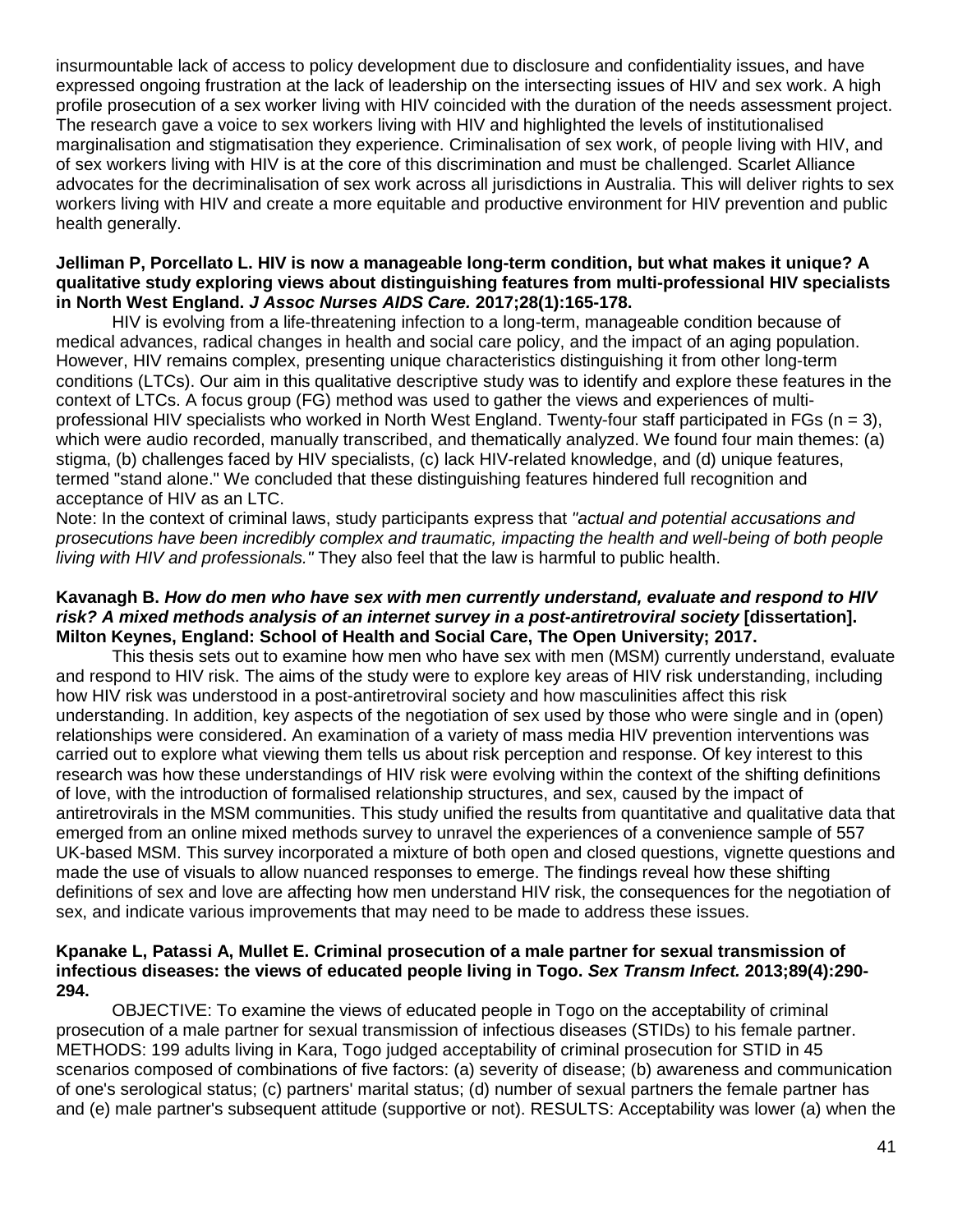male partner decided to take care of his female partner he had infected than when he decided to leave, (b) when both partners were informed but decided not to take precautions than when none of them was informed or when only the male partner was informed and (c) when the female partner has had several male sexual partners than when she has had only one. Two qualitatively different views were identified. For 66% of participants, when the male partner accepts to take care of his partner, he should not be sued, except when he did not disclose his serological status. For 34%, when both partners were informed, the male partner should not be sued, irrespective of other circumstances. CONCLUSIONS: Regarding criminal prosecution for STID, most people in the sample endorsed the position of the Joint United Nations Programme on HIV/AIDS that urges governments not to apply criminal law to cases where sexual partners disclosed their status or were not informed of it.

# **Mazanderani F. An ethics of intimacy: Online dating, viral-sociality and living with HIV.** *BioSocieties.*  **2012;7(4):393-409.**

There has been considerable academic interest in how people living with HIV use the internet for online dating and sex seeking. Most of this work has focused on the relationship between internet use and the risk of viral transmission. Drawing on an analysis of HIV dating websites and interviews with women living with HIV, this article moves beyond this and connects the use of dating websites with the changing dynamics of what constitutes a 'normal' life with HIV in the 'post-AIDS' era. The use of these websites is situated within a broader ethics of intimacy in which people living with HIV are told they are able to develop 'normal' sexual/romantic relationships, yet their right to do so is contingent on them pro-actively protecting others from infection. The disclosure of an HIV-positive status and the selection of HIV-positive partners are explored as key mechanisms for preventing the spread of the virus while enabling people 'living with HIV' to form intimate relations, 'sharing the virus' in other ways – practices conceptualised here as 'viral-sociality'. Throughout the discussion attention is drawn to how sexual relations, clinical encounters and HIV-related criminal prosecutions intersect in this field, such that the most private aspects of 'living with' the virus can at the same time be the most public.

# **McKay FH, Thomas SL, Holland K, Blood RW, Kneebone S. "AIDS assassins": Australian media's portrayal of HIV-positive refugees who deliberately infect others.** *Journal of Immigrant & Refugee Studies.* **2011;9(1):20-37.**

The media representations of refugees who are HIV-positive often revolve around criminal transmission cases. This study examines the approach the Australian mass media have taken toward the case of two men from refugee backgrounds and how this stigmatizing language is unhelpful in discussions of HIV. An extensive search of the Factiva database was undertaken for all newspaper articles in the major dailies that mentioned "HIV," "AIDS," and "refugee" between 2002 and 2008. Analysis was guided by several approaches to media analysis in an attempt to understand the representations of HIV-positive refugees. When analyzing the media articles of criminal cases relating to HIV we found that refugees who are HIV-positive were portrayed in a negative fashion, with the concept of "otherness" prominent throughout most newspaper media reports. Considering this is the main source of information for most people concerning HIV, this representation carries the potential to lead to further stigma and discrimination to both people living with HIV and refugees.

# **McKnight U.** *The challenge of HIV within an HIV specialist antenatal clinic in London: providing and receiving care within an HIV diaspora* **[dissertation]. London, England: Department of Sociology, Goldsmiths, University of London; 2016.**

The ability to prevent vertical transmission of HIV (where HIV is transmitted from mother to (unborn) baby in utero, at birth or through breastfeeding) is generally considered to be the most successful achievement of HIV biomedicine and care. Indeed if appropriate care and biomedical technologies are available, transmission rates can be reduced to less than 1%. However, there has been very little qualitative research investigating the contingencies and requirements of specialist HIV antenatal care in resource rich settings. Adopting theoretical insights from Science and Technology studies (STS) and anthropology within a broader sociological frame, this research explores the challenges of HIV and the successful prevention of vertical transmission in a specialist antenatal clinic which arguably has access to the most advanced care and biomedical technologies. In doing so, the thesis investigates the way in which the identity of a particular illness — specifically HIV — is maintained in social, clinical and technical domains. Moreover, it explores the requirements of successful specialist HIV antenatal care from the perspective of both practitioner and patient,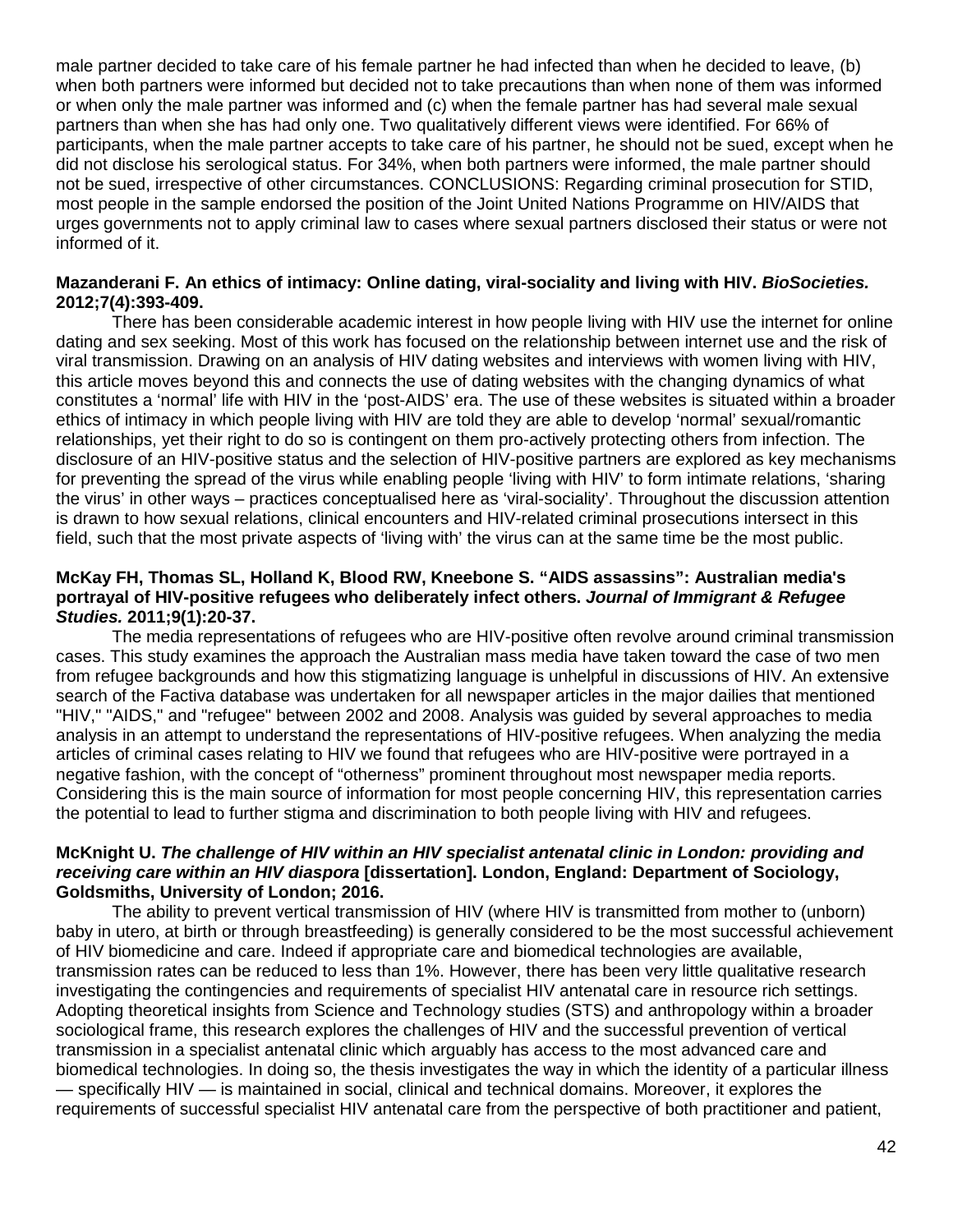and it considers how the interests of patients, (unborn) babies and health professionals are reconciled, if at all, within the clinic. The description of specialist HIV and antenatal care provided in this study draws on empirical research conducted in an HIV specialist antenatal clinic housed within an acute National Health Services hospital in London, UK. The research makes a practical contribution to knowledge about specialist HIV antenatal care through theoretically informed reflections on some of the requirements and contingencies of providing and participating in specialist antenatal HIV care in London. Moreover, the research offers an analysis of the clinic that interrogates the relations between social dynamics, (bio)medical practice and technological interventions. In this way, the research also contributes to the social scientific HIV field by explicating how social understandings of HIV and pregnancy are intimately entangled with (bio)medical practice, technological intervention, and what I have called an "HIV diaspora".

## **Newman C, Persson A. Fear, complacency and the spectacle of risk: the making of HIV as a public concern in Australia.** *Health (London).* **2009;13(1):7-23.**

This article explores how HIV is constituted as a matter of public concern in Australia, where - unlike much of the rest of the world - there is a continuing low incidence of heterosexual transmission. In this context, it is timely to explore how the media contributes to the ongoing mobilization of public interest in HIV, and how heterosexual audiences are brought into focus as the imagined 'publics' of mainstream debates on HIV. This article identifies three approaches to generating public concern in HIV news stories published in The Sydney Morning Herald between 2000 and 2005 as well as in academic media analysis and HIV education and advocacy. Reflections on fear revisit the early years of the epidemic, distinguishing a generation of Australian audiences shaped by the Grim Reaper campaign. Encounters with complacency focus on an apparently widespread lack of concern about HIV in the present. And projections in risk forecast a multiplication of HIV risk environments, despite confusion about who should be personally concerned about those risks. Together they construct Australian publics as passive, vulnerable, unaware and potentially uncaring, yet do little to engage the mainstream as more than spectators of public concern about HIV.

# **Persson A. "I don't blame that guy that gave it to me": contested discourses of victimisation and culpability in the narratives of heterosexual women infected with HIV.** *AIDS Care.* **2014;26(2):233-239.**

In Australia, most women with HIV were infected through heterosexual sex, echoing global patterns. In media coverage, these women are typically portrayed as having been deceived by men they trusted, or as victims in criminal cases against HIV-positive men from high-prevalence countries. Heterosexuals are clearly overrepresented in such cases, a pattern consistent across high-income countries. It has been suggested that the victim/perpetrator distinction that defines criminal cases and media stories has some resonance among heterosexuals because of gender power dynamics. But less attention has been paid to the ways women themselves make sense of heterosexual transmission of HIV. Drawing on qualitative interviews from two larger studies, this article shows how the victim-culprit binary is challenged by women's own accounts of acquiring HIV. None presented themselves as "victims" in any straightforward sense, or placed the blame squarely on the men, including men who had not disclosed HIV. Instead, their narratives revealed themes of "mutual vulnerability" and far more ambivalent allocations of responsibility. I conclude that the tendency to position women who become infected with HIV in a victim discourse obscures the complex realities of sexual practice and gender that play a part in the epidemic in any cultural context and that have implications for HIV prevention.

#### **Persson A, Newman C. Making monsters: heterosexuality, crime and race in recent Western media coverage of HIV.** *Sociology of Health & Illness.* **2008;30(4):632-646.**

In the early HIV epidemic, Western media coverage encouraged the idea that infection was linked to 'other' identities located outside the 'mainstream'; outside 'proper' heterosexuality. Today, however, HIV has become repositioned as a global heterosexual epidemic. Analyses show that since the 1990s Western media have shifted away from blame and hysteria to an increasingly routinised reporting of HIV as a health story and social justice issue. But recent years have seen the emergence of a new media story in many Western countries; the criminal prosecution for HIV-related offences, and with it a reframing of old discourses of 'innocence' and 'guilt', but now with heterosexuals in focus. We examine this story in recent domestic media coverage in Australia, a country where heterosexual HIV transmission is rare by global comparison. Echoing similar stories in other Western media, in Australian coverage the idea of criminal intent converges with the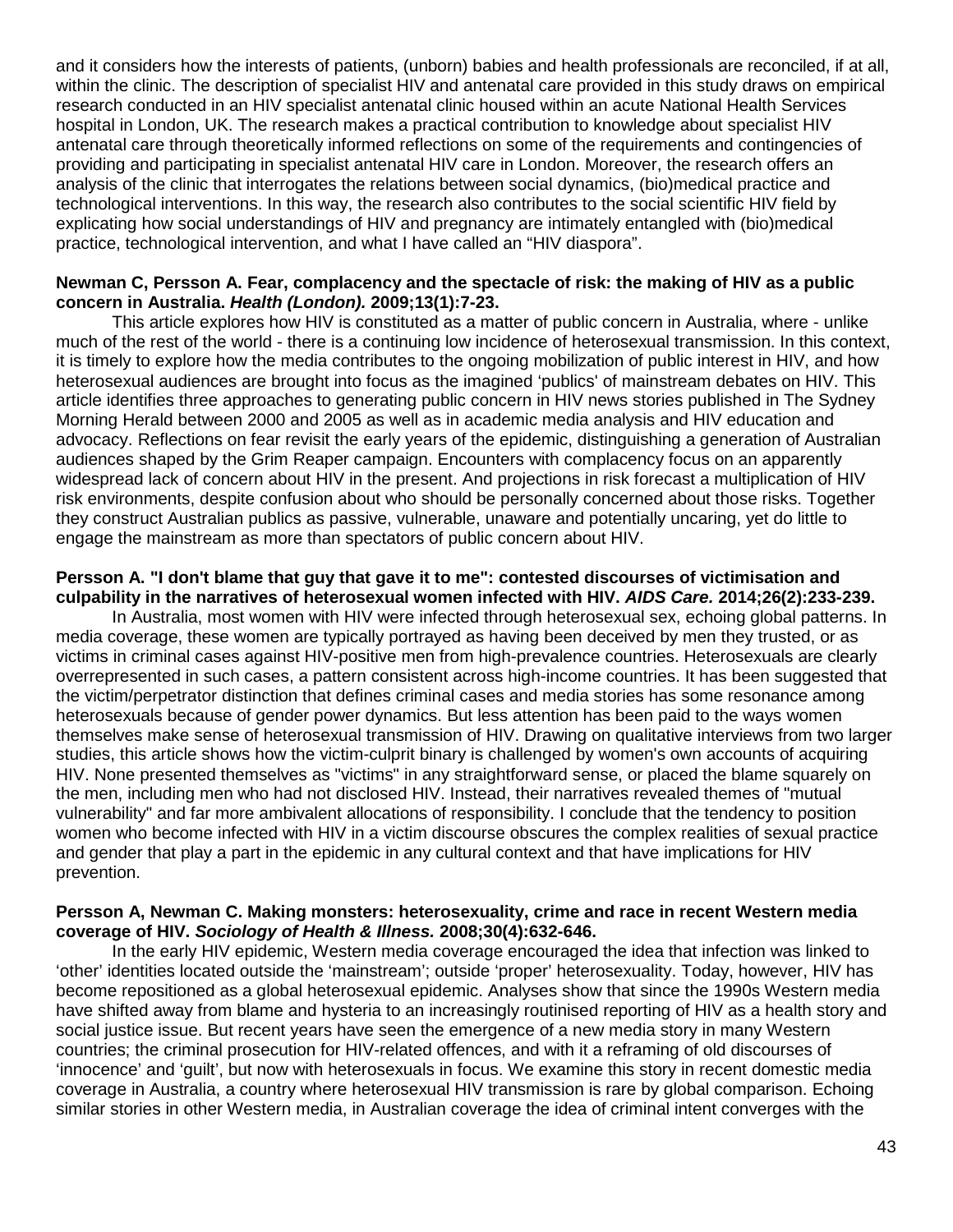symbolic weight of black sexuality and African origins to produce a 'monstrous' masculinity, which at the local level taps into contemporary racial tensions and, in so doing, conjures an imagined Anglo-heterosexuality at once vulnerable to and safe from HIV in a globalised epidemic and world.

# **Phillips MD, Schembri G. Narratives of HIV: measuring understanding of HIV and the law in HIVpositive patients.** *J Fam Plann Reprod Health Care.* **2016;42(1):30-35.**

OBJECTIVE: This study aimed to identify the understanding of people living with HIV and AIDS (PLWHA) regarding the application of the law around transmission of HIV in England and Wales. DESIGN: A questionnaire was designed to prompt participants attending a large HIV department to discuss their understanding of the law with reference to HIV transmission. The design focused on qualitative analysis as there were insufficient data available to inform a metric reflecting quantitative data on PLWHA's understanding of the legal implications of transmission. METHODS: The data were collected from PLWHA attending their HIV outpatient appointment to ensure relevance of population to the analysis. The answers were analysed using grounded theory and thematic analysis to identify key themes and theories for further testing. RESULTS: Analysis demonstrated that understanding of legal obligations and outcomes of prosecutions was poor and patchy, with behavioural restrictions often overstated. There was a strong theme of ownership of responsibility amongst PLWHA, and of reference to principles of morality beyond legal restrictions. CONCLUSIONS: PLWHA remain at risk of prosecution through poor understanding of the law. Clinical services and advocacy agencies should strive to increase understanding in order to enable PLWHA to comprehend the law and negotiate it successfully. This information should be shared as a process, not an isolated event.

# **Power L, Hows J, Jakobsen SF, Opt TbHIViE. Key findings on legal and regulatory barriers to HIV testing and access to care across Europe.** *HIV Med.* **2018;19 Suppl 1:58-62.**

OBJECTIVE: The aim of this work within OptTEST by HiE has been to demonstrate the role of legal and regulatory barriers in hindering access to HIV testing, treatment and care across Europe and to produce tools to help dismantle them. METHODS: An online survey to assess country-specific data on legal and regulatory barriers distributed widely across the WHO Europe region. Literature reviews conducted in January-October 2015 in English, in November 2015 in Russian, and updated in April 2017. Semi-structured interviews were conducted with 25 key actors within the HIV field to feed into case studies and tip sheets on how to dismantle legal and regulatory barriers. RESULTS: More than 160 individuals and organisations from 49 countries across the WHO European region provided responses which were analysed and cross checked with other data sources and a searchable database produced (legalbarriers.peoplewithhiveurope.org). The conducted literature reviews yielded 88 papers and reports which identify legal and regulatory barriers to key populations' access to HV testing and care. Based on the interviews with key actors, ranging from PLHIV activists to government officials, on lessons-learned, a series of tip sheets and ten case studies were writtenup intended to inform and inspire the HIV community to address and overcome existing barriers (opttest.eu/Tools). CONCLUSION: While some of the barriers identified may require major changes to wider health systems, or long term legal reform, many are open to a simple change in regulations or custom and practice. We have the tools. Why can't we finish the job?

### **Reddock JR. Assessing the right to health in the sixth millennium development goal in the Eastern Caribbean.** *World Medical & Health Policy.* **2016;8(3):305-328.**

Millennium Development Goal 6 aimed to combat HIV/AIDS, and target 6B specifically focused on universal access to antiretrovirals. Global Millennium Development Goal (MDG) reporting based on national averages missed smaller populations and did not include a human rights viewpoint. Six countries in the Eastern Caribbean that endorsed the 2000 Millennium Declaration that were not included in global UNAIDS estimates were selected for this study. In this paper, physicians in the Eastern Caribbean provide a qualitative assessment of the sixth MDG from a right to health perspective that includes the dimensions of availability, accessibility, acceptability, and quality.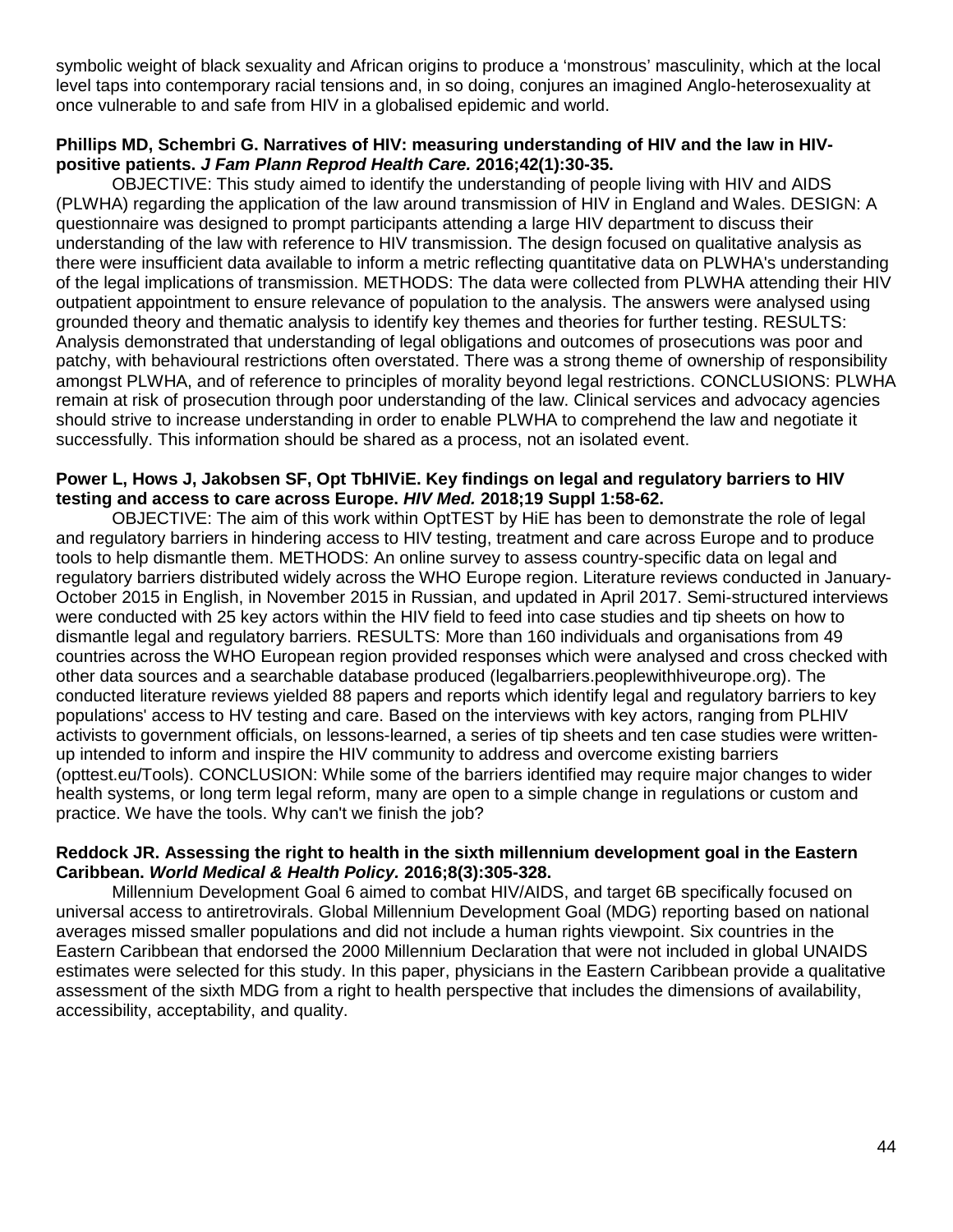# **Stackpool-Moore L. 'The intention may not be cruel... but the impact may be': understanding legislators' motives and wider public attitudes to a draft HIV Bill in Malawi.** *Sex Transm Infect.*  **2013;89(4):285-289.**

OBJECTIVES: The law in relation to HIV has prominence in the formation and regulation of moral norms-in regard to human rights, and in regard to criminalisation, the policing of sexuality and intimate behaviours, and the production of stigma. The research focuses on the potential and impotence of the law to govern for, and enable, the human right to health in the context of HIV in Malawi. METHODS: This one-country qualitative case study (Malawi) action research involved data collection during a 6-month period (October 2010-March 2011). Datasets include interviews with law commissioners (n=10), opinion leaders (n=22), life story participants who were people living with and closely affected by HIV (n=20), reflections of the action research team (n=6), and a review of the proposed HIV and AIDS (Prevention and Management) Bill, legal and policy documents. RESULTS: The analysis of the perspectives of the law commissioners, who formed the Special Law Commission and drafted the Bill, revealed that stigma was consciously invoked to delineate social norms and guide governance of notions of personal responsibility. The analysis of the perspectives of the life story participants, whose lives would be most directly impacted if these provisions came into force, reveals the extent to which the stigma associating criminality and HIV is falling on fertile ground through its engagement and generation of internalised stigma; unearthing an uneasy link between stigma and the law in response to HIV in Malawi. DISCUSSION: The results indicated that the proposed HIV Bill in Malawi manifests a tension between intention and impact. By incorporating criminal sanctions as part of the proposed HIV Bill, the lawmakers actively seek to use stigma to shape social attitudes and attempt to guide normative behaviour.

#### **Suzan-Monti M, Celse M, Vilotitch A, Demoulin B, Dray-Spira R, Yeni P, Lert F, Spire B, group AVs. Assessement of Awareness of, Concerns and Attitudes Towards HIV-Related Court-Case Sentences in France in a Representative Sample of People Living with HIV (ANRS VESPA2 Survey).** *AIDS Behav.*  **2018.**

Some of the 12 criminal trials and sentences in France for HIV transmission in 1998-2011 attracted substantial public attention, with a possible negative impact on people living with HIV (PLWH) through reinforced stigma and discrimination. This analysis aimed to characterize PLWH enrolled in the representative ANRS-VESPA2 survey, aware of and concerned about convictions for HIV transmission. Being a migrant from Sub-Saharan Africa, having difficult socio-economic conditions, having unprotected sex with one's main partner and concealing one's HIV status were all factors statistically associated with concern about the sentences. Participants tempted to press charges against someone for infecting them were more likely to be younger, women, not living in a couple, unemployed, and to report a major depressive disorder. Concern about HIV-related criminal proceedings among the most vulnerable PLWH do not reflect the actual risk of prosecution they are exposed to.

# **UK Coalition of People Living with HIV & AIDS.** *Criminalisation of HIV transmission: Results of online and postal questionnaire survey.* **UK Coalition of People Living with HIV & AIDS; 2005.**

The questionnaire was introduced in the May edition of Positive Nation, with top of page advertising on both the PN and UKC websites. Responses were elicited either by post or on line via the UKC website (those received by post were transcribed to the website by PN staff). 233 responses were recorded and with publication of some interim results in the August edition of Positive Nation, the questionnaire was closed in case the editorial coverage biased further responses.

The questionnaire did not ask respondents to define themselves by age, ethnicity, sex, marital status or lifestyle – as such the answers may represent a snapshot of how people with HIV see their position on the questions asked, but the number of respondents is not sufficiently high to form a representative sample. The survey targeted people with HIV, but the anonymous nature of responses makes it possible, particularly on line, that the same person could respond more than once.

#### **Weatherburn P, Hickson F, Reid D, Jessup K, Hammond G.** *Multiple chances: findings from the United Kingdom's gay men's sex survey 2006.* **Sigma Research; 2008. Available at:**  [http://sigmaresearch.org.uk/files/report2008c.pdf.](http://sigmaresearch.org.uk/files/report2008c.pdf)

This research report outlines the main findings of Vital Statistics 2006 – which was the tenth annual Gay Men's Sex Survey (GMSS). The survey was carried out from July to October 2006 by Sigma Research in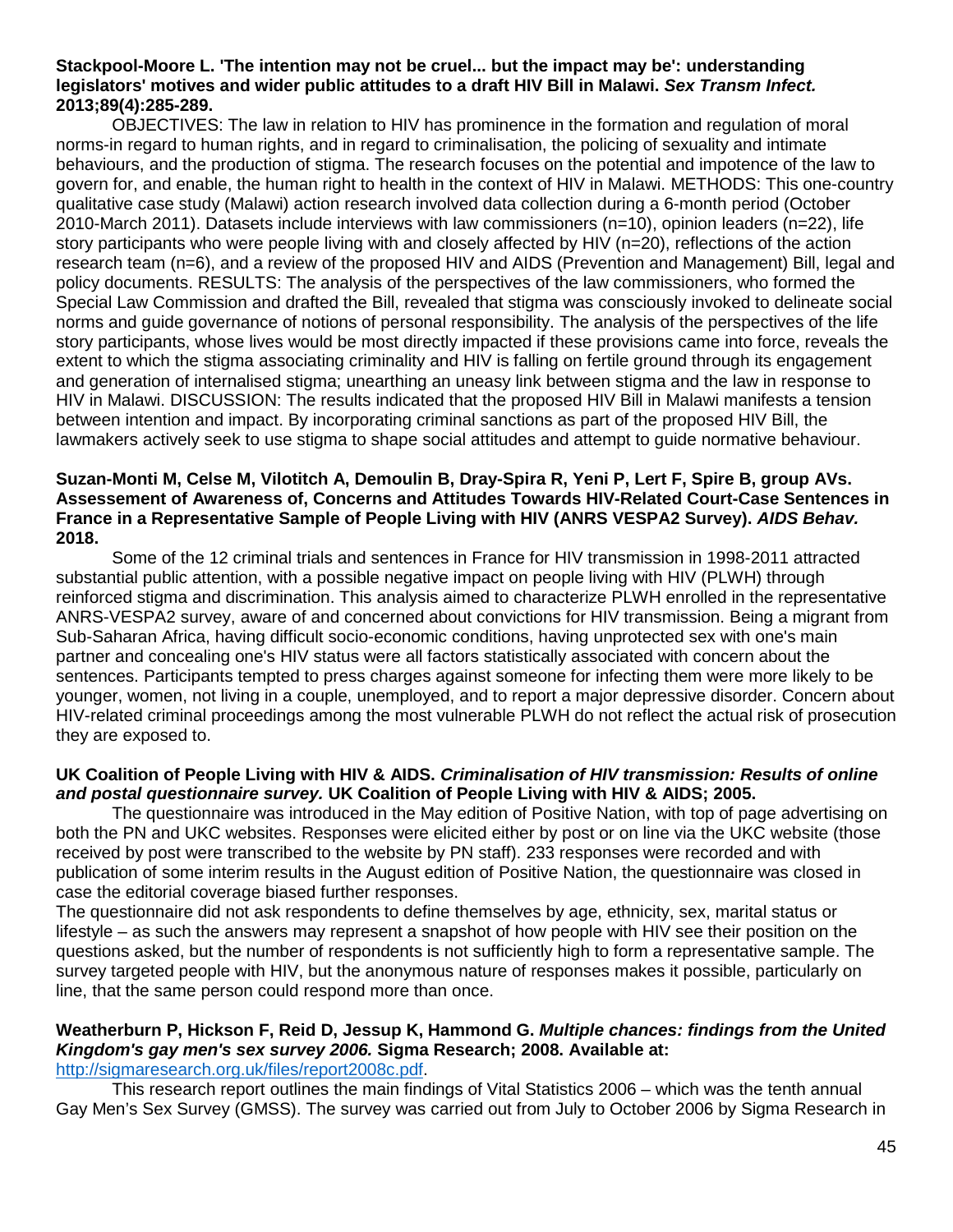partnership with 107 organisations across the United Kingdom (see Acknowledgements for a list of collaborators). The information in this report is about HIV infection, sex between men and HIV prevention needs. The intended audience includes people involved in planning and delivering programmes to address the HIV prevention needs of homosexually active men. It complements our annual reports from GMSS in 1997 to 2005 (Hickson et al. 1998; Hickson et al. 1999; Weatherburn et al. 2000; Hickson et al. 2001; Reid et al. 2002; Hickson et al. 2003a; Reid et al. 2004; Weatherburn et al. 2005, Hickson et al. 2007).

GMSS recruits using two methods: online and through the distribution of seal-and-return booklets by agencies working with gay and bisexual clients. Men completing GMSS 2006 were told *All of the following statements are TRUE*:

- Laws that can be used against the sexual behaviour of people with HIV are different in different countries.
- Some people with HIV have been imprisoned in the UK for passing their infection to a sexual partner.
- People with HIV have been imprisoned in the UK for passing their infection without intending to do so.
- No HIV positive person has been imprisoned in the UK for having sex with a negative person who did not get HIV.

Men were asked *Did you know this already?*, and to indicate one of four options for each statement: *I knew this; I didn't know this; I wasn't sure; or I don't understand this*. Men were also asked *Would you know how to get expert legal advice about HIV transmission if you needed it?*

# **Young I, Flowers P, McDaid L. Can a pill prevent HIV? Negotiating the biomedicalisation of HIV prevention.** *Sociology of Health & Illness.* **2016;38(3):411-425.**

This article examines how biomedicalisation is encountered, responded to and negotiated within and in relation to new biomedical forms of HIV prevention. We draw on exploratory focus group discussions on preexposure prophylaxis (PrEP) and treatment as prevention (TasP) to examine how the processes of biomedicalisation are affected by and affect the diverse experiences of communities who have been epidemiologically framed as 'vulnerable' to HIV and towards whom PrEP and TasP will most likely be targeted. We found that participants were largely critical of the perceived commodification of HIV prevention as seen through PrEP, although this was in tension with the construction of being medical consumers by potential PrEP candidates. We also found how deeply entrenched forms of HIV stigma and homophobia can shape and obfuscate the consumption and management of HIV-related knowledge. Finally, we found that rather than seeing TasP or PrEP as 'liberating' through reduced levels of infectiousness or risk of transmission, social and legal requirements of responsibility in relation to HIV risk reinforced unequal forms of biomedical selfgovernance. Overall, we found that the stratifying processes of biomedicalisation will have significant implications in how TasP, PrEP and HIV prevention more generally are negotiated.

# **LEGAL AND PUBLIC HEALTH ANALYSIS**

# *United States*

**AIDS Law Project of Pennsylvania, SERO Project, PWN-USA-Philadelphia.** *All pain, no gain: HIV criminalization in Pennsylvania.* **AIDS Law Project of Pennsylvania; 2016. Available at:**  [http://www.aidslawpa.org/wp-content/uploads/2016/04/LATEST-4-20-2016-ALL-PAIN-NO-GAIN-HIV-](http://www.aidslawpa.org/wp-content/uploads/2016/04/LATEST-4-20-2016-ALL-PAIN-NO-GAIN-HIV-CRIMINALIZATION-IN-PA.pdf)[CRIMINALIZATION-IN-PA.pdf.](http://www.aidslawpa.org/wp-content/uploads/2016/04/LATEST-4-20-2016-ALL-PAIN-NO-GAIN-HIV-CRIMINALIZATION-IN-PA.pdf)

Pennsylvania does not have HIV-specific criminal laws mandating disclosure of one's HIV positive status prior to engaging in intimate sexual contact. Nor does it specifically outlaw the perceived, potential or actual HIV exposure or transmission. Instead, Pennsylvania uses generally applicable criminal laws to prosecute people with HIV even when the act in question has little or no risk of transmitting HIV. Other crimes may be charged depending on the specific allegations. Pennsylvania does, however, have HIV-specific sentencing enhancements for prisoners and sex workers.

Note: The report was collectively prepared by the AIDS Law Project of Pennsylvania, SERO Project, and Positive Women's Network – USA Philadelphia Regional Chapter. It includes general laws used in HIV nondisclosure cases, and description and outcomes of several criminal cases in Pennsylvania.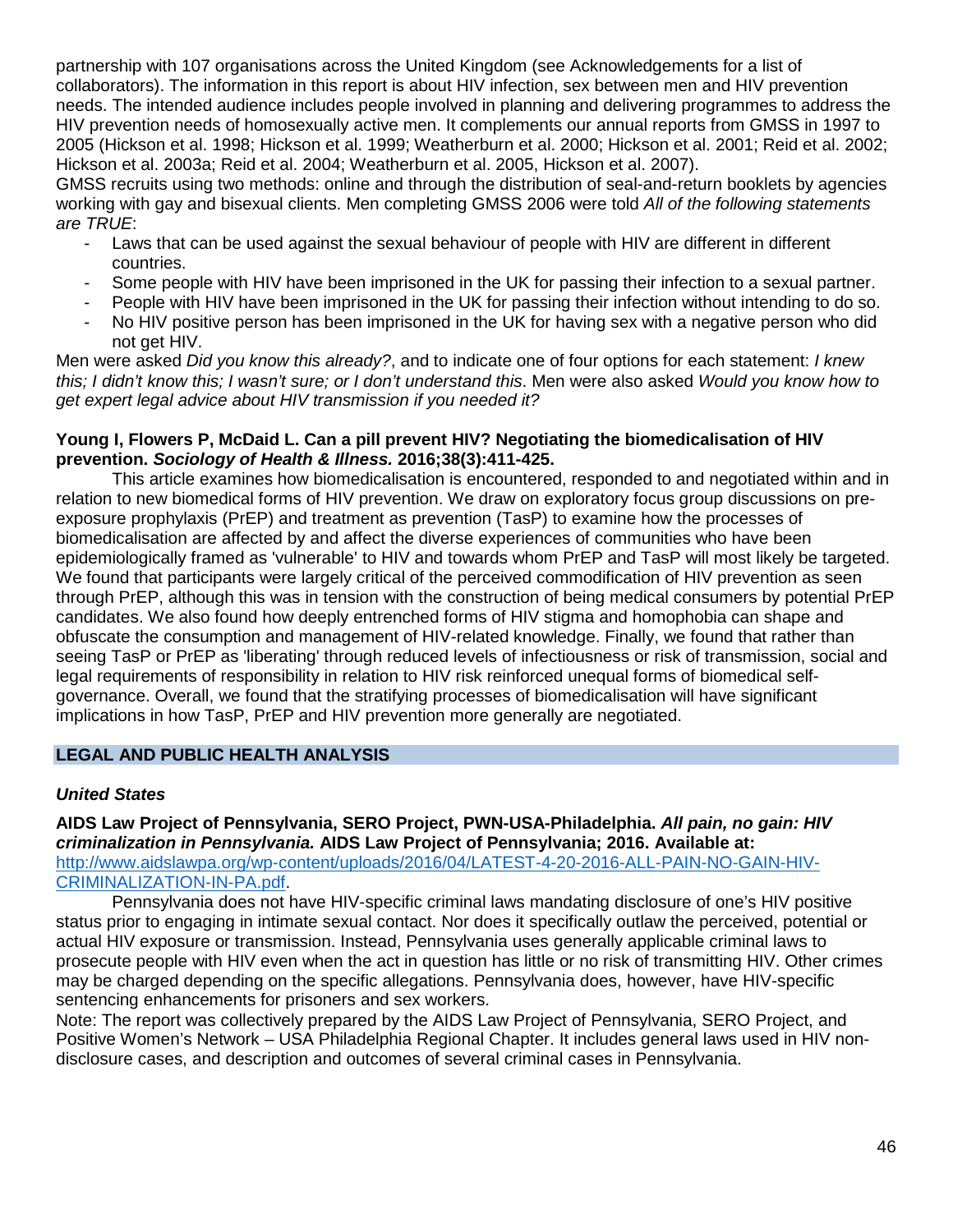# **Baskin S, Ahmed A, Forbes A. Criminal laws on sex work and HIV transmission: mapping the laws, considering the consequences.** *Denv. L. Rev.* **2015;93:355.**

Lawmakers historically justify the mobilization of criminal laws on prostitution and HIV as a means of controlling the spread of disease. Over time, however, public health research has conclusively demonstrated that criminal laws on prostitution and HIV significantly impede the ability of sex workers to access services and to live without the stigma and blame associated with being a transmitter of HIV. In turn, mainstream public health approaches to sex work and HIV emphasize decriminalization as a way to improve the lives of sex workers in need of care, treatment, and services. Our current legal system, which criminalizes both prostitution and HIV transmission and exposure, is not in keeping with this decriminalization frame and instead compounds criminal penalties on people charged with prostitution related crimes and undermines HIV efforts. This article presents a public health law mapping of U.S. states that mandate HIV testing and criminalize HIV positive sex workers. The mapping demonstrates that laws on HIV transmission and exposure interact with laws on sex work to compound criminal penalties on people charged with prostitution related crimes. In keeping with public health evidence, this article argues that decriminalization of sex work and HIV transmission and exposure is integral to effectively address the HIV epidemic. The article seeks to contribute to a growing literature on the necessity of decriminalizing sex work by uncovering how these laws interact to undermine the HIV response.

### **Cockerill R, Wahlert L. AIDS panic in the twenty-first century: the tenuous legal status of HIV-positive persons in America.** *J Bioeth Inq.* **2015;12(3):377-381.**

Thirty-four states criminalize HIV in some way, whether by mandating disclosure of one's HIV status to all sexual partners or by deeming the saliva of HIV-positive persons a "deadly weapon." In this paper, we argue that HIV-specific criminal laws are rooted in historical prejudice against HIV-positive persons as a class. While purporting to promote public health goals, these laws instead legally sanction discrimination against a class of persons.

# **Cox B. Turning the tide: The future of HIV criminalization after Rhoades v. State and legislative reform in Iowa.** *Nw. JL & Soc. Pol'y.* **2016;11:28.**

This Note begins with an overview of the current scientific knowledge of HIV transmission and the historical background of HIV in American criminal law. Next, I discuss Iowa's old HIV criminalization law, the Iowa Supreme Court's opinion in Rhoades, and Iowa's concurrent legislative change. Finally, I discuss the future implications of Rhoades in Iowa and elsewhere. Though concurrent legislative reform in Iowa makes the court's decision less important as binding precedent, I argue that the decision remains relevant in Iowa, and more importantly provides valuable persuasive precedent to guide reform efforts nationwide. The force of the decision as persuasive precedent varies significantly from state to state depending on each state's current approach to HIV criminalization. In all states, however, I argue that advocates can and should aggressively use the Iowa precedent to support attacks on HIV criminalization, whether at the trial, sentencing, appellate, parole, or post-conviction relief stages. Moreover, I argue that advocates should also draw upon the Iowa experience to advocate for legislative reform or, in the absence of legislative reform, to urge prosecutors to exercise their discretion not to pursue most HIV criminalization cases.

### **Criminalization of HIV exposure work group.** *Questions and concerns related to the practice and ethics surrounding expanded use of HIV/AIDS surveillance data and criminalization of HIV non-disclosure***. New Haven, CT: Center for Interdisciplinary Research on AIDS at Yale University; 2013.**

New uses of HIV/AIDS public surveillance data may be justified on the basis of how they can help identify people at risk of or living with HIV who need assistance with accessing, returning to, or staying in care. In response to two recent publications on expanding the use of surveillance data,\* the Criminalization of HIV Exposure Work Group developed a set of recommendations for the surveillance efforts to identify and reengage people living with HIV in care with restrictions that would limit their use for the prosecution of HIV. The work group is facilitated by the Center for Interdisciplinary Research on AIDS at Yale University and includes a broad range of academics, public health and law enforcement experts, and advocates from many different institutions.

\* Sweeney et al. Shifting the paradigm: using HIV surveillance data as a foundation for improving HIV care and preventing HIV infection. The Milbank Quarterly. 2013 Sep 1;91(3):558-603.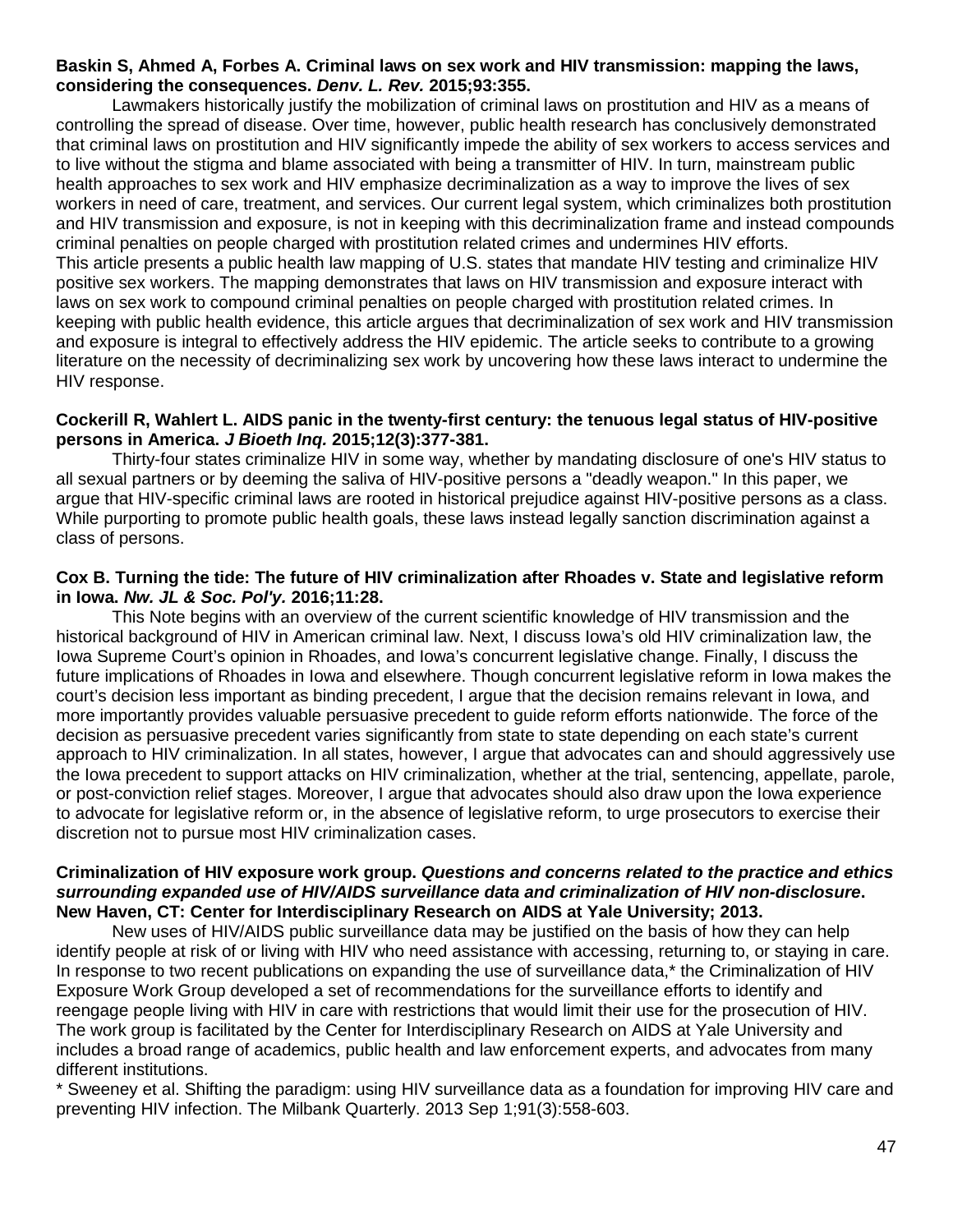\* Project Inform. Using surveillance and other data to improve HIV care linkage and retention. San Francisco, CA: Project Inform; 2013.

# **Criminalization of HIV exposure work group.** *Resolution: Calling for research on the impact of the criminalization of HIV exposure on women***. New Haven, CT: Center for Interdisciplinary Research on AIDS at Yale University; 2015.**

Thirty-four US states and territories now have HIV-specific criminal laws. Sixteen of US states and territories specifically address persons living with HIV who engage in sex work. A study of a single metropolitan area revealed that over half of all persons arrested for HIV-related crimes were women. Yet very little research has been conducted on the specific impacts on women of laws and policies that criminalize HIV transmission and exposure. This lack of research continues despite the fact that a majority of sex workers in the US are female and that sex workers are at particular risk for arrest for HIV exposure offenses. Sex workers may also face much more severe consequences when arrested for HIV-related charges than those who are not sex workers. The Criminalization of HIV Exposure Work Group released a call for research on the impact of criminalization of HIV exposure on women including sex workers. The document describes potential consequences of the HIV criminal laws on women and includes recommendations for prioritized research areas. The work group is facilitated by the Center for Interdisciplinary Research on AIDS at Yale University and includes a broad range of academics, public health and law enforcement experts, and advocates from many different institutions.

### **Fan MD. Sex, Privacy, and Public Health in a Casual Encounters Culture.** *UC Davis L. Rev.* **2011;45:531- 1945.**

The regulation of sex and disease is a cultural and political flashpoint and recurring challenge that law's antiquated arsenal has been hardpressed to effectively address. Compelling data demonstrate the need for attention — for example, one in four women aged fourteen to nineteen is infected with at least one sexually transmitted disease ("STD"); managing STDs costs an estimated \$15.9 billion annually; and syphilis, once near eradication, is on the rise again, as are the rates of HIV diagnosis among people aged fifteen to twenty-four. Public health officials on the front lines have called for paradigm changes to tackle the enormous challenge. Controversial proposals have circulated, such as mass HIV screening for everyone aged thirteen to sixty-four, STD testing in high schools, mandatory HIV screening, strict liability in tort for HIV transmission, and criminalizing first-time sex without a condom. This article argues that we should explore informational interventions beyond the cumbersome and costly regulatory regimes of criminal and tort law and the STDsurveillant state. The article proposes devolving information and power currently centralized in the state to people in the marketplace for sex and romance to ameliorate the information deficit that impedes informed consent to risk exposure. Information can be both a carrot and a stick. Providing more reliable ways to verify STD status and seeding a healthier culture of verification can be encouragement to get tested to enhance selfadvertising. Rather than criminalization, which comes at too great a cost and too late, preventative privacypiercing can be an alternative approach to deter the small subset of serial STD spreaders.

### **Fernandez FL.** *Hands up: A systematized review of policing sex workers in the US* **[master's thesis]. New Haven, CT: School of Public Health, Yale University; 2016.**

This work lays the foundation for a study of criminalization and its effects on the health of street-based sex workers in the U.S. seeking to: 1) conduct a systematized review of sources from across the country settling on seventeen that describe experiences of harassment, false arrests, theft, physical abuse, sexual assault, HIV criminalization, survival tactics, reporting practices, and positive relations with law enforcement and 2.) compare the U.S. literature to international research, reflecting on the ways that public health researchers remain complicit in sustaining these harmful institutions by failing to consider diversity, the criminalized context of sex work, the links between policing and health, and the importance of collaboration. Through a radical framework of health and human rights I propose centering the experiences of street-based sex workers in a moment when the U.S. is renegotiating its relationship with law enforcement.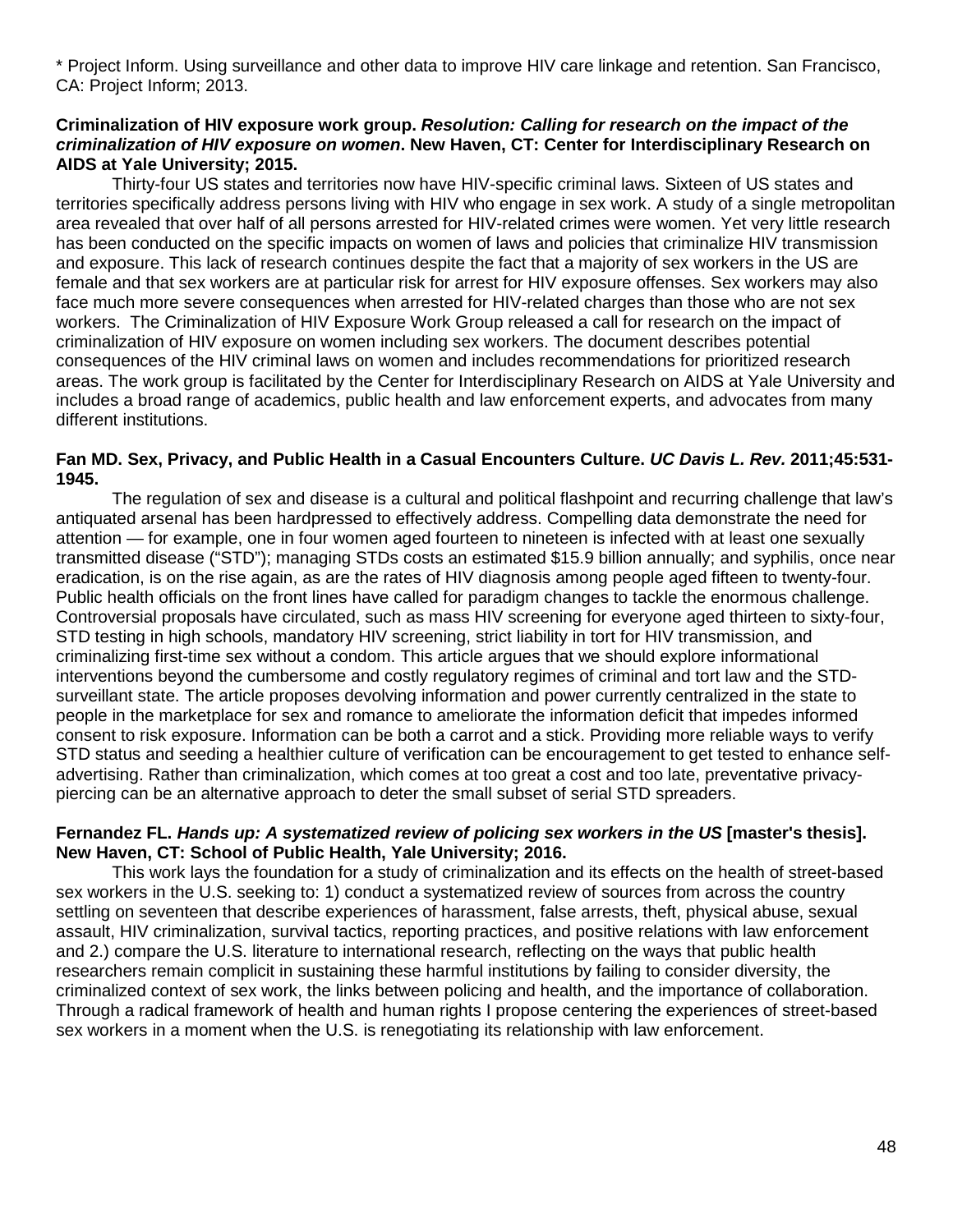# **Finitsis DJ, Stall RD, Friedman SR. Theory, analysis, social justice, and criminalizing HIV transmission: a commentary on Lehman and colleagues (2014).** *AIDS Behav.* **2014;18(6):1007-1010.**

Since the start of the AIDS epidemic, the US government has attempted a number of interventions to protect the public health. Some, such as Congressional allocation of funds for HIV surveillance and research, or assistance to persons living with HIV such as subsidized treatment or housing, appear to have promoted this aim. Others such as the Helms amendment banning federal funds for AIDS education materials describing homosexuality, bans on Federal funding for syringe exchange, the US public health service travel ban on entry visas for people living with HIV, or the PEPFAR anti-prostitution pledge have probably undermined it. These mixed effects suggest that scientific data measuring the outcomes of policies proposed to protect the public health are not the deciding factor on whether such policies become federal law. State governments have also had a role, but until now it has been challenging to evaluate the scope of state-level HIV law in its entirety. In their article, Prevalence and Public Health Implications of State Laws that Criminalize Potential HIV Exposure in the United States, Lehman and colleagues take stock and analyze state laws criminalizing HIV exposure. Their paper offers an excellent exploration of the differing ways states (1) define criminal HIV exposure; (2) classify it within the legal code; and (3) impose penalties on those it finds guilty. In this commentary, we expand upon the ideas put forth by Lehman and colleagues. We explore methodological challenges to the study of how law impacts individual HIV risk behavior and suggest theoretical frameworks and testable models to understand this phenomenon. We conclude with a consideration of how the principle of social justice joins this arena as a necessary research question in its own right.

### **Forbes A. Speaking of sex workers: How suppression of research has distorted the United States' domestic HIV response.** *Reprod Health Matters.* **2015;23(45):21-29.**

Sex workers remain a vulnerable population at risk for HIV acquisition and transmission. Research suggests that interventions at the individual level, such as condom distribution, are less effective in preventing HIV among sex workers than structural changes such as allowing safer work settings and reducing the harassment and abuse of sex workers by clients and police. In the US, HIV incidence has not declined in the last decade. This may be due in part to its policy of wilful ignorance about sex work, but the data to resolve the question simply do not exist. Political actions such as PEPFAR's prostitution pledge and a congressional campaign against "waste, fraud and abuse" in research are products of an ideological environment that suppresses research on HIV prevention and treatment needs of sex workers. Even basic prevalence data are missing because there is no "sex worker" category in the US National HIV Behavior Surveillance System. However, international efforts are taking a public health approach and are calling for decriminalization of sex work, as the most effective public health strategy for reducing HIV incidence among sex workers. Although such an approach is not yet politically feasible in the US, some urgent practical policy changes can be implemented to improve data collection and generation of evidence to support HIV prevention and treatment programs targeting sex workers.

#### **Frost S. HIV criminalization laws: A poor public policy choice in the new era of PrEP.** *Wake Forest JL & Pol'y.* **2016;6:319.**

No minority group has seen a more dramatic shift in legal status over the past decade than the Lesbian, Gay, Bisexual, and Transgender ("LGBT") community. Beyond the fight over marriage equality, LGBT rights have moved to the forefront of political and social culture throughout the United States. One area that has not seen the same "shift" is public policy related to the human immunodeficiency virus ("HIV"). Largely considered an LGBT issue, transmission rates have been stable in recent years but have seen increases in some larger urban areas and amongst various social groups. Although people of any sexuality can contract HIV, policy surrounding HIV focuses on the LGBT community because LGBT individuals "remain the population most profoundly affected by HIV." A potential rationale for the increase in HIV transmission rates is the continued prevalence of HIV criminalization laws. While the reasoning behind HIV criminalization laws has always been questionable, these laws are particularly destructive today. The availability of HIV preventative medication Truvada, often referred to as "PrEP" (short for pre-exposure prophylaxis) when used to prevent HIV exposure, increases the degree with which HIV criminalization laws represent poor public policy. In order to effectively combat HIV transmission in the United States, public policy must adapt. The first step in changing public policy is repealing HIV criminalization laws. Particularly in a world with PrEP, criminalizing HIV transmission no longer makes sense and is likely hindering the fight to combat HIV incidence. The next step is refocusing public policy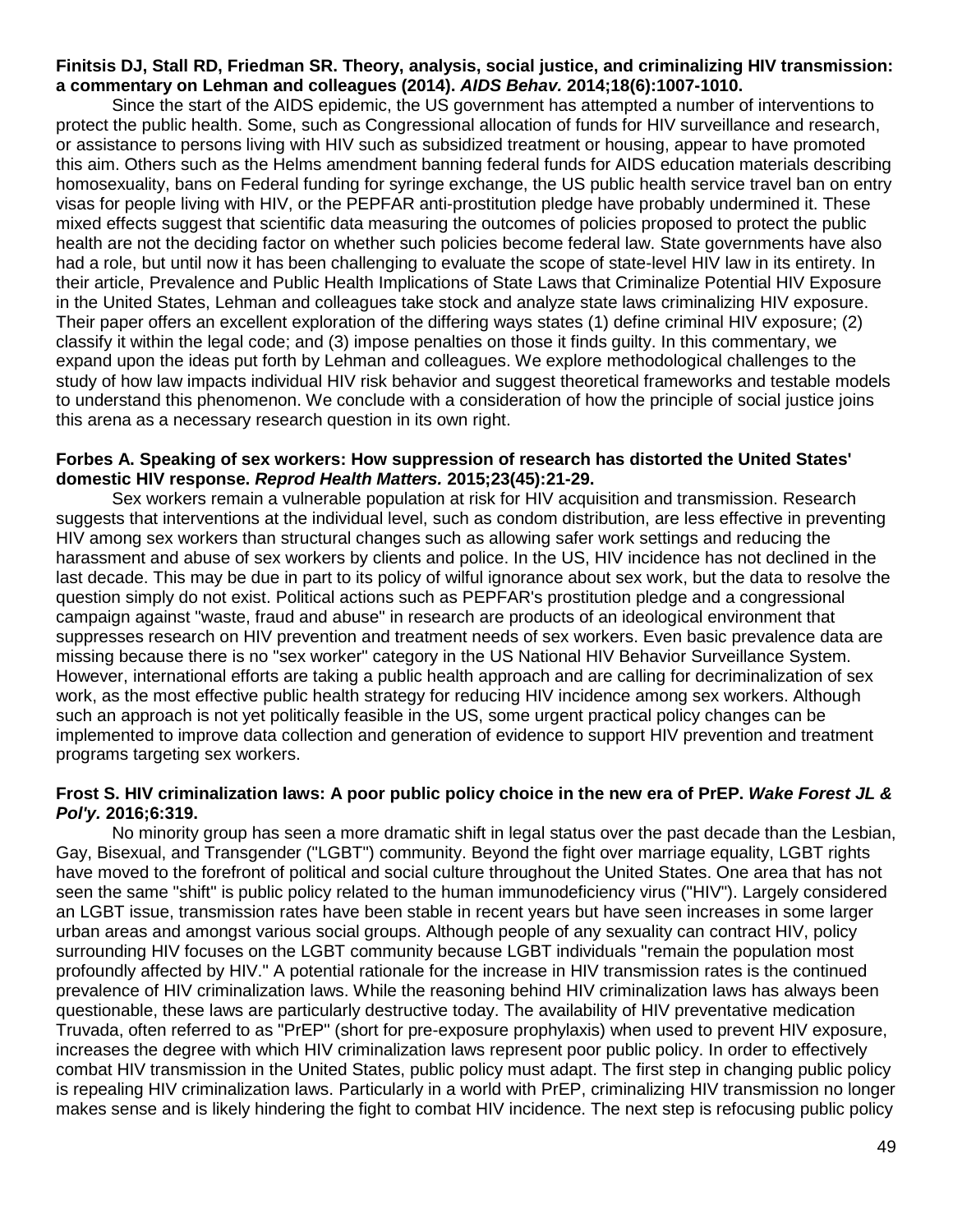around positive ways to fight HIV, like PrEP. This comment will first look generally at HIV and the continued prevalence of HIV criminalization laws. Section II will explore PrEP and its potential to change the fight against HIV and reduce HIV incidence in the United States. Section III will examine the public policy surrounding HIV criminalization laws and describe how these laws have never made sense from a public policy standpoint. Finally, Section IV will discuss how the landscape has changed because of PrEP, making HIV criminalization laws virtually obsolete and ineffective. Section IV also analyzes recent developments in this area, including a look at very recent convictions and the early results from the use of PrEP.

# **Galletly C, Lazzarini Z, Sanders C, Pinkerton SD. Criminal HIV exposure laws: moving forward.** *AIDS Behav.* **2014;18(6):1011-1013. PMC4084714.**

Note: The authors report that despite a number of recent critical commentaries, advocacy efforts, guidance documents, and empirical research looking into the criminalization of HIV exposure, there has not been a repeal to the law in any US states or an amendment conforming to guidance endorsed by advisory groups by limiting the application of the law to intentional transmission cases. The authors call for efforts to better understand *"the structures, politics, and beliefs that sustain these laws and drive their continued enforcement."*

# **Hanssens C, Moodie-Mills AC, Ritchie AJ, Spade D, Vaid U.** *A roadmap for change: federal policy recommendations for addressing the criminalization of LGBT people and people living with HIV.* **Center for Gender & Sexuality Law, Columbia Law School; 2014. Available at:**

[http://www.law.columbia.edu/sites/default/files/microsites/gender](http://www.law.columbia.edu/sites/default/files/microsites/gender-sexuality/files/roadmap_for_change_full_report.pdf)[sexuality/files/roadmap\\_for\\_change\\_full\\_report.pdf.](http://www.law.columbia.edu/sites/default/files/microsites/gender-sexuality/files/roadmap_for_change_full_report.pdf)

This document outlines a range of policy solutions that would go a long way towards addressing discriminatory and abusive policing practices, improving conditions for lesbian, gay, bisexual, transgender, Two Spirit, queer, questioning and gender non-conforming (LGBT) prisoners and immigrants in detention, decriminalizing HIV, and preventing LGBT youth from coming in contact with the system in the first place. Additionally, we identify many areas of opportunity for the federal government to support improved outcomes for LGBT people and eliminate some of the systemic drivers of incarceration through federal programs relating to housing, employment, health care, education, immigration, out of home youth, violence response and prevention, and social services. Above all, the goal of this brief is to set forth a roadmap of policy actions that the federal government can take to reduce the criminalization of LGBT people and people living with HIV (PLWH), particularly people of color who are LGBT and/or living with HIV, and address significant safety concerns faced by these populations when they come in contact with the criminal justice system.

# **Hoppe T.** *Punishing disease: HIV and the criminalization of sickness.* **Oakland, CA: University of California Press; 2017.**

From the very beginning of the epidemic, AIDS was linked to punishment. Calls to punish people living with HIV—mostly stigmatized minorities—began before doctors had even settled on a name for the disease. Punishing Disease looks at how HIV was transformed from sickness to badness under the criminal law and investigates the consequences of inflicting penalties on people living with disease. Now that the door to criminalizing sickness is open, what other ailments will follow? With moves in state legislatures to extend HIVspecific criminal laws to include diseases such as hepatitis and meningitis, the question is more than academic.

### **Jansson M. An economy of protection: agency, responsibility and the criminalization of HIV.** *Women's Studies International Forum.* **2018;69:171-179.**

This article analyzes the protection logic that legitimizes criminalization and investigates how this logic affects gender and state-citizen relations. Viewing criminalization as a political response to the challenge HIV poses to the post-Cold War security state, the article examines the intersection between protection as a pretext for controlling vulnerable groups and criminalization as a way to withdraw protection. The article analyzes the constructions of those in need of protection (referents) and the providers of protection according to HIV-specific state laws and media reports of arrests and prosecutions, and it shows that the requirements for being considered worthy of protection are highly gendered. The article argues that laws and the media construct the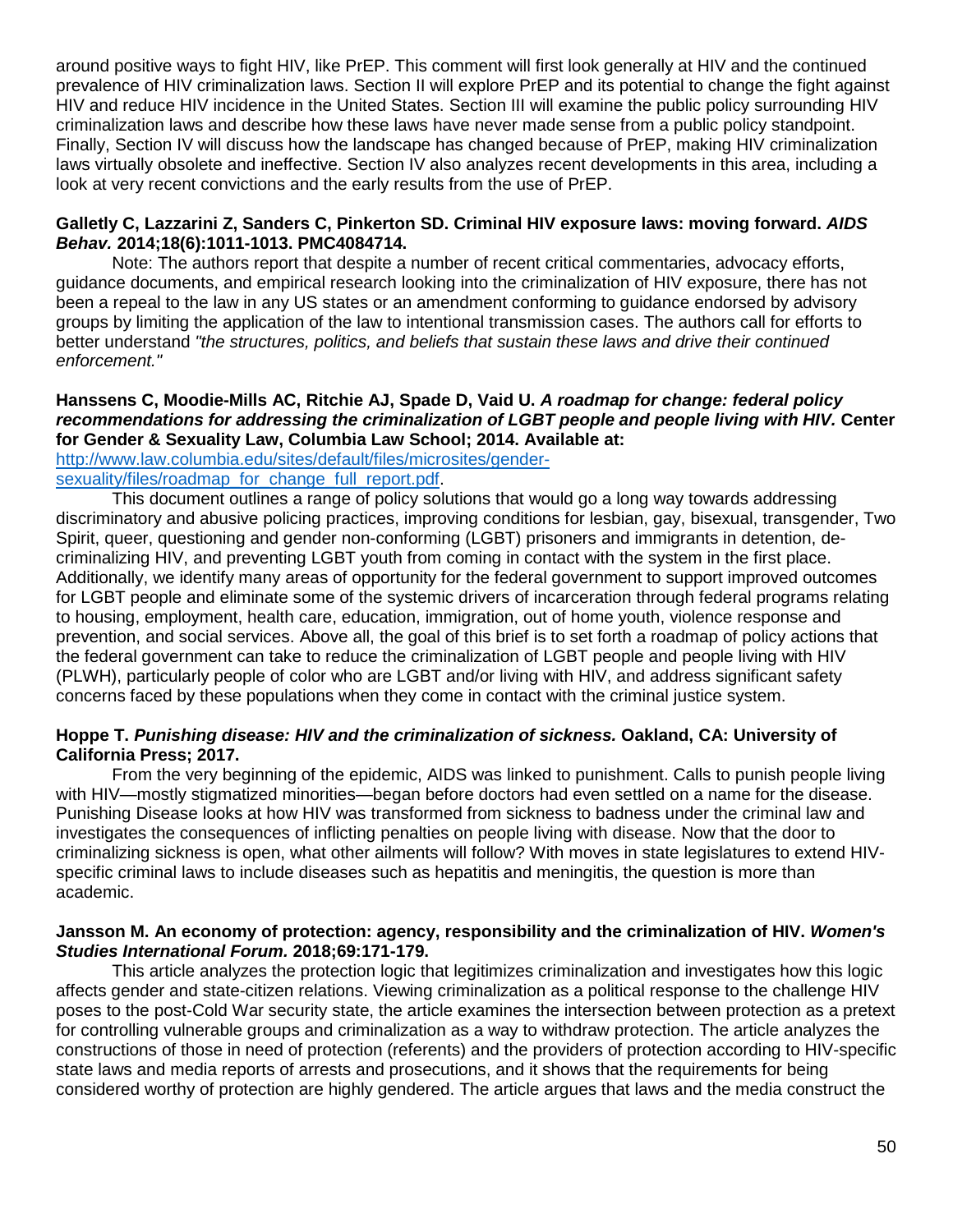idea that a popular demand for protection exists and that criminalization practices are produced as the supply needed to meet this demand.

# **Latham SR. Time to decriminalize HIV status.** *Hastings Center Report.* **2013;43(5):12-13.**

Note: The author calls for HIV status decriminalization and outlines the following key reasons:

- *Many of the statutes and cases on the books rest on an understanding of HIV transmission that is out of date, and they criminalize conduct, such as spitting or scratching, that has no real potential to transmit HIV.*
- *HIV criminalization does not help reduce the spread of HIV/AIDS since the majority of new HIV infections result from sexual conduct by individuals who do not know their serostatus.*
- *HIV criminalization may interfere with the ability of public health and medical workers to communicate effectively with members of high-risk communities.*
- *HIV criminalization laws are often enforced unfairly and impose severe punishment to the actual harm inflicted or intended.*
- *Criminalization has unintended collateral consequences in other areas of law such as custody proceedings.*
- *It is morally wrong to subject that person to criminal prosecution on the basis of his or her disease status.*

# **Lazzarini Z, Galletly CL, Mykhalovskiy E, Harsono D, O'Keefe E, Singer M, Levine RJ. Criminalization of HIV transmission and exposure: research and policy agenda.** *Am J Public Health.* **2013;103(8):1350- 1353. PMC3966663.**

More than half of US jurisdictions have laws criminalizing knowing exposure to or transmission of HIV, yet little evidence supports these laws' effectiveness in reducing HIV incidence. These laws may undermine prevention efforts outlined in the US National HIV/AIDS Strategy, in which the United States has invested substantial federal funds. Future research should include studies of (1) the impact of US HIV exposure laws on public health systems and practices; (2) enforcement of these laws, including arrests, prosecutions, convictions, and sentencing; (3) alternatives to HIV exposure laws; and (4) direct and opportunity costs of enforcement. Policy efforts to mitigate potential negative impacts of these laws could include developing prosecutorial guidelines, modernized statutes, and model public health policies and protocols.

### **Martin T. Judging HIV criminalization: failures of judges and commentators to engage with public health knowledge and HIV-positive perspectives.** *UC Irvine L. Rev.* **2014;4:493.**

This Note is divided into four parts. Part I briefly describes recent advocacy against HIV criminalization, focusing on government interventions such as the REPEAL Act, and argues that legal commentary on HIV criminalization has not fully realized its potential to inform such interventions because it has devoted relatively little attention to judicial decision making. In Part II, I examine recent appellate opinions rendered in HIV exposure prosecutions, along with related cases and commentaries, to identify recurring failures to engage with public health knowledge and HIV-positive perspectives. In Part III, I draw on Suzanne Goldberg's work on judicial intuitions in sexual orientation cases1 to offer brief thoughts on how legal professionals might encourage judges' engagement with these sources of knowledge. Finally, I conclude in Part IV with an anecdote from an AIDS Coalition to Unleash Power (ACT UP) lawyer and an appeal to the profession.

# **McCallum A. Criminalizing the transmission of HIV: consent, disclosure, and online dating.** *Utah L. Rev.* **2014:677.**

Part I briefly describes the ambiguities surrounding the consent and disclosure exceptions that pose novel problems for HIV-positive online daters in the context of criminalization. Part II of this Note briefly tracks the history of criminal statutes specific to HIV transmission. It also surveys the statutes that criminalize sexual transmission of HIV but provide exceptions for consent and disclosure. Lastly, Part II surveys the world of online dating and the reasons why e-dating may be particularly attractive to those living with HIV. Part III looks at the inherent flaws in state disclosure and consent provisions and raises substantive-due-process concerns relative to these flaws. Next, the analysis section provides four scenarios-the first three demonstrate how assumptions about online community norms increase the opportunity for good-faith mistakes, and the fourth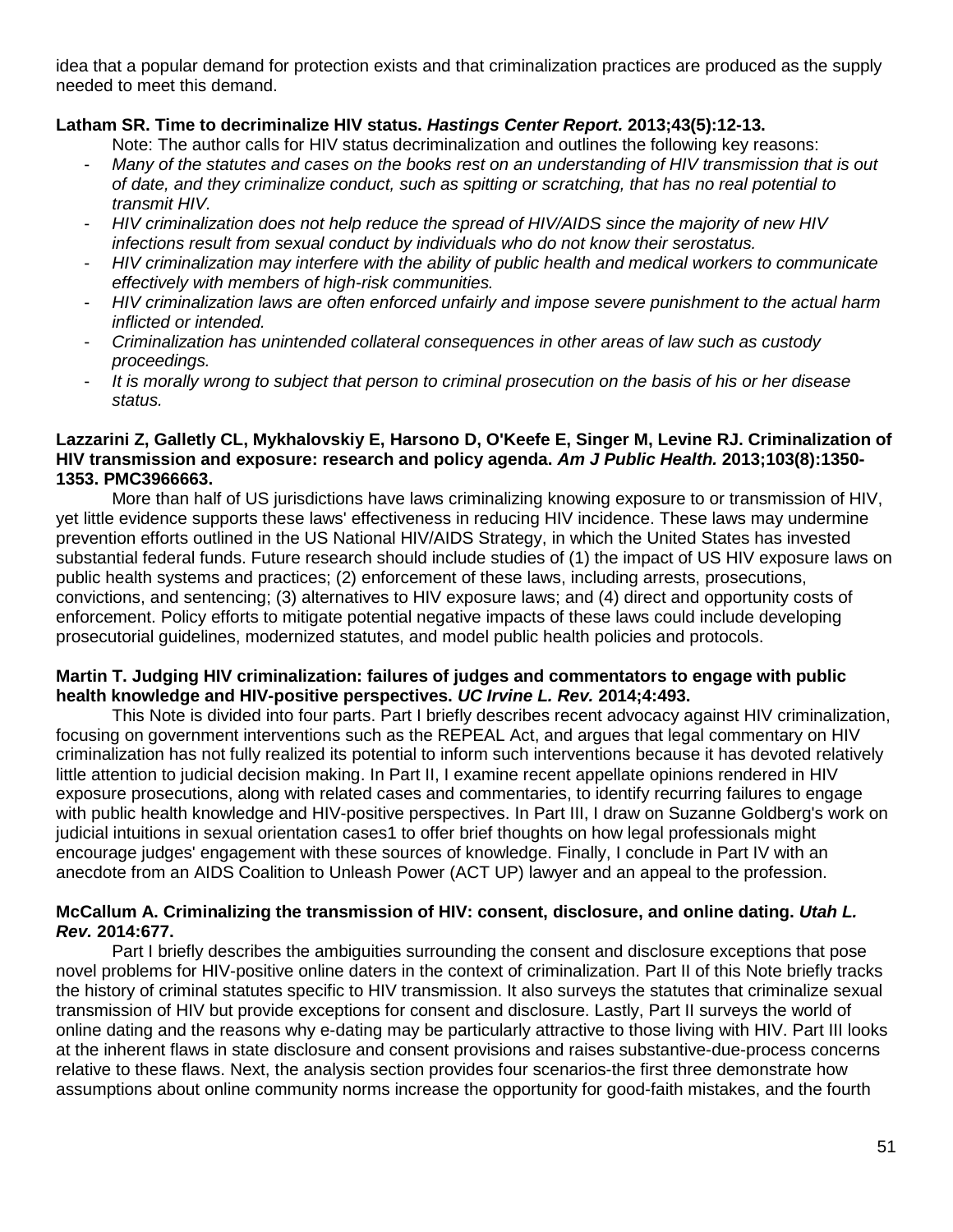presents a scenario where substantive-due-process rights may be implicated. Lastly, this Note presents a model statute and jury instruction that aim to address these problems.

### **National Alliance of State and Territorial AIDS Directors (NASTAD) and the National Coalition of STD Directors (NCSD).** *Addressing stigma: A blueprint for HIV/STD prevention and care outcomes for Black and Latino gay men.* **2014. Available at:** [https://www.nastad.org/sites/default/files/NASTAD-NCSD-Report-](https://www.nastad.org/sites/default/files/NASTAD-NCSD-Report-Addressing-Stigma-May-2014.pdf)[Addressing-Stigma-May-2014.pdf.](https://www.nastad.org/sites/default/files/NASTAD-NCSD-Report-Addressing-Stigma-May-2014.pdf)

The National Alliance of State and Territorial AIDS Directors (NASTAD) and the National Coalition of STD Directors (NCSD) published the blueprint that contains 17 recommendations for reducing public health stigma that prevents Black and Latino gay men and other men who have sex with men (MSM) from receiving optimal health care. Through support from the MAC AIDS Fund, NASTAD and NCSD conducted a three-year study of stigma and its impact on public health practice for Black and Latino gay men/MSM. This work included a national survey of more than 1,300 respondents; the convening of a panel of stakeholders and medical providers; the publication of "Optimal Care Checklists" for providers and for Black and Latino gay male patients; and the convening of a National Stigma Summit on Black and Latino Gay Men's Health. The recommendations contained in the blueprint follow many consultations with national organizations that serve Black and Latino gay men/MSM, health departments and community stakeholders.

Note: In the context of criminalization, the authors report that *"Subsequent analyses showed that state polices related to HIV criminalization, immigration, and LGBT rights were shown to be related to HIV incidence and prevalence, as well as state-level perceptions of community/institutional stigma. Findings showed that states*  with HIV criminalization policies had higher HIV incidence and prevalence than states without criminalization *policies."*

#### **Newman SJ. Prevention, not prejudice: The role of federal guidelines in HIV-criminalization reform.** *Nw. UL Rev.* **2012;107:1403.**

Thirty-four states and two U.S. territories have criminal statutes that specifically impose criminal liability for HIV transmission, exposure, or nondisclosure. With possible sentences ranging up to thirty years, these statutes have even provided the basis for convicting HIV-positive individuals who never actually transmitted the virus. To address the unreasonable prosecutions of these individuals, Representative Barbara Lee of California introduced the Repeal Existing Policies that Encourage and Allow Legal HIV Discrimination Act (REPEAL Act) to the U.S. House of Representatives on September 23, 2011. If passed, the REPEAL Act would require a systematic review of these statutes and the development of new federal guidelines to guide nationwide HIV criminalization reform. This Note investigates the federal government's previous attempts at setting national guidelines for HIV criminalization and offers recommendations for improvements that could be made under the REPEAL Act. In particular, I argue that HIV-specific statues should be reformed, not repealed. To that end, I urge Congress to adopt new federal guidelines that provide clearer notice of scientifically established modes of HIV transmission, set adequate procedural safeguards to prevent unfair prosecutions, establish guidelines for proportionate sentencing, and guarantee adequate federal funding for reform.

### **Perone A. From punitive to proactive: An alternative approach for responding to HIV criminalization that departs from penalizing marginalized communities.** *Hastings Women's LJ.* **2013;24:363.**

Scientific knowledge has dramatically changed our understanding of HIV and the transmission of HIV. Recent studies further suggest that HIV criminalization laws do not prevent the spread of HIV and, if anything, increase it through misinformation about transmission. Research also suggests that disclosure of HIV status is complex and affected by varying power differentials between sexual partners, violence, and one's understanding of his or her viral load or health status. As such, this article recommends eliminating HIV criminalization laws and adopting new approaches for reducing HIV rates. Part I provides a historical context by exploring the fear of AIDS that prompted states to pass laws criminalizing HIV-related offenses. Part II explains the various ways in which states penalize people with HIV through criminal laws. Part III discusses how these laws perpetuate inequality by (1) using broad language that can allow biases based on race, class, gender, and sexual orientation to pervade the criminal process; (2) spreading misinformation about HIV and undermining public health efforts that increase awareness and reduce fear of HIV; and (3) failing to acknowledge important power dynamics that may prompt someone not to disclose his or her HIV status. Part IV explores a multi-pronged approach (the Proactive Pyramid) for responding to the criminalization and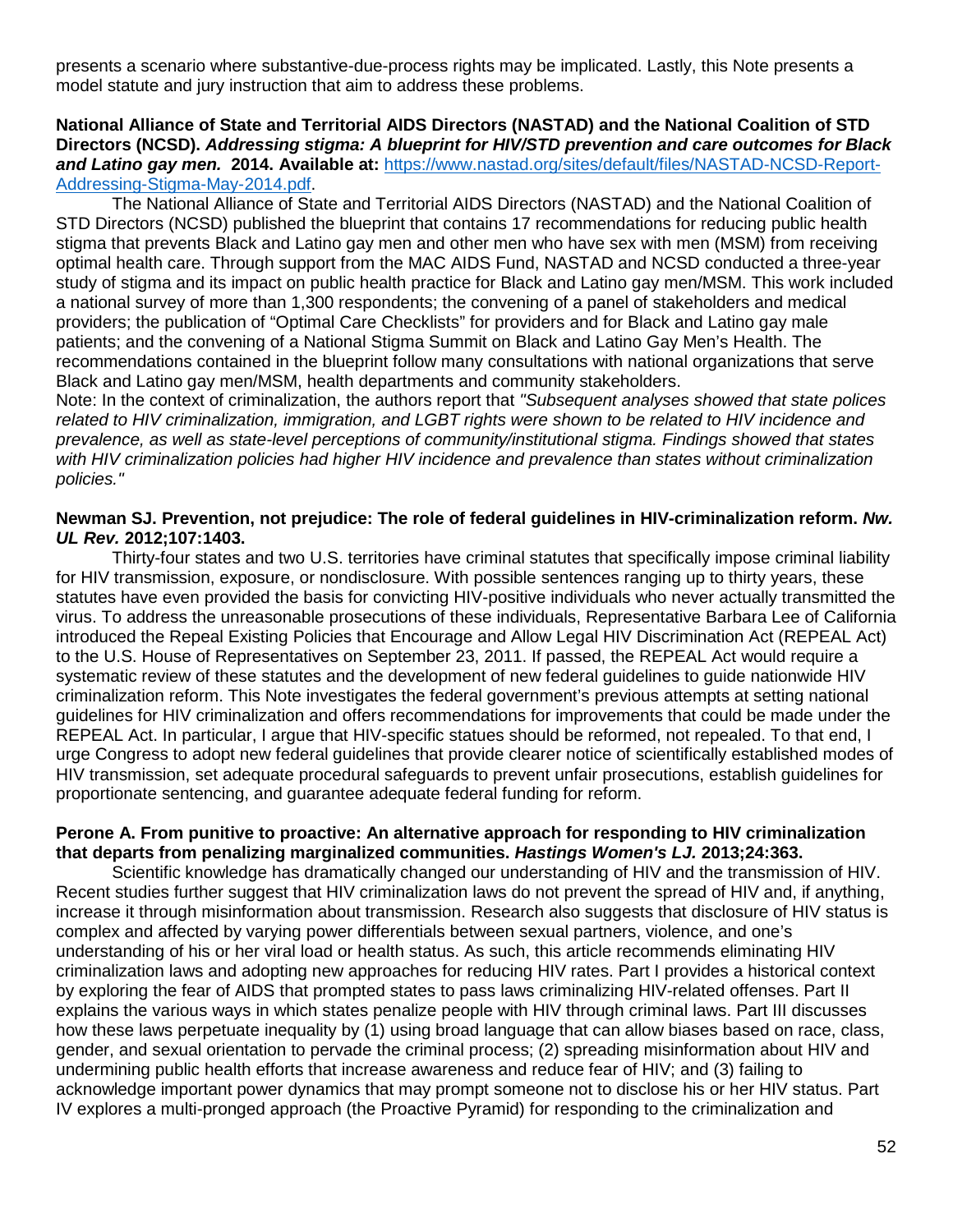discrimination of people with HIV that includes (1) engaging communities heavily impacted by HIV by tapping into the tools developed in response to criminalization and discrimination; (2) increasing education to reduce stigma; (3) repealing and/or reforming legislation that criminalizes people with HIV; and (4) reducing structural barriers to HIV prevention and treatment.

### **Project Inform.** *Using surveillance and other data to improve HIV care linkage and retention.* **San Francisco, CA: Project Inform; 2013. Available at:** [https://www.projectinform.org/pdf/surveillance\\_0313.pdf.](https://www.projectinform.org/pdf/surveillance_0313.pdf)

On November 6 and 7, 2012, Project Inform brought together 30 HIV community advocates and public health officials as a "Think Tank" to explore a number of questions regarding the active use of laboratory data (e.g., CD4 count and viral load)—collected by many departments of public health—to identify individuals who either were never linked to HIV care or who fell out of care. Based on this data, efforts would then be made to link those individuals to health care and other services. The Think Tank was a timely addition to national discussions about the degree to which public health departments may use surveillance and other data more actively than in the past to promote the health of people living with HIV and to prevent ongoing transmission. In fact, a number of jurisdictions in the United States and its territories already have projects that use collected data for HIV care linkage and retention purposes underway or in the planning stages.

Note: In the context of criminalization, the Think Tank participants recommend that the health departments "*should seriously consider the local reality on the ground including the availability of local social services to address care linkage and retention barriers, the current and historical relationship between the health department and the community and likelihood of criminal prosecution for HIV non-disclosure or exposure new public health interventions.*"

### **Sabharwal S, Mitchell JW, Fan VY. Should There Be a Disclosure Mandate for Physicians Caring for Perinatally Infected Adolescents Who Don't Know Their HIV Serostatus?** *AMA Journal of Ethics.*  **2018;20(8):743-749.**

With advances in antiretroviral therapies, perinatally infected children are now living with HIV well beyond adolescence. Parents and health care practitioners thus face the challenge of deciding how best to disclose positive serostatus to children living with HIV. Although many adolescents living with HIV are sexually active, parents often delay disclosure, which presents US physicians with an ethical dilemma because there is no legal requirement to follow clinical guidelines recommending disclosure prior to adolescence. When they become adults, US adolescents could face criminal penalties if they fail to disclose their positive serostatus to needle-sharing or sex partners despite there being no legal mandates to ensure that adolescents are first properly informed of their own diagnoses. We argue that there is an urgent need to bridge this gap between adolescent and adult HIV serostatus disclosure policies.

# **Schwartz SL.** *Who should've known better? Judgments of negligent sexual transmission of an STD as a function of STD type, litigant sexual orientation, and commitment* **[dissertation]. Lincoln, NE: Department of Psychology, University of Nebraska-Lincoln; 2010.**

People tend to blame individuals who contract HIV from sexual conduct, particularly between men. However, this tendency may not be as straightforward when the perceiver weighs judgments of the victim against judgments of the harmdoer. This study examined whether mock juror decision making about negligent transmission of an STD varied as a function of case factors and individual decisionmaker characteristics. Undergraduate mock jurors made a number of legal and psychological judgments, based on an audio-taped civil trial transcript that varied by the type of STD transmitted (HIV or genital herpes), litigant sexual orientation (heterosexual or gay), and type of commitment between the litigants during their sexual relationship (one-night stand, 8 month commitment, 5 year commitment including cohabitation, or 5 year commitment including marriage). Mock jurors also completed a series of individual difference measures. Findings revealed that some of the case factors led to more favorable judgments of the plaintiff, whereas other case factors had the opposite effect. Mock jurors tended to find the plaintiff more responsible when type of commitment was less serious. This was evident in verdict judgments of the heterosexual litigants such that mock jurors were more likely to favor the plaintiff in the eight-month commitment condition, compared to the plaintiff in the one-night stand condition. Some of the effects of the case factors depended on mock juror gender. For example, men's verdict judgments were (somewhat) more biased in favor of the plaintiff when the plaintiff was gay and when type of STD was genital herpes, whereas women's verdict judgments tended to reflect the opposite effects.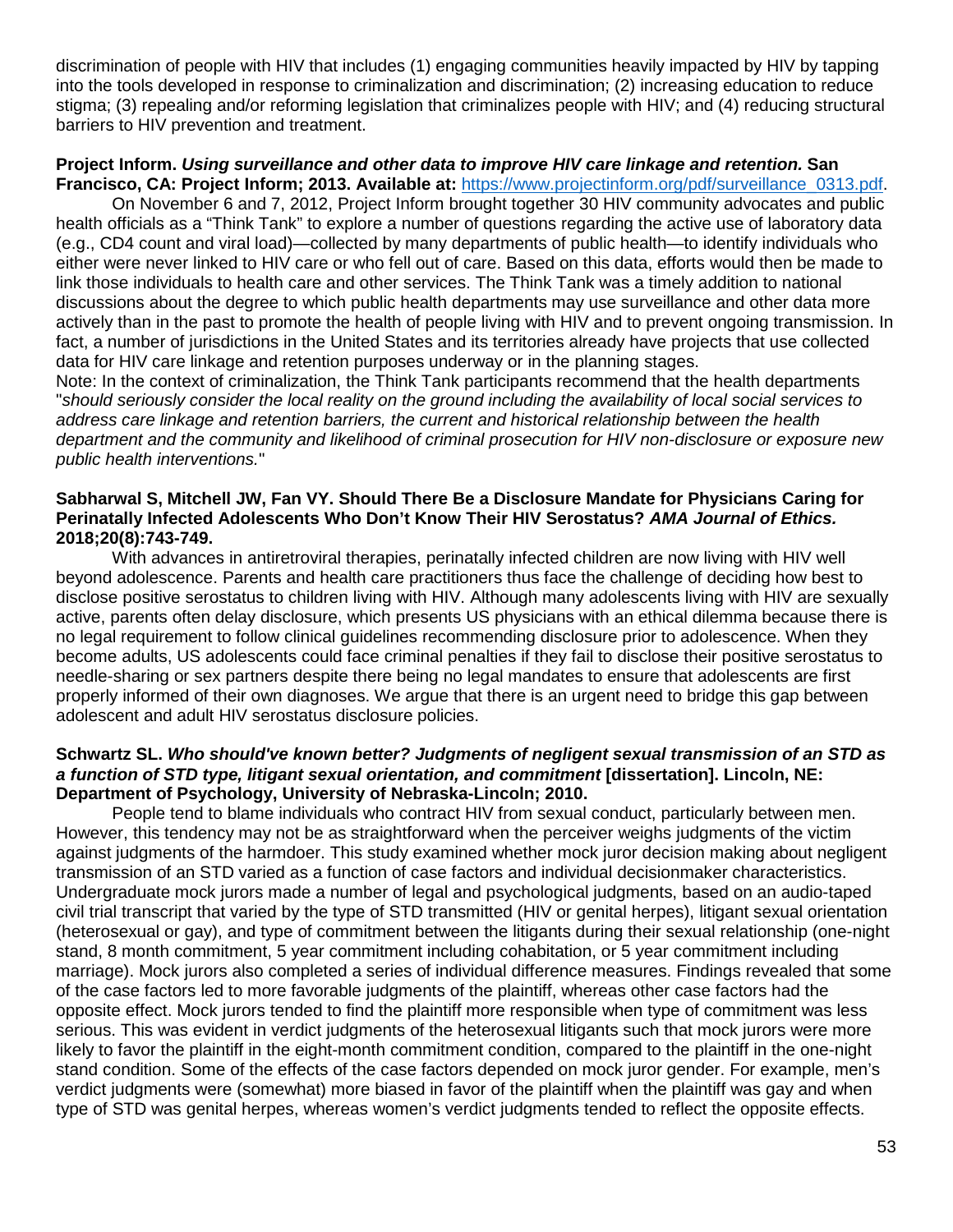Judgments also differed by individual differences in HIV stigma, antifemininity bias, and religious fundamentalism, but some of those differences depended on litigant sexual orientation and type of commitment. For example, mock jurors with stronger religious fundamentalist beliefs were more likely to punish the defendant overall, but they were particularly likely to punish the heterosexual defendant who had a onenight stand with the plaintiff and the defendant who had a same-sex marriage to the plaintiff, suggesting that the pairings of those case factors incited the influence of religious fundamentalist beliefs on verdict judgments.

### **Stephens SN. Ending HIV: Stigma, fear-based policing, and criminalization in Louisiana through training of law enforcement and prosecutors.** *Southern University Law Review.* **2017.**

Human immunodeficiency virus, commonly known as HIV is a lentivirus that if left untreated, can lead to acquired immunodeficiency virus, commonly known as AIDS. Currently, HIV/AIDS affects more than 1.2 million people living in the U.S, and 1 out of 8 people are not even aware that they have contracted HIV. HIV emerged during the 1980's, and was originally seen as a type of cancer because of the severity of the disease, and the almost immediate manner in which it claimed an infected person's life. Since then, many strides have been made medically in improving the quality and length of life of those who have contracted HIV. Despite these medical advancements, those who have contracted HIV now have obstacles to face criminally.

In response to the growing population of persons living with HIV/AIDS, state legislatures created and enacted laws governing the activities of intentional exposure to HIV, intentional transmission of HIV, and disclosure of HIV status to partners. Laws vary from each state regarding what behavior is criminalized, and the penalties imposed if a person is found guilty. In Louisiana, La. R.S. 14:43.5 was enacted in 1987, and criminalizes the intentional exposure to the AIDS virus. The issues with the Louisiana statute are 1) that exposure to the AIDS virus does not necessarily equate to transmission; and 2) some of the behaviors defined, as exposure in the statute will not actually transmit HIV/AIDS. Thus, there has been an emergence of many cases where persons are arrested, tried, and convicted of intentional exposure, where there was little to no rate of transmission of the virus.

As of recently, there has been a movement to change the language of the statute to align with the scientific definitions of transmission, and end the criminalization of ordinary behaviors, which will not lead to contracting HIV. This comment serves to argue that amending La. R.S. 14:43.5 is not enough to affect change in the criminalization of persons living with HIV/AIDS in Louisiana; and urges to also include mandatory HIV/AIDS training of law enforcement officers and prosecutors. By including law enforcement officers and prosecutors in the reform of HIV-specific laws, there is a chance to affect change in the way arrests are made and cases are tried.

### **Valdiserri RO, Holtgrave DR. Ending America's HIV Epidemic: Why the National HIV/AIDS Strategy Still Matters.** *AIDS Behav.* **2018;22(7):2033-2041.**

Note: This commentary is focused on the continuing relevance of NHAS as a well-reasoned strategy to end HIV in the U.S. In the context of criminalization, the authors recall the 2015 NHAS update that called upon state legislatures "to review HIV-specific criminal statutes to ensure that they are consistent with current scientific knowledge...and support public health approaches to preventing and treating HIV". Although there is still more to be done to reform the laws, the laws highlight an example of legal actions in California that modernized outdated criminalization laws.

### **Waldman AE. Presumptive criminals: US criminal law and HIV-related aggravated assaults. In: Peterson D, Panfil VR, eds.** *Handbook of LGBT Communities, Crime, and Justice***. New York, NY: Springer; 2014:363-385.**

In choosing to criminalize the attempted spread of the Human Immunodeficiency Virus (HIV), several United States jurisdictions not only ignore the public health harms associated with their draconian approach, but also commit logical and due process errors in their prosecutions, thus discriminating against the HIVpositive population. In this chapter, I consider a common case where jurisdictions use aggravated assault—an assault by means likely to produce grievous bodily harm or death. By looking at several cases in depth, I show that certain courts use a guilt-by-association rule, sweeping in all HIV-positive individuals under the criminal law regardless of the likelihood of transmission, which is a key element in any aggravated assault charge. Many courts do not distinguish between those who have high viral loads and those who virtually cannot transmit the disease at all—namely, those who are on highly active antiretroviral therapy, have an undetectable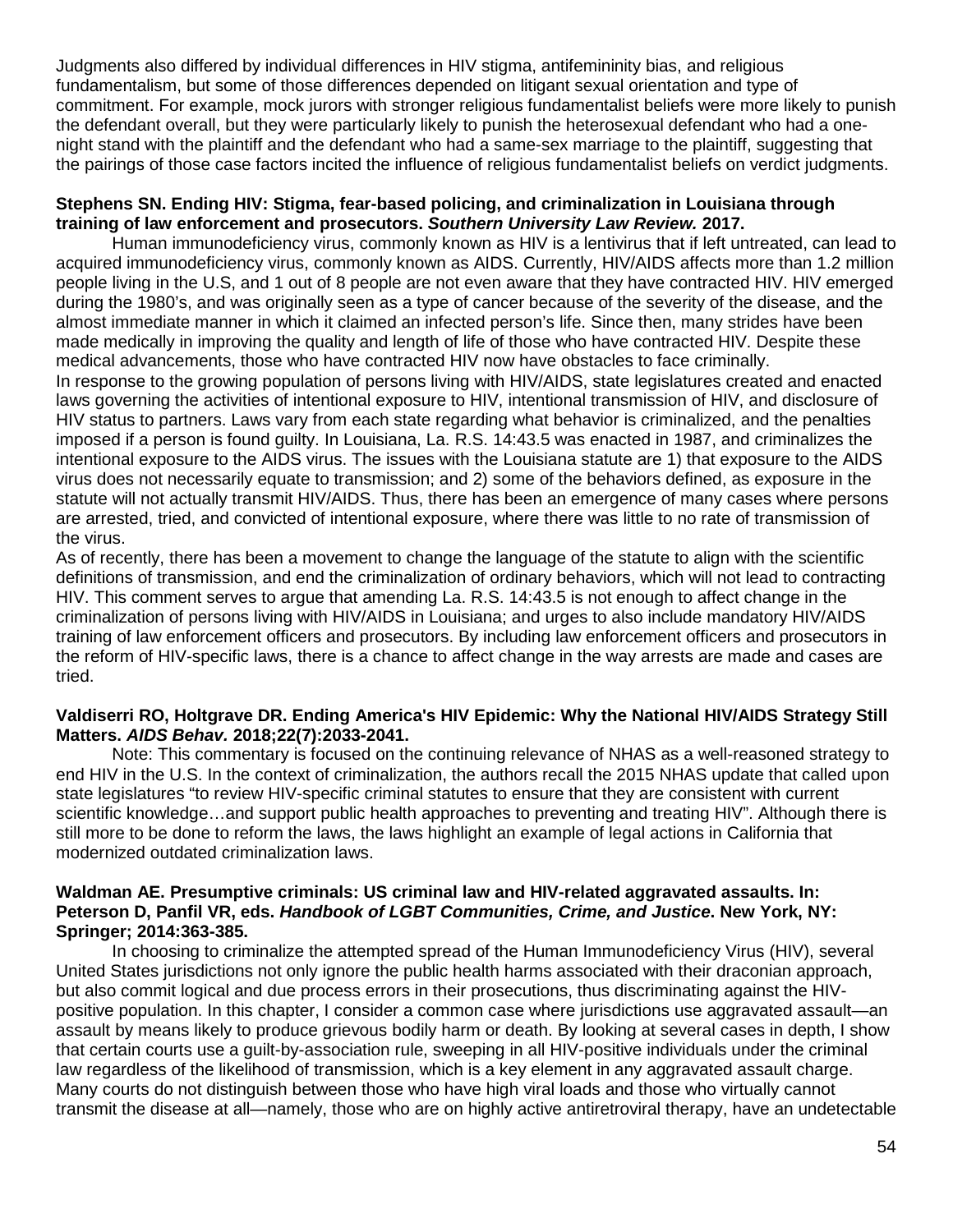viral load, use condoms, and have no sexually transmitted infections. The chapter concludes by highlighting the discriminatory effect of criminalization.

# **White G. Pre-exposure prophylaxis (PrEP) and criminal liability under state HIV laws.** *Yale Law Journal Forum.* **2016;126:77.**

This essay assesses PrEP's implications for state HIV laws. While scientists believe that the new "miracle drug" is just as effective as a condom (if not more so), PrEP is not a defense to a violation of most HIV criminal statutes (whereas condoms sometimes are). The advent of PrEP has not reduced the scope of criminal liability for HIV-positive individuals. In other words, an HIV-positive person who has sex with a PrEPusing partner commits a felony in most states, unless the partner is informed of that person's HIV-positive status. To be sure, HIV-positive individuals should always disclose their status to sexual partners. But the punishment here—a felony conviction and possibly decades in prison— is grievously disproportionate given the negligible risk of transmission. This essay then urges state legislators to reform their HIV criminal statutes, and suggests several state laws that can serve as models for nationwide reform.

### **Yang YT, Underhill K. Rethinking criminalization of HIV exposure - lessons from California's new legislation.** *N Engl J Med.* **2018;378(13):1174-1175.**

Laws that criminalize certain behaviors on the basis of the person's HIV status have long been challenged as ineffective prevention measures that harm public health. They are nevertheless widespread: according to the Center for HIV Law and Policy, 34 states have HIV-specific criminal statutes, and 23 have applied more general laws (e.g., against assault with a deadly weapon) in order to criminalize HIV exposure. Most of these laws don't reflect current evidence regarding protective factors such as antiretroviral treatment (ART), and many encompass behaviors that carry negligible risk.

California is now breaking from these precedents. In October 2017, Governor Jerry Brown signed SB 239, which reduces the criminal charges associated with exposing a sexual partner to HIV without disclosing one's HIV status. In place of former felony charges, California will impose misdemeanor charges that carry a maximum of 6 months of jail time and will reserve penalties for intentional disease transmission. The law also repeals felony charges for solicitation (prostitution) by people who have tested positive for HIV, and it decriminalizes their donation of blood or tissue.

# *Canada*

### **Dej E, Kilty JM. "Criminalization creep": A brief discussion of the criminalization of HIV/AIDS nondisclosure in Canada.** *Canadian Journal of Law & Society/La Revue Canadienne Droit et Société.*  **2012;27(1):55-66.**

This research note begins by situating some of the major areas of inquiry within social-science research on the criminalization of HIV/AIDS non-disclosure. The evolution of the use of this criminal justice measure in the attempt to regulate HIV/AIDS transmission illustrates what has been termed "criminalization creep," whereby steadily increasing numbers of people are charged with increasingly severe crimes. We outline some of the key and precedent-setting cases in Canadian law in order to explore the problematic of criminalization and suggest avenues for future research on this subject.

#### **Mykhalovskiy E. Making science count: Significant risk, HIV non-disclosure and science-based criminal law reform: A reflexive analysis. In: Stanton C, Quirk H, eds.** *Criminalising Contagion: Legal and Ethical Challenges of Disease Transmission and the Criminal Law***. Cambridge, England: Cambridge University Press; 2016:150-174.**

In Canada, the criminal law governance of HIV non-disclosure is produced through complex relations of knowledge in which discourses of risk, individual rights and autonomy are paramount. Drawing on an institutional ethnography, this chapter reflexively explores how Canadian activists concerned about HIV criminalisation have sought to intervene in those knowledge relations. I argue that ambiguities in legal notions of risk have been a central feature not only of the discursive organisation of criminal law regulation of HIV nondisclosure, but of activist efforts to intervene in that governance. I conceptualised those efforts as a form of science-based criminal law reform through which people living with HIV. lawyers, community workers and others have sought to intervene in the text-mediated relations of criminal law regulation by translating epidemiological risk knowledge for criminal justice settings. The chapter explores the writing practices and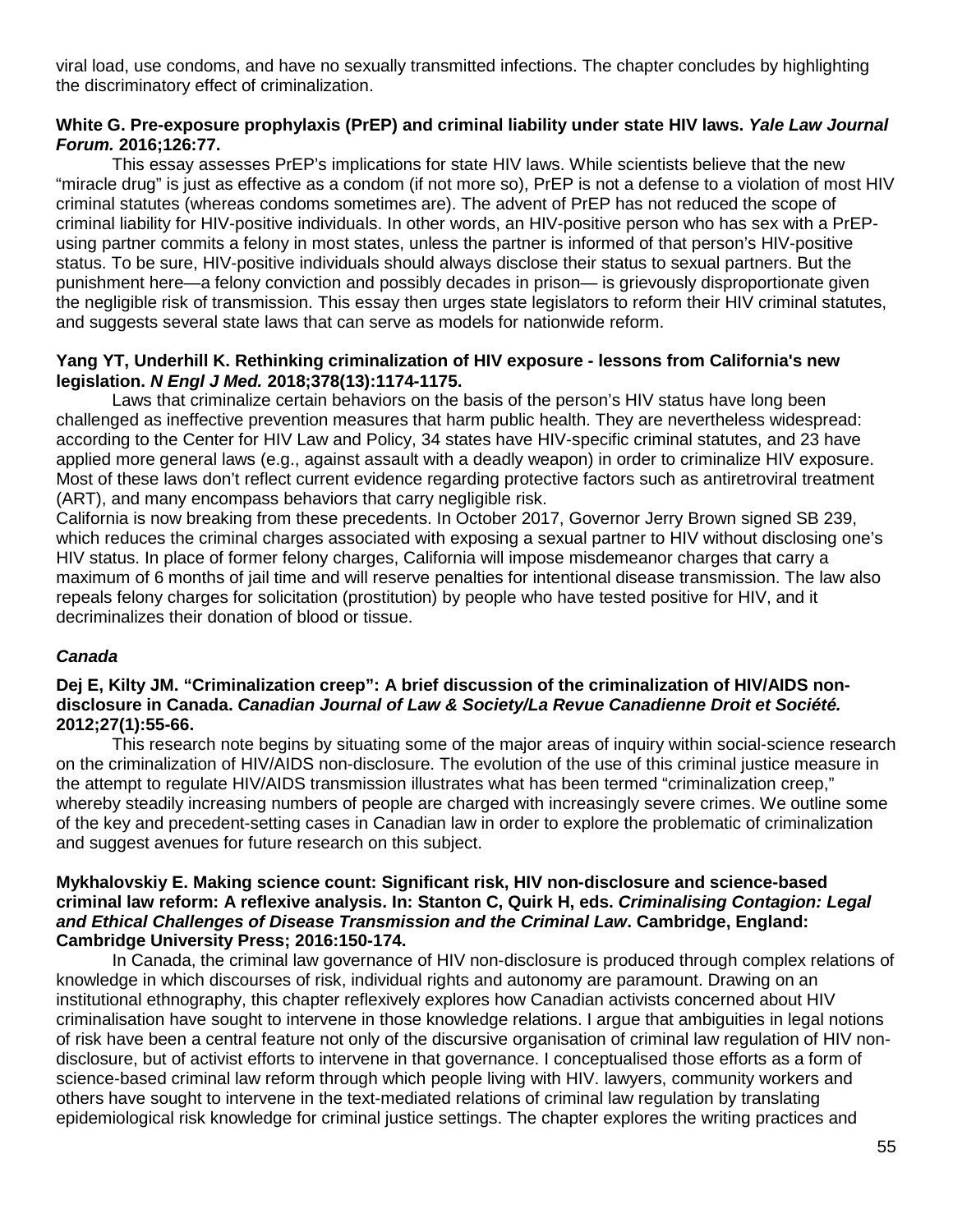ethical dilemmas associated with such translation efforts. Through an analysis of the 2012 Supreme Court of Canada decision in R v Mabior, it also points to the successes, limitations, complexities and unintended consequences of mobilising scientific knowledge in HIV-related criminal law reform.

# **O'Byrne P. HIV, nursing practice, and the law: what does HIV criminalization mean for practicing nurses.** *J Assoc Nurses AIDS Care.* **2011;22(5):339-344.**

In Canada, criminal prosecutions against people living with HIV have increased over the last few years (Cameron, 2009). Since a 1998 Supreme Court of Canada ruling, which established that people living with HIV must disclose their HIV status (referred to as serostatus) in certain cases, not only have there been 96 prosecutions, but there has also been an increase in the severity of the charges that have been laid; for example, while the initial 1998 Supreme Court ruling was an aggravated assault charge, prosecutions in recent years have increased to first-degree murder charges in one case (Canadian HIV/AIDS Legal Network [CHALN], 2010). Compounding this criminalization trend is the fact that the punitive measures associated with serostatus nondisclosure have also increased (e.g., in May 2010, the police in Ottawa, Canada, released the name, photograph, and serostatus of a gay man who they alleged did not disclose his serostatus to previous sexual partners; to view this police-based media release please see CTV, 2010). Because many nurses provide HIV care and can become involved in such cases, it is important that these practitioners reflect on HIV criminalization so as to either address what is occurring in their own jurisdictions or to proactively acknowledge that such a situation could materialize in their own regions. To facilitate a discussion on this topic, the Canadian context will be used to (a) review HIV criminal law, (b) outline potential effects of these laws, and (c) make recommendations for practice. These suggestions should be interpreted as what they are: points to incite debate among the world's largest group of health professionals.

# **Wilson CL. The impact of the criminalization of HIV non-disclosure on the health and human rights of "black" communities.** *Health Tomorrow: Interdisciplinarity and Internationality.* **2013;1(1):109-143.**

The criminalization of HIV non-disclosure has become a hot topic for discussion and debate amongst human rights advocates, HIV/AIDS service providers, and people infected and affected by HIV/AIDS. This paper explores the inherent problems with HIV non-disclosure laws. These laws are ambiguous and pose a serious threat to public health policy and programming by obstructing the fundamental human rights of people infected and affected by HIV/AIDS. Using a human rights framework, this paper explores the impact of nondisclosure laws on the health and rights of African, Caribbean, and Black-Canadian communities and proposes ways to address the shortcomings of HIV non-disclosure laws and inadequate social policies.

# *Global Perspectives*

### **Ahmed A, Kaplan M, Symington A, Kismodi E. Criminalising consensual sexual behaviour in the context of HIV: consequences, evidence, and leadership.** *Glob Public Health.* **2011;6 Suppl 3:S357-369.**

This paper provides an overview of the use of the criminal law to regulate sexual behaviour in three areas of critical importance: (1) HIV exposure in otherwise consensual sex, (2) sex work and (3) sexual activity largely affecting sexual minorities. It analyses criminal law pertaining to these three distinct areas together, allowing for a more comprehensive and cohesive understanding of criminalisation and its effects. The paper highlights current evidence of how criminalisation undermines HIV prevention and treatment. It focuses on three specific negative effects of criminalisation: (1) enhancing stigma and discrimination, (2) undermining public health intervention through legal marginalisation and (3) placing people in state custody. The paper also highlights gaps in evidence and the need for strong institutional leadership from UN agencies in ending the criminalisation of consensual sexual activity. This paper serves two goals: (1) highlighting the current state of research and emphasising where key institutions have or have not provided appropriate leadership on these issues and (2) establishing a forward-looking agenda that includes a concerted response to the inappropriate use of the criminal law with respect to sexuality as part of the global response to HIV.

# **Amiya RM, Cope JE, Poudel KC, Jimba M. HIV/AIDS at the intersection of public health and criminal justice. In: Arrigo B, Bersot H, eds.** *The Routledge Handbook of International Crime and Justice Studies.* **2013:541-564.**

In this chapter, we explore the dynamic role of law as both a means and a potential barrier to implementing successful public health interventions through the lens of the evolving response to HIV/AIDS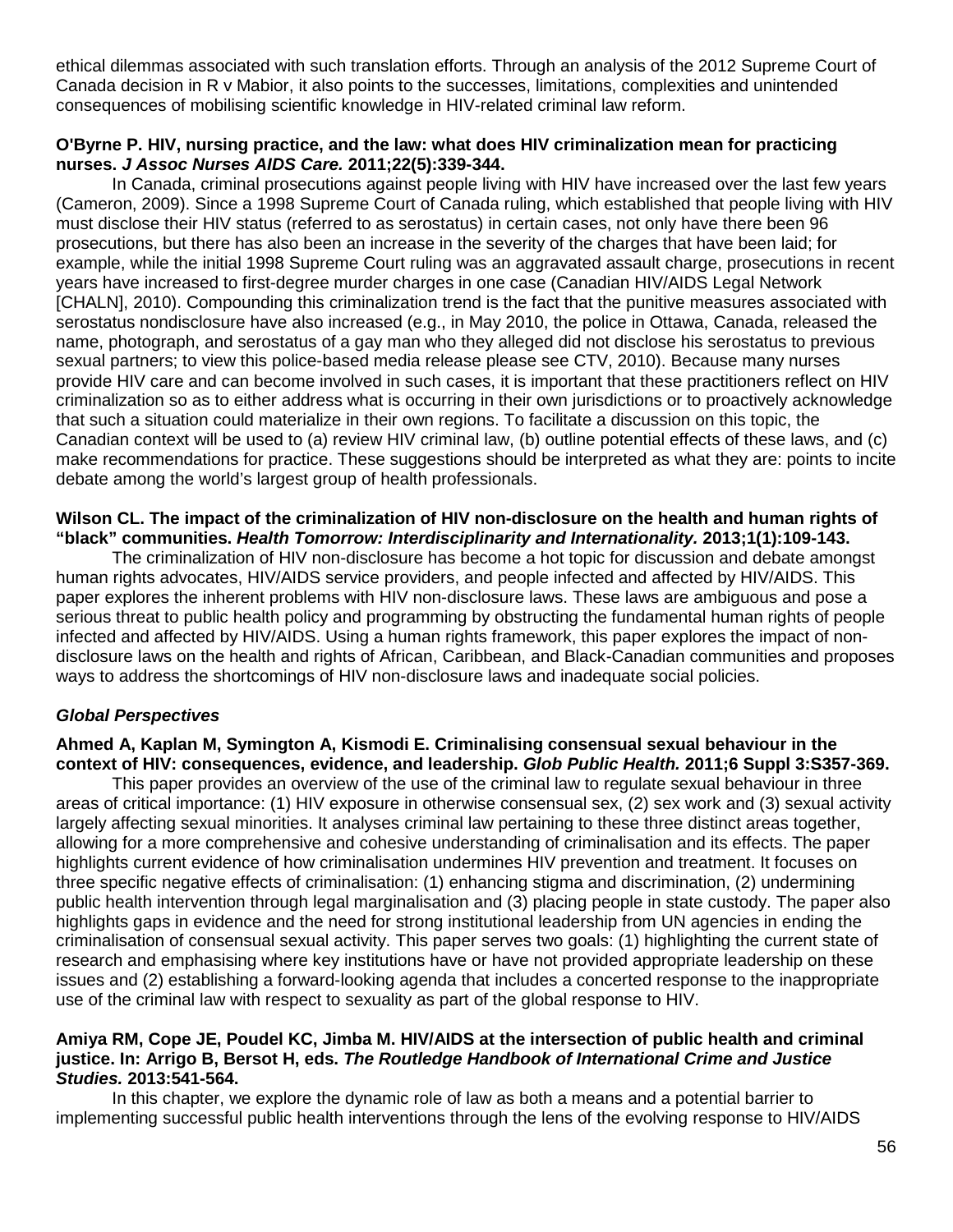across jurisdictions worldwide. Setting forth from a broad overview of the HIV/AIDS epidemic, we first present the history and current landscape regarding criminalization of HIV transmission and exposure. We examine the traditional rationales for invoking criminal law, and whether these afford any justification for HIV-specific statutes. We then discuss the potentially detrimental impacts of HIV-specific criminal statutes on health and human rights fronts and suggest a way forward. The chapter next explores the impacts of statutes criminalizing the behaviors of several categories of marginalized people bearing high burdens of HIV risk – people who use illicit drugs, commercial sex workers, and men who have sex with men (MSM). Finally, we propose some directions for future law, policy, and practice reform toward an evidence-informed, health and human rightsbased approach. In this we aim to unify criminal justice and public health systems and resources against HIV as a decidedly harmful element in society. In the end, the way forward will be evident – not to unfairly sanction or disenfranchise key affected populations but to empower them.

### **Baral SD, Friedman MR, Geibel S, Rebe K, Bozhinov B, Diouf D, Sabin K, Holland CE, Chan R, Caceres CF. Male sex workers: practices, contexts, and vulnerabilities for HIV acquisition and transmission.**  *Lancet.* **2015;385(9964):260-273. PMC4504188.**

Male sex workers who sell or exchange sex for money or goods encompass a very diverse population across and within countries worldwide. Information characterising their practices, contexts where they live, and their needs is limited, because these individuals are generally included as a subset of larger studies focused on gay men and other men who have sex with men (MSM) or even female sex workers. Male sex workers, irrespective of their sexual orientation, mostly offer sex to men and rarely identify as sex workers, using local or international terms instead. Growing evidence indicates a sustained or increasing burden of HIV among some male sex workers within the context of the slowing global HIV pandemic. Several synergistic facilitators could be potentiating HIV acquisition and transmission among male sex workers, including biological, behavioural, and structural determinants. Criminalisation and intersectional stigmas of same-sex practices, commercial sex, and HIV all augment risk for HIV and sexually transmitted infections among male sex workers and reduce the likelihood of these people accessing essential services. These contexts, taken together with complex sexual networks among male sex workers, define this group as a key population underserved by current HIV prevention, treatment, and care services. Dedicated efforts are needed to make those services available for the sake of both public health and human rights. Evidence-based and human rights-affirming services dedicated specifically to male sex workers are needed to improve health outcomes for these men and the people within their sexual networks.

### **Bolsewicz K, Vallely A, Debattista J, Whittaker A, Fitzgerald L. Factors impacting HIV testing: a review- perspectives from Australia, Canada, and the UK.** *AIDS Care.* **2015;27(5):570-580.**

With the current global focus on strengthening HIV prevention through greater testing and treatment uptake, it is increasingly salient to identify and address barriers to testing. A review of the published, peerreviewed literature and national reports from Australia, Canada, and the UK (2003-2013) on barriers to HIV testing was conducted to provide new information relevant to Australia and to complement earlier reviews from Canada and the UK. A systematic database search using keywords and a set of inclusion criteria yielded 36 studies (Australia = 13; Canada = 6; and the UK = 17). In addition 17 unpublished reports were included in the review. Our study uses a novel, comprehensive framework to describe barriers to HIV testing, and thus contributes to moving beyond the traditional patient-provider-system categorization. Within that framework, barriers are categorized as either intrapersonal (reported in 15 studies), interpersonal (21), or extrapersonal (16) and conceptualized within wider sociocultural and structural contexts. People's abilities and motivations to test (intrapersonal factors) are influenced by a host of interconnected factors spanning relationship (interpersonal) and broader socioeconomic, political and cultural (extrapersonal) factors. We suggest that the relative effects of interventions targeting barriers to HIV testing at the intrapersonal and interpersonal levels are limited by the extent to which the social determinants of health are addressed. The framework may also lend itself to thinking about the enabling factors for HIV testing, and future research may investigate the application of that framework for strategizing the most effective response. Future studies should also capture the lived experiences of barriers to HIV testing experienced by patients, especially in populations which are hard to reach based on social and geographic distance. Context-specific studies to evaluate the feasibility and effectiveness of various interventions proposed in the literature to address barriers to HIV testing are needed.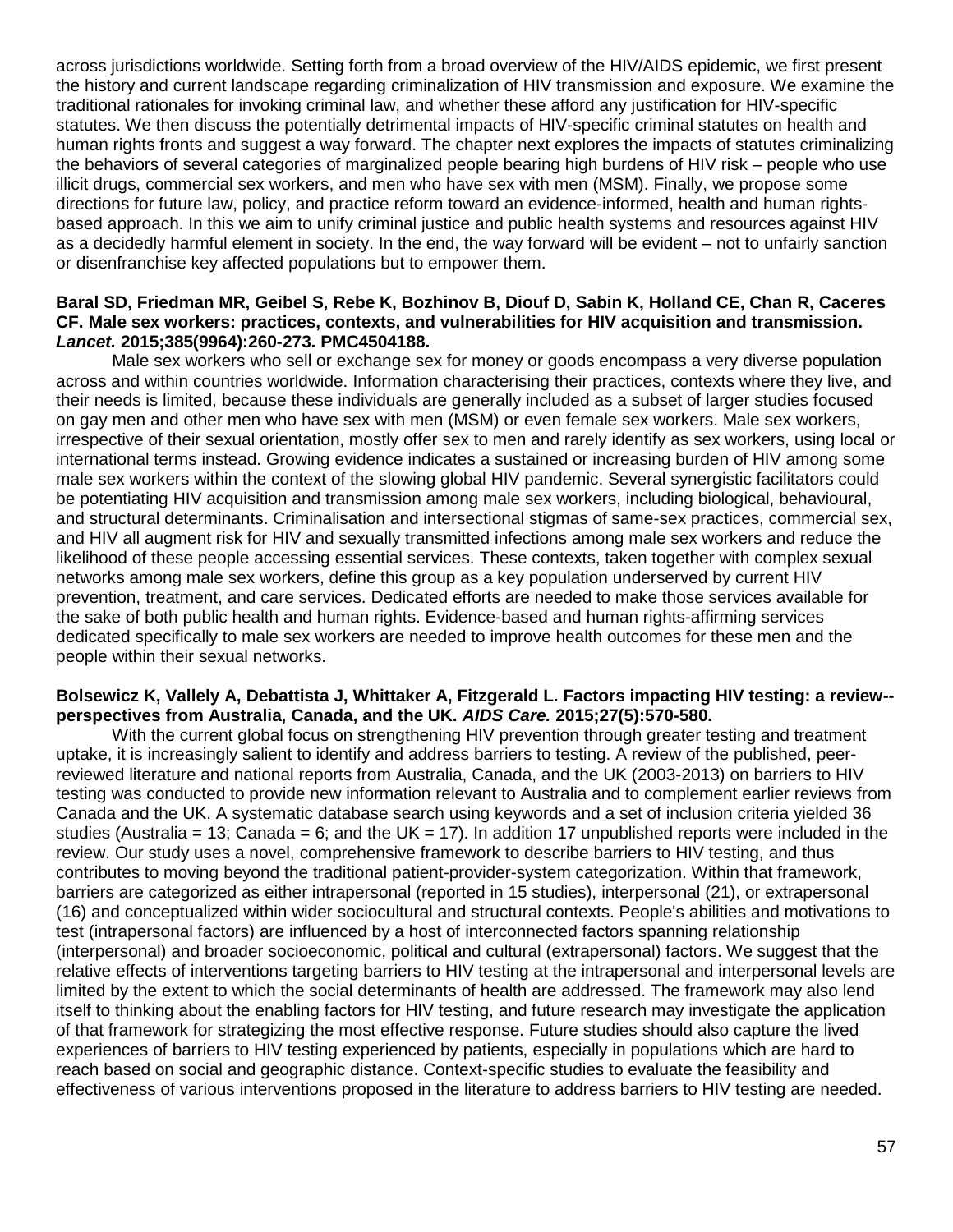# **Buchanan KS. When is HIV a crime - sexuality, gender and consent.** *Minn. L. Rev.* **2014;99:1231.**

HIV criminalization is difficult to justify on the grounds advanced for it: public health and moral retribution. This Article engages with a third, underexamined rationale for HIV criminalization: sexual autonomy. Nondisclosure prosecutions purport to ensure "informed consent" to sex. However, almost all other forms of sexual deception — including deceptions that may jeopardize the partner's health — are lawful; rape law expressly accommodates an expectation that men may lie to get sex from women. Neither public health nor retributive considerations adequately justifies singling out HIV from other, permitted forms of sexual deception. Moreover, most HIV transmission and nondisclosure takes place between men, but a large majority of prosecutions involve men accused of nondisclosing to women. The arbitrary inclusions and exclusions of HIV criminal laws, their inconsistency with their ostensible rationales, and the striking disparities in HIV prosecutions all tend to raise suspicion that discriminatory impulses may be at work.

Our laws tend to frame HIV as a crime that matters most when it disrupts expectations that non-drug-injecting heterosexuals should be immune to anxiety about HIV. These laws situate HIV as fairly benign when contained within stigmatized populations such as gay men, intravenous drug users, Africans and sex workers. When HIVpositive people transgress these boundaries and cause heterosexual men and women to worry about HIV, though, this transgression is often punished as a crime, even when the behavior poses no transmission risk. HIV laws and their implementation raise concern that discriminatory fallacies about race, gender and sexuality may shape perceptions of whether, when and why HIV is a crime.

### **Cameron S. Criminal law in clinical settings: Guarding against the big chill.** *HIV Australia.*  **2016;14(2):45.**

It's an uncomfortable space, the murky area where HIV, clinical practice and criminal law intersect. Nowhere is that more evident than in the very guarded acknowledgment in the Seventh National HIV Strategy's guiding principles. Loath to commit, the Strategy states, 'it could be argued that criminalisation perpetuates the isolation and marginalisation of priority populations and limits their ability to seek information, support and health care'. Still, that's an improvement on the previous strategy which barely acknowledged the issue at all. There is enough anecdotal and academically rigorous international research to demonstrate a direct relationship between the criminal justice system and HIV healthcare, with the body of research having grown substantially over the last few years. Recent examples include Lee's US study (application of criminal laws negatively impacts HIV testing rates among those most at risk of infection) and Phillips and Schembri's work in England and Wales (people with HIV could not accurately describe their legal obligations despite having been counselled at the time of diagnosis). In Australia, research on the intersection of criminal law and the HIV healthcare system is more limited. We do know that prosecutions undermine some patients' trust and willingness to speak openly to health care providers. The HIV Futures Seven survey found almost a third (30%) of the 1,000 people with HIV surveyed were worried about disclosing their sexual practices to service providers 'because of the law'. Clinical staff also report avoidance of health services following high profile HIV trials. For example, media coverage of the 2008 prosecution of an ACT HIV-positive sex worker was immediately followed by a startling drop in sexual health testing by sex workers at the ACT Sex Workers Outreach Project, falling from an average of 30 to less than two a fortnight. While more Australian research on the impact of criminal laws on HIV health seeking behaviours would be warmly welcomed, the most immediate gap in our evidence base relates to how (or whether) criminal laws impact the work of Australian healthcare providers. That gap is hardly surprising given healthcare providers are rarely policy analysts or social researchers. Being a doctor or nurse is pretty a much a full-time job, with healthcare providers primarily focused on patient care. Our lack of understanding of ways in which criminalisation may shape clinical practice, healthcare services and HIV prevention efforts enacted in the clinic means we are not able to define the problem, let alone design strategies to address it.

# **Carter A, Greene S, Money D, Sanchez M, Webster K, Nicholson V, Whitbread J, Salters K, Patterson S, Loutfy M, Pick N, Brotto LA, Hankins C, Kaida A. The problematization of sexuality among women living with HIV and a new feminist approach for understanding and enhancing women's sexual lives.**  *Sex Roles.* **2017:1-22.**

In the context of HIV, women's sexual rights and sexual autonomy are important but frequently overlooked and violated. Guided by community voices, feminist theories, and qualitative empirical research, we reviewed two decades of global quantitative research on sexuality among women living with HIV. In the 32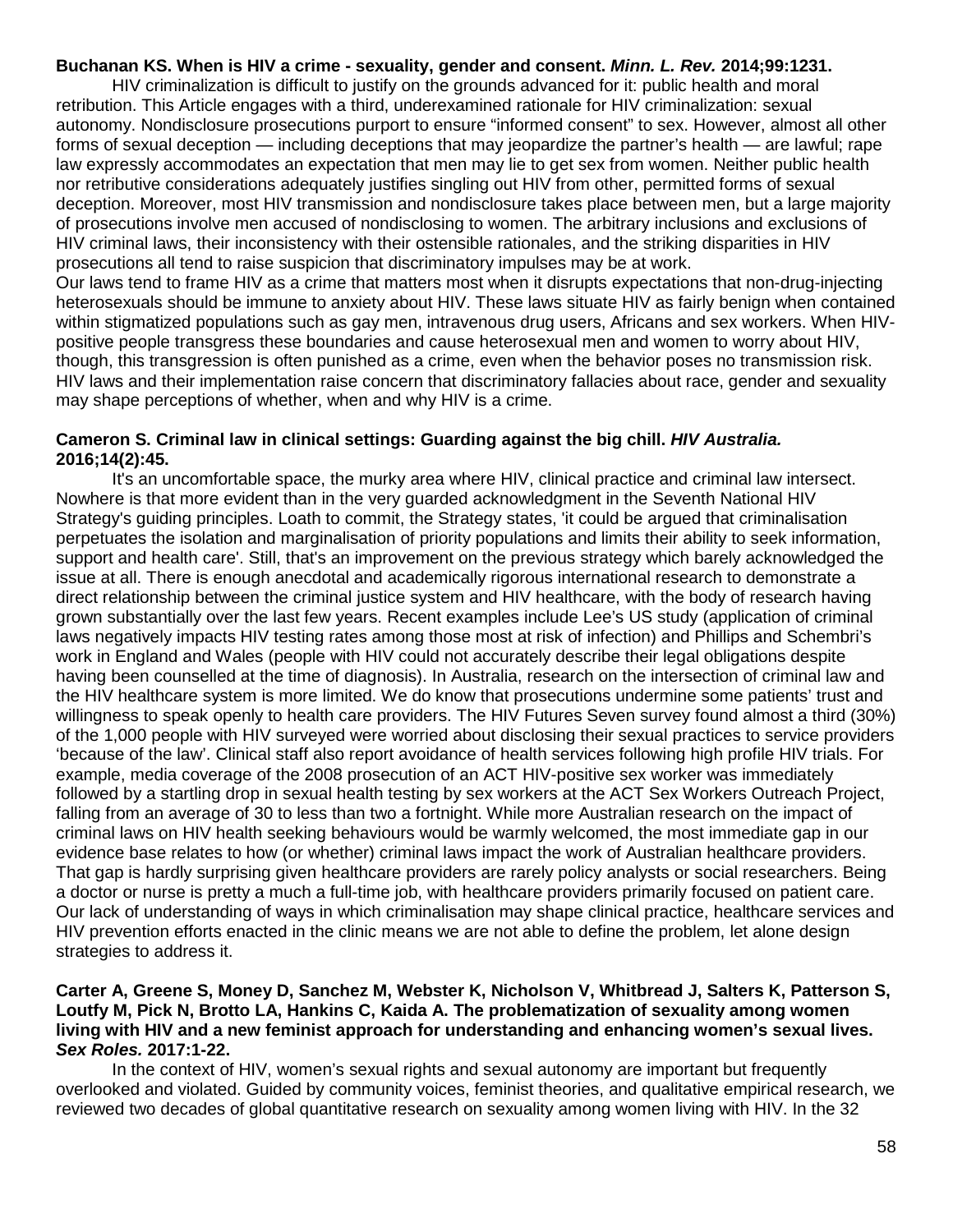studies we found, conducted in 25 countries and composed mostly of cis-gender heterosexual women, sexuality was narrowly constructed as sexual behaviours involving risk (namely, penetration) and physiological dysfunctions relating to HIV illness, with far less attention given to the fullness of sexual lives in context, including more positive and rewarding experiences such as satisfaction and pleasure. Findings suggest that women experience declines in sexual activity, function, satisfaction, and pleasure following HIV diagnosis, at least for some period. The extent of such declines, however, is varied, with numerous contextual forces shaping women's sexual well-being. Clinical markers of HIV (e.g., viral load, CD4 cell count) poorly predicted sexual outcomes, interrupting widely held assumptions about sexuality for women with HIV. Instead, the effects of HIV-related stigma intersecting with inequities related to trauma, violence, intimate relations, substance use, poverty, aging, and other social and cultural conditions primarily influenced the ways in which women experienced and enacted their sexuality. However, studies framed through a medical lens tended to pathologize outcomes as individual "problems," whereas others driven by a public health agenda remained primarily preoccupied with protecting the public from HIV. In light of these findings, we present a new feminist approach for research, policy, and practice toward understanding and enhancing women's sexual lives—one that affirms sexual diversity; engages deeply with society, politics, and history; and is grounded in women's sexual rights.

### **Chen AJ. HIV-specific criminal law: A global review.** *Intersect: The Stanford Journal of Science, Technology and Society.* **2016;9(3).**

Although medical and societal advances have succeeded in greatly reducing the spread of the human immunodeficiency virus (HIV) in the three decades since HIV first confounded and crippled the globe, over two million people worldwide are still newly infected with the virus every year. HIV-specific criminal laws, present and often actively enforced in one-third of United Nations member countries, target people living with HIV (PLWH) for cases of exposure, non-disclosure, and transmission. The criminalization of acts specific to HIV is incompatible with current medical knowledge of HIV transmission, international human rights standards, and public health goals. These HIV-specific criminal laws do not reach the intended objective of reducing unsafe behavior that may spread HIV and in fact hamper HIV prevention efforts, reinforce hard-set societal stigma surrounding HIV and the associated acquired immune deficiency syndrome (AIDS), and perpetuate views of PLWH as dangerous criminals that hold sole responsibility for safeguarding the public from HIV infection. The public health and human rights concerns unveiled by the investigation of HIV-specific criminal laws around the world suggest a new course of action: to set aside attempts to use criminal law to govern the complex and nuanced nature of HIV infection and instead redirect limited resources to the continued expansion of historically successful, evidence-based, and rights-centered public health approaches to HIV prevention and treatment.

# **Csete J, Dube S. An inappropriate tool: criminal law and HIV in Asia.** *AIDS.* **2010;24 Suppl 3:S80-85.**

BACKGROUND: Asian countries have applied criminal sanctions widely in areas directly relevant to national HIV programmes and policies, including criminalization of HIV transmission, sex work, homosexuality and drug injection. This criminalization may impede universal access to HIV prevention and treatment services in Asia and undermine vulnerable people's ability to be part of the HIV response. OBJECTIVE: To review the status of application of criminal law in key HIV-related areas in Asia and analyze its impact. METHODS: Review of literature and application of human rights norms to analysis of criminal law measures. RESULTS AND CONCLUSION: Criminal laws in the areas considered here and their enforcement, while intended to reduce HIV transmission, are inappropriate and counterproductive with respect to health and human rights. Governments should remove punitive laws that impede the HIV response and should ensure meaningful participation of people living with HIV, people who use illicit drugs, sex workers and men who have sex with men in combating stigma and discrimination and developing rights-centered approaches to HIV.

# **Csete J, Pearshouse R, Symington A. Vertical HIV transmission should be excluded from criminal prosecution.** *Reprod Health Matters.* **2009;17(34):154-162.**

Prevention of mother-to-child transmission of HIV (PMTCT) is an important part of global and national responses to HIV and AIDS. In recent years, many countries have adopted laws to criminalise HIV transmission and exposure. Many of these laws are broadly written and have provisions that enable criminal prosecution of vertical transmission in some circumstances. Even if prosecutions have not yet materialised, the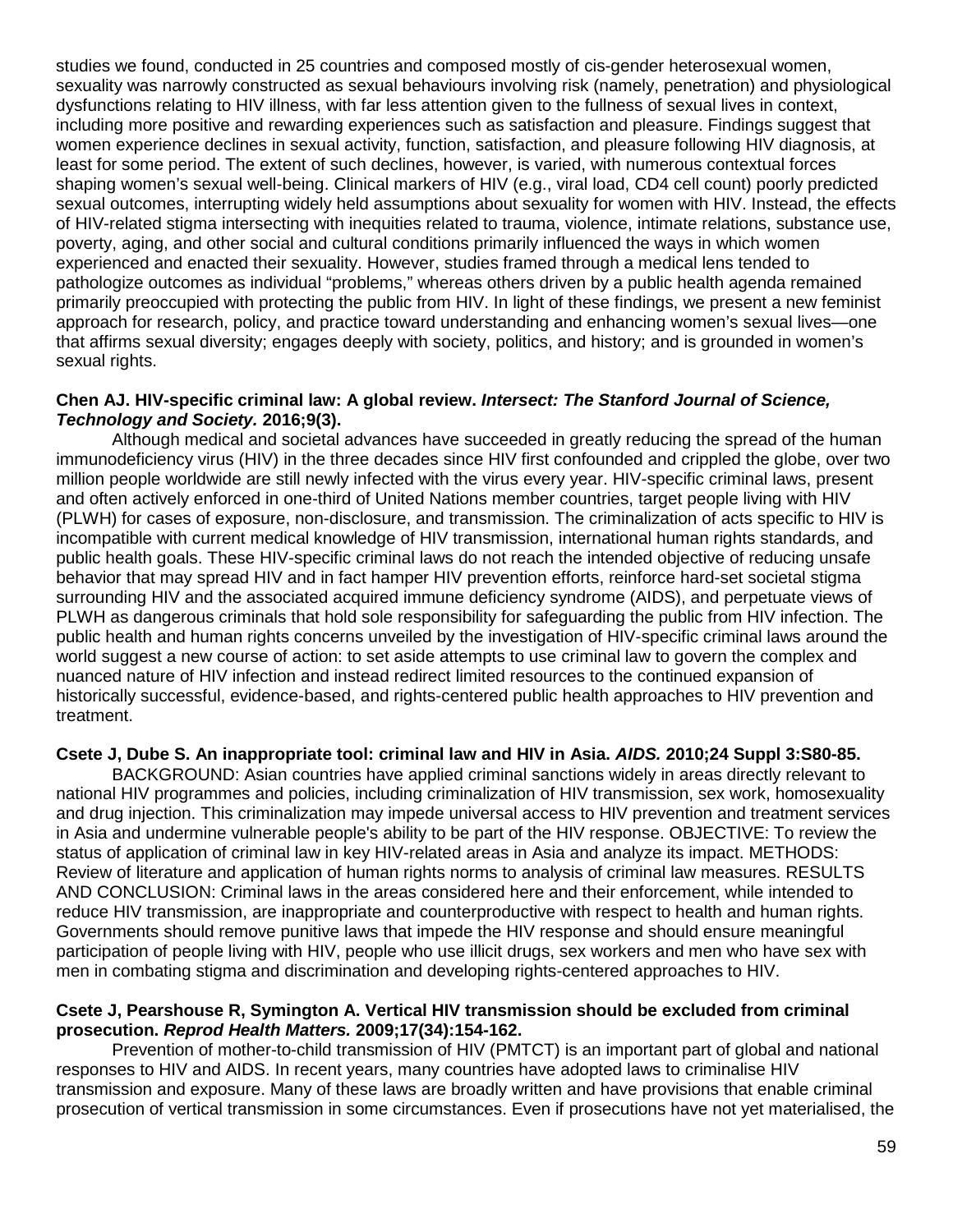use of these laws against HIV-positive pregnant women could compound the stigma already faced by them and have a chilling effect on women's utilisation of prevention of mother-to-child transmission programmes. Although criminal laws targeting HIV transmission have often been proposed and adopted with the intent of protecting women, such laws may disadvantage women instead. Criminal laws on HIV transmission and exposure should be reviewed and revised to ensure that vertical transmission is explicitly excluded as an object of criminal prosecution. Scaling up PMTCT services and ensuring that they are affordable, accessible, welcoming and of good quality is the most effective strategy for reducing vertical transmission of HIV and should be the primary strategy in all countries.

#### **Eba PM. Towards smarter HIV laws: considerations for improving HIV-specific legislation in sub-Saharan Africa.** *Reprod Health Matters.* **2016;24(47):178-184.**

As of 31 July 2014, some 27 countries in sub-Saharan Africa had adopted HIV-specific legislation to respond to the legal challenges posed by the HIV epidemic. However, serious concerns raised about these laws have led to calls for their repeal and review. Through the theory of "smarter legislation", this article develops a framework for analysing the concerns relating to the process, content and implementation of HIVspecific laws. This theoretical framework provides specific guidance and considerations for reforming HIVspecific laws and for ensuring that they achieve their goals of creating enabling legal environments for the HIV response.

### **Flanigan J. Non-culpable ignorance and HIV criminalisation.** *J Med Ethics.* **2014;40(12):798-801.**

In this essay, I argue that any legal framework that addresses sexual transmission of HIV should be sensitive to the way that culpability can be mitigated by moral and factual ignorance. Though it is wrong to transmit HIV, public officials should be wary of criminalising transmission because people with HIV may be excused if they suffer from blameless moral or factual ignorance. I begin with the widely shared premise that blameless ignorance about one's HIV status is an excuse for sexual transmission of infections. I then extend this premise to other kinds of non-moral ignorance about HIV. Next, I argue that blameless moral ignorance also excuses transmission of HIV. There is some evidence of significant blameless non-moral and moral ignorance about HIV transmission. In these cases, transmission is excused. In light of the presence of moral and non-moral ignorance about HIV, I conclude that public health officials should encourage moral deliberation about HIV transmission and also that criminal penalties for HIV transmission are unwarranted even in some cases of knowing or intentional transmission.

# **Forbes A. Sex work, criminalization, and HIV: lessons from advocacy history.** *BETA: bulletin of experimental treatments for AIDS: a publication of the San Francisco AIDS Foundation.* **2010;22(4):20.**

Sex workers are frequently omitted from discussions about the links between criminalization, marginalization, and increased HIV transmission. At the IAS 2010 conference in Vienna, substantial attention was focused on the negative impacts that criminalization has on men who have sex with men, injection drug users, and people living with HIV—but very little on its effects on sex workers. Few outside of the Global Village explicitly called for decriminalization of sex work or mentioned that laws criminalizing HIV transmission and exposure exacerbate the damage already being done to sex workers' health and rights. This article explores this omission, how other hard-hit constituencies have struggled for their place on the HIV/AIDS advocacy agenda, and why the HIV/AIDS field should be actively collaborating with sex workers' rights organizations, particularly on anti-criminalization work.

#### **Francis JG, Francis LP. HIV treatment as prevention: not an argument for continuing criminalisation of HIV transmission.** *International Journal of Law in Context.* **2013;9(4):520-534.**

HIV prevention and treatment are undergoing impressive technological and practice changes. In-home rapid testing, prophylaxis before risky sex, and treatment as prevention give cause for remarkable optimism and suggest the possibility of an AIDS-free generation. These changes in HIV prevention and treatment might affect HIV policy in several different directions. One direction would be further entrenchment of the currently prevailing punitive approach. A different direction would be a shift away from use of the criminal law as a method for discouraging risky behaviour and towards a strategy aimed to encourage the use of the new treatment and prevention possibilities. When such abrupt technological changes are accompanied by sharp changes in regulatory regimes, they are identified in the public policy literature as a 'punctuated equilibrium'. A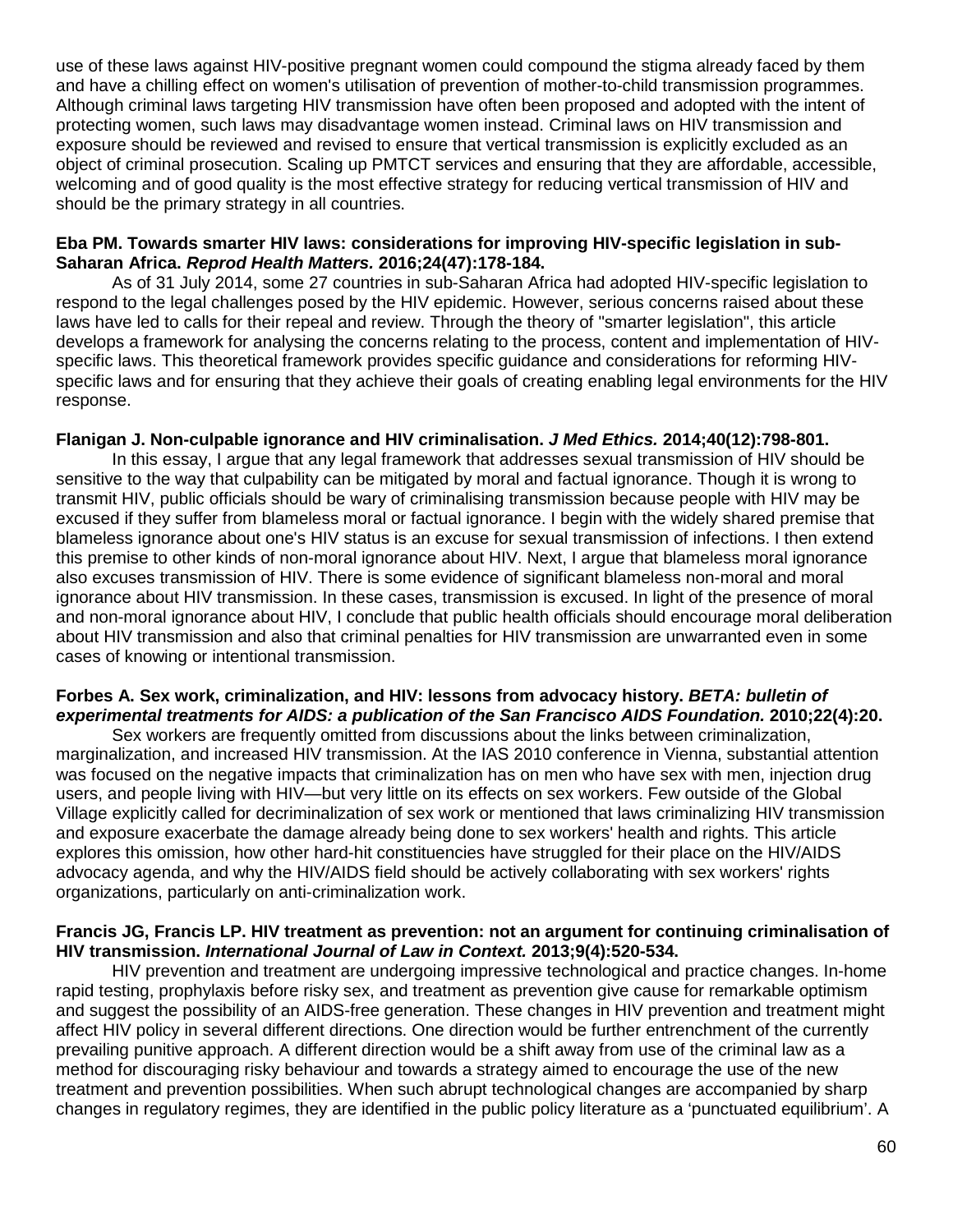shift away from criminalisation in HIV policy, if sufficiently widespread and transformative, could reach the level of a punctuated equilibrium. This paper presents a critical assessment of the implications of the changes in available forms of treatment and prevention for the continued appeal of criminalisation as an approach to HIV policy. We conclude that criminalisation is less justifiable in the light of what might be circumstances ripe for a punctuated equilibrium.

# **Gurnham D. Criminalising contagion: ethical, legal and clinical challenges of prosecuting the spread of disease and sexually transmitted infections.** *Sex Transm Infect.* **2013;89(4):274-275.**

It gives me great pleasure to introduce this special collection of papers on the theme of the criminalisation of infection and disease. The four articles selected here for Sexually Transmitted Infections, which I have had the privilege of editing in collaboration with Professor Jackie Cassell, form part of a larger response across three BMJ Group journals involving also the Journal of Medical Ethics and Medical Humanities, in which similar themed sections will appear in December. The collection represents part of a wider project that brings together healthcare professionals and academic scholars in the fields of public health, medical law and ethics, criminal law and criminal justice, for a series of seminars currently ongoing and funded by the Economic and Social Research Council, in which readers of this journal are invited to participate. Something that the articles collected here may be taken to suggest is that, while the criminalisation of STIs is becoming increasingly accepted on the level of national policy, it is viewed by many critical commentators with concern if not outright rejection. Why is this? Arguably what makes the criminalisation of STIs politically attractive to governments, in the context of HIV/AIDS at least, is that there remains some considerable ignorance about transmissibility and treatability. Questions as to just how risky it is to be exposed to STIs, and who should bear responsibility, must be crucial to the larger issue of whether and how to criminalise exposure and/or transmission. Indeed, criminal justice traditionally relies on notions of individual responsibility, retrospective allocation of blame, imposition of stigma for the violation of societal norms and the separation (conceptually and physically) of the innocent 'many' from the guilty 'few'.

### **Haire B, Kaldor J. HIV transmission law in the age of treatment-as-prevention.** *Journal of medical ethics.* **2015;41(12):982-986.**

Evidence that treating people with HIV early in infection prevents transmission to sexual partners has reframed HIV prevention paradigms. The resulting emphasis on HIV testing as part of prevention strategies has rekindled the debate as to whether laws that criminalise HIV transmission are counterproductive to the human rights-based public health response. It also raises normative questions about what constitutes 'safe(r) sex' if a person with HIV has undetectable viral load, which has significant implications for sexual practice and health promotion. This paper discusses a recent high-profile Australian case where HIV transmission or exposure has been prosecuted, and considers how the interpretation of law in these instances impacts on HIV prevention paradigms. In addition, we consider the implications of an evolving medical understanding of HIV transmission, and particularly the ability to determine infectiousness through viral load tests, for laws that relate to HIV exposure (as distinct from transmission) offences. We

conclude that defensible laws must relate to appreciable risk. Given the evidence that the transmissibility of HIV is reduced to negligible level where viral load is suppressed, this needs to be recognised in the framing, implementation and enforcement of the law. In addition, normative concepts of 'safe(r) sex' need to be expanded to include sex that is 'protected' by means of the positive person being virally suppressed. In jurisdictions where use of a condom has previously mitigated the duty of the person with HIV to disclose to a partner, this might logically also apply to sex that is 'protected' by undetectable viral load.

### **Hughes D. Did the Individual Consent to the Risk of Harm? A Comparative Jurisdictional Analysis of Consent in Cases of Sexual Transmission/Exposure to HIV.** *The Journal of Criminal Law.* **2018;82(1):76- 105.**

This article considers the necessary ingredients for an individual to consent to running the risk of the HIV virus being transmitted through high-risk unprotected sexual intercourse. In order to achieve this aim, an assessment of what should equate to a fully informed consent is evaluated. The article will provide a comparative jurisdictional analysis of the consent requirement in three particularised jurisdictions: England, Canada and the USA. A comparison of relational judicial precepts will follow the discussion of extant law in each country. It will be established that few jurisdictions fully consider the requirements of a fully informed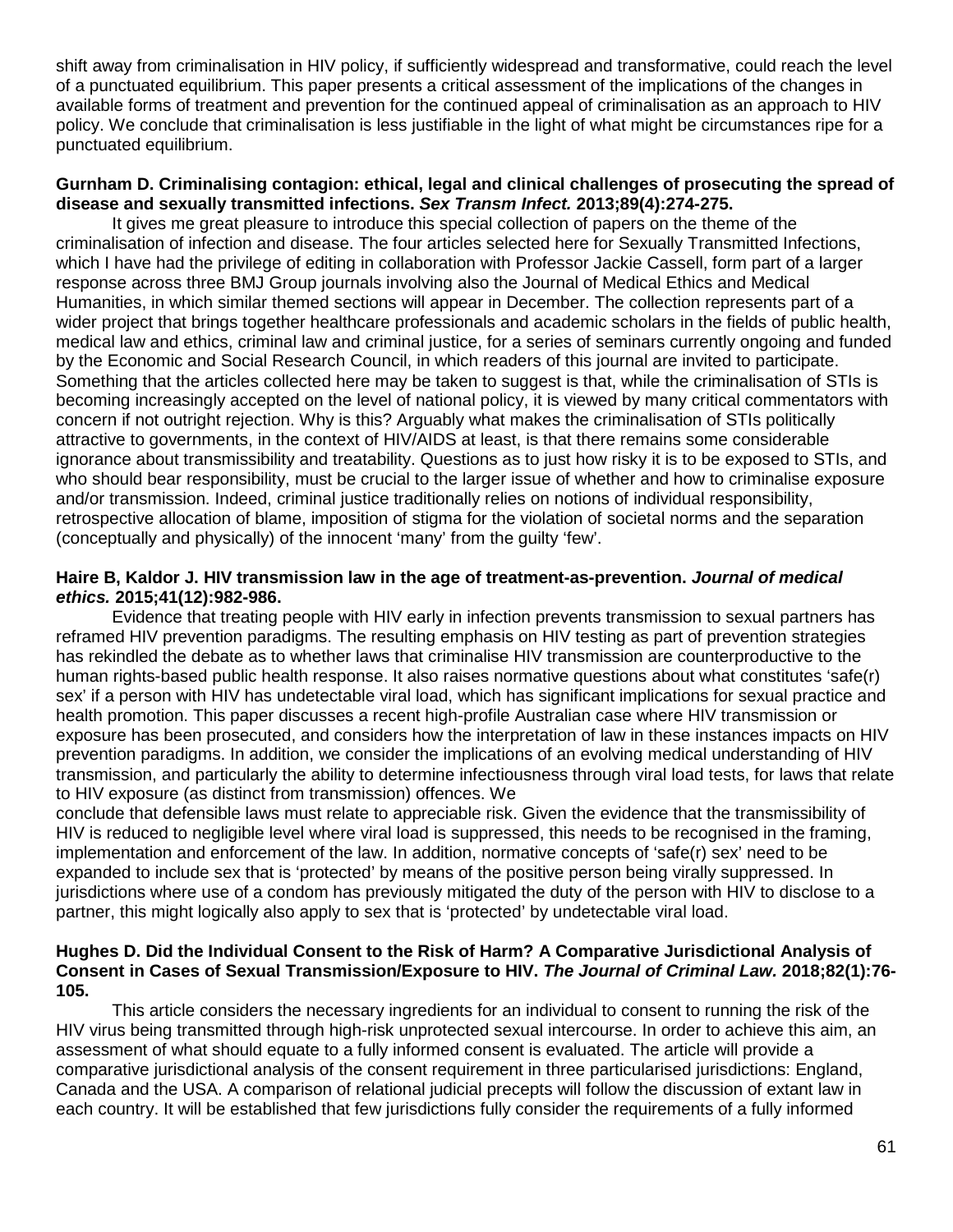consent. The final part of the article will suggest a bespoke new legislative framework that will account for the circumstances that are necessary for an individual to provide a fully informed consent to the risk of acquiring the virus.

# **Klein A. Criminal law, public health, and governance of HIV exposure and transmission.** *The International Journal of Human Rights.* **2009;13(2-3):251-278.**

This paper argues that the principal human rights and policy concerns that have been raised over criminalisation of HIV exposure or transmission since the early days of the epidemic cannot be neatly addressed within the traditional criminal law framework. Public health structures may be better placed, in terms of both their mandate and their structure, to incorporate lessons from the public health and human rights movement. This paper critically explores the potential of emerging models of structured coordination between public health and criminal law actors with a view to a more targeted, human-rights-sensitive application of criminal law to the sexual behaviours of people living with HIV. Finally, it assesses these emerging approaches from new governance and restorative justice perspectives.

#### **McClelland A.** *Research at the medico-legal borderland: perspectives on HIV and criminal law.* **Somatosphere; 2013. Available at:** [http://somatosphere.net/2013/10/research-at-the-medico-legal](http://somatosphere.net/2013/10/research-at-the-medico-legal-borderland.html)[borderland.html.](http://somatosphere.net/2013/10/research-at-the-medico-legal-borderland.html)

In recent years, the criminalization of HIV transmission, exposure and non-disclosure has become a hot topic among those working within the global AIDS milieu. Social scientists have become increasingly attentive to the complex and varied consequences and impacts of HIV criminalization. Not surprisingly, at this year's Association of the Social Science and Humanities on HIV (ASSHH) Conference there was a wide variety of innovative work on the issue. A majority of the research was presented from social scientists working in the two countries with some of the greatest number of per-capita criminal charges and prosecutions related to HIV non-disclosure and exposure: the United States and Canada. The conference held two formal sessions highlighting new work in this area entitled: Viral Politics: HIV Criminalization & Social Inquiry and Social Science, Criminal Law and HIV Transmissions Risks: Novel Research Perspectives. In this article I summarize highlights and key findings from these presentations, and examine some of the methodological approaches and theories employed by social scientists working on the 'medico-legal borderland'. I also provide a brief critical analysis in order to pose questions for future potential inquiry.

### **McQuoid-Mason D. Do doctors attending sexual-offence victims have to notify sexual-offence suspects that their patients who were forced to have unprotected sexual intercourse are HIV-positive? What should doctors do?** *South African Journal of Bioethics and Law.* **2017;10(2):67-69.**

The question has been asked as to whether doctors attending sexual-offence victims have to notify sexual-offence suspects that their patients who were forced to have unprotected sexual intercourse are HIVpositive. It is submitted that the common law requires doctors to warn endangered third parties where such persons may suffer injury as a result of interactions with their patients, and that this applies to patients who have tested positive for HIV. The ethical rules of the Health Professions Council of South Africa also require doctors to breach the confidentiality rule against the consent of their patients who have tested HIV-positive, where the sexual partner of a patient is known, and after counselling such patients still refuse to allow disclosure – provided there is no risk of consequential harm to such patients. The dilemma of doctors treating HIV-positive patients is sometimes resolved where, in terms of the Criminal Law (Sexual Offences and Related Matters) Amendment Act No. 32 of 2007, a court order for the compulsory testing of the suspect has been obtained and the suspect knows his or her HIV status. Recommendations are made for what doctors should do in such cases.

### **Mykhalovskiy E. The public health implications of HIV criminalization: past, current, and future research directions.** *Critical Public Health.* **2015;25(4):373-385.**

While public health remains the primary site of authority for preventing HIV transmission, recent shifts in the biopolitics of HIV have heightened tensions in the institutional and discursive relations through which the sexual lives of people living with HIV and broader HIV epidemics are regulated. Most notably, over the past decade, criminal justice responses to HIV have gained considerable traction. The growing use of the criminal law to regulate perceived HIV transmission risks has occasioned considerable controversy among people living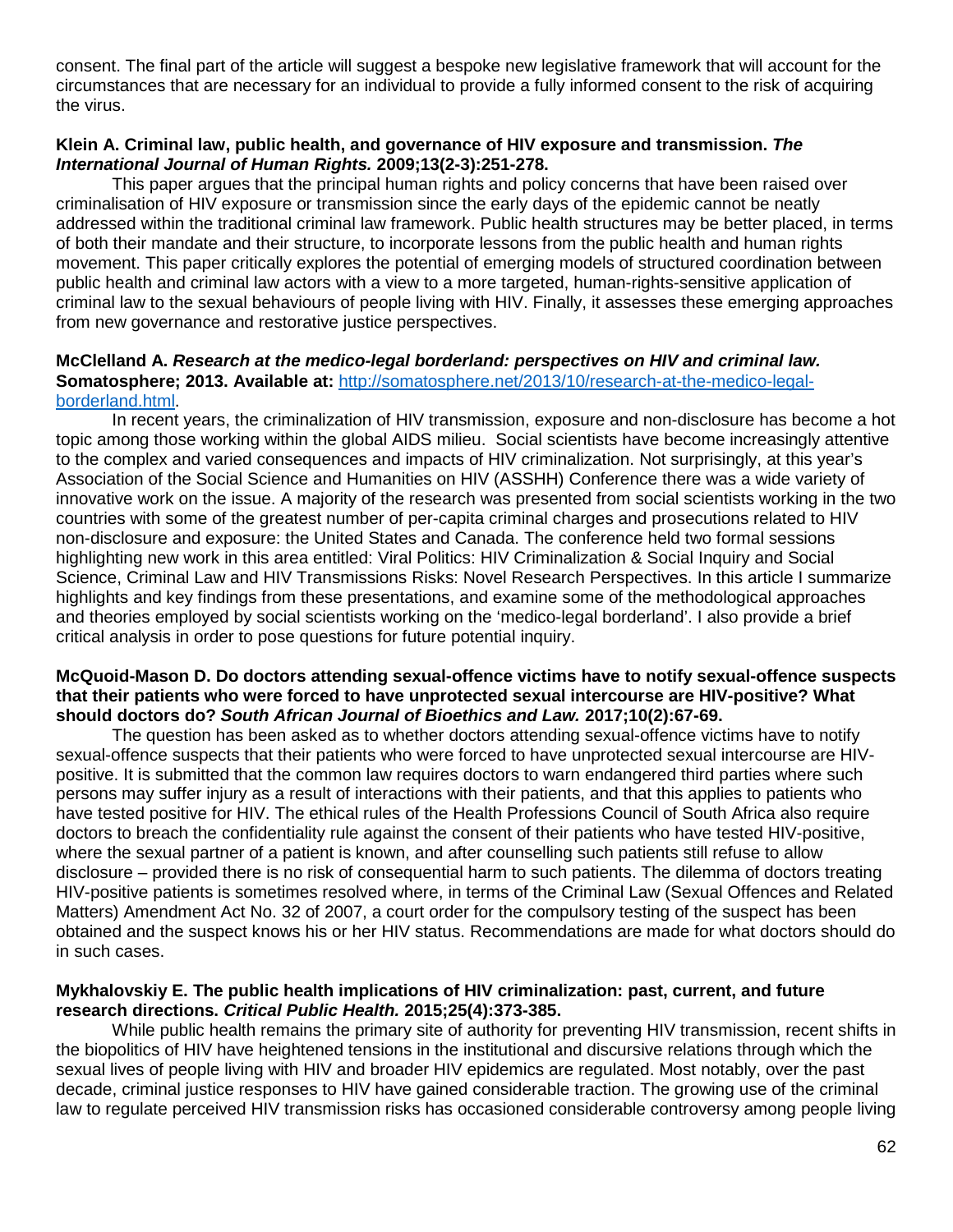with HIV, community-based AIDS organizations, health-care providers, public health authorities, prosecutors, judges, and the legal community. This article introduces a special section of Critical Public Health focused on the public health implications of HIV criminalization. The article reviews past and current work on the topic, situates the contributions made by the articles published in the special section, and outlines directions for future inquiry.

### **Mykhalovskiy E, Betteridge JG, Sanders C, Jones M.** *The public health implications of criminalizing HIV non-disclosure, exposure and transmission: Report of an international workshop.* **2014. Available at:** [https://papers.ssrn.com/sol3/papers.cfm?abstract\\_id=2374933.](https://papers.ssrn.com/sol3/papers.cfm?abstract_id=2374933)

The key goals of the workshop were to enhance the quality of research, document and explore solutions to key methodological, theoretical and knowledge translation challenges facing the field, establish new research priorities and identify opportunities for novel research collaboration. The workshop sought to meet these goals through face-to-face dialogue and the exchange and critique of work-in-progress papers written by leading researchers from the social sciences, law and public health. Workshop participants came from Canada, the United States (US) and England and included people living with HIV/AIDS, university researchers, public health professionals, doctoral and post-doctoral students, lawyers, advocates, activists, people who work in community-based AIDS and other service organizations and consultants.

# **Obermeyer CM, Baijal P, Pegurri E. Facilitating HIV disclosure across diverse settings: a review.** *Am J Public Health.* **2011;101(6):1011-1023. PMC3093267.**

HIV status disclosure is central to debates about HIV because of its potential for HIV prevention and its links to privacy and confidentiality as human-rights issues. Our review of the HIV-disclosure literature found that few people keep their status completely secret; disclosure tends to be iterative and to be higher in highincome countries; gender shapes disclosure motivations and reactions; involuntary disclosure and low levels of partner disclosure highlight the difficulties faced by health workers; the meaning and process of disclosure differ across settings; stigmatization increases fears of disclosure; and the ethical dilemmas resulting from competing values concerning confidentiality influence the extent to which disclosure can be facilitated. Our results suggest that structural changes, including making more services available, could facilitate HIV disclosure as much as individual approaches and counseling do.

### **Open Society Institute.** *Laws and policies affecting sex work: a reference brief.* **New York, NY: Open Society Foundations; 2012. Available at:** [https://www.opensocietyfoundations.org/sites/default/files/sex](https://www.opensocietyfoundations.org/sites/default/files/sex-work-laws-policies-20120713.pdf)[work-laws-policies-20120713.pdf.](https://www.opensocietyfoundations.org/sites/default/files/sex-work-laws-policies-20120713.pdf)

This reference brief aims to clarify terms and illustrate examples of alternatives to the use of criminal law as a response to sex work. Understanding the range of legislative and policy options for responding to sex work is critical to establishing policies consistent with respecting, protecting, and fulfilling the human rights of sex workers. Laws and policies on sex work should be based on the best available evidence about what works to protect health and rights. They should optimize sex workers' ability to realize the right to due process under the law, the right to privacy, the right to form associations, the right to be free of discrimination, abuse, and violence, and the right to work and to just and favorable conditions of work. Sex workers should have a meaningful role in the design, implementation, and monitoring of the laws and policies that affect them.

# **Phillips M, Sukthankar A. Imprisonment for non-intentional transmission of HIV: can it be supported using established principles for justifying criminal sentencing?** *Sex Transm Infect.* **2013;89(4):276-279.**

In England, Wales and Scotland, those who unintentionally transmit HIV through sexual intercourse are at risk of criminal prosecution, and furthermore may be at risk of imprisonment under the Offences Against the Person Act 1861. These sentences have ranged between 1 and 10 years. There has been a long debate on whether this is an acceptable use of the law, and indeed whether those who transmit HIV in this manner should be subjected to legal proceedings. Previous debate has embraced the rhetoric of shared responsibility and public health. In this paper, we wished instead to apply traditional justifications for sentencing (including retribution, deterrence, rehabilitation, incapacitation and reparation) to imprisonment for non-intentional transmission of HIV through consensual sexual intercourse. We argue that when these principles are applied to imprisonment for this 'crime', we are unable to justify imprisonment sufficiently, and therefore, that imprisonment is a misguided response to HIV transmission.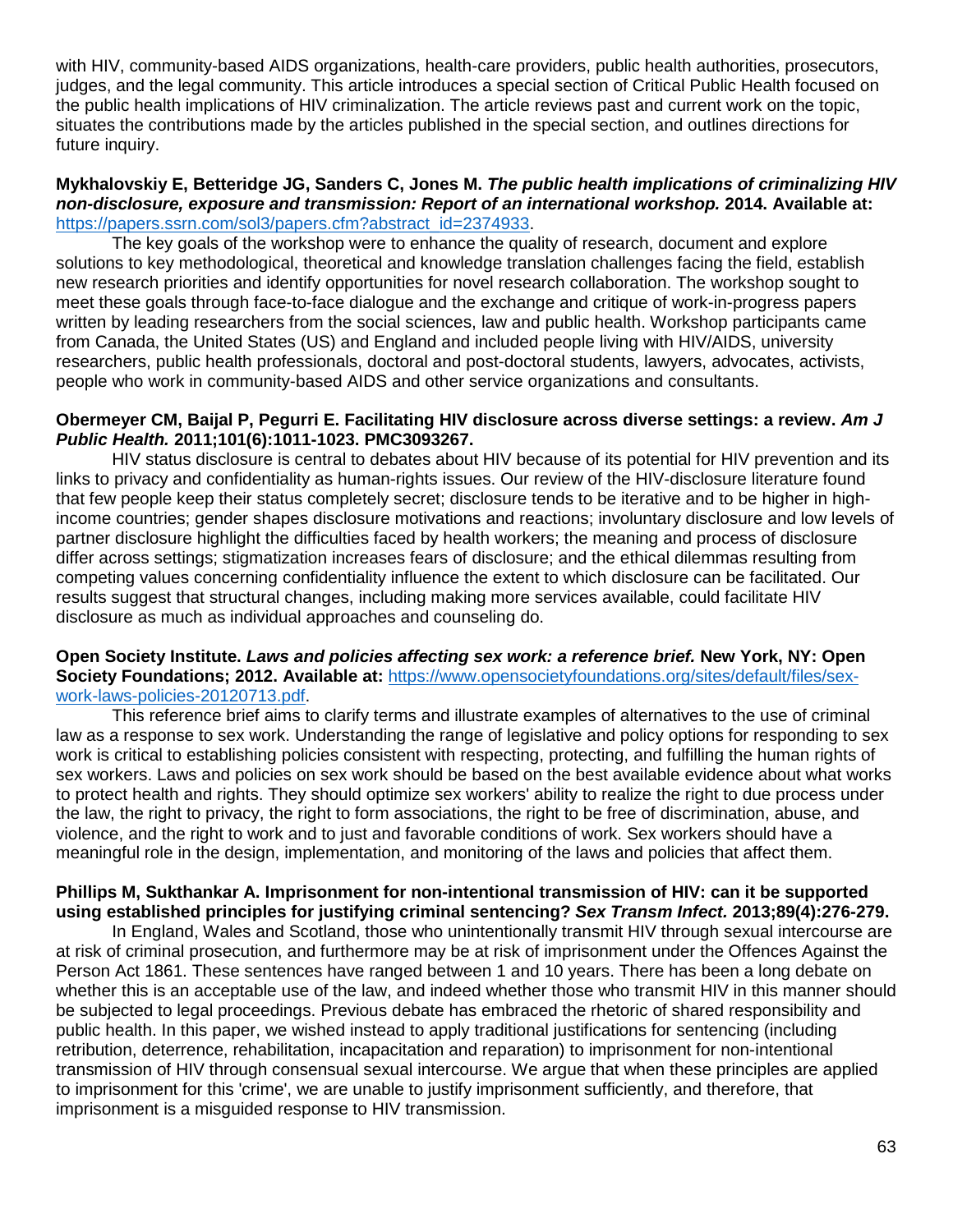# **Saigal P, Weait M, Poulton M. Criminalisation of HIV transmission: an overview for clinicians.** *Sex Transm Infect.* **2018.**

The law surrounding criminal liability for HIV transmission is complex, but informing patients of potential culpability is arguably part of our professional duty. The purpose of this summary is to simplify and guide clinicians by explaining the legal basis for criminalising HIV transmission, defining reckless transmission and discussing how disclosure, condoms and treatment as prevention (TasP) may impact criminal liability. Lastly, it discusses how this information can easily be conveyed to patients.

# **Stanton C, Quirk H.** *Criminalising contagion: Legal and ethical challenges of disease transmission and the criminal law.* **Cambridge, England: Cambridge University Press; 2016.**

The use of the criminal law to punish those who transmit disease is a topical and controversial issue. To date, the law (and the related academic literature) has largely focused on HIV transmission. With contributions from leading practitioners and international scholars from a variety of disciplines, this volume explores the broader question of if and when it is appropriate to criminalise the transmission of contagion. The scope and application of the laws in jurisdictions such as Canada, the United Kingdom and Norway are considered, historical comparisons are examined, and options for the further development of the law are proposed.

### **Weait M.** *Intimacy and responsibility: the criminalisation of HIV transmission.* **London, England: Routledge-Cavendish; 2007.**

In what circumstances and on what basis, should those who transmit serious diseases to their sexual partners be criminalised? In this new book Matthew Weait uses English case law as the basis of a more general and critical analysis of the response of the criminal courts to those who have been convicted of transmitting HIV during sex. Examining cases and engaging with the socio-cultural dimensions of HIV/AIDS and sexuality, he provides readers with an important insight into the way in which the criminal courts construct the concepts of harm, risk, causation, blame and responsibility. Taking into account the socio-cultural issues surrounding HIV/AIDS and their interaction with the law, Weait has written an excellent book for postgraduate and undergraduate law and criminology students studying criminal law theory, the trial process, offences against the person, and the politics of criminalisation. The book will also be of interest to health professionals working in the field of HIV/AIDS genito-urinary medicine who want to understand the issues that may face their clients and patients.

# **GUIDANCE, FACT SHEETS, AND TALKING POINTS**

# *United States*

### **Center for HIV Law and Policy.** *Guidance for people living with HIV who are at risk of, or are facing, criminal prosecution for HIV nondisclosure or exposure* **[Fact Sheet]. New York, NY: Center for HIV Law and Policy; 2012. Available at:**

[http://www.hivlawandpolicy.org/sites/default/files/Crim%20Checklist%20for%20PLWHA\\_122012.pdf.](http://www.hivlawandpolicy.org/sites/default/files/Crim%20Checklist%20for%20PLWHA_122012.pdf)

This fact sheet gives basic but essential guidance on what to do when the risk of criminal prosecution for HIV nondisclosure or exposure may be a reality. Thirty-four states and territories have laws that criminalize HIV exposure and/or nondisclosure of HIV status during sex or other contact with "body fluids" (saliva, blood), so it's important that people living with HIV have essential information about how they can avoid or prepare for possible criminal prosecution. The fact sheet outlines basic "dos" and "don'ts" and includes a list of legal resources.

# **Center for HIV Law and Policy.** *H.R. 1843/S.1790, REPEAL HIV Discrimination Act outreach toolkit* **[Toolkit]. New York, NY: Center for HIV Law and Policy; 2013. Available at:**

[http://www.hivlawandpolicy.org/sites/default/files/H.R.%201843%20Outreach%20Toolkit\\_0.pdf.](http://www.hivlawandpolicy.org/sites/default/files/H.R.%201843%20Outreach%20Toolkit_0.pdf)

H.R. 1843, the Repeal Existing Policies that Encourage and Allow Legal (REPEAL) HIV Discrimination Act, was introduced on May 7, 2013 by U.S. Congresswoman Barbara Lee (D-Calif.) and Congresswoman Ileana Ros-Lehtinen (R-Fla.). S.1790 was introduced on December 10, 2013 by U.S. Senator Chris Coons (D-Del.). The bill addresses the serious problem of discrimination in the use of criminal and civil commitment laws against those who test positive for HIV, and provides incentives for states to explore repeal or reform of laws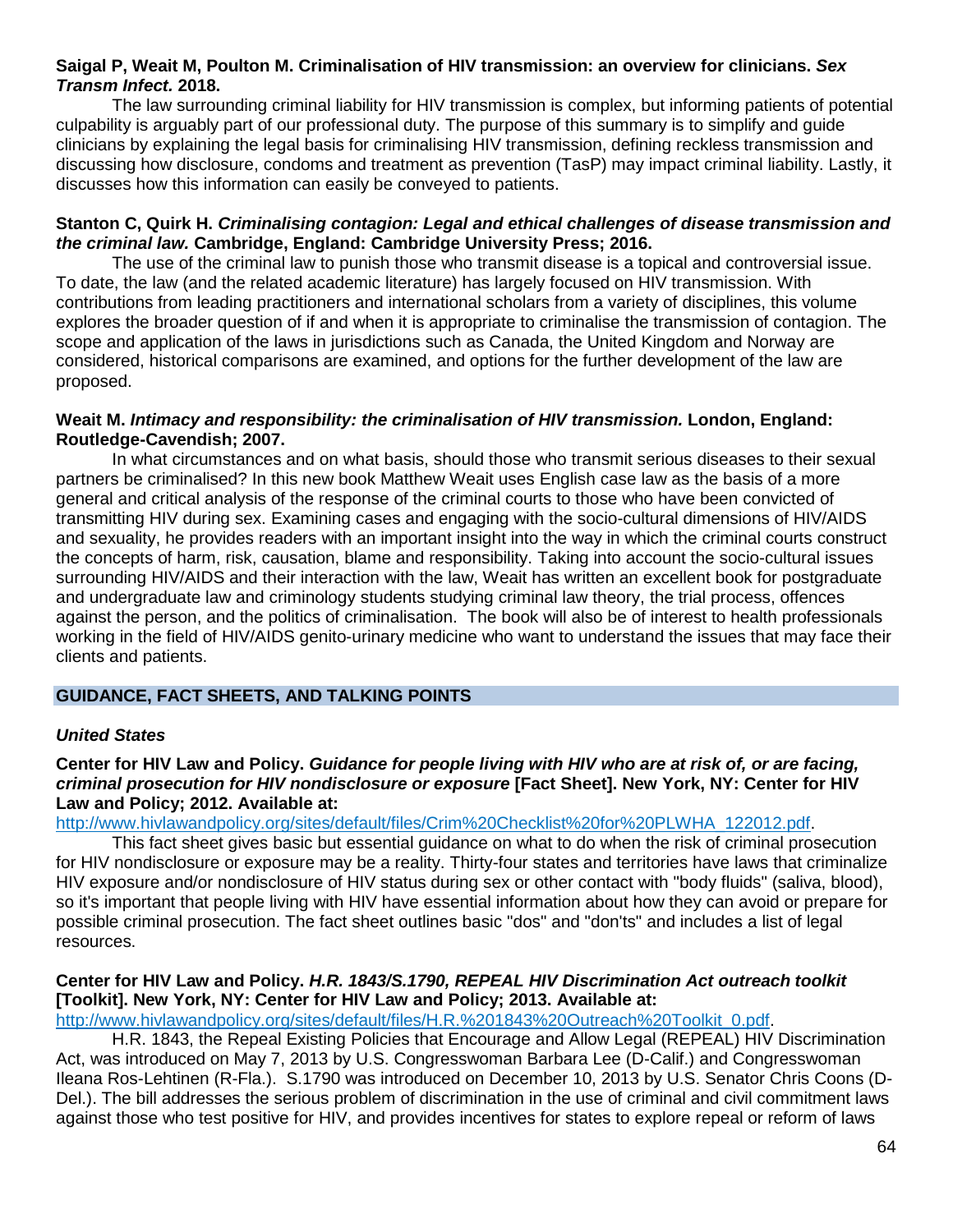and practices. This Toolkit provides advocates with resources that can be used in outreach efforts to your members of Congress. Advocates can use this toolkit as a guide for letter writing campaigns, calling your representative's state and Washington D.C. offices, or meeting with your representative or the representative's legislative staff.

#### **Center for HIV Law and Policy.** *HIV criminalization talking points and references, FAQs, and helpful resources (updated August 2017)* **[Fact Sheet]. New York, NY: Center for HIV Law and Policy; 2013. Available at:**

[http://www.hivlawandpolicy.org/sites/default/files/HIV%20CRIMINALIZATION%20TALKING%20POINTS%20A](http://www.hivlawandpolicy.org/sites/default/files/HIV%20CRIMINALIZATION%20TALKING%20POINTS%20AND%20REFERENCES%2C%20FAQs%2C%20%26%20HELPFUL%20RESOURCES%20-%20Community%20Advocate%20Toolkit%20%28Updated%20August%202017%29.pdf) [ND%20REFERENCES%2C%20FAQs%2C%20%26%20HELPFUL%20RESOURCES%20-](http://www.hivlawandpolicy.org/sites/default/files/HIV%20CRIMINALIZATION%20TALKING%20POINTS%20AND%20REFERENCES%2C%20FAQs%2C%20%26%20HELPFUL%20RESOURCES%20-%20Community%20Advocate%20Toolkit%20%28Updated%20August%202017%29.pdf) [%20Community%20Advocate%20Toolkit%20%28Updated%20August%202017%29.pdf.](http://www.hivlawandpolicy.org/sites/default/files/HIV%20CRIMINALIZATION%20TALKING%20POINTS%20AND%20REFERENCES%2C%20FAQs%2C%20%26%20HELPFUL%20RESOURCES%20-%20Community%20Advocate%20Toolkit%20%28Updated%20August%202017%29.pdf)

HIV Criminalization Talking Points and References, FAQs, and Helpful Resources is excerpted from Center for HIV Law and Policy (CHLP)'s Community Advocate Toolkit, a go-to resource for community advocates working on state-level HIV criminalization modernization efforts. This quick-reference resource includes HIV criminalization talking points and references, links to longer reference materials, and links to HIV criminalization resources by issue/subject.

#### **Center for HIV Law and Policy.** *Routes, risks and realities of HIV transmission and care: current scientific knowledge and medical treatment* **[Fact Sheet]. New York, NY: Center for HIV Law and Policy; 2017. Available at:** [http://www.hivlawandpolicy.org/sites/default/files/Routes%20Risks%20Realities.pdf.](http://www.hivlawandpolicy.org/sites/default/files/Routes%20Risks%20Realities.pdf)

Almost every type of HIV-related discrimination and associated stigma -– from denials of medical treatment or admission to schools and camps to unwarranted felony prosecutions for HIV "exposure" -– is rooted in gross misperceptions about the actual routes, risks and current realities of HIV transmission and treatment. Extraordinary progress in treatment options has transformed what it means to live with HIV, yet public understanding of HIV seems largely stuck in the 1980's, before HIV was a treatable, chronic disease. This fact sheet was created as part of a larger effort to replace that ignorance with information about what is currently well-known about how HIV is and is not transmitted, and how modern HIV care has transformed the health and longevity of people living with HIV while reducing transmission to others. The information it contains is excerpted in part from "HIV Medicine and Science: Transmission Considerations," a slide presentation by Dr. David Wohl, Associate Professor/Site Leader at Univ. North Carolina AIDS Clinical Trials Unit at Chapel Hill, Director of the North Carolina AIDS Education and Training Center, and Co-Director of HIV Services for the N.C. Department of Public Safety. Dr. Wendy Armstrong, Associate Professor of Medicine at Emory Univ. School of Medicine, and Medical Director, Ponce de Leon Clinic/Grady Health System, and Dr. Joseph Sonnabend, one of the earliest researchers and most respected clinicians in the field of HIV, provided invaluable review and input. We hope it will be useful for people with HIV and their advocates as well as policy makers and the press.

### **Center for HIV Law and Policy.** *Map: HIV criminalization in the United States***. New York, NY: Center for HIV Law and Policy; 2018. Available at:**

[http://www.hivlawandpolicy.org/sites/default/files/CHLP%20HIV%20Crim%20Map%20061418.pdf.](http://www.hivlawandpolicy.org/sites/default/files/CHLP%20HIV%20Crim%20Map%20061418.pdf)

This United States map identifies states (1) with HIV-specific criminal laws; (2) with general felony laws that have been used to prosecute people living with HIV; (3) with communicable disease laws that may include HIV; and (4) that require registration as a sex offender as part of the punishment under HIV-specific laws. It also highlights that there have been more than 303 people living with HIV who have been arrested or charged under these laws since 2008.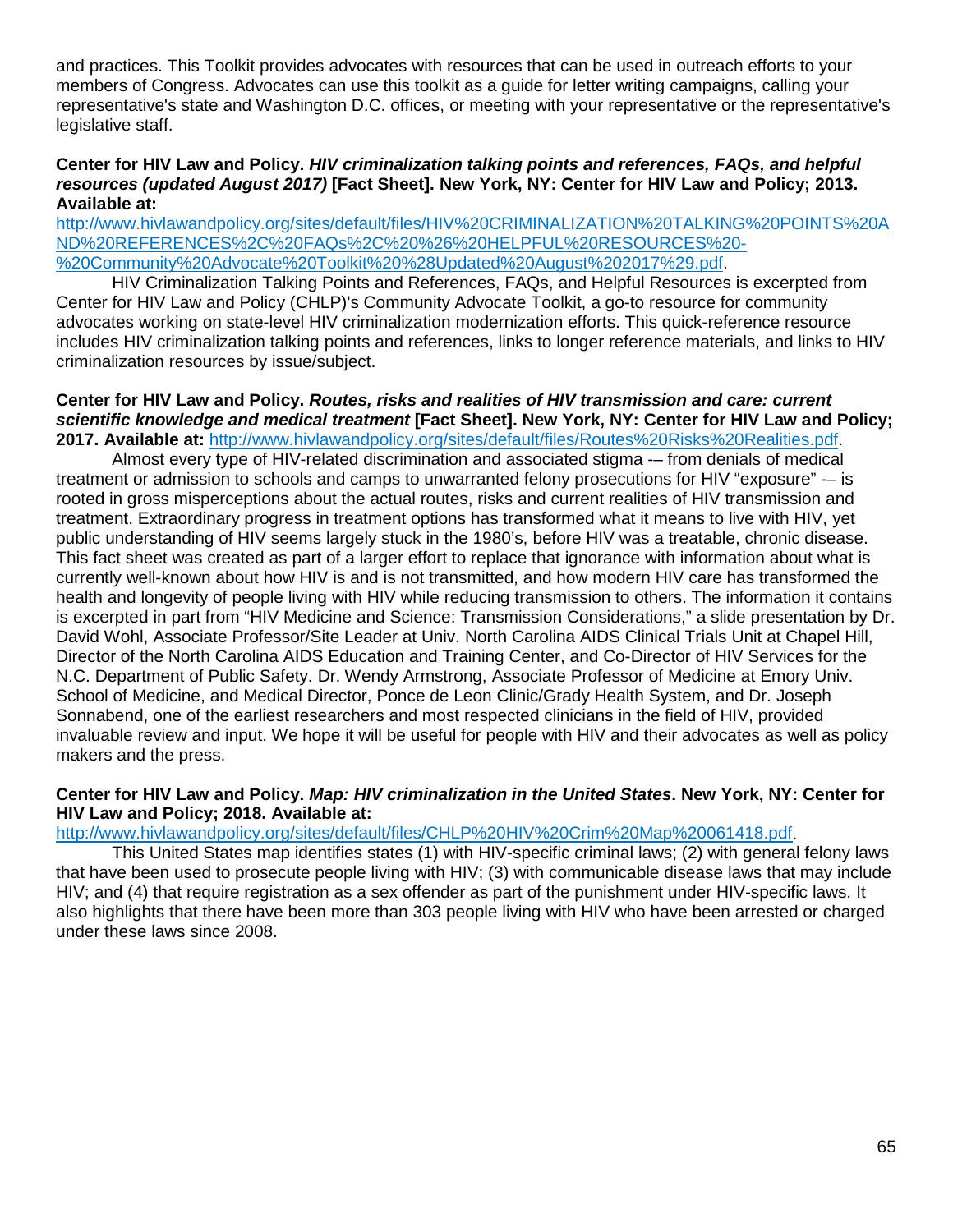**Center for HIV Law and Policy and National LGBTQ Task Force. The intersection of sex work and HIV criminalization: an advocate's toolkit. New York, NY/Washington, DC: Center for HIV Law and Policy and National LGBTQ Task Force; 2017. Available at:**

[http://www.hivlawandpolicy.org/sites/default/files/Sex%20Work%20HIV%20Toolkit%20FINAL%20R2\\_0.pdf.](http://www.hivlawandpolicy.org/sites/default/files/Sex%20Work%20HIV%20Toolkit%20FINAL%20R2_0.pdf)

**Center for HIV Law and Policy and National LGBTQ Task Force. The intersection of syringe use and HIV criminalization: an advocate's toolkit. New York, NY/Washington, DC: Center for HIV Law and Policy and National LGBTQ Task Force; 2017. Available at:**

[http://www.hivlawandpolicy.org/sites/default/files/Syringe%20Use%20Toolkit%20Final%20R2\\_0.pdf.](http://www.hivlawandpolicy.org/sites/default/files/Syringe%20Use%20Toolkit%20Final%20R2_0.pdf)

The Center for HIV Law and Policy (CHLP) and the National LGBTQ Task Force are pleased to announce the release of an exciting new resource that can help foster more intersectional advocacy for HIV criminal law reform. HIV Criminalization Beyond Non-Disclosure: Advocacy Toolkits on Intersections with Sex Work and Syringe Use is the sum of two toolkits designed for advocates who care about ending the disproportionate criminalization of people living with HIV. The toolkits highlight the intersections between advocacy for HIV criminal law reform, decriminalization of sex work, and safe syringe access. These different advocacy communities share many common goals and constituencies, yet do not generally work in close collaboration or collectively strategize. The toolkits underscore the ways in which certain HIV criminal laws specifically target sex workers and people who inject substances, but also how these laws and those that prohibit sex work and drug use represent the systemic criminalization of safety and survival of Black and Brown bodies and of sexual and gender minorities. The toolkits discuss the many ways in which these issues are connected and outline concrete steps advocates can take to strengthen their intersectional advocacy. They were developed in consultation with a broad range of stakeholders and organizations. In producing the toolkits, CHLP and the National LGBTQ Task Force reaffirm their commitment to advancing progressive policy and grassroots movement rooted in bodily autonomy, self-determination, and racial and economic justice.

**Lambda Legal.** *15 ways HIV criminalization laws harm us all* **[Fact Sheet]. New York, NY: Lambda Legal; 2013. Available at:** [https://www.lambdalegal.org/sites/default/files/publications/downloads/15-ways-hiv](https://www.lambdalegal.org/sites/default/files/publications/downloads/15-ways-hiv-criminalization-laws-harm-us-all.pdf)[criminalization-laws-harm-us-all.pdf.](https://www.lambdalegal.org/sites/default/files/publications/downloads/15-ways-hiv-criminalization-laws-harm-us-all.pdf)

Lambda Legal is working to repeal or reform HIV criminalization laws throughout the United States. An HIV criminalization law is one that specifically targets and punishes people living with HIV for engaging in conduct that would otherwise be legal if not for the person's HIV status. Most of these laws do not require transmission of HIV and are based on the mere failure to announce one's medical condition to a potential partner prior to engaging in sexual contact. Below we describe 15 ways these laws harm public health, result in unjust prosecutions, and serve primarily to stigmatize and oppress people living with HIV.

**National Alliance of State and Territorial AIDS Directors.** *HIV criminalization health department talking points and FAQs* **[Fact Sheet]. Washington, DC: National Alliance of State and Territorial AIDS Directors; 2011. Available at:** [https://www.nastad.org/sites/default/files/HIV-Decriminalization-Health-](https://www.nastad.org/sites/default/files/HIV-Decriminalization-Health-Department-Talking-Points-and-FAQs.pdf)[Department-Talking-Points-and-FAQs.pdf.](https://www.nastad.org/sites/default/files/HIV-Decriminalization-Health-Department-Talking-Points-and-FAQs.pdf)

The National Alliance of State & Territorial AIDS Directors (NASTAD) is concerned with a number of recent attempts to revise HIV criminalization laws in the United States. Many of these efforts run contrary to the goals articulated in NASTAD's February 2011 National HIV/AIDS Strategy Imperative: Fighting Stigma and Discrimination by Repealing HIV-specific Criminal Statutes (HIV Decriminalization Policy Statement). As a result, NASTAD has developed key points to assist health departments respond to frequently asked questions and guide discussions around any reform efforts that are consistent with the Decriminalization Policy Statement. NASTAD strongly opposes laws that create HIV-specific crimes or increased penalties for persons who are HIV positive and convicted of criminal offenses.

# **Positive Justice Project.** *HIV criminalization fact sheet (updated November 2012)* **[Fact Sheet]. New York, NY: Center for HIV Law and Policy; 2010. Available at:**

[http://www.hivlawandpolicy.org/sites/default/files/PJP%20fact%20sheet\\_11.14.2012.pdf.](http://www.hivlawandpolicy.org/sites/default/files/PJP%20fact%20sheet_11.14.2012.pdf)

The Positive Justice Project's HIV Criminalization Fact Sheet provides a quick summary of the facts and issues surrounding HIV criminalization in the United States. Currently there are 32 states and 2 U.S. territories that explicitly criminalize HIV exposure through sex, shared needles, and, in some jurisdictions, through "bodily fluids", including saliva. In these cases, neither proof of the intent to transmit HIV nor actual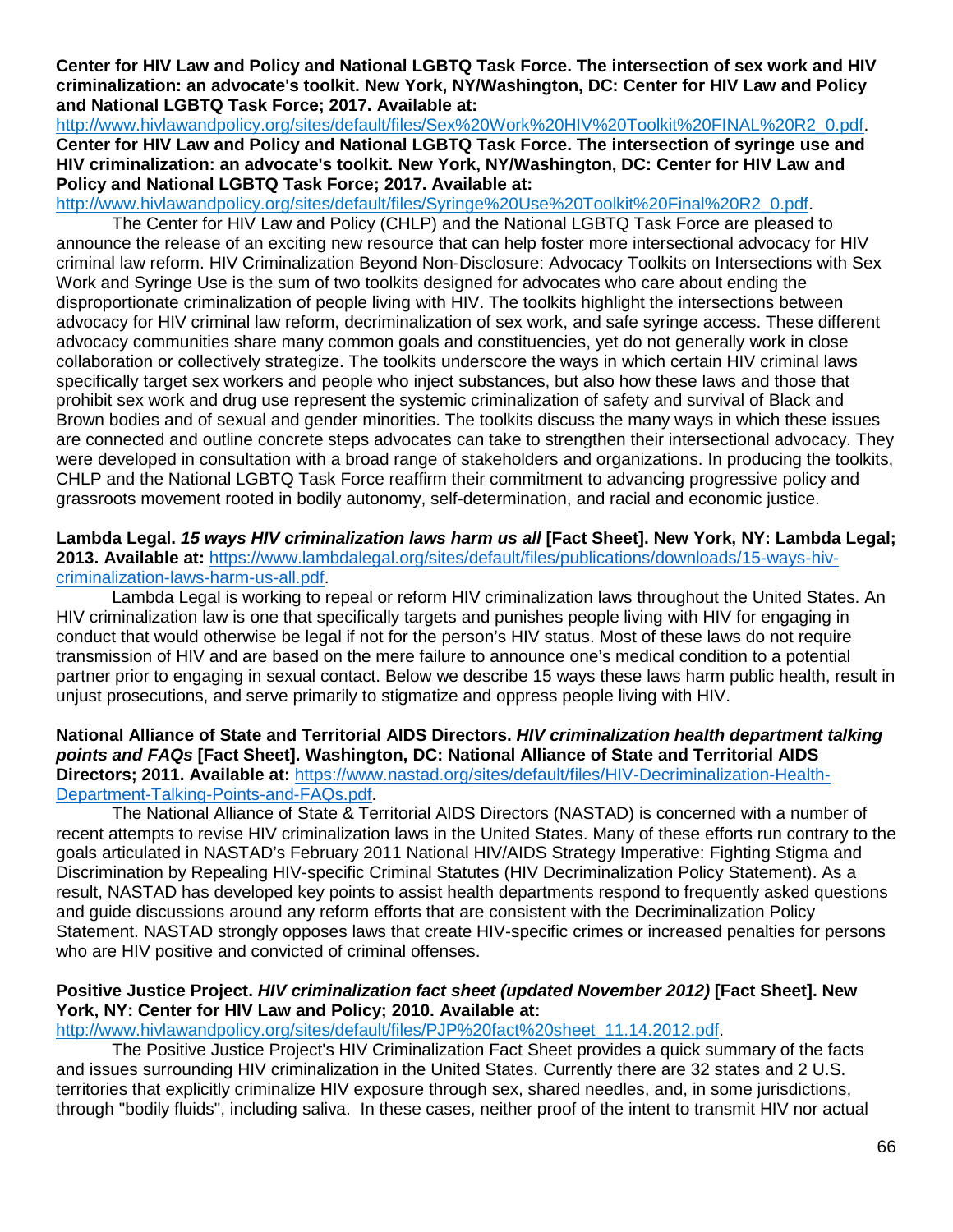transmission is required. Sentences for HIV-positive persons convicted of HIV exposure are typically very harsh and disproportionate to the actual or potential harm presented in the facts of the case, perpetuating the stigma that HIV-positive people are toxic and dangerous. Studies show that these HIV-specific statutes and prosecutions have absolutely no effect on behavior, and in fact undermine public health goals. The goal of the Positive Justice Project is to repeal these HIV criminalization statutes and end HIV-specific prosecutions, increased punishment, and government-sponsored discrimination against people with HIV in the criminal justice system.

# **Positive Justice Project.** *Why are we putting people in jail for having HIV? A grassroots guide to HIV criminalization: facts, foolishness, and solutions* **[Fact Sheet]. New York, NY: Center for HIV Law and Policy in collaboration with the National Center for Lesbian Rights; 2015. Available at:**

[http://www.hivlawandpolicy.org/sites/default/files/Grassroots%20Guide%20to%20HIV%20Criminalization.pdf.](http://www.hivlawandpolicy.org/sites/default/files/Grassroots%20Guide%20to%20HIV%20Criminalization.pdf)

The Time to Act is Now. That was the U.S. government's theme for World AIDS Day 2015. In that spirit, The Center for HIV Law & Policy (CHLP), in collaboration with the National Center for Lesbian Rights (NCLR), has released this Grassroots Guide to HIV Criminalization: Facts, Foolishness, and Solutions. HIV disproportionately affects people of color, men who have sex with men, transgender women, and those without access to quality health care. Even worse, many states still criminalize HIV. This guide explains the simple medical facts of HIV transmission and care, addresses the legal foolishness that discriminates against and imprisons people living with HIV, and gives solutions for anyone willing to act now to decriminalize HIV.

# **Positive Women's Network.** *Criminalization of HIV exposure and transmission* **[Fact Sheet]. Oakland, CA: Positive Women's Network; 2013. Available at:**

# [https://pwnusa.files.wordpress.com/2013/02/criminalization-factsheet.pdf.](https://pwnusa.files.wordpress.com/2013/02/criminalization-factsheet.pdf)

This fact sheet was developed and published by the Positive Women's Network-USA. This resource includes brief information about the laws, reasons why HIV exposure and transmission laws are a problem, quotes from HIV-positive women who participated in the PWN Human Rights Survey regarding the laws, and links to additional resources on HIV criminalization.

# *Global Perspectives*

**Bernard EJ, Cameron S.** *Advancing HIV justice: A progress report on achievements and challenges in global advocacy against HIV criminalisation.* **Amsterdam/London: Global Network of People Living with HIV (GNP+) and HIV Justice Network; 2013. Available at:** [http://www.hivjustice.net/wp](http://www.hivjustice.net/wp-content/uploads/2013/05/Advancing-HIV-Justice-June-2013.pdf)[content/uploads/2013/05/Advancing-HIV-Justice-June-2013.pdf.](http://www.hivjustice.net/wp-content/uploads/2013/05/Advancing-HIV-Justice-June-2013.pdf)

The aim of Advancing HIV Justice is to provide a progress report of achievements and challenges in global advocacy against HIV criminalisation during the 18 month period, September 2011 to March 2013. Prior to September 2011, reports were produced for the Global Commission on HIV and the Law, and for UNAIDS, that summarised developments in this area. Prior to these comprehensive reports, the 2010 Global Criminalisation Scan report had previously provided an overview of laws, prosecutions and advocacy. However, Advancing HIV Justice is the first report to focus primarily on advocacy. We hope it will be useful for individuals and organisations working to end or mitigate the harm of HIV criminalisation around the world, as well for others with an interest in HIV and human rights issues. Given the lack or inadequacy of systems to track HIV-related (or other) prosecutions in most places, it is not possible to determine the actual number of arrests and prosecutions for every country in the world. Much of what is known about individual cases comes from media reports, and obtaining accurate information can be challenging – even more so in countries where such information is not freely available. Reported cases, through court reporting or the media, therefore, should be seen as illustrations of what may be a more widespread, but generally undocumented, use of criminal law against people with HIV. This report was created through a collaborative effort between the Global Network of People living with HIV (GNP+) and the HIV Justice Network that included:

- 1. A desk review of online materials relating to HIV criminalisation advocacy (including, but not limited to, the HIV Justice Network website, Facebook group and Twitter account; the Global Criminalisation Scan website; the Global Commission on HIV and the Law website; International Planned Parenthood Federation (IPPF)'s 'Criminalize Hate, Not HIV' website'; and the AIDS 2012 programme).
- 2. Contacting individuals and organisations in countries where advocacy had taken place but where details were unclear for further information.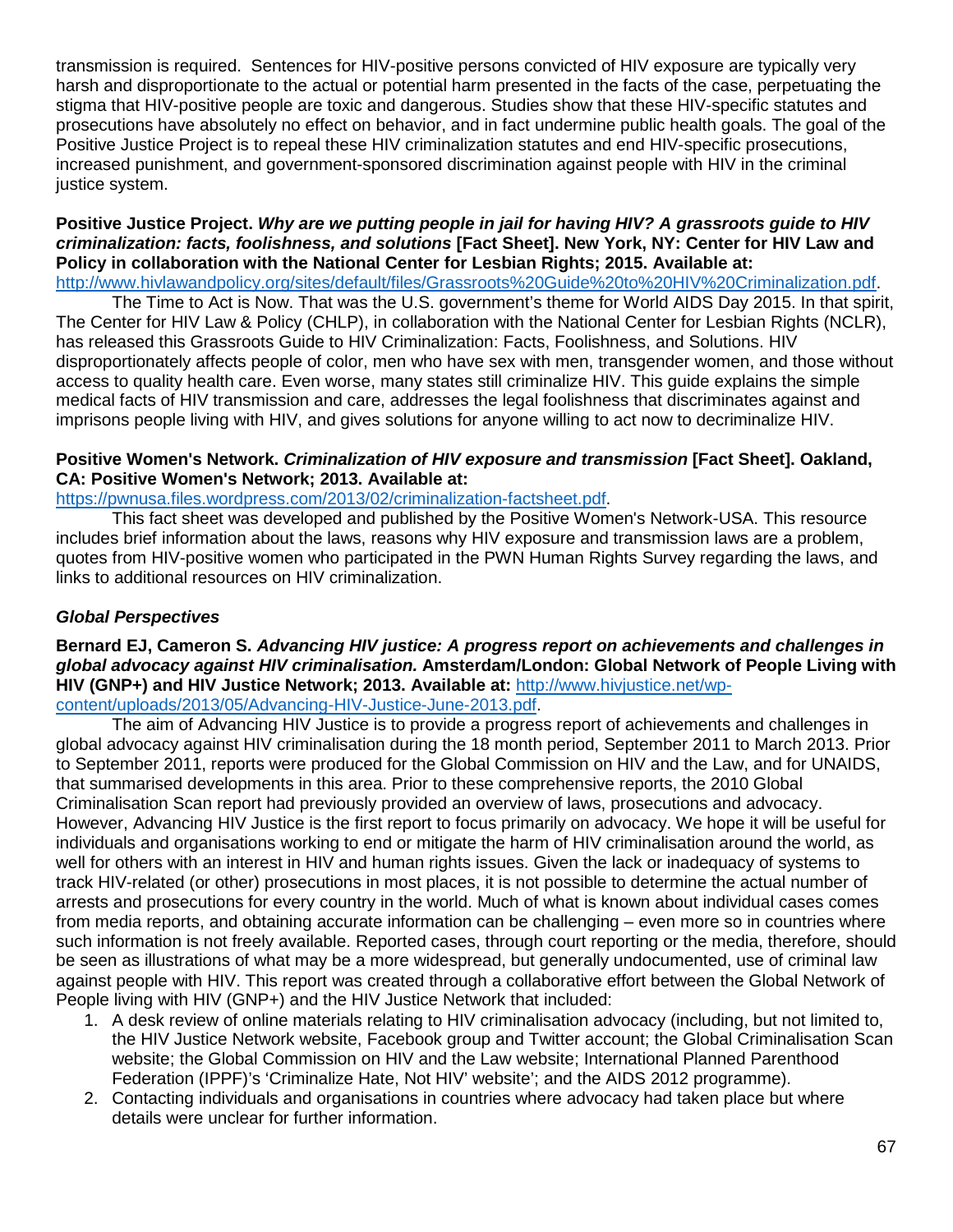3. An internal and external review process that included organisations working in this area (IPPF, Sero Project and UNAIDS).

#### **Bernard EJ, Cameron S.** *Advancing HIV justice 2: Building momentum in global advocacy against HIV criminalisation.* **Brighton/Amsterdam: HIV Justice Network and Global Network of People Living with HIV; 2016. Available at:** [http://www.hivjustice.net/wp-content/uploads/2016/05/AHJ2.final2\\_.10May2016.pdf.](http://www.hivjustice.net/wp-content/uploads/2016/05/AHJ2.final2_.10May2016.pdf)

The aim of Advancing HIV Justice 2 is to provide a progress report of achievements and challenges in

global advocacy against HIV criminalisation. We hope it will be useful for individuals and organisations working to end or mitigate the harm of HIV criminalisation around the world, as well as for others with an interest in HIV and human rights issues. The report was created through a collaborative effort between the HIV Justice Network and the Global Network of People living with HIV (GNP+) that included:

- 1. A desk review of materials relating to HIV criminalisation laws, cases, social science and advocacy (including, but not limited to, the HIV Justice Network website, Facebook group and Twitter account; the GNP+ Global Criminalisation Scan website; the Global Commission on HIV and the Law website; PubMed; and AIDS 2014 programme.)
- 2. Systematically contacting individuals and organisations engaging with the HIV Justice Network and GNP+ for further information in countries where laws, cases and/or advocacy had taken place but where details were unclear.
- 3. An internal and external review process that included key organisations working in this area including the Canadian HIV/AIDS Legal Network, Sero Project, UNAIDS and UNDP.
- 4. A number of drafts that were initially co-written by Edwin Bernard and Sally Cameron, with the final version overseen and finalised by Edwin Bernard.

### **Global Commission on HIV and the Law.** *HIV and the law: Risks, rights & health.* **New York, NY: United Nations Development Programme; 2012. Available at:** [https://hivlawcommission.org/wp](https://hivlawcommission.org/wp-content/uploads/2017/06/FinalReport-RisksRightsHealth-EN.pdf)[content/uploads/2017/06/FinalReport-RisksRightsHealth-EN.pdf.](https://hivlawcommission.org/wp-content/uploads/2017/06/FinalReport-RisksRightsHealth-EN.pdf)

"HIV and the Law: Risks, Rights & Health" is the Commission's flagship publication. Released in July 2012, the report presents public health, human rights and legal analysis and makes recommendations for law and policy makers, civil society, development partners and private sector actors involved in crafting a sustainable global response to HIV.

# **HIV Justice Worldwide.** *HIV Justice Toolkit***. 2017;** [http://toolkit.hivjusticeworldwide.org/.](http://toolkit.hivjusticeworldwide.org/)

The HIV Justice Toolkit aims to support advocates to oppose HIV criminalisation at all levels – from educating communities and lawmakers to defending individual cases. It includes all kinds of resources from all over the world that we hope will be useful depending on your advocacy targets (such as lawmakers; prosecutors and judges; police; and the media).

# **Joint United Nations Programme on HIV/AIDS.** *Ending overly broad criminalisation of HIV nondisclosure, exposure and transmission: critical scientific, medical and legal considerations.* **Geneva, Switzerland: Joint United Nations Programme on HIV/AIDS; 2013. Available at:**

[http://www.unaids.org/sites/default/files/media\\_asset/20130530\\_Guidance\\_Ending\\_Criminalisation\\_0.pdf.](http://www.unaids.org/sites/default/files/media_asset/20130530_Guidance_Ending_Criminalisation_0.pdf)

Note: In 2008, the Joint United Nations Programme on HIV/AIDS (UNAIDS) and the United Nations Development Programme (UNDP) jointly issued a policy brief responding to the broad use of criminal law in instances of HIV non-disclosure, exposure, and transmission. In the current document, UNAIDS restates its endorsement of limiting prosecutions to only cases of intentional transmission (i.e., where an individual knows his or her HIV-positive status, acts with the intention to transmit HIV, and actually transmits HIV). UNAIDS is concerned with the continued use of criminal law beyond these limits, such as cases of unintended transmission, non-disclosure, or exposure to HIV without transmission. The guidance includes considerations and recommendations on addressing these concerns for governments, legal authorities, civil society including people living with HIV, and international partners/donors, using current scientific and medical evidence, legal principles, and judicial fairness, and protecting human rights of individuals involved in criminal law cases. The considerations critical for assessment include: the level of harm caused by HIV, the risk of HIV transmission related to a particular act informed by scientific and medical evidence, the mental culpability of the person accused, the defenses to charges or conviction, the limitations and elements of proof of the offences, the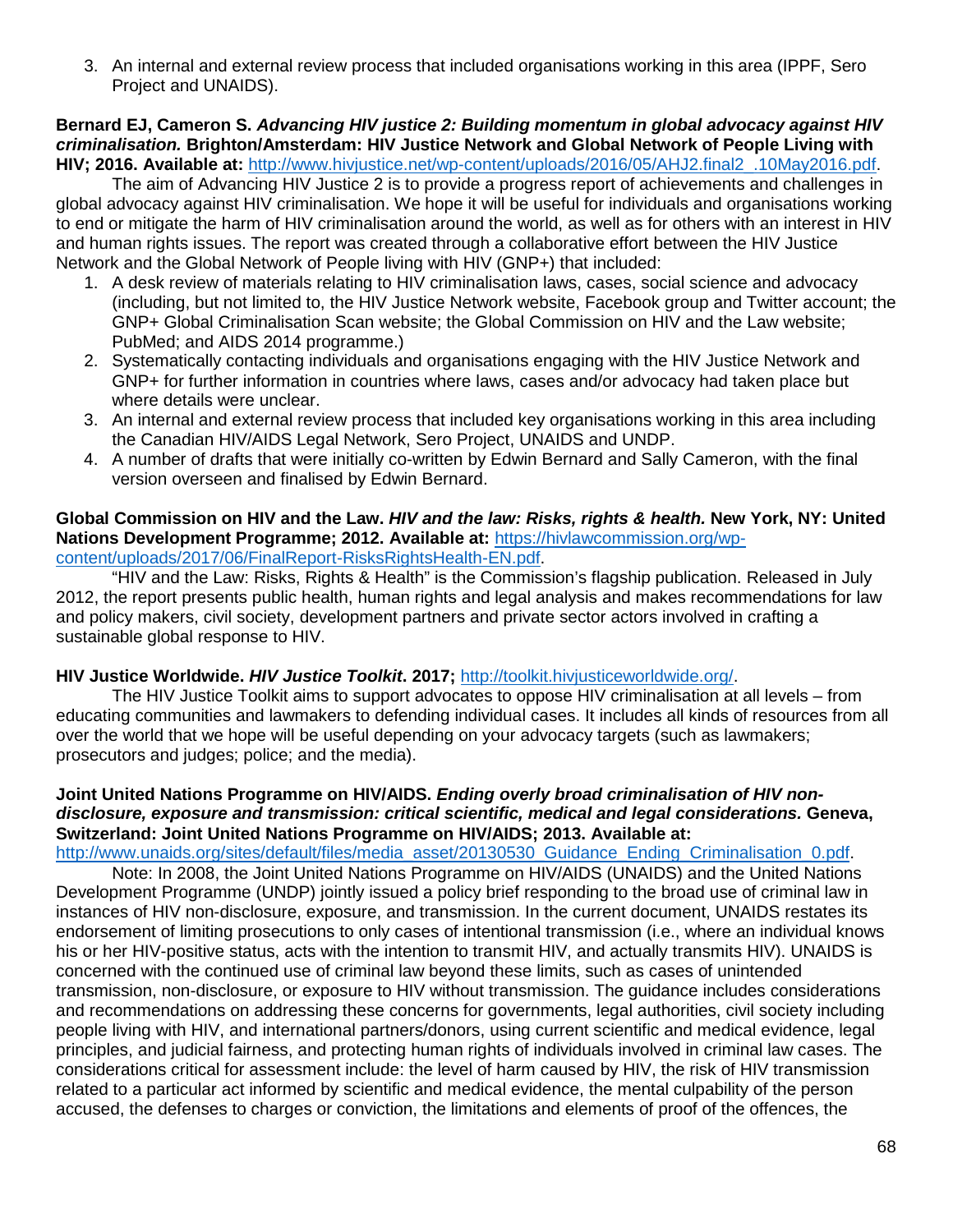determination of penalties following conviction, and the development and implementation of prosecutorial guidelines.

# **UNAIDS.** *Policy brief: Criminalization of HIV transmission.* **Geneva, Switzerland: UNAIDS; 2008. Available at:**

http://www.unaids.org/sites/default/files/media\_asset/ic1601\_policy\_brief\_criminalization\_long\_en.pdf.

UNDP and UNAIDS have developed a policy brief on criminalization of HIV Transmission. The policy brief urges governments to limit criminalization of HIV to cases of intentional transmission. It advocates for non-application of criminal law to cases where there is no significant risk of transmission. It further explains cases where criminal law should not be applied.

### **UNAIDS.** *The Gap Report.* **Geneva, Switzerland: UNAIDS; 2014. Available at:**

[http://www.unaids.org/sites/default/files/media\\_asset/UNAIDS\\_Gap\\_report\\_en.pdf.](http://www.unaids.org/sites/default/files/media_asset/UNAIDS_Gap_report_en.pdf)

How do we close the gap between the people moving forward and the people being left behind? This was the question we set out to answer in the UNAIDS Gap report. Similar to the Global report, the goal of the Gap report is to provide the best possible data, but, in addition, to give information and analysis on the people being left behind.

Note: The report highlights key reasons that limit access to HIV services including stigma, discrimination, criminal laws and other human rights violations against people living with HIV. Pages of interest related to criminalization: 123-127.

# **POLICY AND CONSENSUS STATEMENTS**

**Barré-Sinoussi F, Abdool Karim SS, Albert J, Bekker L-G, Beyrer C, Cahn P, Calmy A, Grinsztejn B, Grulich A, Kamarulzaman A, Kumarasamy N, Loutfy MR, El Filali KM, Mboup S, Montaner JSG, Munderi P, Pokrovsky V, Vandamme A-M, Young B, Godfrey-Faussett P. Expert consensus statement on the science of HIV in the context of criminal law.** *Journal of the International AIDS Society.*  **2018;21(7):e25161.** 

Introduction: Globally, prosecutions for non-disclosure, exposure or transmission of HIV frequently relate to sexual activity, biting, or spitting. This includes instances in which no harm was intended, HIV transmission did not occur, and HIV transmission was extremely unlikely or not possible. This suggests prosecutions are not always guided by the best available scientific and medical evidence. Discussion: Twenty scientists from regions across the world developed this Expert Consensus Statement to address the use of HIV science by the criminal justice system. A detailed analysis of the best available scientific and medical research data on HIV transmission, treatment effectiveness and forensic phylogenetic evidence was performed and described so it may be better understood in criminal law contexts. Description of the possibility of HIV transmission was limited to acts most often at issue in criminal cases. The possibility of HIV transmission during a single, specific act was positioned along a continuum of risk, noting that the possibility of HIV transmission varies according to a range of intersecting factors including viral load, condom use, and other risk reduction practices. Current evidence suggests the possibility of HIV transmission during a single episode of sex, biting or spitting ranges from no possibility to low possibility. Further research considered the positive health impact of modern antiretroviral therapies that have improved the life expectancy of most people living with HIV to a point similar to their HIV-negative counterparts, transforming HIV infection into a chronic, manageable health condition. Lastly, consideration of the use of scientific evidence in court found that phylogenetic analysis alone cannot prove beyond reasonable doubt that one person infected another although it can be used to exonerate a defendant. Conclusions: The application of up-to-date scientific evidence in criminal cases has the potential to limit unjust prosecutions and convictions. The authors recommend that caution be exercised when considering prosecution, and encourage governments and those working in legal and judicial systems to pay close attention to the significant advances in HIV science that have occurred over the last three decades to ensure current scientific knowledge informs application of the law in cases related to HIV.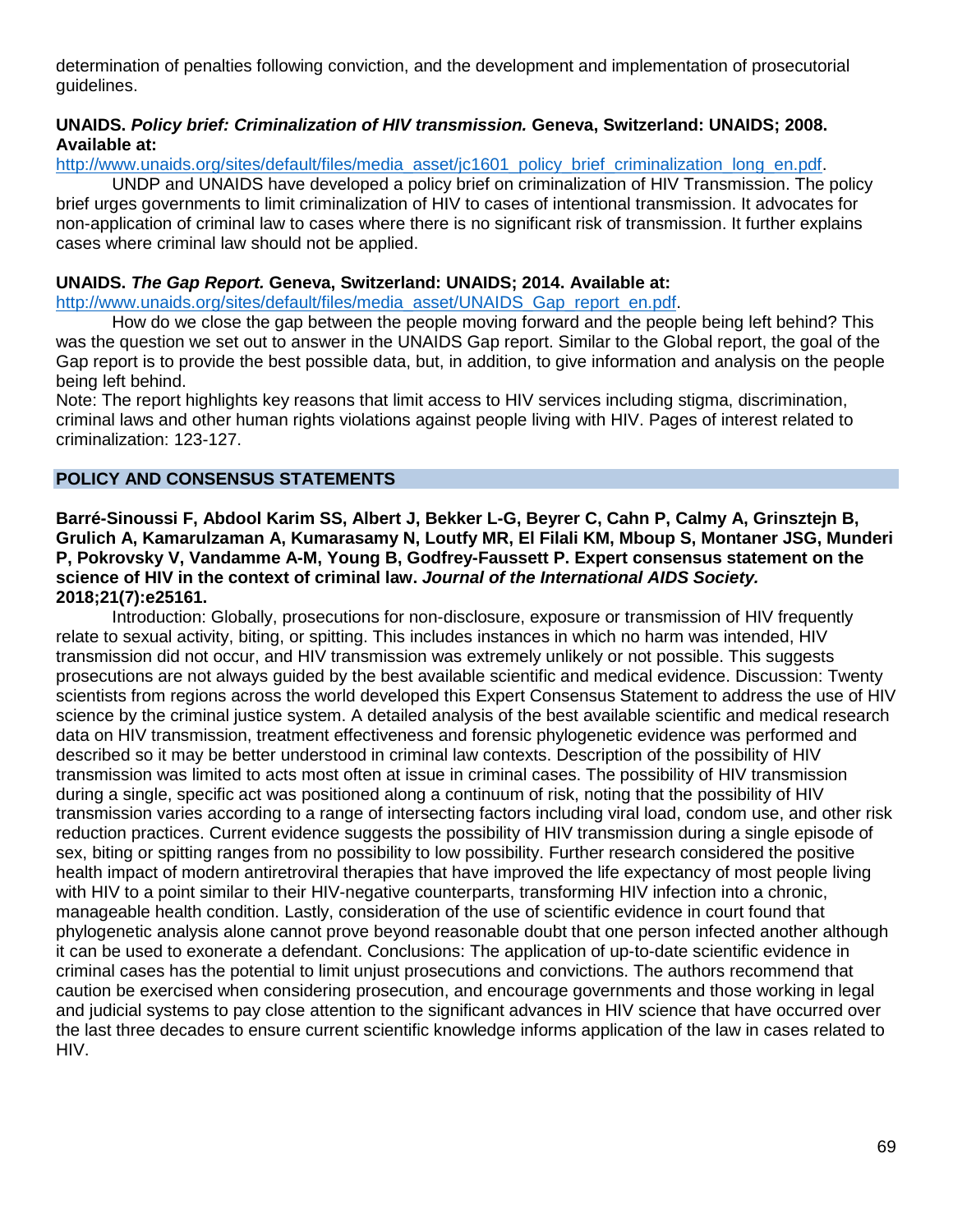# **Boyd M, Cooper D, Crock EA, Crooks L, Giles ML, Grulich A, Lewin SR, Nolan D, Yarwood T. Sexual transmission of HIV and the law: an Australian medical consensus statement.** *Med J Aust.*  **2016;205(9):409-412.**

INTRODUCTION: Criminal cases involving human immunodeficiency virus transmission or exposure require that courts correctly comprehend the rapidly evolving science of HIV transmission and the impact of an HIV diagnosis. This consensus statement, written by leading HIV clinicians and scientists, provides current scientific evidence to facilitate just outcomes in Australian criminal cases involving HIV. Main recommendations: Caution should be exercised when considering charges or prosecutions regarding HIV transmission or exposure because: Scientific evidence shows that the risk of HIV transmission during sex between partners of different HIV serostatus can be low, negligible or too low to quantify, even when the HIVpositive partner is not taking effective antiretroviral therapy, depending on the nature of the sexual act, the viral load of the partner with HIV, and whether a condom or pre-exposure prophylaxis is employed to reduce risk. The use of phylogenetic analysis in cases of suspected HIV transmission requires careful consideration of its limited probative value as evidence of causation of HIV infection, although such an approach may provide valuable information, particularly in relation to excluding HIV transmission between individuals. Most people recently infected with HIV are able to commence simple treatment providing them a normal and healthy life expectancy, largely comparable with their HIV-negative peers. Among people who have been diagnosed and are receiving treatment, HIV is rarely life threatening. People with HIV can conceive children with negligible risk to their partner and low risk to their child. Changes in management as result of the consensus statement: Given the limited risk of HIV transmission per sexual act and the limited long term harms experienced by most people recently diagnosed with HIV, appropriate care should be taken before HIV prosecutions are pursued. Careful attention should be paid to the best scientific evidence on HIV risk and harms, with consideration given to alternatives to prosecution, including public health management.

# **Center for HIV Law and Policy.** *Collection of statements from leading organizations urging an end to the criminalization of HIV and other diseases (updated May 2016)***. Center for HIV Law and Policy; 2014. Available at:**

[http://www.hivlawandpolicy.org/sites/default/files/Collection%20of%20Statements%20from%20Leading%20Or](http://www.hivlawandpolicy.org/sites/default/files/Collection%20of%20Statements%20from%20Leading%20Organizations%20Urging%20an%20End%20to%20the%20Criminalization%20of%20HIV%20and%20Other%20Diseases%20%28rev.%205.26.16%29.pdf) [ganizations%20Urging%20an%20End%20to%20the%20Criminalization%20of%20HIV%20and%20Other%20D](http://www.hivlawandpolicy.org/sites/default/files/Collection%20of%20Statements%20from%20Leading%20Organizations%20Urging%20an%20End%20to%20the%20Criminalization%20of%20HIV%20and%20Other%20Diseases%20%28rev.%205.26.16%29.pdf) [iseases%20%28rev.%205.26.16%29.pdf.](http://www.hivlawandpolicy.org/sites/default/files/Collection%20of%20Statements%20from%20Leading%20Organizations%20Urging%20an%20End%20to%20the%20Criminalization%20of%20HIV%20and%20Other%20Diseases%20%28rev.%205.26.16%29.pdf)

The following statements call for an end to the use of the criminal law to target the conduct of people living with HIV and other diseases, and reflect the growing consensus among medical experts, public health officials, and policy makers that criminalization of HIV and other diseases institutionalizes and promotes HIV stigma.

- Presidential Advisory Council on HIV/AIDS (PACHA), Resolution on Ending Federal and State HIV-Specific Criminal Laws, Prosecutions, and Civil Commitments (2013)
- U.S. Department of Justice, Best Practices Guide to Reform HIV-Specific Criminal Laws to Align with Scientifically-Supported Factors (2014)
- National Association of Criminal Defense Lawyers (NACDL), Resolution of the Board of Directors of the NACDL Concerning HIV Criminalization (2016)
- American Medical Association (AMA), Modernization of HIV Specific Criminal Laws (2014)
- The Association of Nurses in AIDS Care (ANAC), HIV Criminalization Laws and Policies Promote Discrimination and Must Be Reformed (2014)
- Infectious Diseases of America (IDSA) and HIV Medicine Association (HIVMA), Position on the Criminalization of HIV, Sexually Transmitted Infections and Other Communicable Diseases (2015)
- American Academy of HIV Medicine (AAHIVM), Policy Position Statement on HIV Criminalization (2015)
- American Psychological Association (APA), Resolution Opposing HIV Criminalization (2016)
- National Alliance of State and Territorial AIDS Directors (NASTAD), National HIV/AIDS Strategy Imperative: Fighting Stigma and Discrimination by Repealing HIV-Specific Criminal Statutes (2011)
- National Association of County & City Health Officials (NACCHO), Statement of Policy: Opposing Stigma and Discrimination Against Persons with Communicable Diseases (2013)
- U.S. Conference of Mayors, Resolution on HIV Discrimination and Criminalization (2013)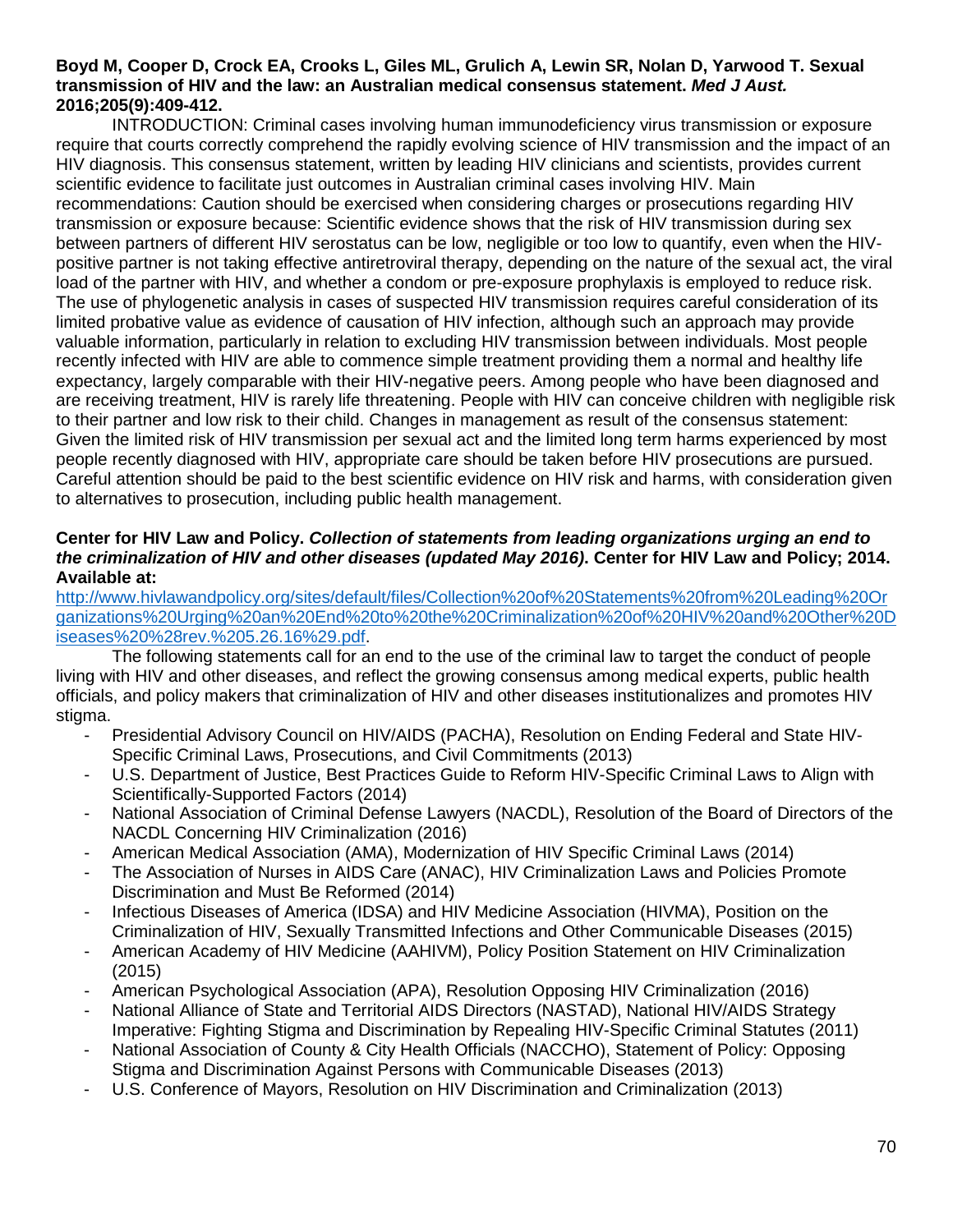- Positive Justice Project, National Consensus Statement on the Criminalization of HIV (2012) (statement features more than 1000 organizational and individual endorsements from across the United States).

# **Center for HIV Law and Policy.** *Consensus statement on HIV "Treatment as Prevention" in criminal law reform***. Center for HIV Law and Policy; 2017. Available at:**

[https://www.hivtaspcrimlaw.org/the-consensus-statement.](https://www.hivtaspcrimlaw.org/the-consensus-statement)

The Consensus Statement on HIV "Treatment as Prevention" in Criminal Law Reform was collaboratively created to serve as an important new resource in efforts to modernize HIV criminal laws, particularly for state advocates. There is no disagreement that treatment developments have transformed what it means to be living with HIV. PLHIV are thriving and living long and productive lives; and effective treatment has the additional and hugely important benefit of reducing a PLHIV's risk of onward transmission to effectively zero. A small group of organizations and advocates drafted this statement to clearly and accessibly capture concerns about the use of "Treatment as Prevention" (TasP) or "Undetectable = Untransmittable" (U=U) in the criminal law reform context. Criminal law reform, including HIV criminal law reform, must address the unjust disproportional impact of our criminal legal system on people of color, GLBTI people, sex workers, and the financially disadvantaged.

Note: The statement was first published in July 2017. The website site provides links to a variety of resources that can help support the use of the statement, as well as an FAQ.

# **Center for HIV Law and Policy.** *Selected policy statements and support for ending HIV criminalization in the United States (updated 2016)***. Center for HIV Law and Policy; 2016. Available at:**

[http://www.hivlawandpolicy.org/sites/default/files/Crim.%20Policy%20Supplement-](http://www.hivlawandpolicy.org/sites/default/files/Crim.%20Policy%20Supplement-Policy%20and%20Legal%20articles-statements%20%282016%20update%29.pdf)[Policy%20and%20Legal%20articles-statements%20%282016%20update%29.pdf.](http://www.hivlawandpolicy.org/sites/default/files/Crim.%20Policy%20Supplement-Policy%20and%20Legal%20articles-statements%20%282016%20update%29.pdf)

This document identifies particularly useful policy statements and law journal articles that support arguments against HIV criminalization. Divided into policy statements, legal summaries, and representative articles, the resources are summarized and quotations that may be useful for lawyers and advocates are highlighted. This resource is intended primarily to support those working against HIV criminalization or representing persons with HIV in criminal proceedings.

# **Kazatchkine C, Bernard E, Eba P. Ending overly broad HIV criminalization: Canadian scientists and clinicians stand for justice.** *J Int AIDS Soc.* **2015;18:20126. PMC4508673.**

In Canada, people living with HIV who do not disclose their HIV status prior to sexual acts risk prosecution for aggravated sexual assault even if they have sex with a condom or while having a low (or undetectable) viral load, they had no intent to transmit HIV, and no transmission occurred. In 2013, six distinguished Canadian HIV scientists and clinicians took ground-breaking action to advance justice by coauthoring the "Canadian consensus statement on HIV and its transmission in the context of the criminal law." This effort was born out of the belief that the application of criminal law to HIV non-disclosure was being driven by a poor appreciation of the science of HIV. More than 75 HIV scientists and clinicians Canada-wide have now endorsed the statement, agreeing that "[they] have a professional and ethical responsibility to assist those in the criminal justice system to understand and interpret current medical and scientific evidence regarding HIV." As some 61 countries have adopted laws that specifically allow for HIV criminalization, and prosecutions for HIV non-disclosure, exposure and transmission have been reported in at least 49 countries, the authors hope that others around the world will take similar action.

# **Loutfy M, Tyndall M, Baril JG, Montaner JS, Kaul R, Hankins C. Canadian consensus statement on HIV and its transmission in the context of criminal law.** *Can J Infect Dis Med Microbiol.* **2014;25(3):135-140. PMC4173974.**

INTRODUCTION: A poor appreciation of the science related to HIV contributes to an overly broad use of the criminal law against individuals living with HIV in cases of HIV nondisclosure. METHOD: To promote an evidence-informed application of the law in Canada, a team of six Canadian medical experts on HIV and transmission led the development of a consensus statement on HIV sexual transmission, HIV transmission associated with biting and spitting, and the natural history of HIV infection. The statement is based on a literature review of the most recent and relevant scientific evidence (current as of December 2013) regarding HIV and its transmission. It has been endorsed by >70 additional Canadian HIV experts and the Association of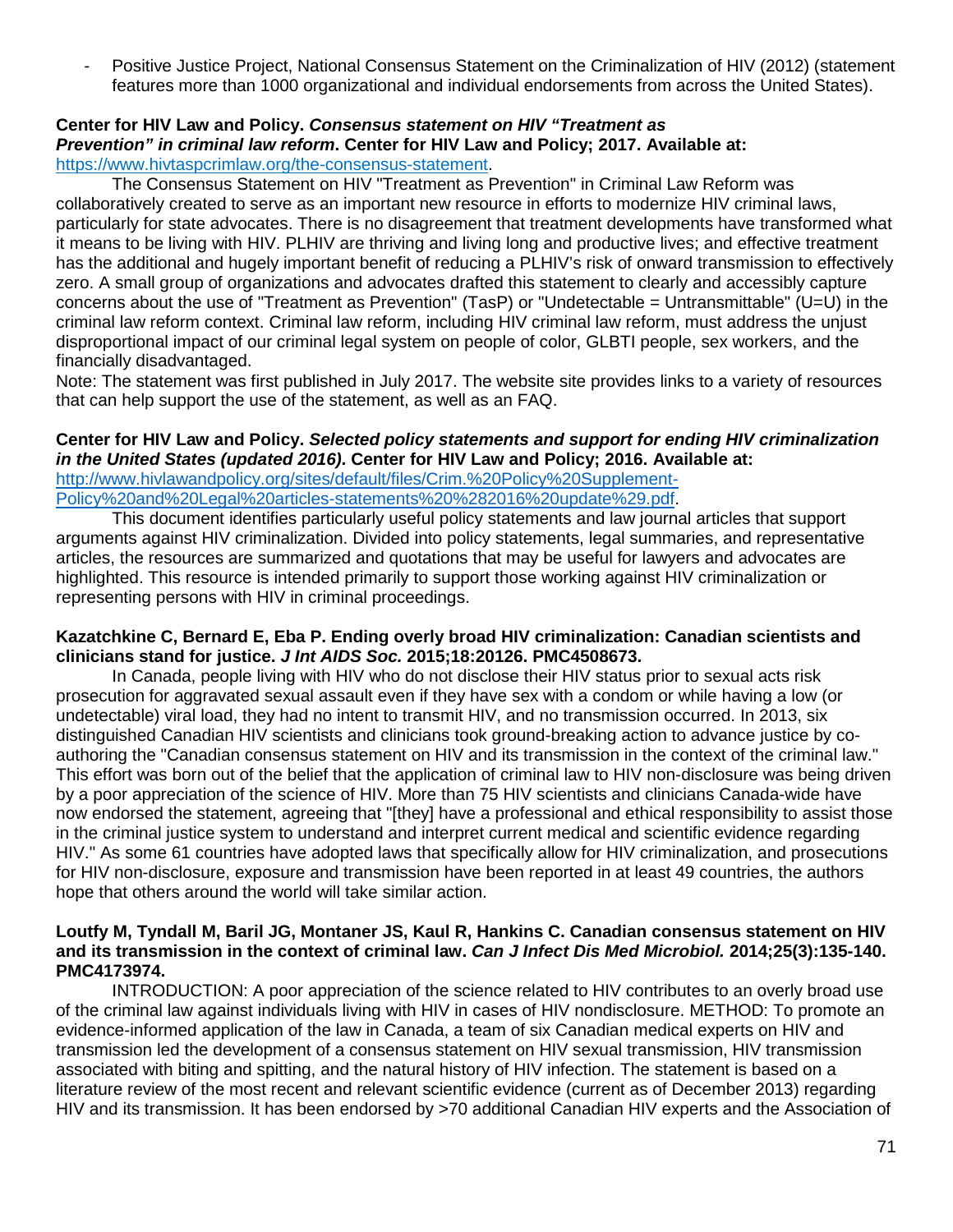Medical Microbiology and Infectious Disease Canada. RESULTS: Scientific and medical evidence clearly indicate that HIV is difficult to transmit during sex. For the purpose of informing the justice system, the per-act possibility of HIV transmission through sex, biting or spitting is described along a continuum from low possibility, to negligible possibility, to no possibility of transmission. This possibility takes into account the impact of factors such as the type of sexual acts, condom use, antiretroviral therapy and viral load. Dramatic advances in HIV therapy have transformed HIV infection into a chronic manageable condition. DISCUSSION: HIV physicians and scientists have a professional and ethical responsibility to assist those in the criminal justice system to understand and interpret the science regarding HIV. This is critical to prevent miscarriage of justice and to remove unnecessary barriers to evidence-based HIV prevention strategies.

#### **Vernazza P, Bernard EJ. HIV is not transmitted under fully suppressive therapy: The Swiss Statement- eight years later.** *Swiss Med Wkly.* **2016;146:w14246.**

Note: This article outlines the Swiss Statement that was published on January 30, 2008 by the Swiss Federal Commission for AIDS-related Issues ("the Commission", now the Swiss Federal Commission for Sexual Health), reactions to the statement, and impact of the statement on criminal law applications in Switzerland and other countries. The statement has empowered more honest conversations between patients and healthcare providers, and helped facilitate the development of the official guidelines published by the World Health Organization and the International AIDS Society recognizing the effectiveness of ART.

# **OTHER RELEVANT RESOURCES**

# *HIV Transmission Risk*

## **Centers for Disease Control and Prevention.** *HIV risk behaviors***. [Web page]. 2015;** [https://www.cdc.gov/hiv/risk/estimates/riskbehaviors.html.](https://www.cdc.gov/hiv/risk/estimates/riskbehaviors.html)

The risk of getting HIV varies widely depending on the type of exposure or behavior (such as sharing needles or having sex without a condom). Some exposures to HIV carry a much higher risk of transmission than other exposures. For some exposures, while transmission is biologically possible, the risk is so low that it is not possible to put a precise number on it. But risks do add up over time. Even relatively small risks can add up over time and lead to a high lifetime risk of getting HIV. In other words, there may be a relatively small chance of acquiring HIV when engaging in a risk behavior with an infected partner only once; but, if repeated many times, the overall likelihood of becoming infected after repeated exposures is actually much higher. The table on the webpage lists the risk of transmission per 10,000 exposures for various types of exposures.

### **Cresswell FV, Ellis J, Hartley J, Sabin CA, Orkin C, Churchill DR. A systematic review of risk of HIV transmission through biting or spitting: implications for policy.** *HIV Med.* **2018.**

OBJECTIVES: The perceived threat of HIV transmission through spitting and biting is evidenced by the increasing use of "spit hoods" by Police Forces in the UK. In addition, a draft parliamentary bill has called for increased penalties for assaults on emergency workers, citing the risk of communicable disease transmission as one justification. We aimed to review literature relating to the risk of HIV transmission through biting or spitting. METHODS: A systematic literature search was conducted using Medline, Embase and Northern Lights databases and conference websites using search terms relating to HIV, AIDS, bite, spit and saliva. Inclusion and exclusion criteria were applied to identified citations. We classified plausibility of HIV transmission as low, medium, high or confirmed based on pre-specified criteria. RESULTS: A total of 742 abstracts were reviewed, yielding 32 articles for full-text review and 13 case reports/series after inclusion and exclusion criteria had been applied. There were no reported cases of HIV transmission related to spitting and nine cases identified following a bite, in which the majority occurred between family (six of nine), in fights involving serious wounds (three of nine), or to untrained first-aiders placing fingers in the mouth of someone having a seizure (two of nine). Only four cases were classified as highly plausible or confirmed transmission. None related to emergency workers and none were in the UK. CONCLUSIONS: There is no risk of transmitting HIV through spitting, and the risk through biting is negligible. Post-exposure prophylaxis is not indicated after a bite in all but exceptional circumstances. Policies to protect emergency workers should be developed with this evidence in mind.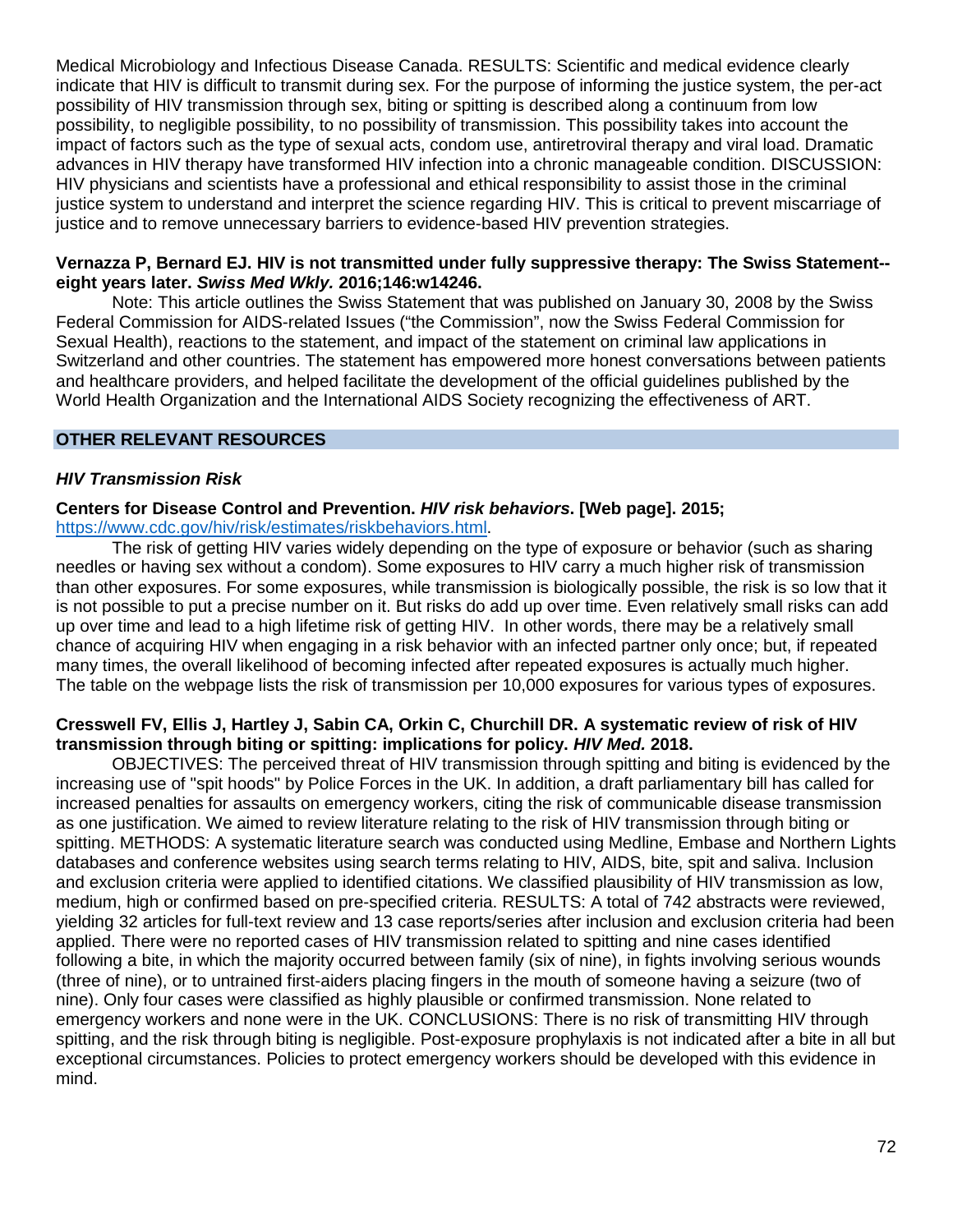# **Hall HI, Holtgrave DR, Tang T, Rhodes P. HIV transmission in the United States: considerations of viral load, risk behavior, and health disparities.** *AIDS Behav.* **2013;17(5):1632-1636.**

Ongoing HIV transmission is related to prevalence, risk behavior and viral load among persons with HIV. We assessed the contribution of these factors to HIV transmission with transmission rate models and data reported to National HIV Surveillance and published rates of risk behavior. We also estimated numbers of persons with risk behaviors and unsuppressed viral load among sexual risk groups. The transmission rate is higher considering risk behavior (18.5 infections per 100 people with HIV) than that attributed to unsuppressed viral load (4.6). Since persons without risk behavior or suppressed viral load presumably transmit HIV at very low rates, transmission can be attributed to a combination of these factors (28.9). Service needs are greatest for MSM; their number with unsuppressed viral load engaging in unprotected discordant sex was 8 times the number of male heterosexuals and more than twice the number of female heterosexuals with high-risk transmission potential. While all persons with HIV need optimal care, treatment as prevention is most relevant when risk behavior is present among persons with unsuppressed HIV viral load.

### **Hughes D. Condom use, viral load and the type of sexual activity as defences to the sexual transmission of HIV.** *The Journal of Criminal Law.* **2013;77(2):136-150.**

This article considers the position regarding the criminal transmission of HIV in English and Canadian law. It considers the use of condoms, viral loads and types of sexual activity and whether they can be used as defences in such cases. The article will look at the current position in England and also focus on recent decisions that have originated from the Canadian courts. It is argued that the recent Canadian Supreme Court judgment of R v Mabior is not in the public's interest and that the position should be that of the cases that were decided before that decision. It is also argued that the defences regarding the criminalisation of the sexual transmission of HIV are in need of a statutory footing.

### **Patel P, Borkowf CB, Brooks JT, Lasry A, Lansky A, Mermin J. Estimating per-act HIV transmission risk: a systematic review.** *AIDS.* **2014;28(10):1509-1519.**

BACKGROUND: Effective HIV prevention programs rely on accurate estimates of the per-act risk of HIV acquisition from sexual and parenteral exposures. We updated the previous risk estimates of HIV acquisition from parenteral, vertical, and sexual exposures, and assessed the modifying effects of factors including condom use, male circumcision, and antiretroviral therapy. METHODS: We conducted literature searches to identify new studies reporting data regarding per-act HIV transmission risk and modifying factors. Of the 7339 abstracts potentially related to per-act HIV transmission risk, three meta-analyses provided pooled per-act transmission risk probabilities and two studies provided data on modifying factors. Of the 8119 abstracts related to modifying factors, 15 relevant articles, including three meta-analyses, were included. We used fixed-effects inverse-variance models on the logarithmic scale to obtain updated estimates of certain transmission risks using data from primary studies, and employed Poisson regression to calculate relative risks with exact 95% confidence intervals for certain modifying factors. RESULTS: Risk of HIV transmission was greatest for blood transfusion, followed by vertical exposure, sexual exposures, and other parenteral exposures. Sexual exposure risks ranged from low for oral sex to 138 infections per 10,000 exposures for receptive anal intercourse. Estimated risks of HIV acquisition from sexual exposure were attenuated by 99.2% with the dual use of condoms and antiretroviral treatment of the HIV-infected partner. CONCLUSION: The risk of HIV acquisition varied widely, and the estimates for receptive anal intercourse increased compared with previous estimates. The risk associated with sexual intercourse was reduced most substantially by the combined use of condoms and antiretroviral treatment of HIV-infected partners.

# *Phylogenetics*

## **Bernard EJ, Azad Y, Vandamme AM, Weait M, Geretti AM. HIV forensics: pitfalls and acceptable standards in the use of phylogenetic analysis as evidence in criminal investigations of HIV transmission.** *HIV Med.* **2007;8(6):382-387.**

BACKGROUND: Phylogenetic analysis - the study of the genetic relatedness between HIV strains - has recently been used in criminal prosecutions as evidence of responsibility for HIV transmission. In these trials, the expert opinion of virologists has been of critical importance. PITFALLS: Phylogenetic analysis of HIV gene sequences is complex and its findings do not achieve the levels of certainty obtained with the forensic analysis of human DNA. Although two individuals may carry HIV strains that are closely related, these will not